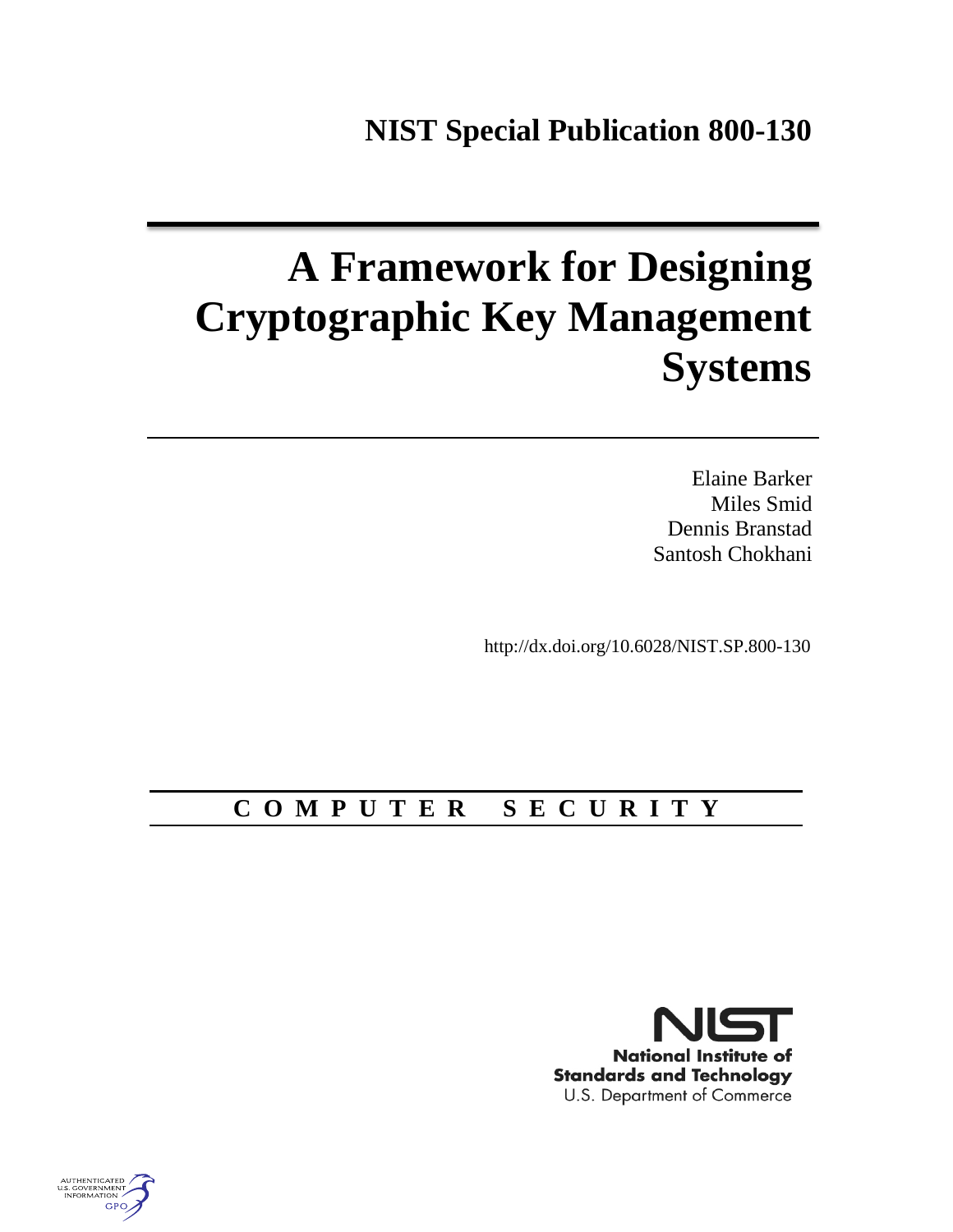# **NIST Special Publication 800-130**

# **A Framework for Designing Cryptographic Key Management Systems**

Elaine Barker *Computer Security Division Information Technology Laboratory*

> Miles Smid *Orion Security Solutions Silver, Spring, MD*

> > Dennis Branstad *NIST Consultant Austin, TX*

Santosh Chokhani *Cygnacom McLean, VA*

http://dx.doi.org/10.6028/NIST.SP.800-130



U.S. Department of Commerce *Penny Pritzker, Secretary*

National Institute of Standards and Technology *Patrick D. Gallagher, Under Secretary of Commerce for Standards and Technology and Director*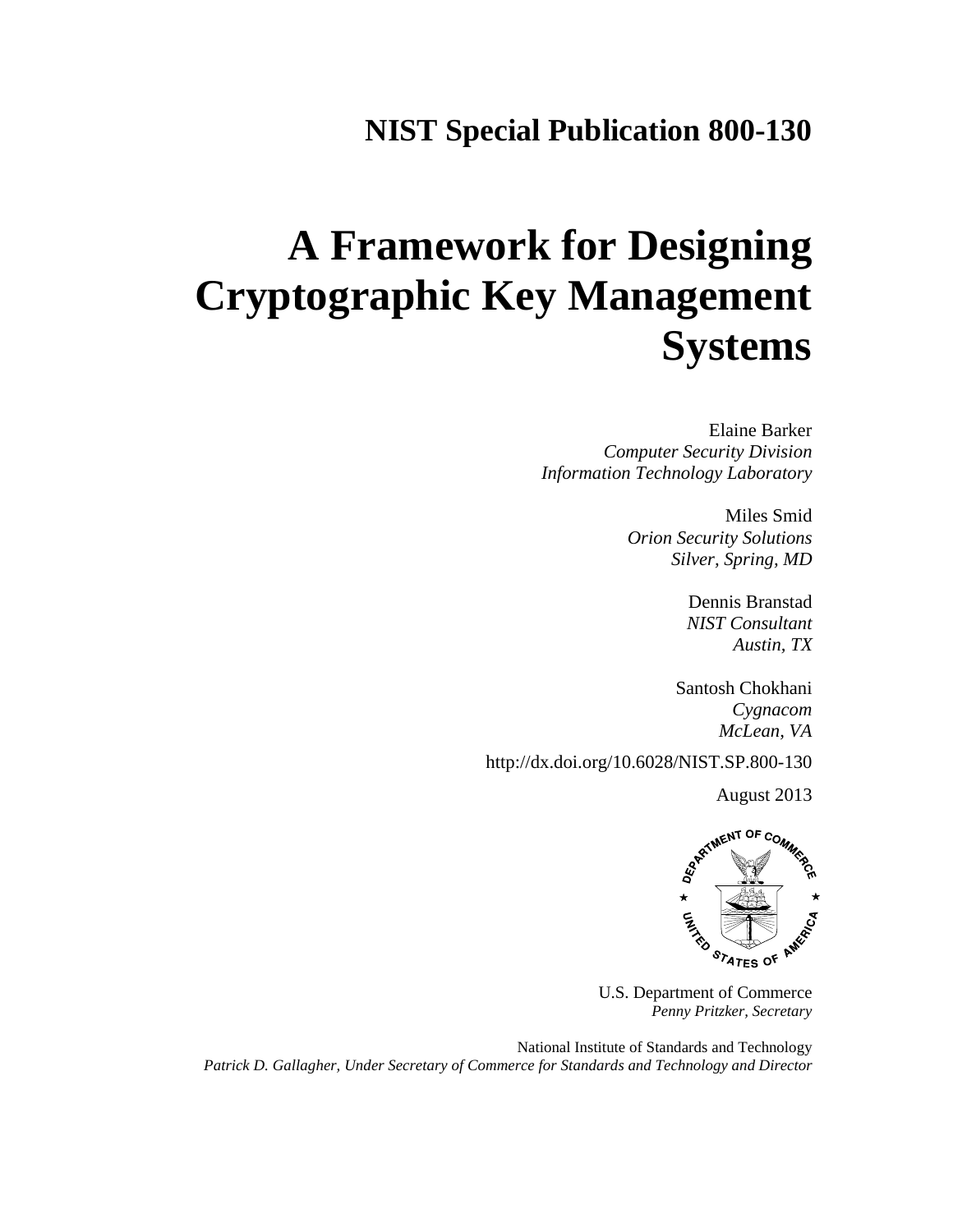#### **Authority**

This publication has been developed by NIST to further its statutory responsibilities under the Federal Information Security Management Act (FISMA), Public Law (P.L.) 107-347. NIST is responsible for developing information security standards and guidelines, including minimum requirements for Federal information systems, but such standards and guidelines shall not apply to national security systems without the express approval of appropriate Federal officials exercising policy authority over such systems. This guideline is consistent with the requirements of the Office of Management and Budget (OMB) Circular A-130, Section 8b(3), *Securing Agency Information Systems*, as analyzed in Circular A-130, Appendix IV: *Analysis of Key Sections*. Supplemental information is provided in Circular A-130, Appendix III, *Security of Federal Automated Information Resources*.

Nothing in this publication should be taken to contradict the standards and guidelines made mandatory and binding on Federal agencies by the Secretary of Commerce under statutory authority. Nor should these guidelines be interpreted as altering or superseding the existing authorities of the Secretary of Commerce, Director of the OMB, or any other Federal official. This publication may be used by nongovernmental organizations on a voluntary basis and is not subject to copyright in the United States. Attribution would, however, be appreciated by NIST.

National Institute of Standards and Technology Special Publication 800-130 Natl. Inst. Stand. Technol. Spec. Publ. 800-130, 112 pages (August 2013) CODEN: NSPUE2 http://dx.doi.org/10.6028/NIST.SP.800-130

 Certain commercial entities, equipment, or materials may be identified in this document in order to describe an experimental procedure or concept adequately. Such identification is not intended to imply recommendation or endorsement by NIST, nor is it intended to imply that the entities, materials, or equipment are necessarily the best available for the purpose.

There may be references in this publication to other publications currently under development by NIST in accordance with its assigned statutory responsibilities. The information in this publication, including concepts and methodologies, may be used by Federal agencies even before the completion of such companion publications. Thus, until each publication is completed, current requirements, guidelines, and procedures, where they exist, remain operative. For planning and transition purposes, Federal agencies may wish to closely follow the development of these new publications by NIST.

Organizations are encouraged to review all draft publications during public comment periods and provide feedback to NIST. All NIST Computer Security Division publications, other than the ones noted above, are available at http://csrc.nist.gov/publications.

#### **Comments on this publication may be submitted to:**

National Institute of Standards and Technology Attn: Computer Security Division, Information Technology Laboratory 100 Bureau Drive (Mail Stop 8930) Gaithersburg, MD 20899-8930 Email: ckmsdesignframework@nist.gov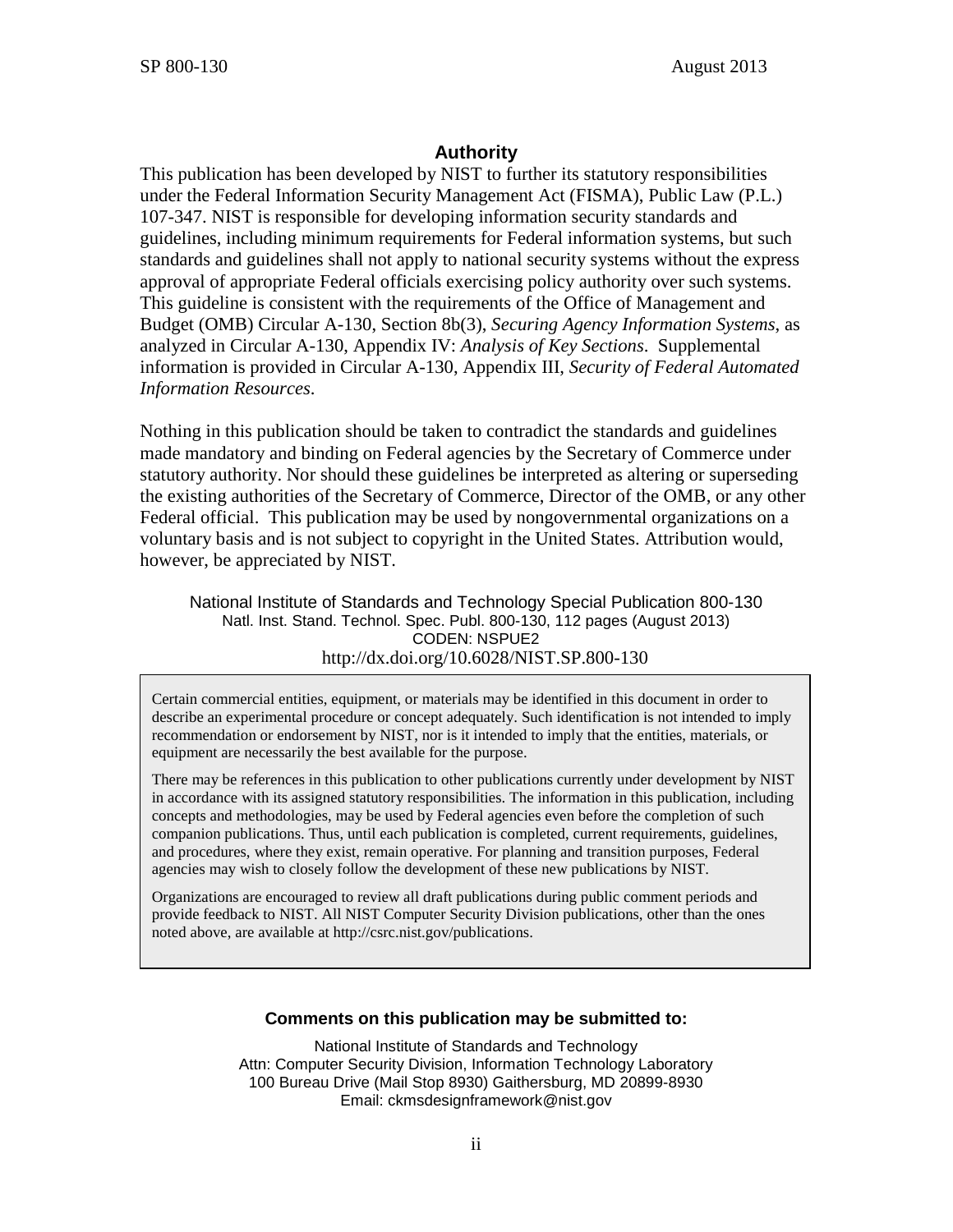#### **Reports on Computer Systems Technology**

The Information Technology Laboratory (ITL) at the National Institute of Standards and Technology (NIST) promotes the U.S. economy and public welfare by providing technical leadership for the Nation's measurement and standards infrastructure. ITL develops tests, test methods, reference data, proof of concept implementations, and technical analyses to advance the development and productive use of information technology. ITL's responsibilities include the development of management, administrative, technical, and physical standards and guidelines for the cost-effective security and privacy of other than national security-related information in Federal information systems. The Special Publication 800-series reports on ITL's research, guidelines, and outreach efforts in information system security, and its collaborative activities with industry, government, and academic organizations.

#### **Abstract**

This Framework for Designing Cryptographic Key Management Systems (CKMS) contains topics that should be considered by a CKMS designer when developing a CKMS design specification. For each topic, there are one or more documentation requirements that need to be addressed by the design specification. Thus, any CKMS that addresses each of these requirements would have a design specification that is compliant with this Framework.

#### **Keywords**

access control; confidentiality; cryptographic key management system; cryptographic keys; framework; integrity; key management policies; key metadata; source authentication.

#### **Acknowledgements**

The National Institute of Standards and Technology (NIST) gratefully acknowledges and appreciates contributions by all those who participated in the creation, review, and publication of this Framework. NIST also thanks the many contributions by the public and private sectors whose thoughtful and constructive comments improved the quality and usefulness of this publication. Many useful suggestions that were made during the workshops held on CKMS at NIST in 2009, 2010, and 2012 have been incorporated in this document.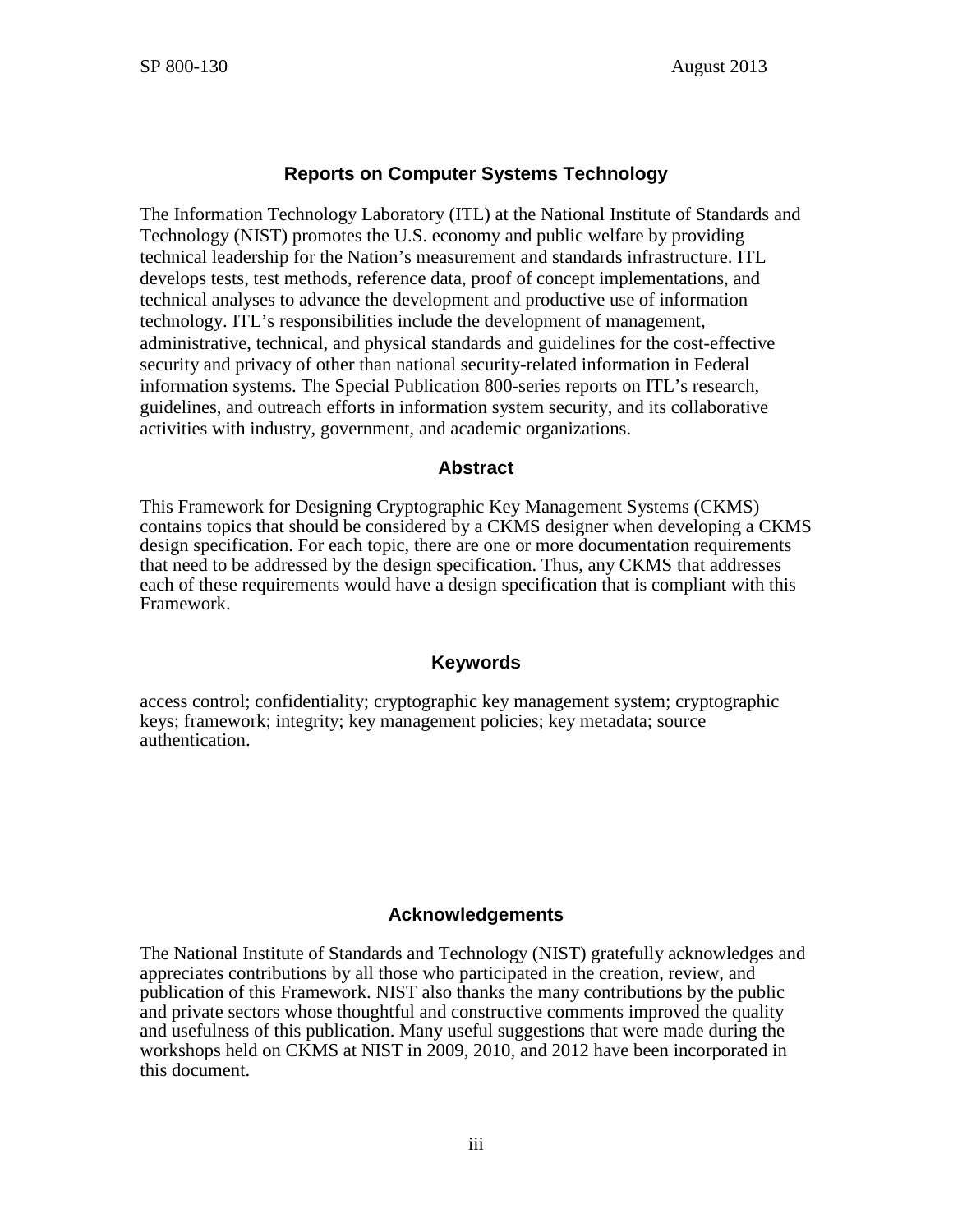# **Contents**

| 1.    |                                                                         |  |
|-------|-------------------------------------------------------------------------|--|
| 1.1   |                                                                         |  |
| 1.2   |                                                                         |  |
| 1.3   |                                                                         |  |
| 2.    |                                                                         |  |
| 2.1   |                                                                         |  |
| 2.2   |                                                                         |  |
| 2.3   |                                                                         |  |
| 2.4   |                                                                         |  |
| 2.5   |                                                                         |  |
| 2.6   |                                                                         |  |
| 2.7   |                                                                         |  |
| 2.8   |                                                                         |  |
| 2.9   | Example of a Distributed CKMS Supporting a Secure E-Mail Application 12 |  |
| 2.10  |                                                                         |  |
|       |                                                                         |  |
| 3.1   | Providing Key Management to Networks, Applications, and Users 14        |  |
| 3.2   |                                                                         |  |
| 3.3   |                                                                         |  |
| 3.4   |                                                                         |  |
|       | 3.4.1                                                                   |  |
|       | 3.4.2                                                                   |  |
| 3.5   |                                                                         |  |
| 4.    |                                                                         |  |
| 4.1   |                                                                         |  |
| 4.2   |                                                                         |  |
| 4.3   |                                                                         |  |
| 4.4   |                                                                         |  |
| 4.5   |                                                                         |  |
| 4.6   |                                                                         |  |
| 4.7   |                                                                         |  |
|       |                                                                         |  |
|       | 4.7.2                                                                   |  |
|       | 4.7.3                                                                   |  |
| 4.8   |                                                                         |  |
| 4.9   |                                                                         |  |
| 4.9.1 |                                                                         |  |
|       | 4.9.2                                                                   |  |
|       | 4.9.3                                                                   |  |
|       | 4.9.4                                                                   |  |
|       | 4.9.5                                                                   |  |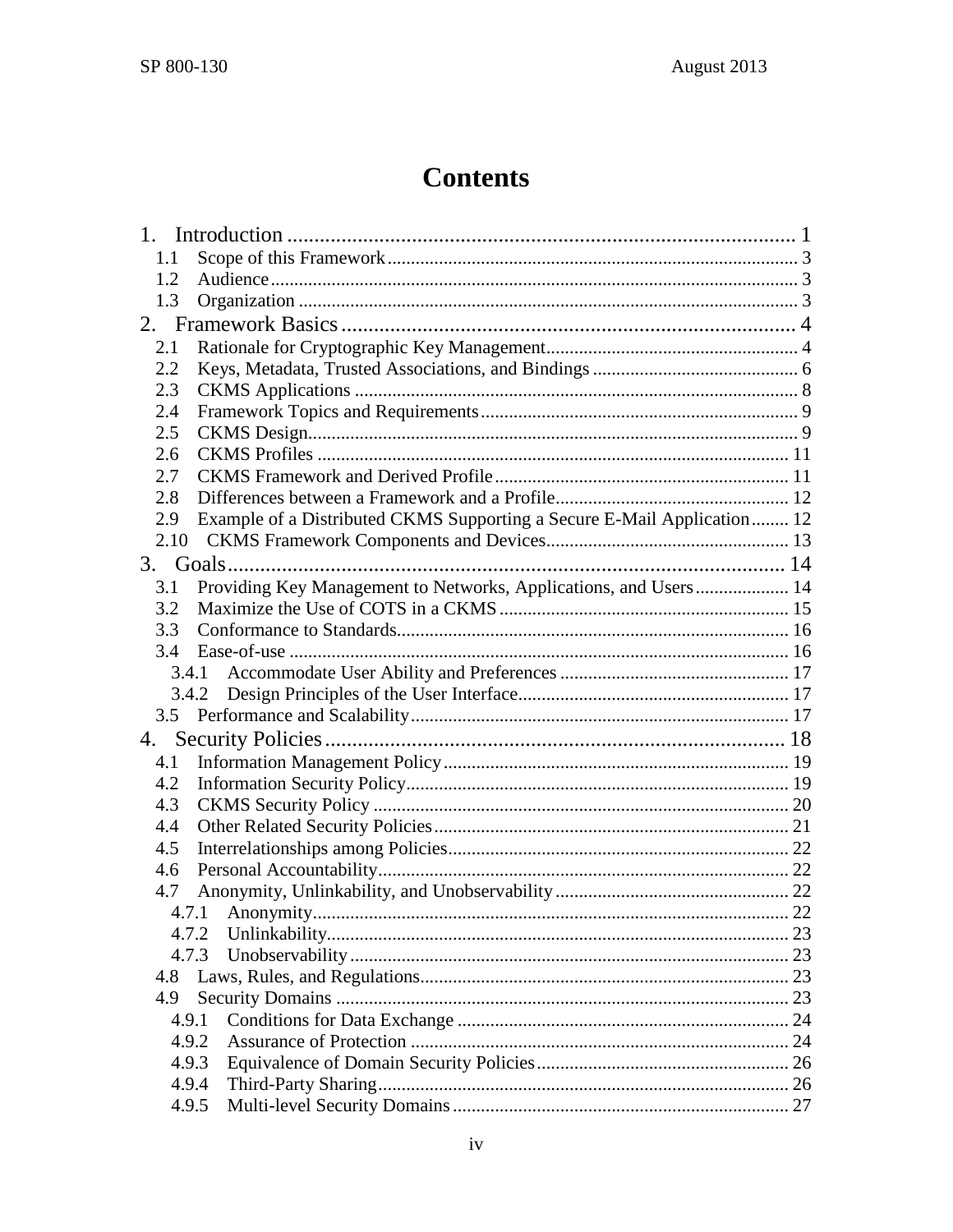|     | 4.9.6  |                                                                      |  |
|-----|--------|----------------------------------------------------------------------|--|
|     | 4.9.7  |                                                                      |  |
| 5.  |        |                                                                      |  |
| 6.  |        |                                                                      |  |
|     | 6.1    |                                                                      |  |
|     | 6.2    |                                                                      |  |
|     | 6.2.1  |                                                                      |  |
|     |        |                                                                      |  |
|     | 6.3    |                                                                      |  |
|     |        |                                                                      |  |
|     | 6.4.1  |                                                                      |  |
|     | 6.4.2  |                                                                      |  |
|     | 6.4.3  |                                                                      |  |
|     | 6.4.4  |                                                                      |  |
|     | 6.4.5  |                                                                      |  |
|     | 6.4.6  |                                                                      |  |
|     | 6.4.7  |                                                                      |  |
|     | 6.4.8  |                                                                      |  |
|     | 6.4.9  |                                                                      |  |
|     | 6.4.10 |                                                                      |  |
|     | 6.4.11 |                                                                      |  |
|     | 6.4.12 |                                                                      |  |
|     | 6.4.13 |                                                                      |  |
|     | 6.4.14 |                                                                      |  |
|     | 6.4.15 |                                                                      |  |
|     | 6.4.16 |                                                                      |  |
|     | 6.4.17 |                                                                      |  |
|     | 6.4.18 |                                                                      |  |
|     | 6.4.19 | Enter a Key and Associated Metadata into a Cryptographic Module  48  |  |
|     | 6.4.20 | Output a Key and Associated Metadata from a Cryptographic Module 48  |  |
|     | 6.4.21 |                                                                      |  |
|     | 6.4.22 |                                                                      |  |
|     | 6.4.23 |                                                                      |  |
|     | 6.4.24 |                                                                      |  |
|     | 6.4.25 |                                                                      |  |
|     | 6.4.26 |                                                                      |  |
|     | 6.4.27 |                                                                      |  |
|     | 6.4.28 |                                                                      |  |
|     | 6.5    |                                                                      |  |
|     | 6.6    | Cryptographic Key and Metadata Security: During Key Establishment 52 |  |
|     | 6.6.1  |                                                                      |  |
|     | 6.6.2  |                                                                      |  |
|     | 6.6.3  |                                                                      |  |
|     | 6.6.4  |                                                                      |  |
| 6.7 |        | Restricting Access to Key and Metadata Management Functions  54      |  |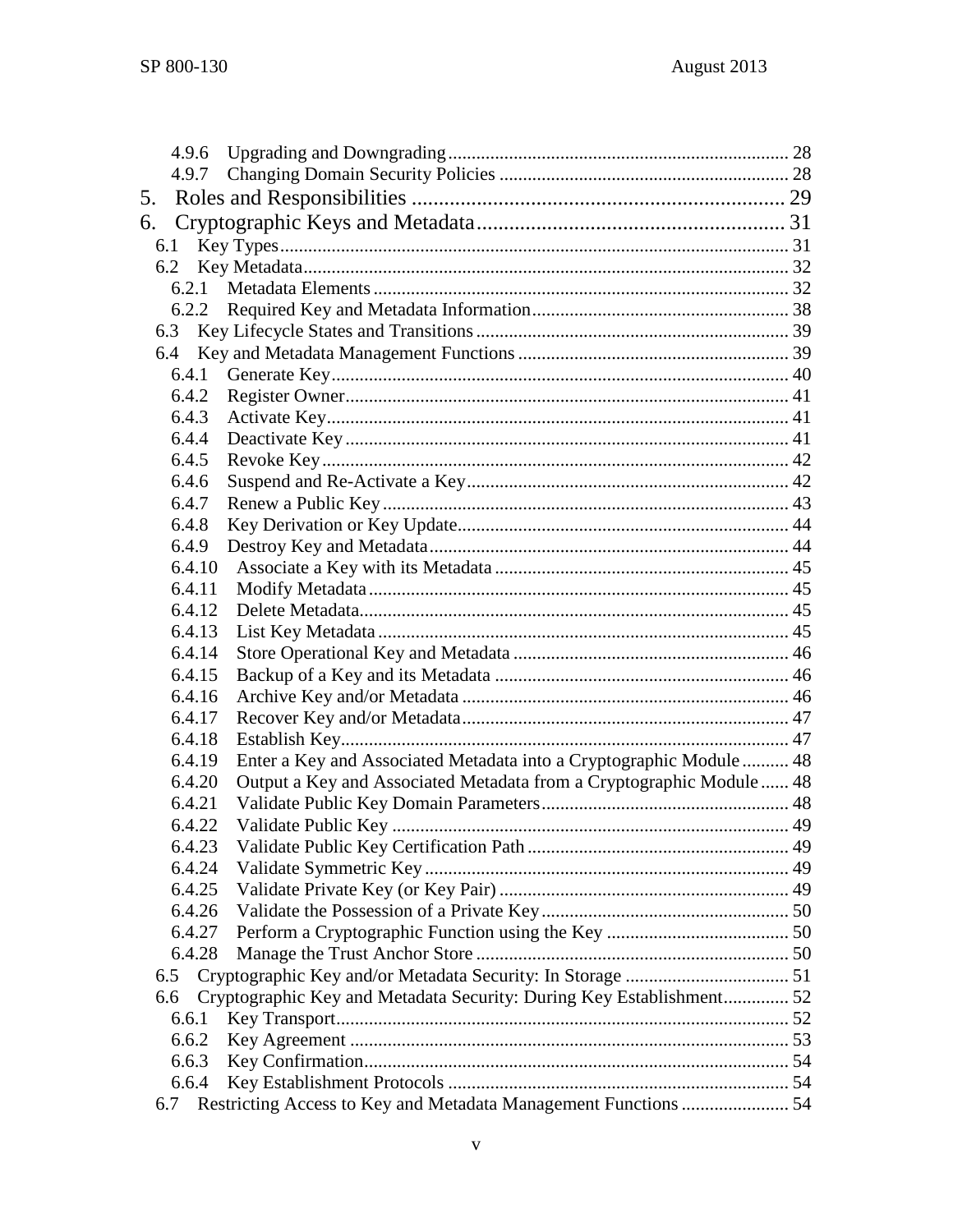| 6.7.1 |                                                                        |  |
|-------|------------------------------------------------------------------------|--|
| 6.7.2 | Restricting Cryptographic-Module Entry and Output of Plaintext Keys 58 |  |
| 6.7.3 |                                                                        |  |
| 6.7.4 |                                                                        |  |
| 6.7.5 |                                                                        |  |
|       |                                                                        |  |
| 6.8.1 |                                                                        |  |
| 6.8.2 |                                                                        |  |
| 6.8.3 |                                                                        |  |
| 6.8.4 |                                                                        |  |
| 6.8.5 |                                                                        |  |
| 6.8.6 |                                                                        |  |
| 6.8.7 |                                                                        |  |
| 6.8.8 |                                                                        |  |
| 7.    |                                                                        |  |
| 8.    |                                                                        |  |
| 8.1   |                                                                        |  |
| 8.2   |                                                                        |  |
| 8.2.1 |                                                                        |  |
| 8.2.2 |                                                                        |  |
| 8.2.3 |                                                                        |  |
| 8.2.4 |                                                                        |  |
|       |                                                                        |  |
| 8.4   |                                                                        |  |
| 9.    |                                                                        |  |
| 9.1   |                                                                        |  |
| 9.2   |                                                                        |  |
| 9.3   |                                                                        |  |
| 9.4   |                                                                        |  |
| 9.5   |                                                                        |  |
| 9.6   |                                                                        |  |
| 9.7   |                                                                        |  |
|       |                                                                        |  |
| 9.8.1 |                                                                        |  |
| 9.8.2 |                                                                        |  |
| 9.8.3 | Development and Maintenance Environmental Security 80                  |  |
| 9.8.4 |                                                                        |  |
|       |                                                                        |  |
| 10.   |                                                                        |  |
| 10.1  |                                                                        |  |
| 10.2  |                                                                        |  |
| 10.3  |                                                                        |  |
| 10.4  |                                                                        |  |
| 10.5  |                                                                        |  |
| 10.6  |                                                                        |  |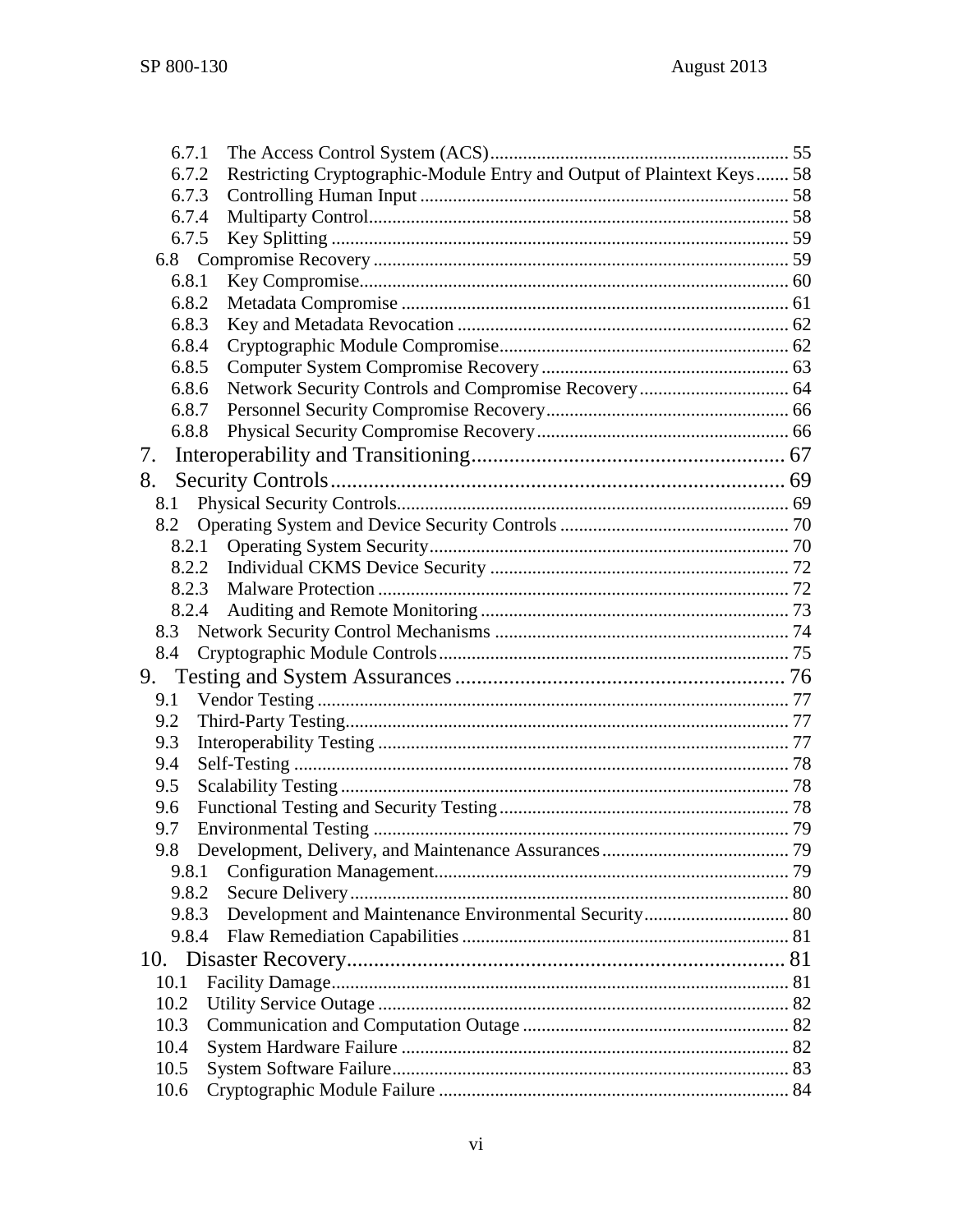# **Figures**

# **Tables**

|--|--|--|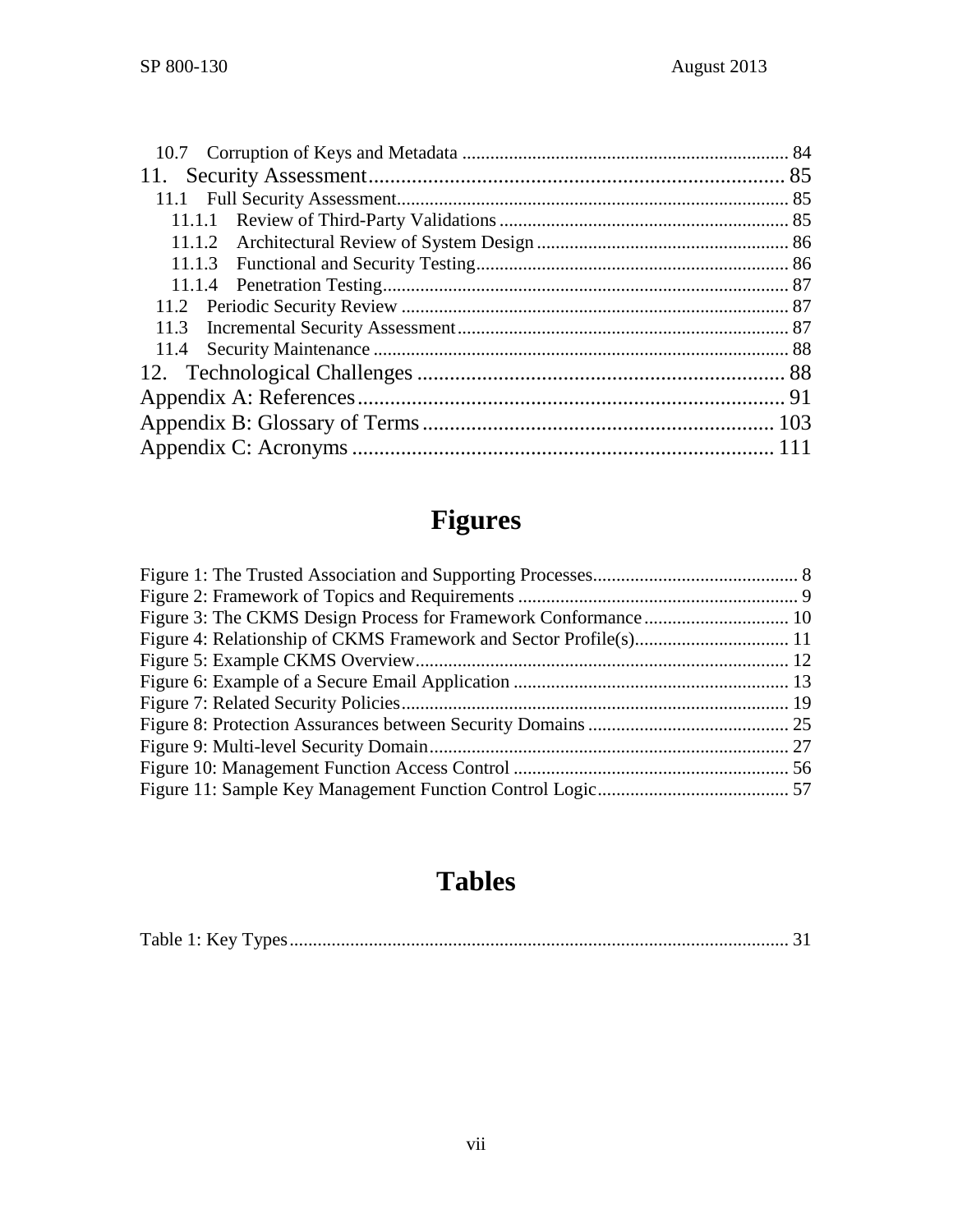# **1. Introduction**

This Framework for Designing Cryptographic Key Management Systems ( $CKMS<sup>1</sup>$  $CKMS<sup>1</sup>$  $CKMS<sup>1</sup>$ ) is a description of the topics to be considered and the documentation requirements (henceforth referred to as requirements) to be addressed when designing a CKMS. The CKMS designer satisfies the requirements by selecting the policies, procedures, components (hardware, software, and firmware), and devices (groups of components) to be incorporated into the CKMS, and then specifying how these items are employed to meet the requirements of this Framework.

A CKMS consists of policies, procedures, components and devices that are used to protect, manage and distribute cryptographic keys and certain specific information, called (associated) metadata herein. A CKMS includes all devices or sub-systems that can access an unencrypted key or its metadata. Encrypted keys and their cryptographically protected (bound) metadata can be handled by computers and transmitted through communications systems and stored in media that are not considered to be part of a CKMS.

This CKMS Framework provides design documentation requirements for any CKMS. In other words, it describes what needs to be documented in the CKMS design. The goal of the Framework is to guide the CKMS designer in creating a complete uniform specification of the CKMS that can be used to build, procure, and evaluate the desired CKMS.

This Framework offers the following advantages:

- a) It helps define the CKMS design task by requiring the specification of significant CKMS capabilities,
- b) It encourages CKMS designers to consider the factors needed in a comprehensive CKMS,
- c) It encourages CKMS designers to consider factors and mechanisms that, if properly addressed, can provide security to the system,
- d) It can be used when logically comparing different compliant CKMS systems and their capabilities,
- e) It aids in performing a security assessment by requiring the specification of implemented and supported CKMS capabilities, and
- f) It forms the basis for a U.S. Federal CKMS Profile.

NIST Standards and Special Publications are referenced in this Framework as examples only. This Framework is intended to be general enough to encompass any reasonably complete and well-designed CKMS.

<span id="page-8-0"></span> $1$  CKMS can be either singular or plural in this document and should be read as such.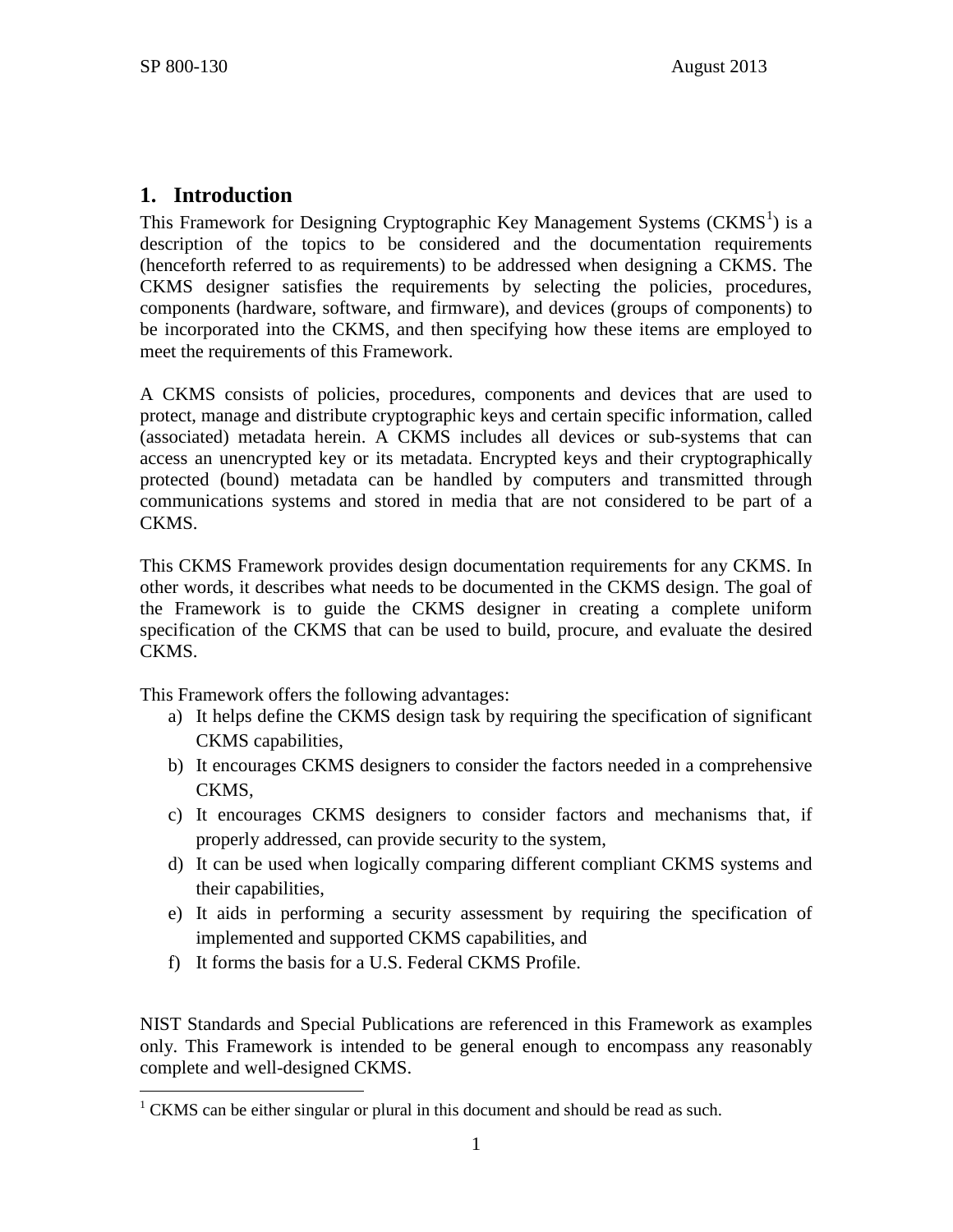This Framework is not intended to be a CKMS design. That task is left to the CKMS designers. Rather, the Framework provides specification requirements using lists of options that the designers may choose to incorporate in their design.

This Framework specifies documentation requirements, not security requirements. It does not mandate particular security features. The requirements of this Framework are placed on the CKMS design documentation. The Framework aids the designer by providing the essential implementation choices that form the basis of a good CKMS design. The specific choices that ensure a secure CKMS are left to the designer or to other documents, such as security profiles that are based on this Framework.

This Framework does not mandate requirements for the protection of the information belonging to a given public or private sector (e.g., the U.S. Government, the financial industry, or health care services). It is anticipated that sectors will either develop their own profiles, or they will adopt the profiles of other sectors that fulfill their own requirements.

Requirements for conformance to this Framework are indicated by a "**shall**" statement. Recommendations are indicated by the use of "should", but are not requirements for compliance with this Framework. The words "must" or "need(s) to" convey assumptions upon which this Framework is based, but do not constitute a specific requirement on the CKMS design documentation. In this Framework, "**FR:***i***.***j*" indicates the *j* th Framework Requirement in Section *i*.

**FR:1.1** A conformant CKMS design **shall** meet all "**shall**" requirements of the Framework.

Since the requirements in this Framework are documentation requirements, it may be adequate to address a requirement by stating that the feature specified in the requirement is not implemented in the CKMS. In many requirements, the words "if, how, where, and under what circumstances" may appear. The "if" indicates a conditional requirement. If the answer to the "if" question is "no" then the designer is expected to address the requirement by indicating why the condition does not apply. If the answer to the "if" question is "yes", then the designer is expected to address the requirement by providing the information levied by the requirement. The "how" response should address how the requirement is met (i.e., how it will be implemented, enforced, and used). The "where" response should address where (logically in the system) the implementing mechanism is located. Finally, the "under what circumstances" response addresses the conditions that must apply before the mechanism is used.

A CKMS design that adequately addresses, specifies, and satisfies all the requirements specified herein can be considered as conforming to, and complying with, this Framework. A conformant CKMS design can be compared to another conformant CKMS design by examining the design specifications meeting each requirement.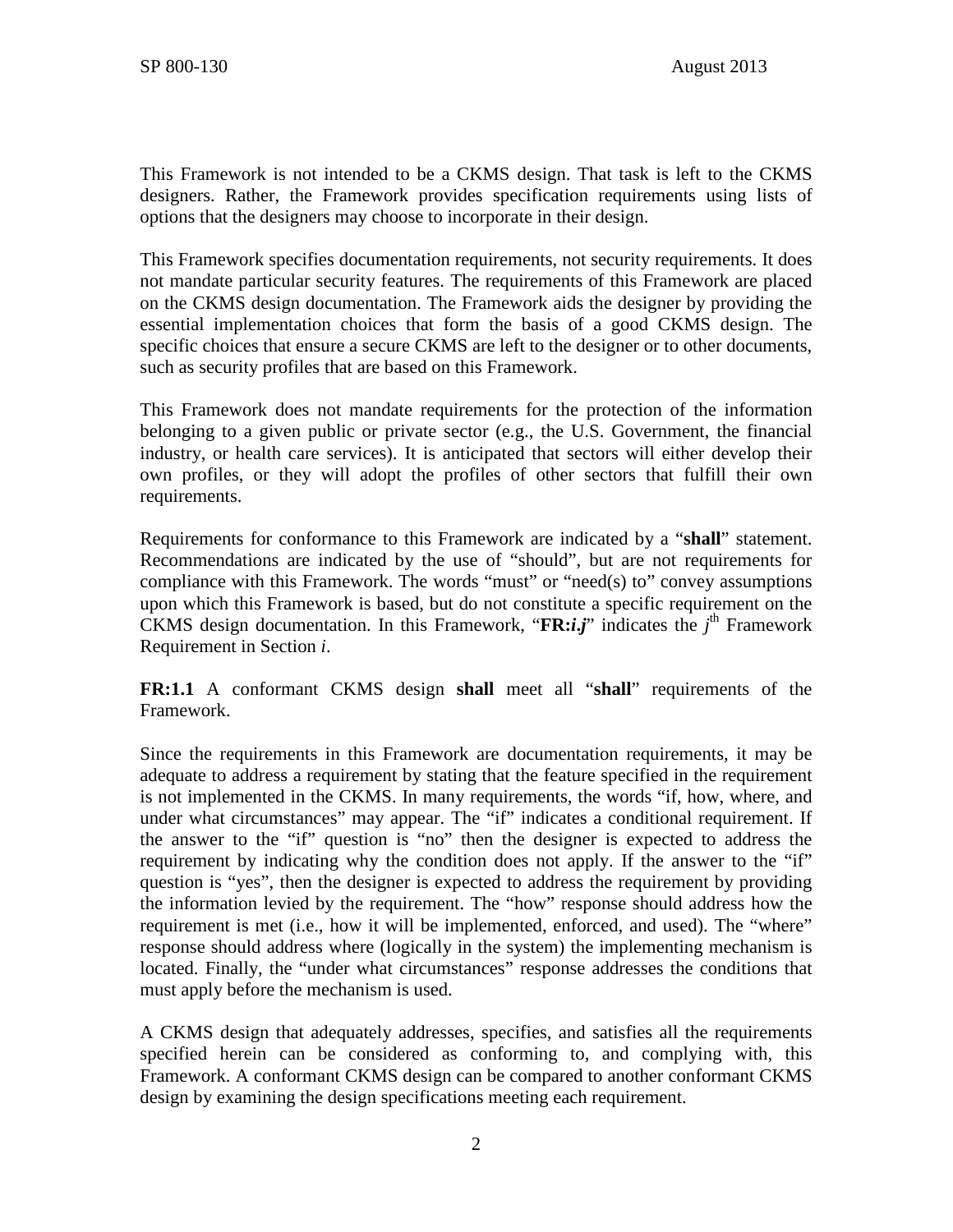## **1.1 Scope of this Framework**

A CKMS will be a part of a larger information system that executes information processing applications. While the CKMS supports these applications by providing cryptographic key management services, the particular applications or particular classes of applications are beyond the scope of this Framework.

Some introductory material is provided to describe the Framework topics and to justify the requirements; however, this Framework assumes that the reader has a working knowledge of the principles of key management or is able to find that information elsewhere (e.g., in [\[SP 800-57-part1\]\)](#page-106-0). Appendix A contains a list of references that are useful in understanding cryptography and cryptographic key management and their application to information security.

## **1.2 Audience**

This Framework is primarily intended for CKMS designers. However, it may also be used by anyone interested in a Cryptographic Key Management System design and related design specifications. It is anticipated that CKMS security analysts, procurement officials, implementers, integrators, operators, and responsible managers would be interested in the CKMS design specifications and products conforming to this Framework.

CKMS designers are expected to use this Framework as a checklist for addressing all the topics covered, for considering all the aspects of a comprehensive CKMS, for selecting those policies, components, and devices to be included in a CKMS, for specifying all the decisions made in the design, and for documenting the decisions with detailed specifications and justifications. The resulting design documentation should be adequate for implementers to create the product, for integrators to incorporate the product in other products or sub-systems, and for procurement officials to understand, evaluate, and compare the product with others having similar characteristics.

#### **1.3 Organization**

**Section 1 Introduction** provides an introduction to the Key Management Framework and the motivation behind it.

**Section 2 Framework Basics** covers basic concepts of this Framework and provides an overview of the Framework.

**Section 3 Goals** defines the goals of a robust CKMS.

**Section 4 Security Policies** discusses the structure, typical contents, and need for information management, information security, CKMS security, and other related security policies.

**Section 5 Roles and Responsibilities** presents the roles and responsibilities that support a CKMS.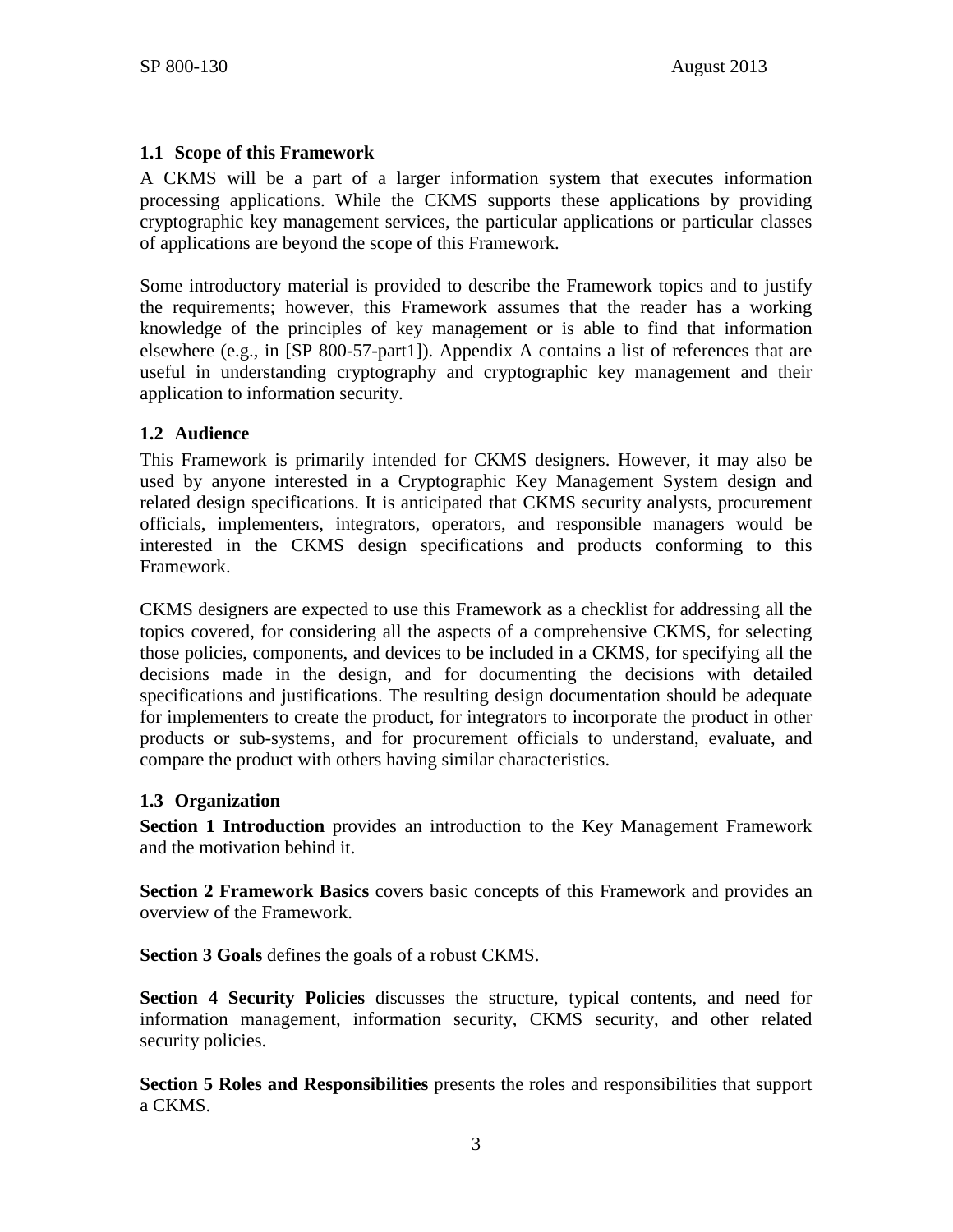**Section 6 Cryptographic Keys and Metadata** covers the most critical elements of a CKMS: keys and metadata, by enumerating and defining possible key types; key metadata; and key and metadata management functions, along with access control considerations, security issues and recovery mechanisms.

**Section 7 Interoperability and Transitioning** considers the need for interoperability and the ability to easily make transitions in CKMS capabilities in order to accommodate future needs.

**Section 8 Security Controls** describes security controls applicable to a typical CKMS.

**Section 9 Testing and System Assurances** describes security testing and assurances.

**Section 10 Disaster Recovery** deals with disaster recovery in general and of a CKMS specifically.

**Section 11 Security Assessment** discusses the security assessment of a CKMS.

**Section 12 Technology Challenges** briefly discusses the technical challenges provided by new attacks on cryptographic algorithms, key establishment protocols, CKMS devices, and quantum computing.

**Appendix A** enumerates and describes useful references.

**Appendix B** consists of a glossary of terms used in this Framework.

**Appendix C** provides a list of acronyms used in this Framework.

## **2. Framework Basics**

This section discusses the motivation, intent, properties, and limitations of a Cryptographic Key Management Framework.

## <span id="page-11-0"></span>**2.1 Rationale for Cryptographic Key Management**

Today's information systems and the information that they contain are considered to be critical assets that require protection. The information used by government and business is often contained in computer systems consisting of groups of interconnected computers that make use of shared networks, e.g., the Internet. Since the Internet is shared by diverse and often competing organizations and individuals, information systems should protect themselves and the information that they contain from unauthorized disclosure, modification, and use. In addition, denial of service to legitimate users could be considered a significant threat in many service and time-critical application systems and the CKMS used to protect them. Additional security requirements can be derived from the organizational goals for protecting personal privacy, including anonymity, unlinkability, and unobservability of CKMS-supported communications. The information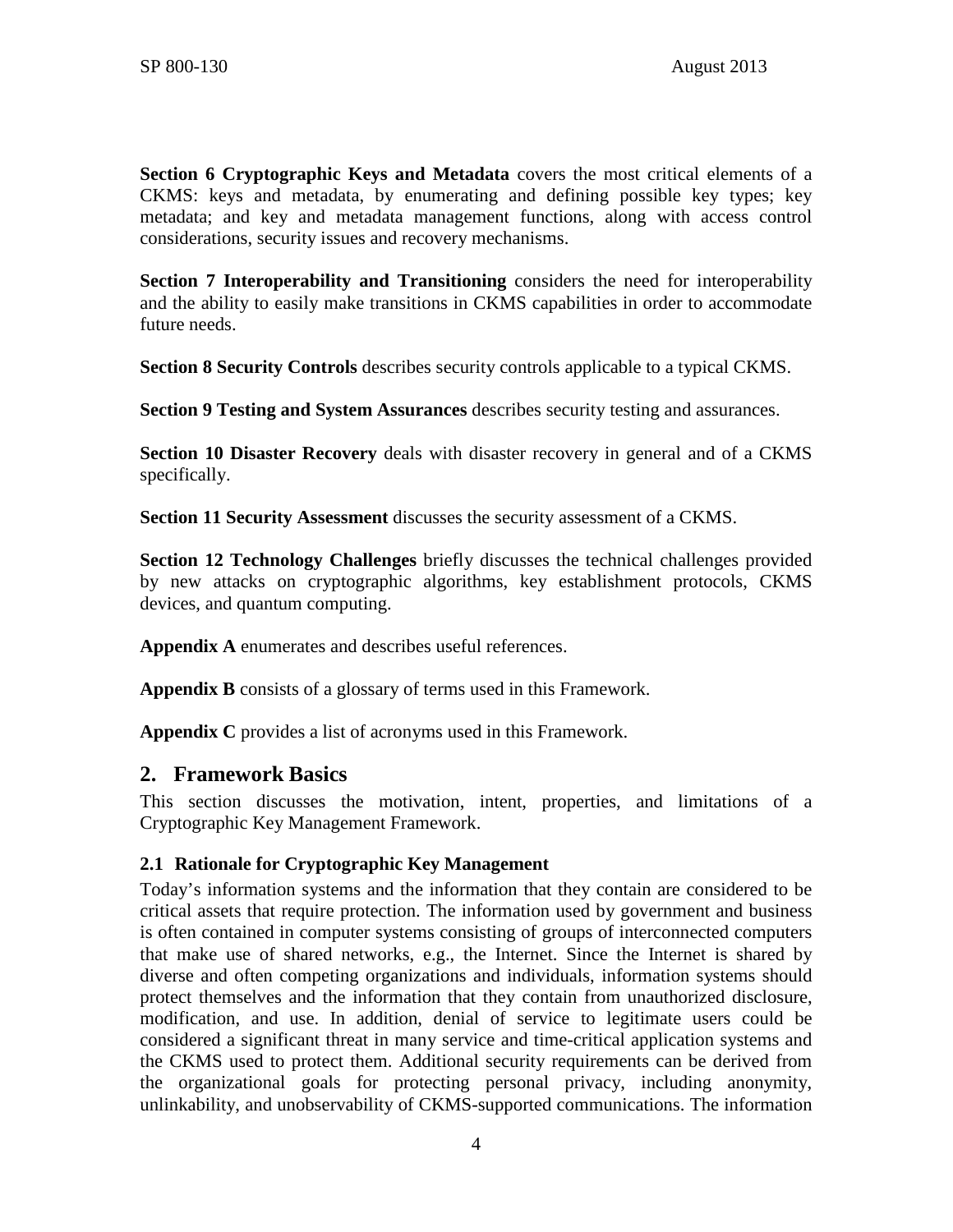used by these systems requires protection when it is at rest, when it is being processed within a protected facility, and also when it is transported from one location to another.

Cryptography is often used to protect information from unauthorized disclosure, to detect unauthorized modification, and to authenticate the identities of system entities (e.g., individuals, organizations, devices or processes). Cryptography is particularly useful when data transmission or entity authentication occurs over communications networks for which physical means of protection (i.e., physical security techniques) are often costprohibitive or even impossible to implement. Thus, cryptography is widely used when business is conducted or when sensitive information is transmitted over the Internet. Cryptography can also provide a layer of protection against insiders and hackers who may have physical or possibly logical access to stored data, but not the authorization to know or modify the data (e.g., maintenance personnel or CKMS users).

Cryptographic techniques use cryptographic keys that are managed and protected throughout their lifecycles by a CKMS. Effectively implemented cryptography can reduce the scope of the information management problem from the need to protect large amounts of information to the need to protect only keys and certain metadata (i.e., information about the key and its authorized uses, such as the algorithm with which the key is to be used, the security service to be provided using the key, etc.).

When designing a CKMS, the cryptographic techniques used to protect the keys managed by the CKMS should offer a level of protection called the security strength that is infeasible for a would-be attacker to bypass or subvert; the security strength of the technique is the base 2 logarithm of the minimum number of operations required to cryptanalyze the algorithm, and is often measured in bits of security. This design principle is comparable to a design principle used in building safes and vaults: the designer builds the vault to a standard that would discourage a rational attacker from attempting entry; the only feasible way to open the safe is to open the safe door by trying possible combinations until the correct combination is selected. Similarly, the only way to decrypt previously encrypted data (without knowledge of the correct key) is to test possible keys until, eventually, the correct key is used to decrypt the ciphertext to obtain the correct plaintext. Just as the protection provided by a safe is dependent on the number of its possible combinations, the strength of a cryptographic algorithm is dependent on the number of possible keys.

Other means of gaining access to the contents of the safe or to the information that has been encrypted may also exist. One can drill through the safe enclosure, and one can attempt to find a shortcut method to cryptanalyze the cryptographic algorithm. Also, one can attempt to steal the correct combination or key. Safe combinations and cryptographic keys both require similar protection. The CKMS should be designed to provide the necessary protection for keys and metadata.

Cryptography can be used to provide three major types of protection to data: confidentiality, integrity, and source authentication.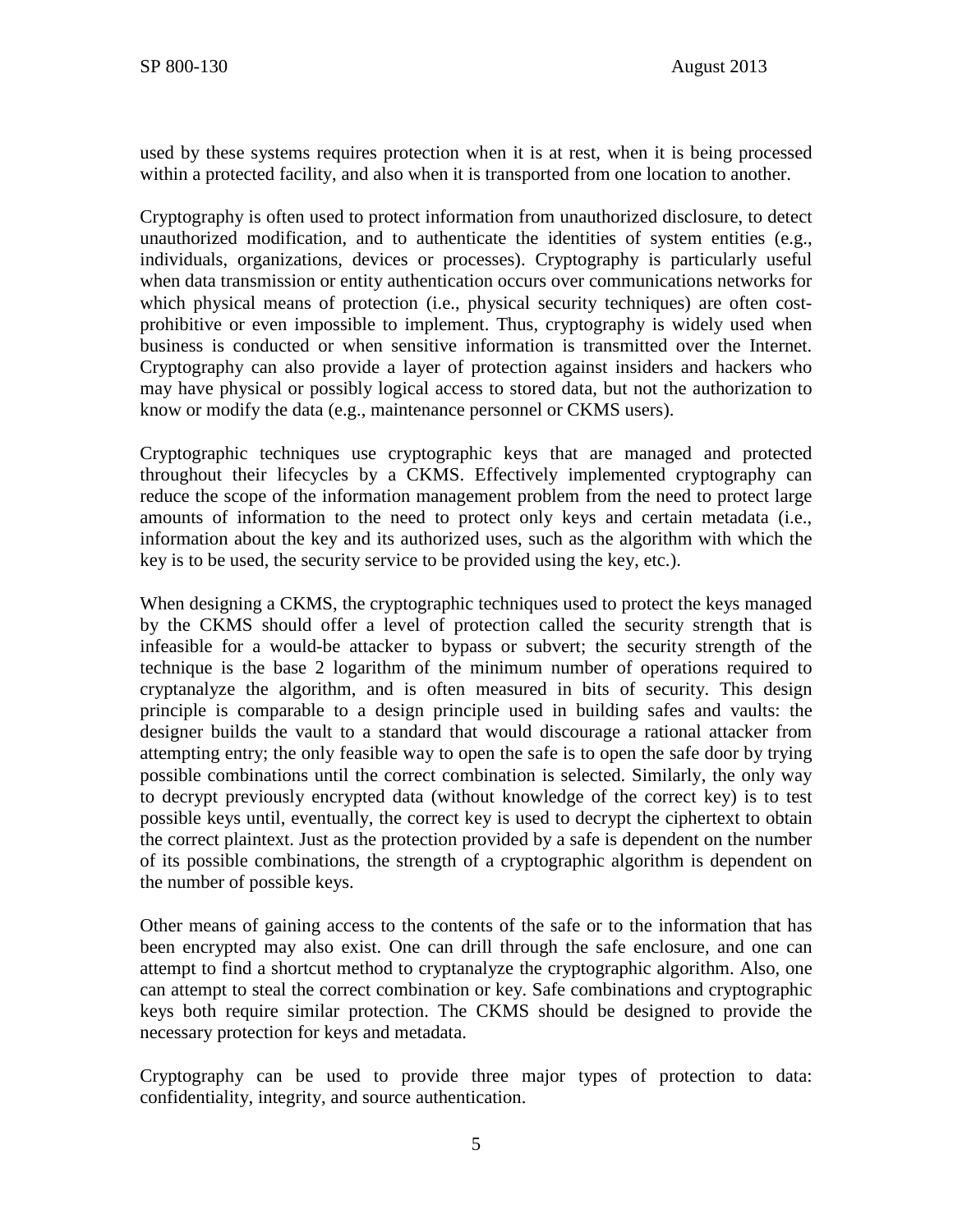- a) *Confidentiality* protection protects data from unauthorized disclosure. Encryption algorithms are used to transform plaintext data into unintelligible ciphertext, while decryption algorithms are used to transform the ciphertext back to the original plaintext. The transformations are controlled by one or more cryptographic keys so that only the authorized parties who have the keys can successfully perform the transformations.
- b) *Integrity* protection provides mechanisms to detect unauthorized data modifications. Cryptographic authentication algorithms typically calculate an authentication code or digital signature, which is a function of the data being protected and a cryptographic key used by the algorithm. It is highly unlikely that without possession of the correct key, an entity could modify the data and compute the correct authentication code or digital signature. Therefore, unauthorized modifications of data can be detected before the modified data is used.
- c) *Source authentication* provides assurance that the protected data came from an authorized entity. For example, suppose that a digital signature is calculated on data and is transmitted with the data. The receiver can verify the digital signature and therefore know that the data came from a particular entity. In this Framework, source authentication involves authenticating the identity of the source and then verifying that the authenticated entity is authorized to participate in the function being performed.

These protections can be provided to any data protected by the CKMS, including keys and the associated metadata (See Section [6.2.1,](#page-39-0) items [s\)](#page-41-0) and [t\)\)](#page-42-0).

Cryptographic algorithms should reside within a cryptographic module (consisting of hardware, software, firmware, or a combination thereof) which physically and logically protects its contents (e.g., the algorithms, cryptographic keys, and metadata) from unauthorized modification and disclosure. A cryptographic module is part of a CKMS and can provide cryptographic protections to keys, metadata, and user data.

<span id="page-13-0"></span>**FR:2.1** The CKMS design **shall** specify all cryptographic algorithms and supported key sizes for each algorithm used by the system.

**FR:2.2** The CKMS design **shall** specify the estimated security strength of each cryptographic technique that is employed to protect keys and their bound metadata.

## **2.2 Keys, Metadata, Trusted Associations, and Bindings**

A key must be associated with metadata that specifies characteristics, constraints, acceptable uses, and parameters applicable to the key. For example, a key may be associated with metadata that specifies the key type, how it was generated, when it was generated, its owner's identifier, the algorithm for which it is intended, and its cryptoperiod. Each unit of metadata is called a metadata element. Like keys, metadata needs to be protected from unauthorized modification and may need to be protected from disclosure; the metadata also needs to have its source adequately authenticated.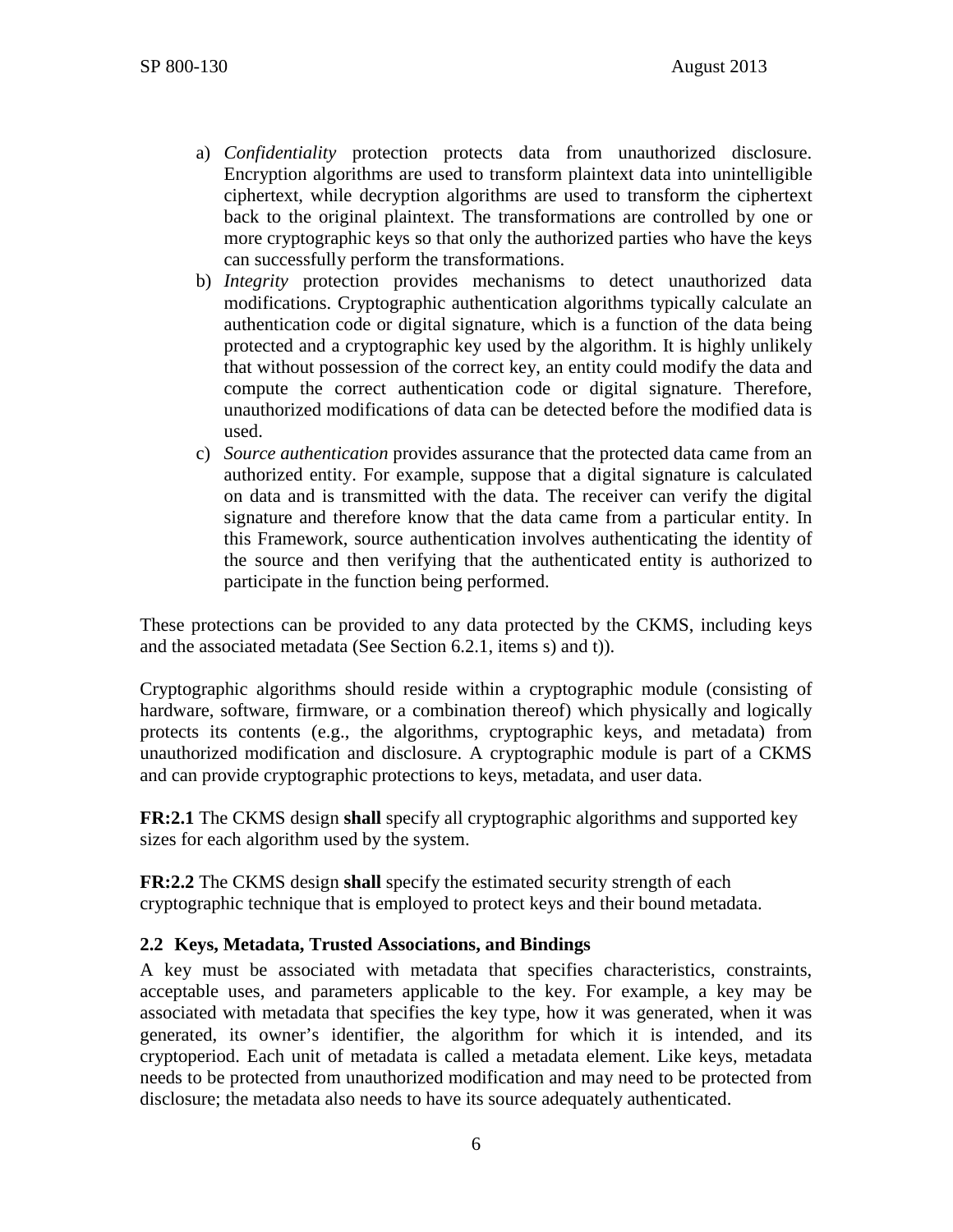A metadata element may be implicitly known and therefore may not be specifically recorded for certain keys within a CKMS. For example, if all keys within a device are AES-128 keys, then a metadata element recording key sizes may not be required. However, in many systems, there is a need to differentiate one key from another using one or more explicitly recorded metadata elements. This CKMS framework focuses on those metadata elements that are explicitly recorded and managed by the CKMS. The term "metadata" is used in this context (i.e., the term "metadata" refers to explicitly recorded and managed metadata elements).

There are many possible metadata elements for a given key. A *trusted association,* between a key and selected metadata elements, is often needed by the CKMS in order to perform key management functions. For example, it is desirable to have a trusted association between a static public key and the owner's identifier. When used in conjunction with an owner registration process, the trusted association provides assurance that the owner that is specified by the identifier is, or was, in possession of the corresponding private key.

Metadata elements may be generated by the same entity that generates the key, or they may be received from a trusted entity. Whenever metadata is received from a trusted entity (whether or not the associated key is sent simultaneously) there must be a trusted association between the metadata and the associated key. The trusted association maintained during the distribution may be enforced by a *cryptographic binding* (*binding*) of the key and metadata (e.g., a digital signature computed on the combination of the key and metadata), or the association may be enforced by a *trusted process* (e.g., a face-toface handover of metadata from an entity who is known and trusted). A CKMS often provides cryptographic binding and verification functions that are used in the key and metadata distribution and management processes. The receiver obtains assurance that the key and its metadata are properly associated, have come from a particular source, have not been modified, and have been protected from unauthorized disclosure during transit. Upon receipt of the metadata, the association between the key and metadata should be verified. A cryptographic binding is verified by applying the appropriate cryptographic verification function to the key and bound metadata elements. A non-cryptographic trusted association is verified by assessing the trusted process (i.e., the trust in the sending entity and the distribution process). See [Figure 1](#page-15-0) below.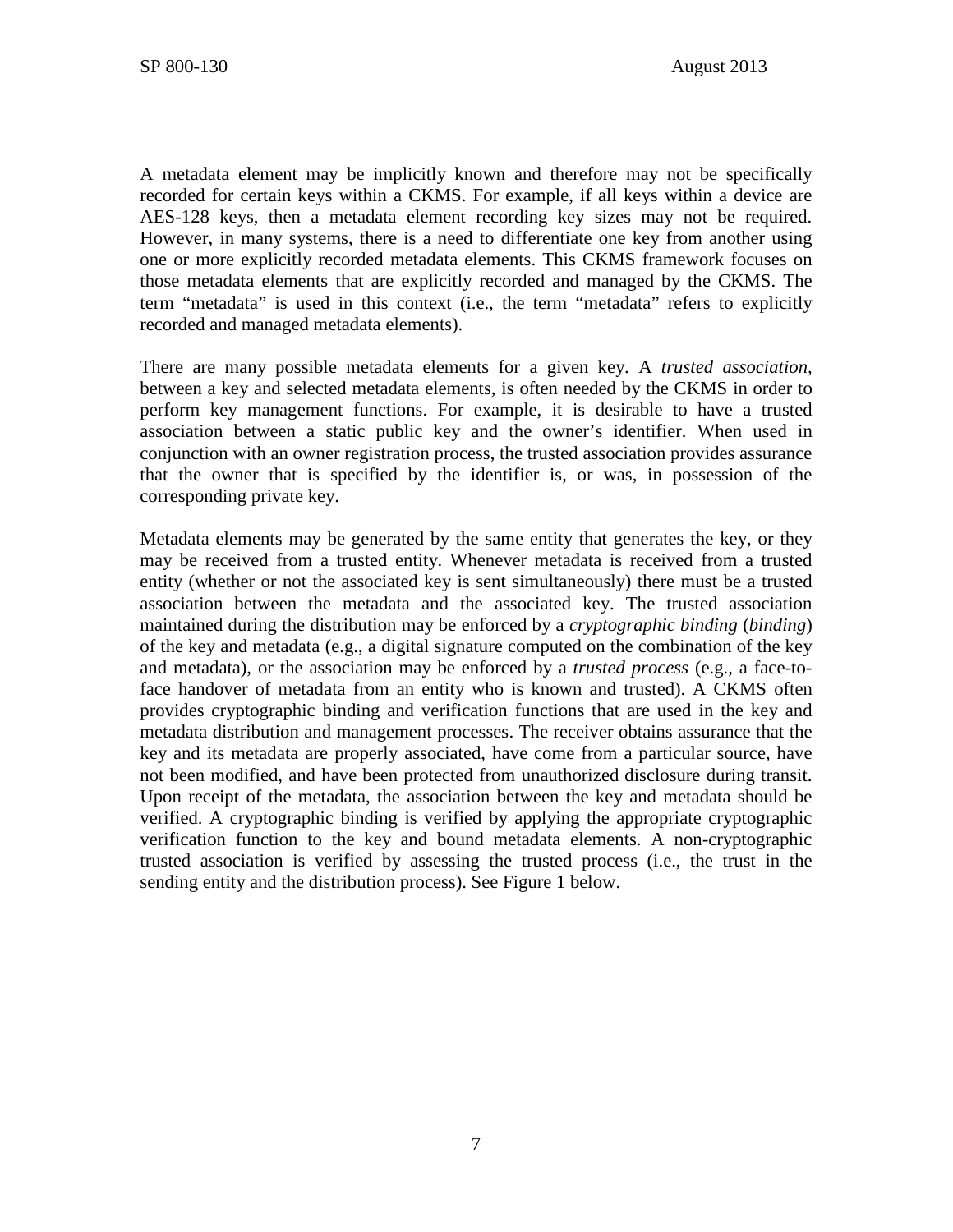

**Figure 1: The Trusted Association and Supporting Processes**

<span id="page-15-0"></span>After being received, the metadata can be combined with other locally generated metadata (if available), and a new trusted association between the key and all available metadata can then be established for the information to be stored.

Metadata stored within a system also needs a trusted association between the key and its metadata. Depending on the storage location and characteristics, the association could be maintained using physical security or cryptographic methods. Physical security methods include storage within a device that is trusted to maintain the association, i.e., the confidentiality (when required) and the integrity of a key and its metadata. As long as the integrity of the trusted association is maintained, one has assurance that the metadata elements belong to the associated key and have not been disclosed to unauthorized entities. However, such physical security methods might not be feasible. A physically secure storage site might be too costly or might not be available. In this case, a cryptographic binding could be required to provide assurance that a key and its metadata are properly associated.

# **2.3 CKMS Applications**

A CKMS can be designed to provide services for a single individual (e.g., in a personal data storage system), an organization (e.g., in a secure VPN for intra-office communications), or a large complex of organizations (e.g., in secure communications for the U.S. Government). A CKMS can be owned or rented.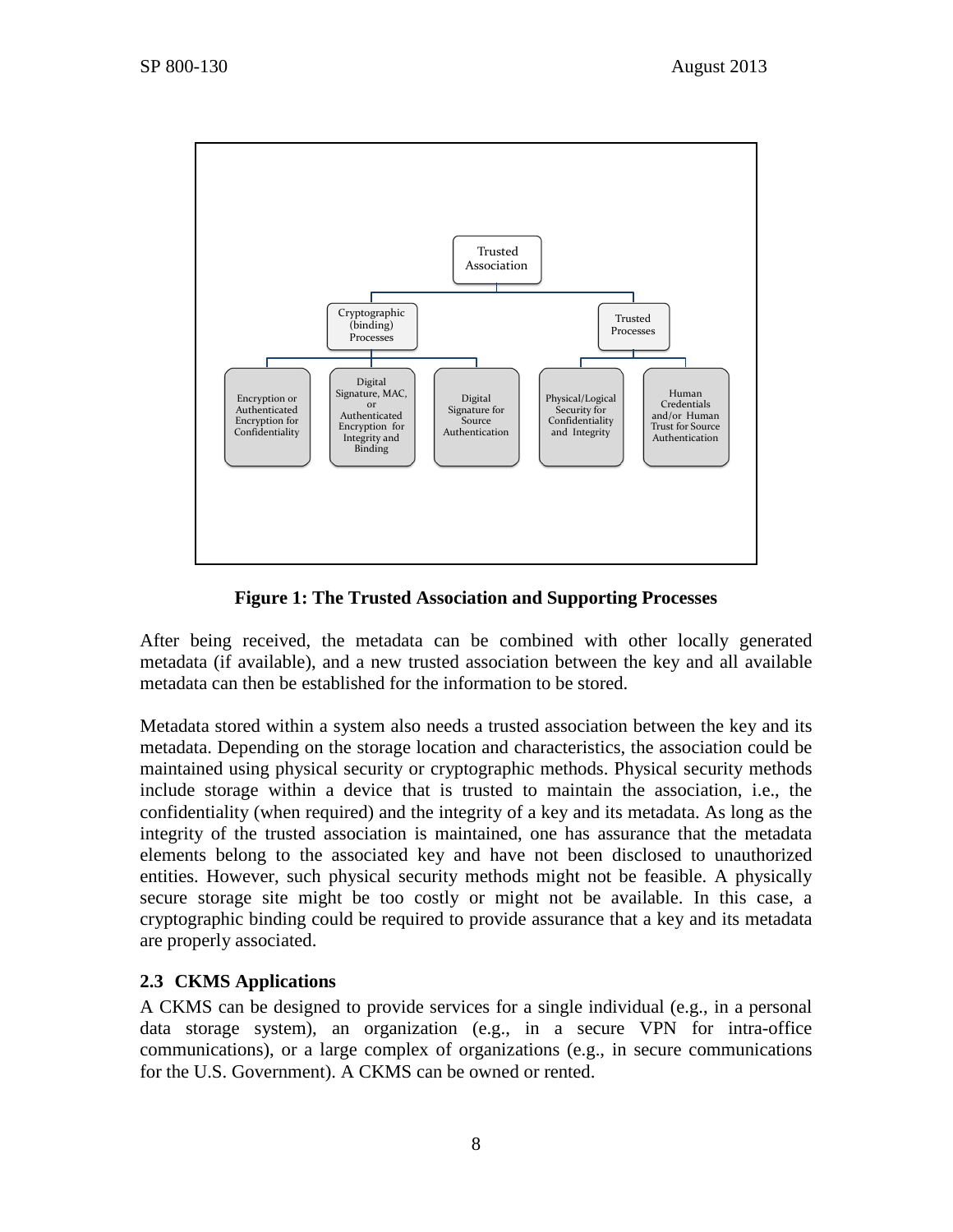# **2.4 Framework Topics and Requirements**

This Framework contains a list of Framework Topics (FTs) (corresponding to the section headings) and, for each topic, a set of Framework Requirements (FRs) that need to be satisfied when designing a CKMS (see [Figure 2](#page-16-0) below). These requirements are placed on the CKMS design.



**Figure 2: Framework of Topics and Requirements**

<span id="page-16-0"></span>This Framework does not impose any specific policies, procedures, security requirements, or system design constraints on the CKMS; it simply requires that they be documented in a structured manner so that CKMS designs can be understood and compared.

This Framework is not oriented to a particular CKMS or class of CKMS for a sector (such as the U.S. Federal Government, Aerospace, Health Care, etc.). This Framework is intended to be applicable to all CKMS.

**FR:2.3** A compliant CKMS design **shall** describe design selections and provide documentation as required by the requirements of this Framework.

# **2.5 CKMS Design**

The purpose of a CKMS design is to describe how a system can be built to provide cryptographic keys to the entities that will use those keys to protect sensitive data. The high-level description of the CKMS should indicate the uses of each key type, where and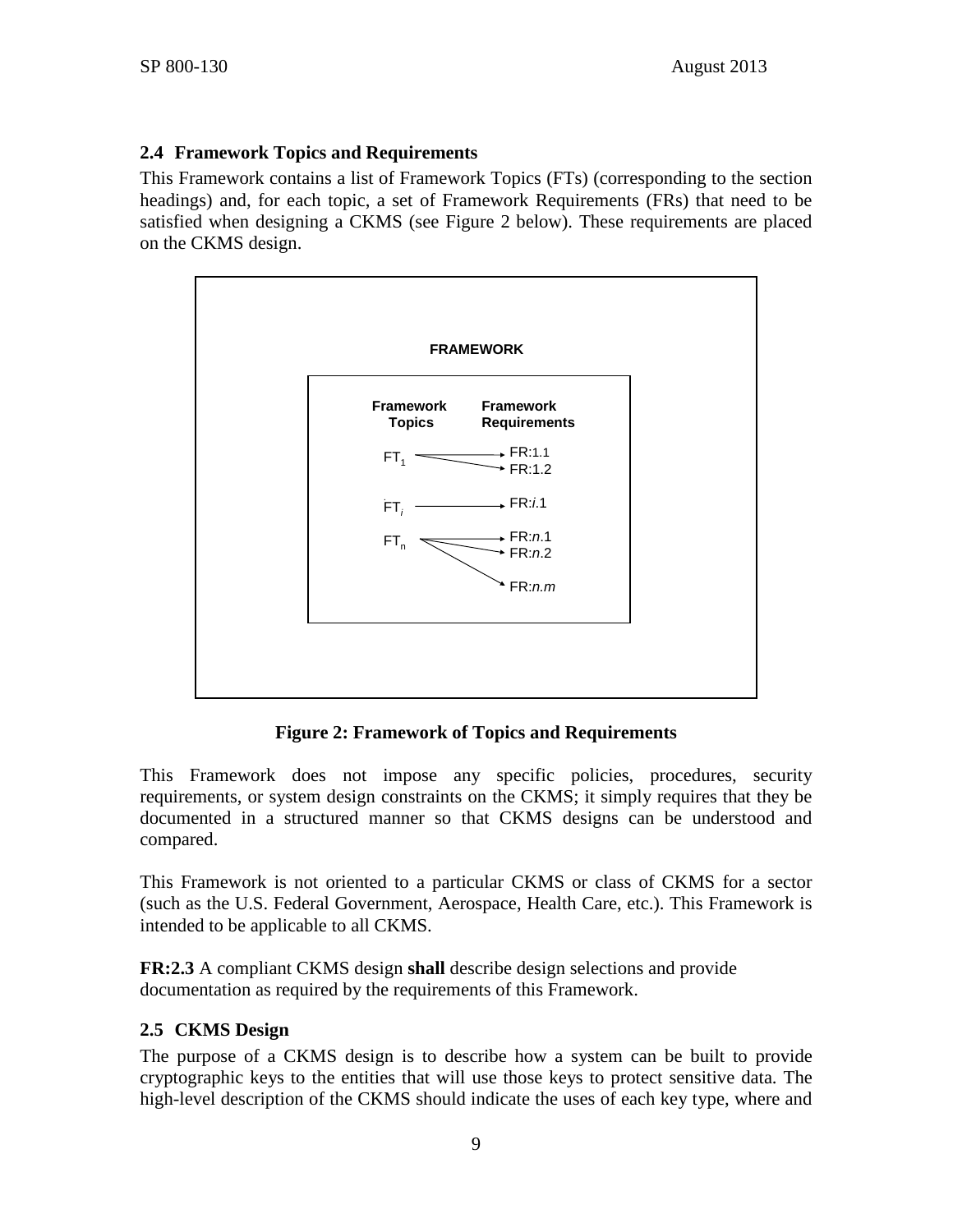how keys are generated, how they are protected in storage at each entity where they reside and during delivery, and the types of entities to whom they are delivered.

[Figure 3](#page-17-0) illustrates how a CKMS Design can be shown to be compliant with this Framework. For each Framework requirement **FR:***i.j*, the appropriate Framework response, **fr:***i.j*, is provided by the CKMS designer to meet the requirement. The complete set of pairs consisting of requirements and responses {**FR:***i.j*, **fr:***i.j*} form the CKMS Design.



**Figure 3: The CKMS Design Process for Framework Conformance**

<span id="page-17-0"></span>**FR:2.4** The CKMS design **shall** specify a high-level overview of the CKMS system that includes:

- a) The use of each key type,
- b) Where and how the keys are generated,
- c) The metadata elements that are used in a trusted association with each key type,
- d) How keys and/or metadata are protected in storage at each entity where they reside,
- e) How keys and/or metadata are protected during distribution, and
- f) The types of entities to which keys and/or metadata can be delivered (e.g., user, user device, network device).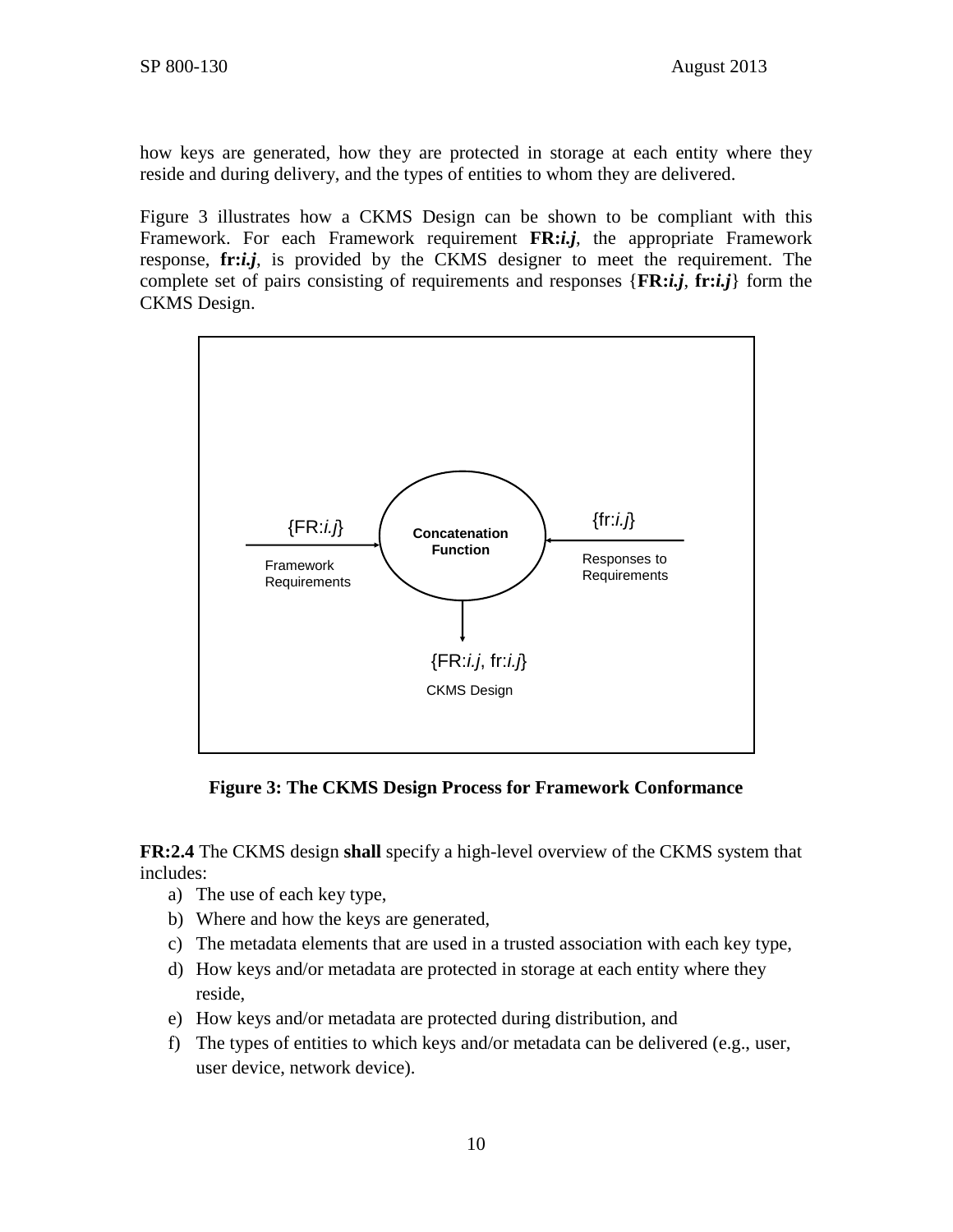# **2.6 CKMS Profiles**

A CKMS Profile specifies requirements that a qualifying CKMS, its implementation, and its operation must meet for a particular sector of organizations, such as Federal Agencies. A CKMS Profile specifies how the CKMS must be designed, implemented, tested, evaluated, and operated. A sector is a group of organizations that have common requirements for a product, system, or service. A CKMS Profile is a set of requirements concerning security and interoperability that must be satisfied by a CKMS as implemented in an operational system. This Framework may be used to derive a specific CKMS Profile for a particular sector. As with the Framework, one or more Profile Requirements correspond to each Profile Topic.

# **2.7 CKMS Framework and Derived Profile**

[Figure 4](#page-18-0) depicts the relationship between the CKMS Framework and a derived sector Profile. When deriving a CKMS Profile from a Framework, the requirements of the Framework could be augmented and refined to meet the needs of the selected sector. For example, NIST could use this Framework to develop a Federal CKMS Profile for U.S. Federal Government agencies by selecting certain standards and protocols that comply with applicable Federal Information Processing Standards (FIPS), NIST Special Publications (SPs), and guidelines as necessary to meet the refined requirements.



<span id="page-18-0"></span>**Figure 4: Relationship of CKMS Framework and Sector Profile(s)**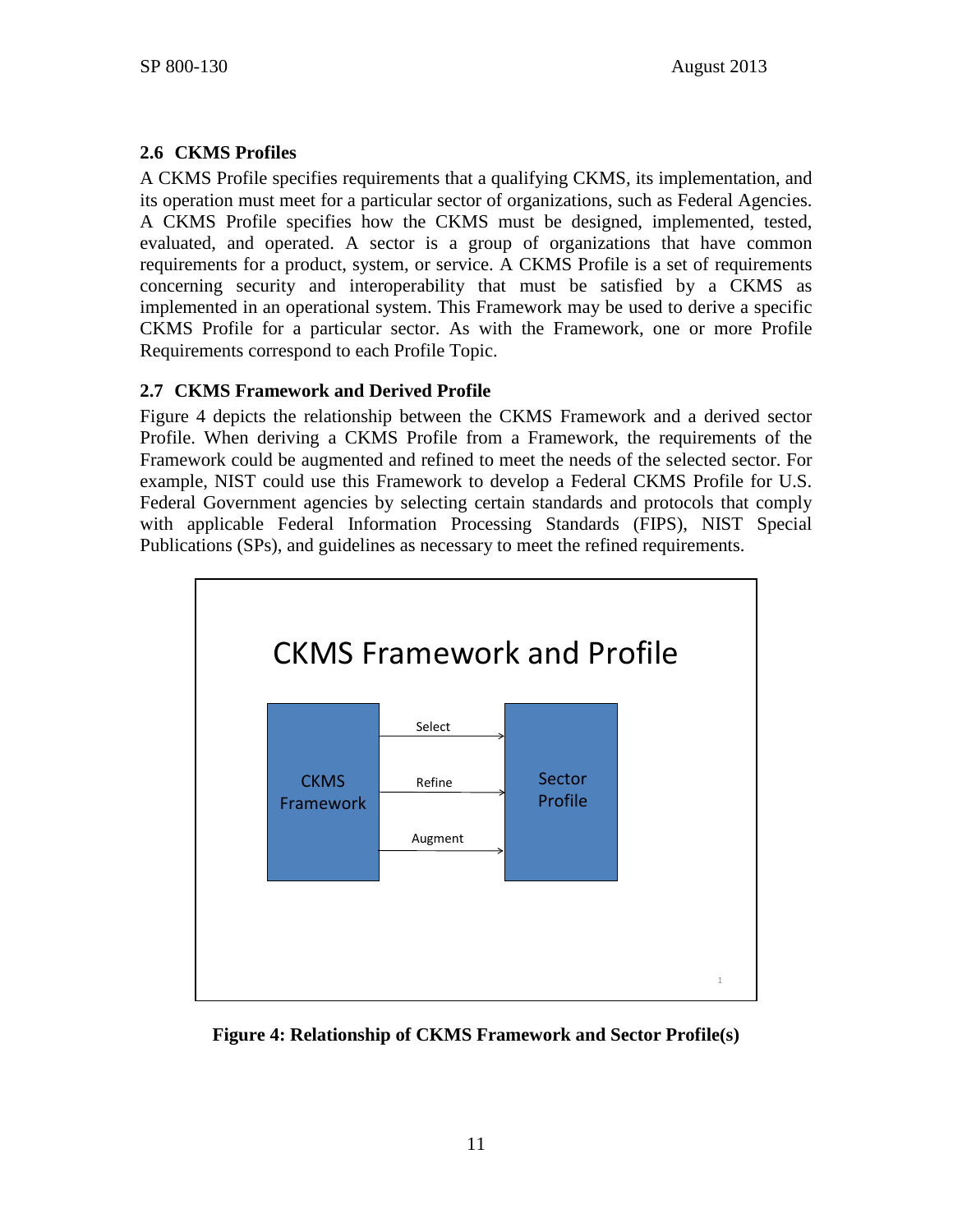## **2.8 Differences between a Framework and a Profile**

A Framework requires that specific topics be addressed in the design of a CKMS, but it is not judgmental on the design itself. Any CKMS could be designed and specified in accordance with this Framework. On the other hand, a Profile states what requirements must be met in order to have a satisfactory CKMS for the designated using sector. A CKMS Profile makes judgments (i.e., specifies what is necessary to be implemented and used to be compliant with the Profile). CKMS that comply with this Framework may not comply with a particular profile. For example, **[FR:2.1](#page-13-0)** in Section [2.1](#page-11-0) requires that the CKMS design specify all cryptographic algorithms that are used by the CKMS. A U.S. Federal CKMS Profile might require that only NIST-approved cryptographic algorithms be used.

## **2.9 Example of a Distributed CKMS Supporting a Secure E-Mail Application**

Figure 5 depicts a distributed CKMS that communicates among systems (shown in the figure as System A, System B, and System C) via the Internet. The CKMS consists of the union of all the CKMS modules (shown in the figure as CKMS Module A, CKMS Module B, and CKMS Module C). Each CKMS module is considered a logical entity within its system. Any parts of the system that perform CKMS functions are parts of the logical CKMS module at the time those functions are performed. In addition, parts of the CKMS module (e.g., an encryption algorithm) may be used by other applications (e.g., encrypting general data).



# **Figure 5: Example CKMS Overview**

The actual communication mechanisms that interact with the other systems containing CKMS modules via the Internet are not part of the CKMS. However, the parts of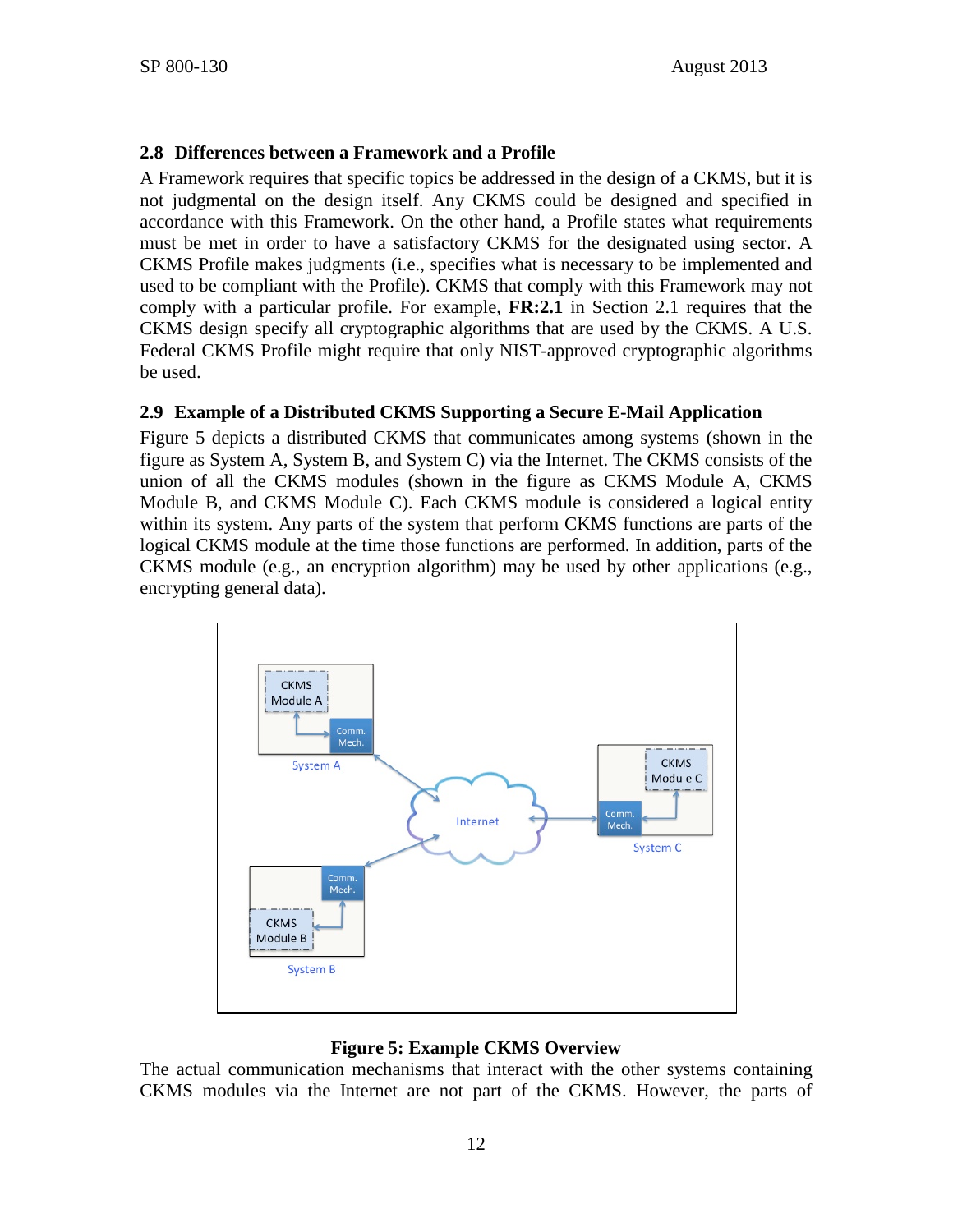protocols that perform CKMS functions (e.g., generating keys and providing key management information for insertion into the protocols) are considered part of the CKMS.

[Figure 6](#page-20-0) is an example of an email application that uses a distributed CKMS. The sender's email application interfaces with the CKMS module, which generates the keys that will be used to apply the required cryptographic protection for the email data to be sent to the intended receiver via the Internet and, if required, to apply cryptographic protection to the keys that will be transported to the receiving entity. The email application then hands off the protected key and the protected data to the communication mechanism for transmission. Note that the communication mechanism may also interact with the CKMS module as discussed for Figure 5.

The communication mechanism in the sender's system interacts with its CKMS module, as appropriate, prior to sending the cryptographically protected email to the email application. The email application sends the protected key to its local CKMS module to obtain the key that will subsequently be used to process the protected email data.



## **Figure 6: Example of a Secure Email Application**

## <span id="page-20-0"></span>**2.10 CKMS Framework Components and Devices**

This CKMS Framework uses the term "component" to mean the hardware, software, and/or firmware required to construct the CKMS. The term "device" denotes a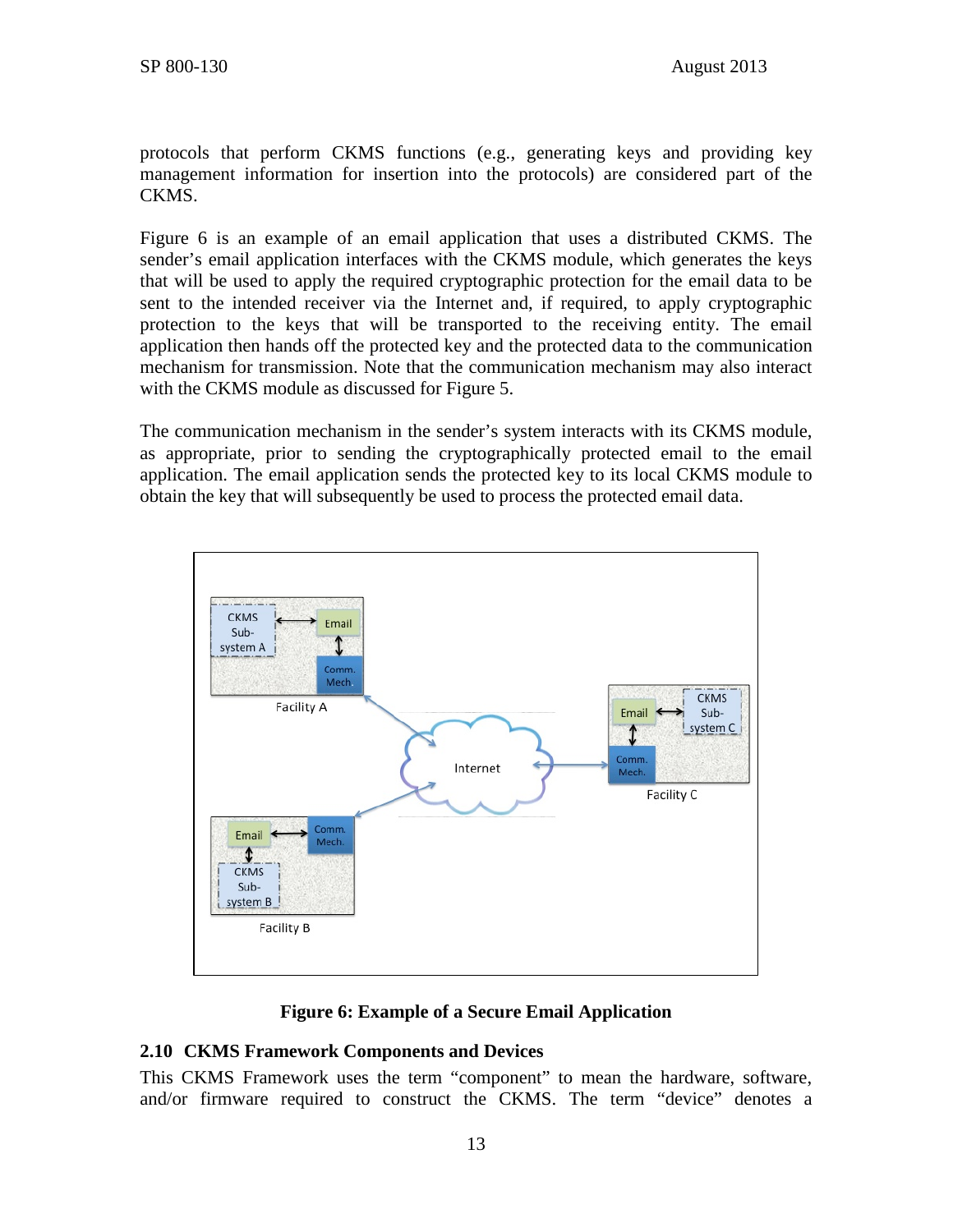combination of components that serve a specific purpose. A CKMS can be as simple as a software program running on a single-user computer and supporting user applications. It can also be as complex as a variety of sub-systems, each containing many devices that provide key management services to numerous networked users and applications. A CKMS can be implemented in a single computer, or it may be widely distributed geographically and connected with a myriad of communications networks. Processors, communications media, storage units, etc. are all considered devices in this Framework.

A CKMS can be described as a set of policies, procedures, devices, and components that are designed to protect, manage, and establish cryptographic keys and metadata. The CKMS provides a set of functions that perform cryptographic key-management services on behalf of one or more organizations and their users. Collectively, these functions are presented as items for specification in a CKMS design (see Section [6.4\)](#page-46-0).

**FR:2.5** The CKMS design **shall** specify all major devices of the CKMS (e.g., the make, model, and version).

# **3. Goals**

A CKMS should be designed to achieve specific goals. Some possible goals are discussed in this section.

# **3.1 Providing Key Management to Networks, Applications, and Users**

There is an extensive use of cryptography in several security protocol standards (e.g., TLS, IKE, SSH, CMS), where both static keys (i.e., long-term keys) and ephemeral keys (i.e., keys used only for a single session or key management transaction) are used by the protocols themselves. While the focus of a CKMS is on the generation, distribution and storage of the static keys, a CKMS design must also include the generation, storage, and protection of the employed ephemeral keys as well.

The network over which the CKMS operates forms the communications backbone of the CKMS. The CKMS designer needs to understand the efficiency and reliability of the network so that the CKMS can be designed to have minimal negative impact on the network. The network size and scalability will provide some indication as to the number of users that the CKMS will need to handle both initially and in the future. Network characteristics, such as error properties, may also influence the selection of the cryptographic algorithms and cryptographic modes of operation that may extend (or worsen) the effects of communication errors after decryption is performed.

A CKMS can be built to serve a particular application (e.g., E-Mail, data storage, healthcare systems, and payment systems), or it can be designed to serve an entire enterprise, which encompasses many applications. A CKMS designed for a single application tends to be specifically designed for and closely integrated into the application, while an enterprise CKMS should be more generic so that common keymanagement functions may be shared as much as possible. A CKMS designer needs to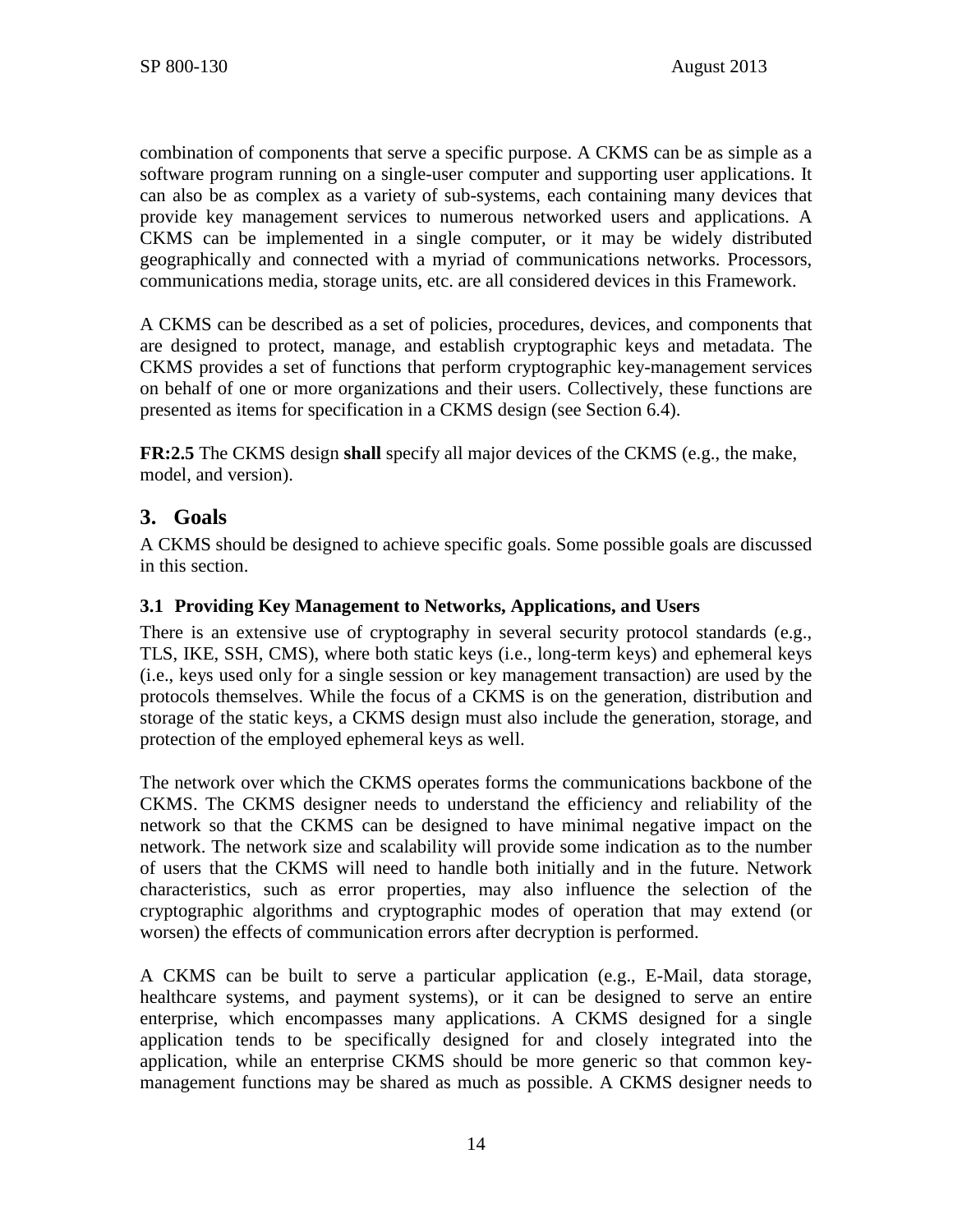have a good understanding of the application(s) that are to be supported, since they will likely affect the design choices.

The CKMS designer should also study the potential users of the system. How many users will use the CKMS and for what purposes? Are the users mobile or stationary? Do the users need to be knowledgeable about the CKMS, or will it be transparent to them? Are users operating under stressful conditions, where time is of the essence in performing their jobs? Some CKMS have failed because the designer assumed that the user understood the purpose and importance of cryptographic keys and public key certificates. If users are hampered from doing their work by a CKMS, then the CKMS will likely not be a successful security solution because it will not be used.

The goal of the CKMS designer is to specify a set of security mechanisms that function well together, provide a desired level of security that meets the needs of the application(s) and using organization(s), are affordable, and have a minimum negative impact on operations. These, as well as other CKMS goals, should be considered before a CKMS is designed, implemented, and operated.

**FR: 3.1** The CKMS design **shall** specify its goals with respect to the communications networks on which it will function.

**FR:3.2** The CKMS design **shall** specify the intended applications that it will support.

**FR:3.3** The CKMS design **shall** list the intended number of users and the responsibilities that the CKMS places on those users.

# **3.2 Maximize the Use of COTS in a CKMS**

Customers generally prefer Commercial Off-The-Shelf (COTS) products. Such products are often less costly to acquire, operate, and maintain than custom products designed and built for a single customer. However, COTS products designed and built to satisfy the "least common denominator" requirements of a large number of customers may not completely satisfy any of the customers. If the CKMS designer uses products that meet a range of requirements in a specific market sector, the CKMS will be more likely to be accepted in that market.

Using standard interfaces generally improves the extensibility of the product. Extensions and improvements should be allowed and supported by the COTS design of a CKMS so that the CKMS can be configured to meet varying functional and workload demands, including those based on the number of users, transactions, keys, and application data.

**FR:3.4** The CKMS design **shall** specify the COTS products used in the CKMS.

**FR:3.5** The CKMS design **shall** specify which security functions are performed by COTS products.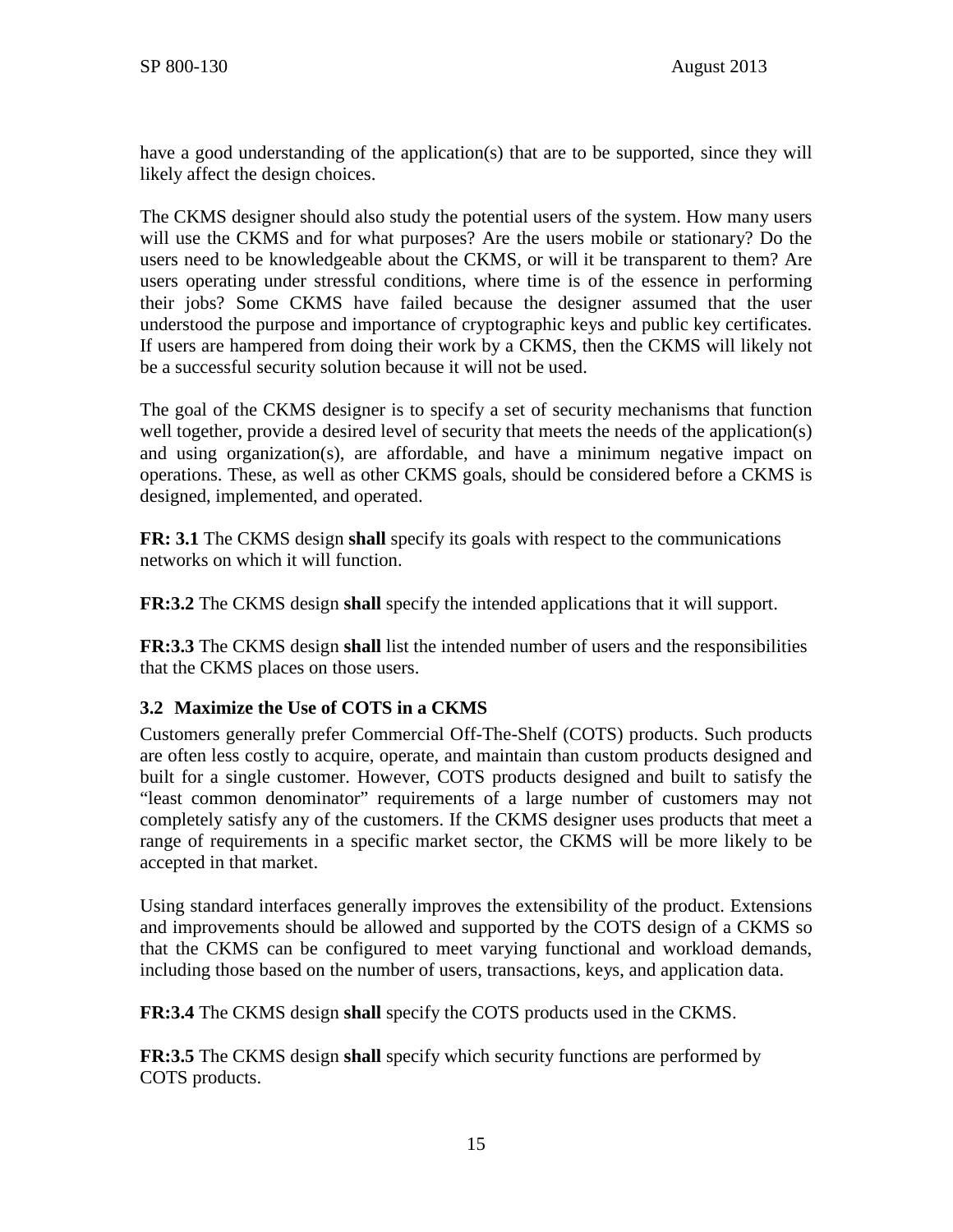**FR:3.6** The CKMS design **shall** specify how COTS products are configured and augmented to meet the CKMS goals.

## **3.3 Conformance to Standards**

Much can be learned about a CKMS by examining the extent to which it utilizes applicable standards. Designs that comply with standards have the benefit of the experience and wisdom of those who developed the standards. In addition, if the standards have validation programs that measure compliance, there is increased confidence that the CKMS has been correctly implemented. See Appendix A for a list of appropriate standards with a brief description of each.

Standards specify how something shall or should be done. Multiple vendors can build to the same standard and, thereby, foster interoperability and competition. In addition, the use of standards often increases confidence in the product or implementation. There is increased confidence in a standard that was developed and reviewed by multiple parties working together. Complying with standards may also reduce the time-to-production for a product or the time-to-operation for an implementation, since the essential concepts do not have to be re-invented. Conformance-testing laboratories are useful in that errors in implementations may be found and eliminated before products are available in the marketplace.

**FR:3.7** The CKMS design **shall** specify the Federal, national, and international standards that are utilized by the CKMS.

The availability of commercial products that conform to one or more standards in a CKMS architecture can greatly reduce the time and cost of producing a CKMS. The upfront cost of a conformance-tested product is likely to be more than offset by the saved costs of not having to adapt a non-conforming product or to build a similar product from scratch.

**FR:3.8** For each standard utilized by the CKMS, the CKMS design **shall** specify which CKMS devices implement the standard.

**FR:3.9** For each standard utilized by the CKMS, the CKMS design **shall** specify how conformance to the standard was validated (e.g., by a third party testing program).

## **3.4 Ease-of-use**

Possibly the most significant constraint to the use of a CKMS is the difficulty that some systems present to the untrained user. Since most users are not cryptographic security experts, and security is often a secondary goal for them, the CKMS needs to be as transparent as possible. User interfaces that adapt to the expertise of the user can guide a new and less-trained user, while permitting an expert to use efficient short cuts and to bypass step-by-step guidance.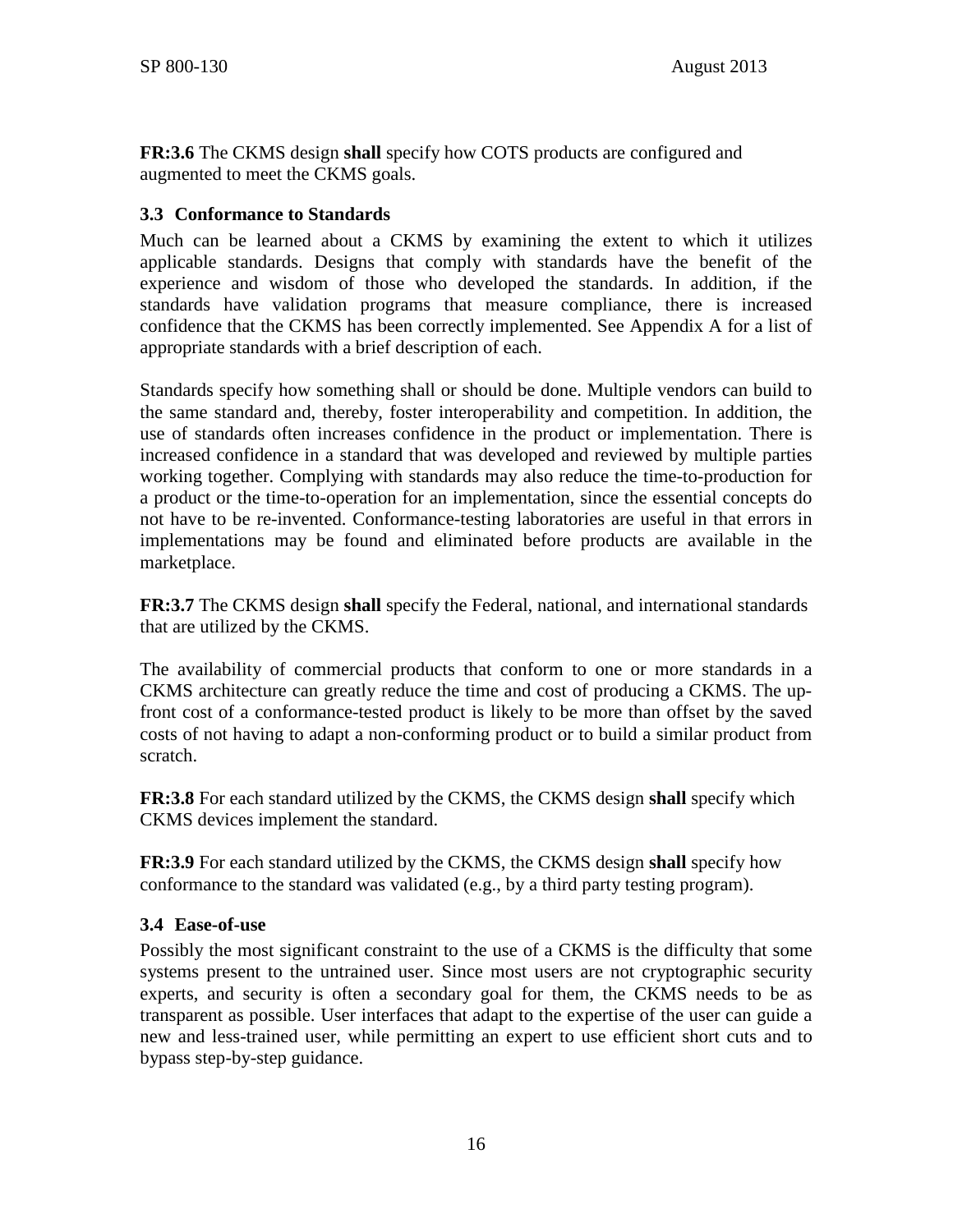## **3.4.1 Accommodate User Ability and Preferences**

Ease-of-use is very subjective. Something easy or obvious for one person may not be easy or obvious for another. Designers should keep in mind that users are not usually security experts, so they may not understand the purpose of the security feature that they are using. Since security is not usually the primary purpose of the product, transparent security is desirable. Negative experiences will likely affect the acceptance and use of a product. Therefore, a large segment of the potential user population needs to be satisfied that a security product is easy to use.

**FR:3.10** The CKMS design **shall** specify all user interfaces to the system.

**FR:3.11** The CKMS design **shall** specify the results of any user-acceptance tests that have been performed regarding the ease of using the proposed user interfaces.

# **3.4.2 Design Principles of the User Interface**

While ease-of-use may be highly subjective and difficult to evaluate, several design principles for achieving this goal have been established. Ease-of-use design goals should assure that:

- a) It is intuitive and easy to do the right thing using the CKMS. For example, key management function calls should be intuitively named.
- b) It is difficult to do the wrong thing using the system. For example, the CKMS should not permit encryption using a signature-only key.
- c) It is intuitive and easy to recover when a wrong thing is done. For example, the CKMS should provide an undo function that reverses the previous function.

This approach reduces the total lifecycle cost by reducing user support costs.

**FR:3.12** The CKMS design **shall** specify the design principles of the user interface.

**FR:3.13** The CKMS design **shall** specify all human error-prevention or failsafe features designed into the system.

# **3.5 Performance and Scalability**

Performance improvements in computing and communications are major success stories in the computer industry. As performance improves, new applications require that even faster processing and communications be available. In the past, large key-distribution centers often serviced a maximum of several thousand security subscribers. Now, millions of people use the Internet regularly with ever-increasing demands, including new demands for security and for cryptographic keys. The need for secure processing, data storage and communications will continue to grow. This growth will require a CKMS to be scalable in order to meet the growing workload.

**FR:3.14** The CKMS design **shall** specify the performance characteristics of the CKMS, including the average and peak workloads that can be handled for the types of functions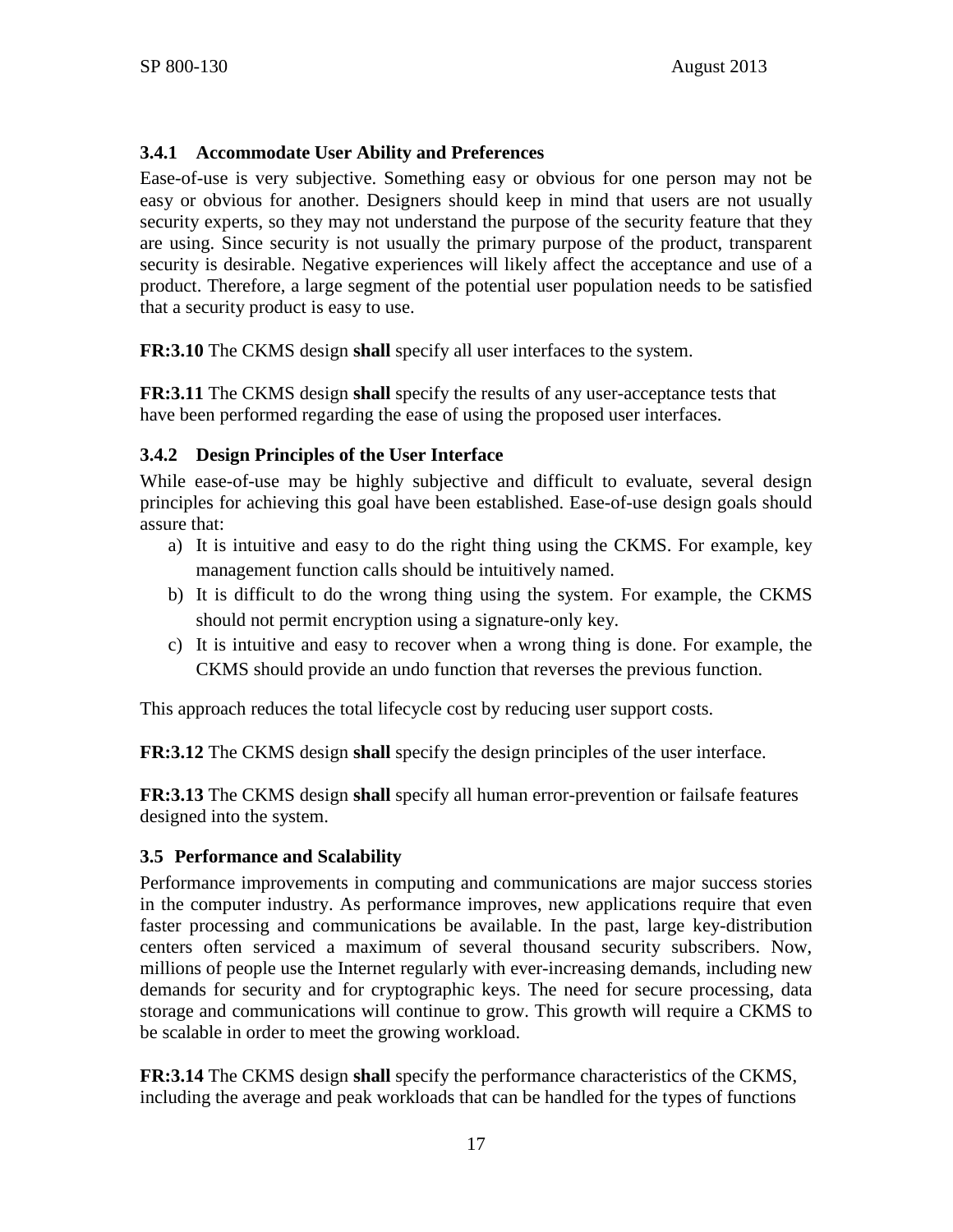and transactions implemented, and the response times for the types of functions and transactions under those respective workloads.

**FR:3.15** The CKMS design **shall** specify the techniques that are supported and can be used to scale the system to increased workload demands.

**FR:3.16** The CKMS design **shall** specify the extent to which the CKMS can be scaled to meet increased workload demands. This **shall** be expressed in terms of additional workload, response times for the workload, and cost.

# **4. Security Policies**

A CKMS must be designed in a manner that supports the goals of each organization using the CKMS. Several types of policies will influence the design and use of a CKMS.

An organization may have different policies covering different applications or categories of information. For example, a military-related organization may have one set of policies covering classified information and a totally different set of policies covering personnel information.

An organization often creates and relies on layered policies, with high-level policies addressing issues at the information-management level and lower-level policies addressing specific rules for data-protection. A physical security policy may be specified in one document, and a communication security policy may be specified in another document. Computer systems are often built in accordance with their own computer security policy.

Layers of policies (e.g., information management, information security, physical security, computer security, communications security, and cryptographic key security) interrelate in many ways. Intermediate and lower layers of a policy hierarchy should provide more details on implementation and enforcement than the next higher layer. For example, an organizational Information Management Policy specifying that information must be protected against unauthorized disclosure should result in an Information Security Policy specifying the restriction of access to and use of the information only to properly identified and authorized people.

An organization may use a hierarchy of policies that will determine their requirements for a CKMS. Figure 7 provides an example of the policies that may be used and their relationships. Further discussion about these policies is provided in the following subsections.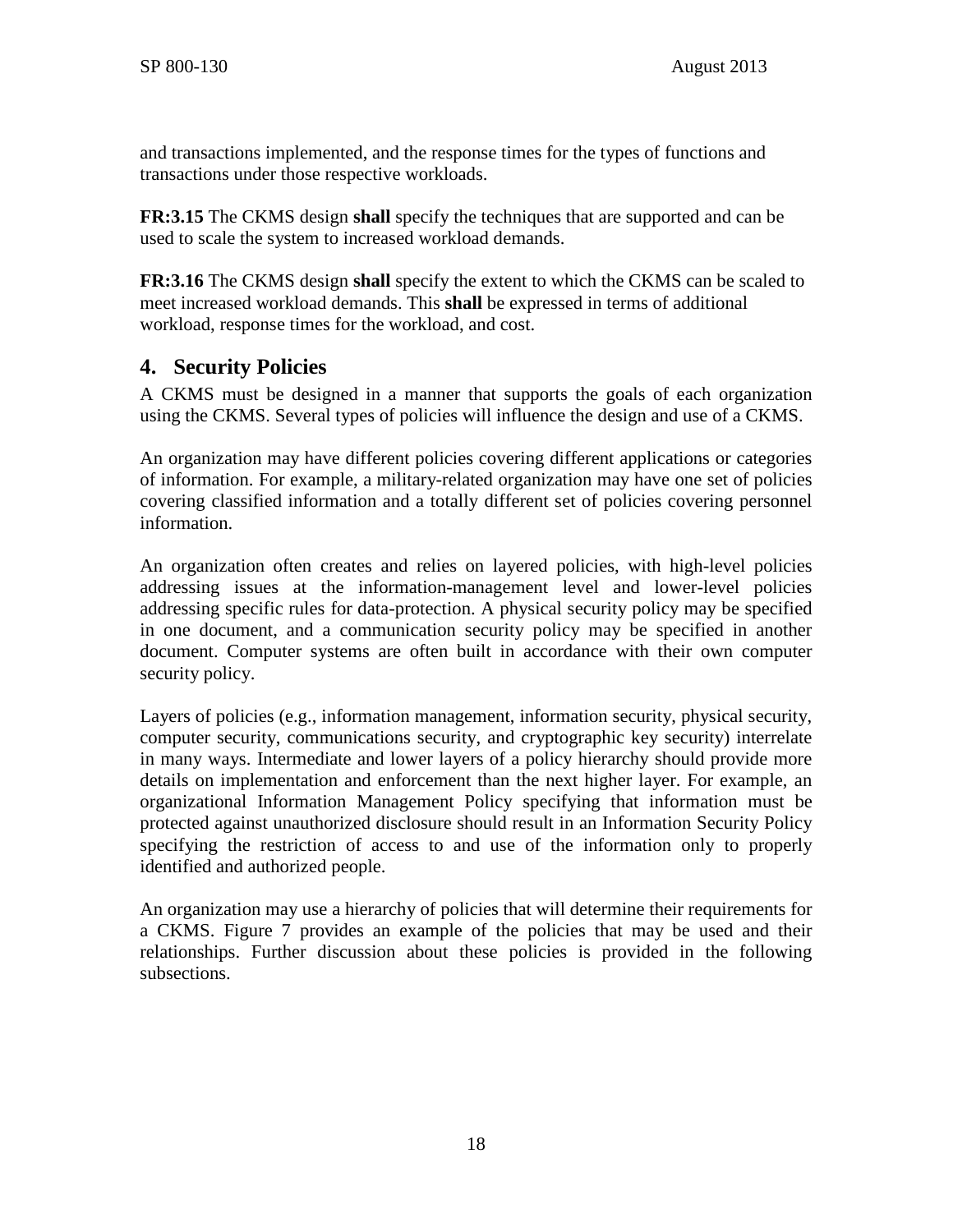

**Figure 7: Related Security Policies**

# **4.1 Information Management Policy**

An organization's Information Management Policy specifies what information is to be collected or created, and how it is to be managed. An organization's management establishes this policy using industry standards of good practices, legal requirements regarding the organization's information, and organizational goals that must be achieved using the information that the organization will be collecting and creating.

An Information Management Policy typically identifies management roles and responsibilities and establishes the authorization required for people performing these information-management duties. It also specifies what information is to be considered valuable and sensitive and how it is to be protected. In particular, this highest policy layer specifies what categories of information need to be protected against unauthorized disclosure, modification or destruction. These specifications form the foundation for an Information Security Policy and dictate the levels of confidentiality, integrity, availability, and source-authentication protections that must be provided for differing categories of sensitive and valuable information.

## **4.2 Information Security Policy**

An organization's Information Security Policy is created to support and enforce portions of the organization's Information Management Policy by specifying in more detail what information is to be protected from anticipated threats and how that protection is to be attained. The rules for collecting, protecting, and distributing valuable and sensitive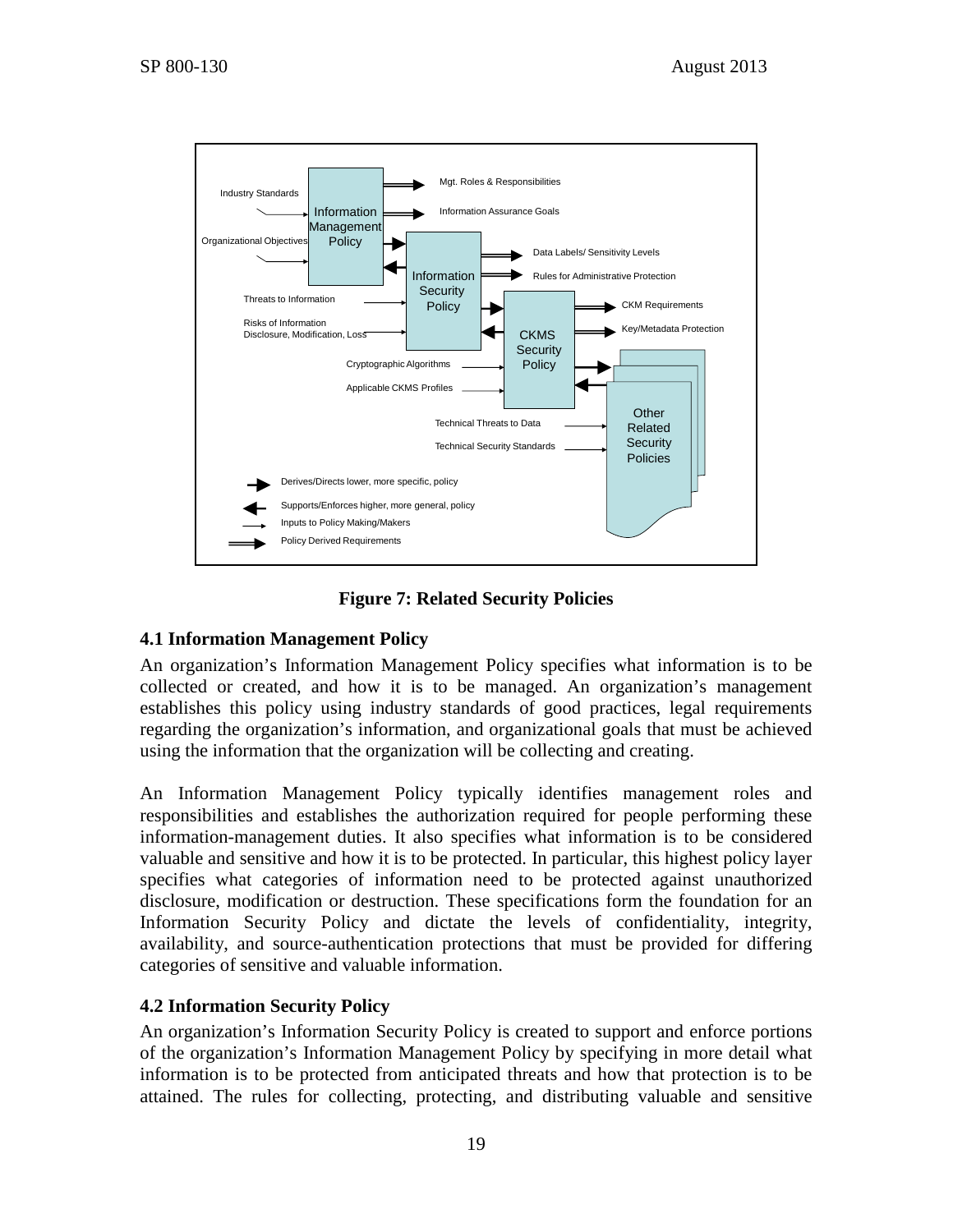information in both paper and electronic form are specified in this layer of policy. The inputs to the Information Security Policy include, but are not limited to, the Information Management Policy specifications, the potential threats to the security of the organization's information, and the risks involved with the unauthorized disclosure, modification, and destruction or loss of the information.

The outputs of the Information Security Policy layer include information sensitivity levels (e.g., low, medium, and high) assigned to various categories of information and high-level rules for protecting the information. The Information Security Policy may also be used to create a CKMS Security Policy that specifies the use and protection of cryptographic keys, algorithms, and mechanisms that provide confidentiality and integrity protection of the keys and their metadata for the organization.

## **4.3 CKMS Security Policy**

The CKMS Security Policy specifies rules for the protection of keys and metadata that the CKMS must support. A CKMS Security Policy needs to establish and specify rules for protecting the confidentiality, integrity, availability, and source authentication of all cryptographic keys and metadata used by the CKMS. These rules cover the entire key lifecycle, including when they are operational, stored, and transported. The CKMS Security Policy may include the selection of all cryptographic mechanisms and cryptographic protocols that can be used by the CKMS. The CKMS Security Policy needs to be consistent with the higher-level policies of the organization. For example, if the Information Security Policy states that the confidentiality of electronically transmitted information is to be protected for up to 30 years, then the CKMS Security Policy and the CKMS design must be capable of supporting that policy.

The designer of a CKMS might not be a member of the organization that will be using the CKMS, and might not have access to the organization's policies, e.g., the organization may purchase a CKMS or the services of a CKMS that was developed external to the organization. The designer of the CKMS should create a set of security capabilities or features in the design that support the market for which the designer is creating the CKMS. These capabilities or features should be documented by the designer and can be considered to form the designer's initial CKMS Security Policy. The design documentation should state how and when the features are used to support the CKMS Security Policy. The organization may work with the designer or the CKMS service provider to develop a modified CKMS Security Policy, based on the initial CKMS Security Policy developed by the designer. Ultimately, it is the responsibility of the organizations that use the CKMS to assure that the CKMS design adequately supports, or can be configured to support, the (possibly modified) CKMS Security Policy.

The specific protections applied to each key type and its metadata (see Section [6\)](#page-38-0) may be considered as supporting the Key Security Policy, which would be a part of the CKMS Security Policy. A Key Security Policy would state the policy for confidentiality, integrity and source authentication for the key and its metadata over the entire key lifecycle. These policies would then be supported by the CKMS.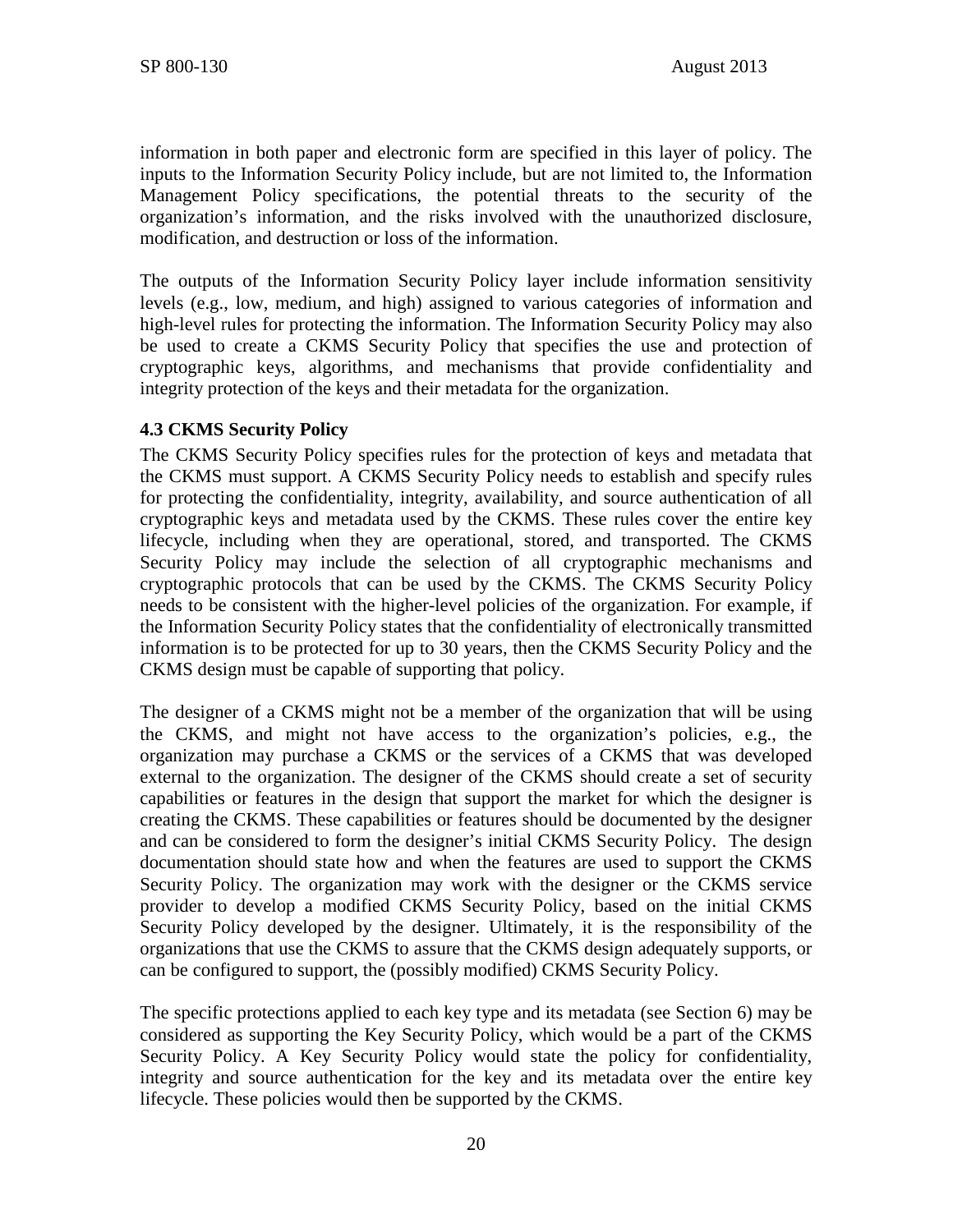A Key and Metadata Retention Policy specifying the length of time that keys and metadata are to be retained should also be part of the CKMS Security Policy. The Key and Metadata Retention Policy should be based on the sensitivity of the information that the keys and metadata protect. The CKMS should enforce the Key and Metadata Retention Policy. For example, the CKMS should protect keys and metadata throughout their security lifetimes, and then the CKMS should destroy the keys and metadata when they are no longer desired.

A CKMS Security Policy should be written so that the people responsible for maintaining the policy can easily understand the policy and correctly perform their roles and responsibilities. Note that security policies could be specified in a form (e.g., tables, formal specification languages, flow charts) that could be stored electronically and processed automatically within a CKMS. Policies specified in a formal language could be automatically enforced by a CKMS designed to do so. Such systems may be able to check themselves for proper functioning, diagnose current or potential problems, report the problem to the responsible organizational entity, and perhaps even automatically correct the problem.

**FR:4.1** The CKMS design **shall** specify the CKMS Security Policy, including the configurable options and sub-policies that it is designed to enforce.

**FR:4.2** The CKMS design **shall** specify how the CKMS Security Policy is to be enforced by the CKMS (e.g., the mechanisms used to provide the protection required by the policy).

**FR:4.3** The CKMS design **shall** specify how any automated portions of the CKMS Security Policy are expressed in an unambiguous tabular form or a formal language (e.g., XML or ASN.1), such that an automated security system (e.g., table driven or syntaxdirected software mechanisms) in the CKMS can enforce them.

## **4.4 Other Related Security Policies**

A CKMS Security Policy may include or rely on other security policies. A CKMS design should state what other policies are required to be enforced for proper and secure operation of the CKMS. For example, a CKMS could be designed and implemented to provide all the physical protection and access control required to assure protection of the CKMS itself. It could also be designed assuming (and requiring) that external physical security and access control is provided by the facility in which the CKMS is installed and operated. Computer systems are often built to their own Computer Security Policy. An organization should create these policies in a logical structure that assigns roles for managing and enforcing the policies to appropriate parts of the organization.

**FR:4.4** The CKMS design **shall** specify other related security policies that support the CKMS Security Policy.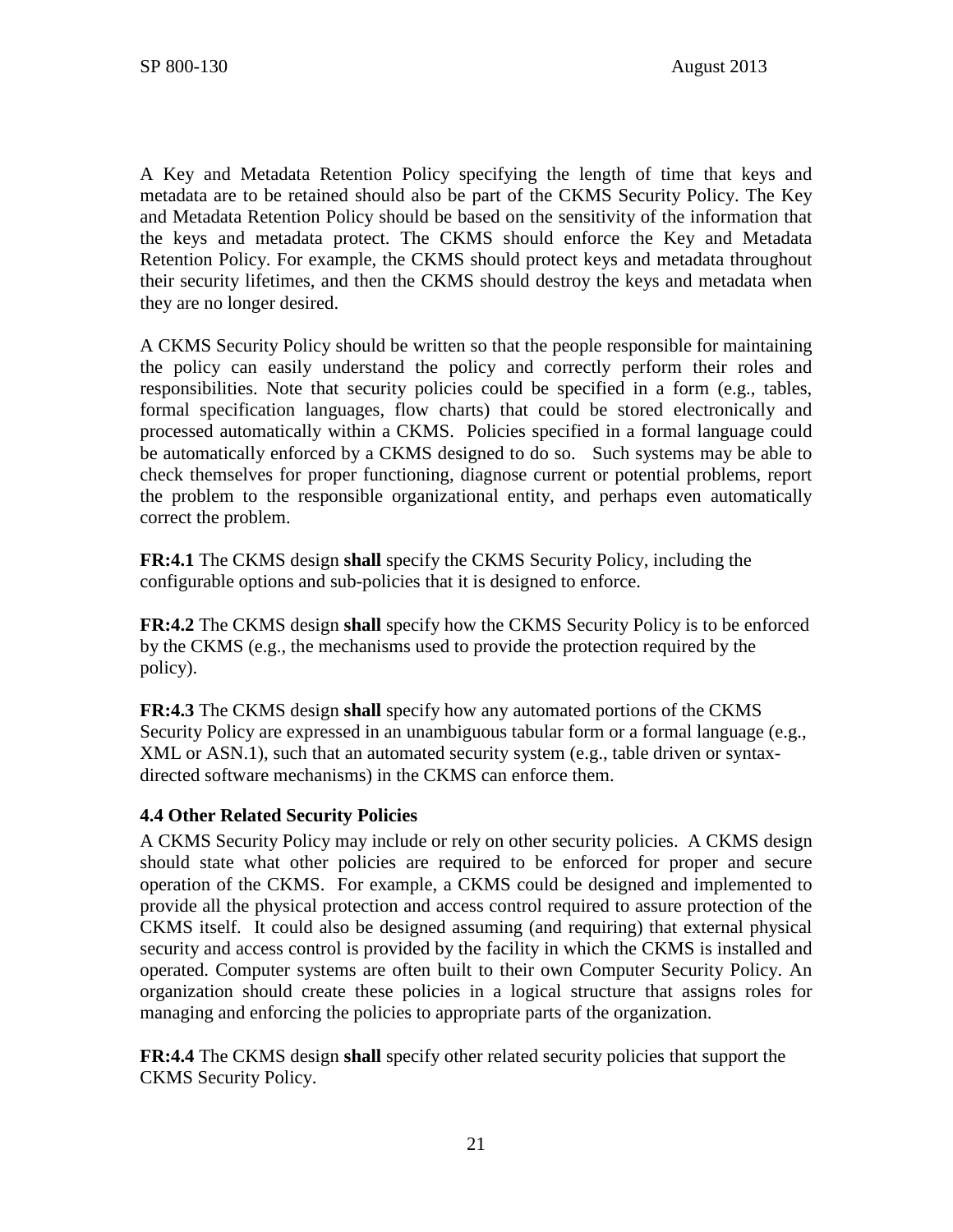## **4.5 Interrelationships among Policies**

A CKMS designer should be aware of the various policies of organizations that may procure and use CKMS products or services. The designer could design a simple CKMS that enforces a simple key-management policy for a single organization or a complex CKMS product that can support a variety of security policies.

**FR:4.5** The CKMS design **shall** specify the policies that are supported by the CKMS design and a summary of how they are supported by the design.

## **4.6 Personal Accountability**

A policy of personal accountability requires that every person who accesses sensitive information be held accountable for his or her actions. Personal accountability may be a requirement in an Information Management Policy that results in specific features in the CKMS. A CKMS designer should determine if the CKMS is intended to support personal accountability. If it is, then mechanisms should be provided within the CKMS to support accountability for the management of keys and metadata.

**FR:4.6** The CKMS design **shall** specify if and how personal accountability is supported by the CKMS.

# **4.7 Anonymity, Unlinkability, and Unobservability**

An Information Management Policy may state that users of the secure informationprocessing system can be assured of anonymity, unlinkability, and unobservability. Anonymity assures that public data cannot be related to the owner. Unlinkability assures that two or more related events in an information-processing system cannot be related to each other. Finally, unobservability assures that an observer is unable to identify or infer the identities of the parties involved in a transaction.

**FR:4.7** The CKMS design **shall** specify the anonymity, unlinkability, and unobservability policies that can be supported by the CKMS.

## **4.7.1 Anonymity**

In order to provide privacy to entities, to adhere to applicable privacy laws, or to enhance security, a CKMS may require anonymity of CKMS transactions in terms of the entities that participate in the transaction. For privacy reasons, a CKMS may also require anonymity when associating keys and/or metadata with entities.

**FR:4.8** The CKMS design **shall** specify which CKMS transactions have or can be provided with anonymity protection.

**FR: 4.9** The CKMS design **shall** specify how CKMS transaction anonymity is achieved when anonymity assurance is provided.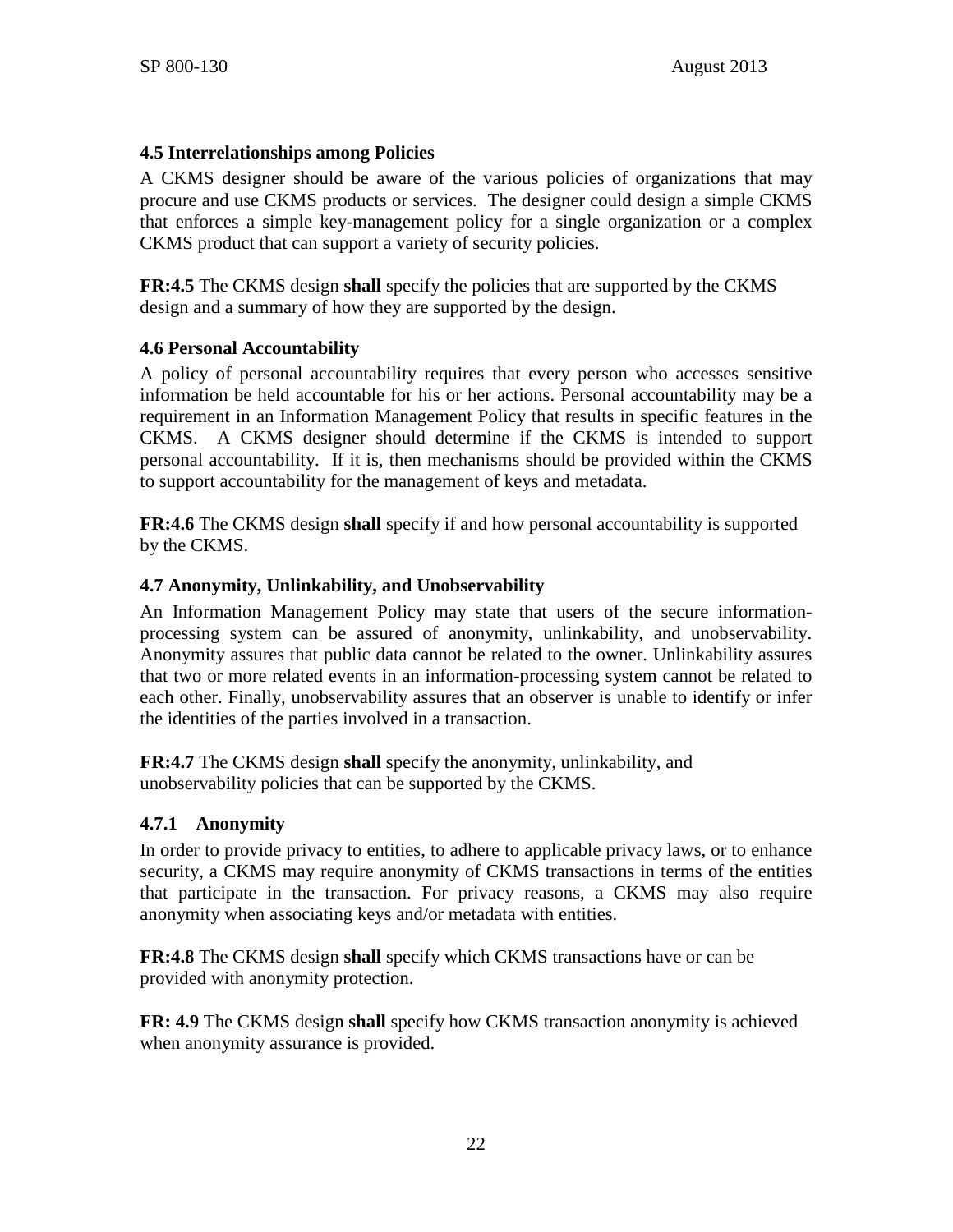# **4.7.2 Unlinkability**

In order to provide privacy to entities, to adhere to applicable privacy laws, or to enhance security (by protecting against inferring who is associated with a given transaction), a CKMS may provide unlinkability protection for CKMS transactions in terms of the entities that participate in the transaction.

**FR:4.10** The CKMS design **shall** specify which CKMS transactions have or can be provided with unlinkability protection.

**FR:4.11** The CKMS design **shall** specify how CKMS transaction unlinkability is achieved.

## **4.7.3 Unobservability**

In order to provide privacy to entities, to adhere to applicable privacy laws, or to enhance security (by protecting against inferring any information whose disclosure might not be desired), a CKMS may provide unobservability of CKMS transactions in terms of the entities that initiate or participate in the transaction.

**FR:4.12** The CKMS design **shall** specify which CKMS transactions have or can be provided with unobservability protection.

**FR:4.13** The CKMS design **shall** specify how CKMS transaction unobservability is achieved.

# **4.8 Laws, Rules, and Regulations**

The security policies of an organization should conform to the laws, rules, and regulations of the locality, state, and nation(s) in which the CKMS will be used. If a CKMS is designed for international use, then it should be flexible enough to conform to national restrictions.

**FR:4.14** The CKMS design **shall** specify the countries and/or regions of countries where it is intended for use and any legal restrictions that the CKMS is intended to enforce.

# **4.9 Security Domains**

A *security domain* is a collection of entities, including their CKMS, in which each CKMS operates under the same security policy − known as the *Domain Security Policy.* When two mutually trusting entities are in the same security domain, the entities can exchange keys and metadata while providing the protections that are required by the Domain Security Policy.

When two entities are in different security domains, they may not be able to provide equivalent protection to the exchanged keys and metadata because they operate under different domain security policies. However, there are circumstances in which an entity in one domain can send keys and metadata to another entity in a different domain, even though the domain security policies are not completely identical.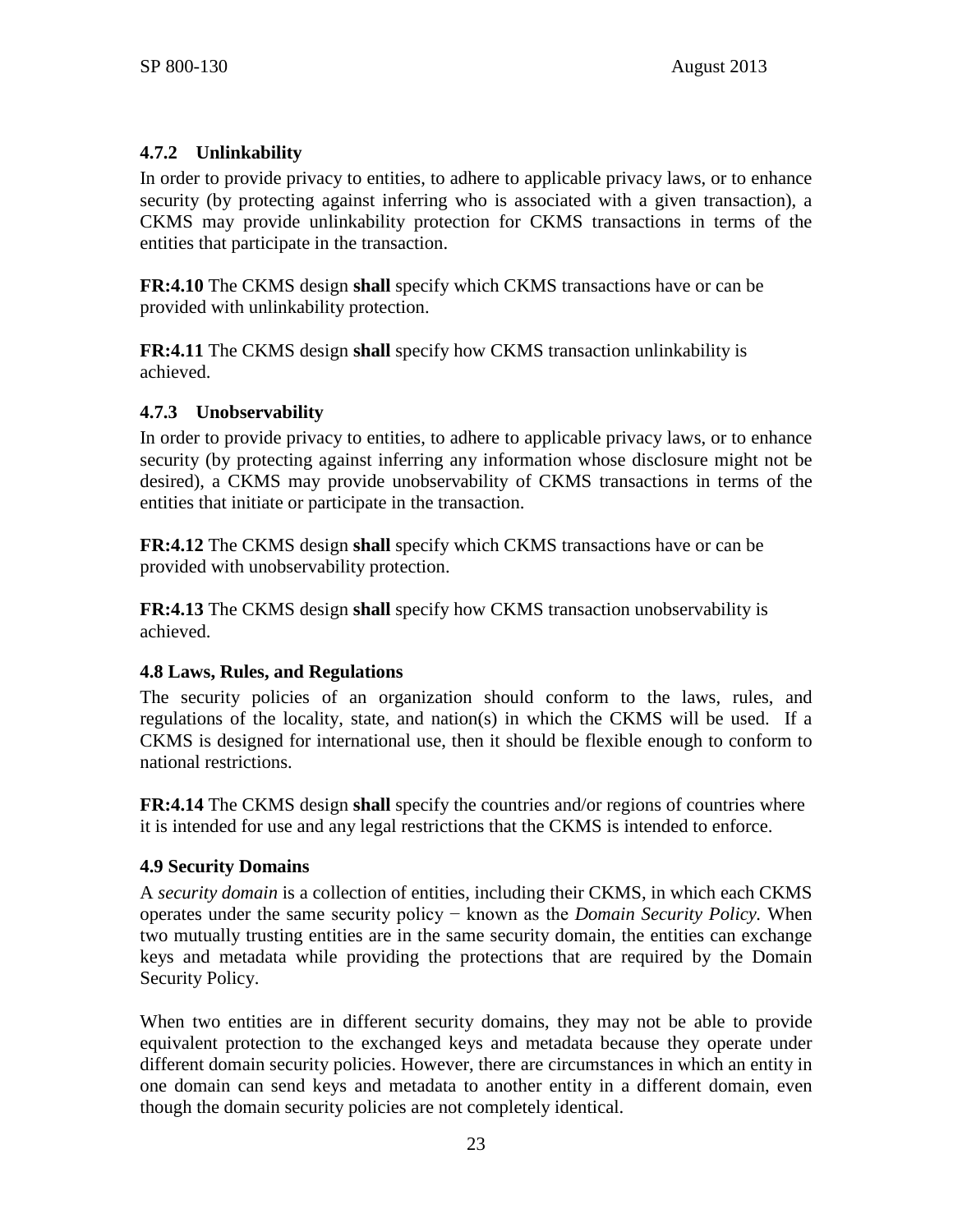An example of a security domain is a Public Key Infrastructure (PKI) that issues public key certificates (see [\[X.509\]\)](#page-109-0). The PKI operates under one or more documented certificate policies, and each public key certificate contains the certificate policies for which the certificate is valid. The relying entity (the certificate user) can examine the certificate and determine if the certificate provides acceptable security. However, when entities from different PKI domains wish to communicate, and hence use each other's certificates, the certificate policies of the two PKI domains should be examined and verified as offering equivalent security before the certificate should be used.

# **4.9.1 Conditions for Data Exchange**

When an entity wishes to securely send a key and/or metadata to another entity, certain conditions must be satisfied:

- a) There must be a means of sending and receiving the information, called a communications channel,
- b) The two entities must have interoperable cryptographic capabilities (e.g., functionally identical encryption/decryption algorithms that utilize identical key lengths),
- c) The two entities must subscribe to equivalent (though perhaps different) security policies, and
- d) The two entities must trust each other (and perhaps other entities in the network) to enforce their own security policies<sup>[2](#page-31-0)</sup>.

If the entities belong to the same security domain, there is a high likelihood that each of these conditions can be met. But, if the entities do not belong to the same security domain, then these conditions are less likely to be satisfied. In the remainder of this section, assume that conditions a), b), and d) are met; the discussion will focus on condition c).

**FR:4.15** The CKMS design **shall** specify design features that allow for the exchange of keys and metadata with entities in other security domains that are considered to offer equivalent but different security protections.

## **4.9.2 Assurance of Protection**

Protection assurances include protecting a key and/or metadata from unauthorized disclosure, protecting the key and/or metadata from unauthorized modification, and knowing the source and destination of a key and/or metadata as required by the application. Suppose that entity A in security domain A wishes to send a cryptographic key and/or metadata to entity B in security domain B, and that conditions a), b), and d) above are satisfied. Suppose also that entity B wishes to receive the key and/or metadata and treat the received key and/or metadata exactly as it treats its own keys and/or

<span id="page-31-0"></span> $2$  An entity receiving data previously protected by one or more entities must trust the other entities to have properly enforced their own security policies.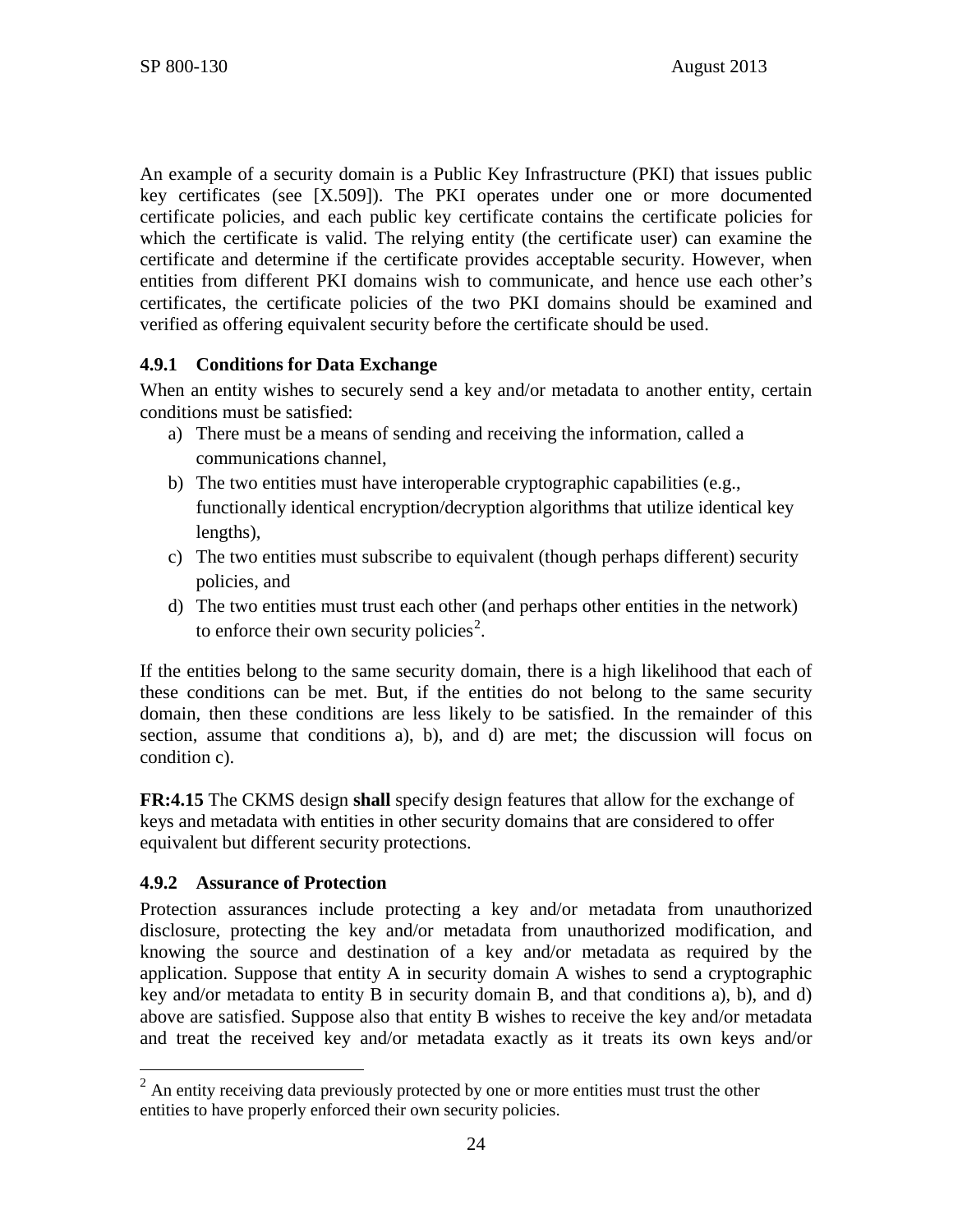metadata. That is to say, entity B in no way distinguishes the protections provided to the received key and/or metadata from those provided to its own keys and/or metadata. Before entity A sends the key and/or metadata, it must have assurance that the protection requirements in domain B's security policy are at least as good as those in domain A's security policy. Also, entity B would desire assurance that the protection requirements in domain A's security policy are at least as good as those in domain B's security policy. In essence, the two domains must have equivalent domain security policies

The protection assurances required for data sent from entity A to entity B are shown in [Figure 8.](#page-32-0)



**Figure 8: Protection Assurances between Security Domains**

<span id="page-32-0"></span>**FR:4.16** The CKMS design **shall** specify the source and destination authentication policies that it enforces when sharing a key and/or metadata with entities in differing security domains.

**FR:4.17** The CKMS design **shall** specify the confidentiality and integrity policies that it enforces when sharing a key and/or metadata with entities in differing security domains.

**FR:4.18** The CKMS design **shall** specify what assurances it requires when communicating with entities from other security domains.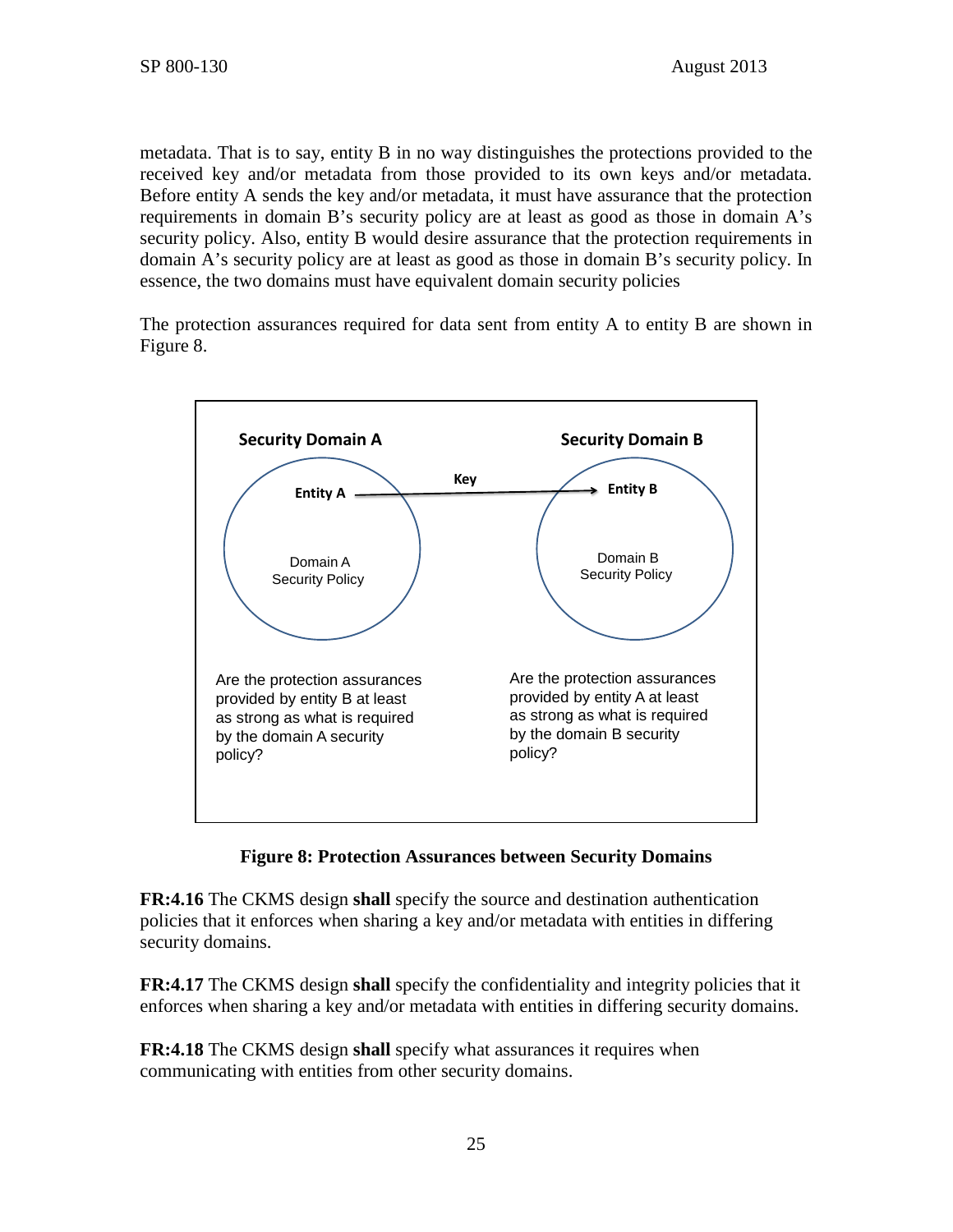# **4.9.3 Equivalence of Domain Security Policies**

Two security domains have equivalent security policies if the authority responsible for each security domain agrees to accept the other domain's policy as being equivalent to its own policy in terms of the security protections provided. The domain security policies have to be carefully examined before acceptance by the authorities responsible for each domain<sup>[3](#page-33-0)</sup>. This process may be impossible if the authorities are not able to agree on the equivalence of protections. The authorities responsible for a security domain may restrict the security level of key and/or metadata, and therefore data, that they are willing to share with other domains in order to mitigate the consequences of any potential compromises. If entity A and entity B attempt to share a key and/or metadata, and security domain B has weaker policies than security domain A, then a sophisticated CKMS should, at a minimum, inform entity A of the possible security consequences.

If it is determined that the policies of the two domains are equivalent, an entity in one domain may share data with any entity in another equivalent domain, when appropriate.

**FR:4.19** The CKMS design **shall** specify if and how it supports the review and verification of another domain's security before intra-domain communications are permitted.

**FR: 4.20** The CKMS design **shall** specify how it detects, prevents or warns an entity of the possible security consequences of communicating with an entity in a security domain with weaker policies.

## **4.9.4 Third-Party Sharing**

Suppose that entity A in security domain A and entity B in security domain B have equivalent domain security policies. In that case, it would be reasonable for entity A and entity B to share keys and/or metadata with any of the other members in either domain A or domain B, because each security domain has accepted the other domain's security policy. However, suppose that entity B also shares keys and metadata with a third entity, entity C in domain C. In this case, entity A and entity B have assurance that their respective domain security policies are equivalent and entity B and entity C have assurance that their respective domain security policies are equivalent. If entity B treats keys and/or metadata received from entity A in the same manner as its own keys and/or metadata, then entity A should expect that keys and/or metadata shared with entity B may also be shared with other equivalent security domains. When two entities examine each other's domain security policies for equivalence, they should pay close attention to each other's policies for sharing keys, metadata and other information with entities in other security domains.

<span id="page-33-0"></span> $3$  The process of determining the equivalence of security policies is similar to the Certificate Authority cross-certification process for Public Key Infrastructures.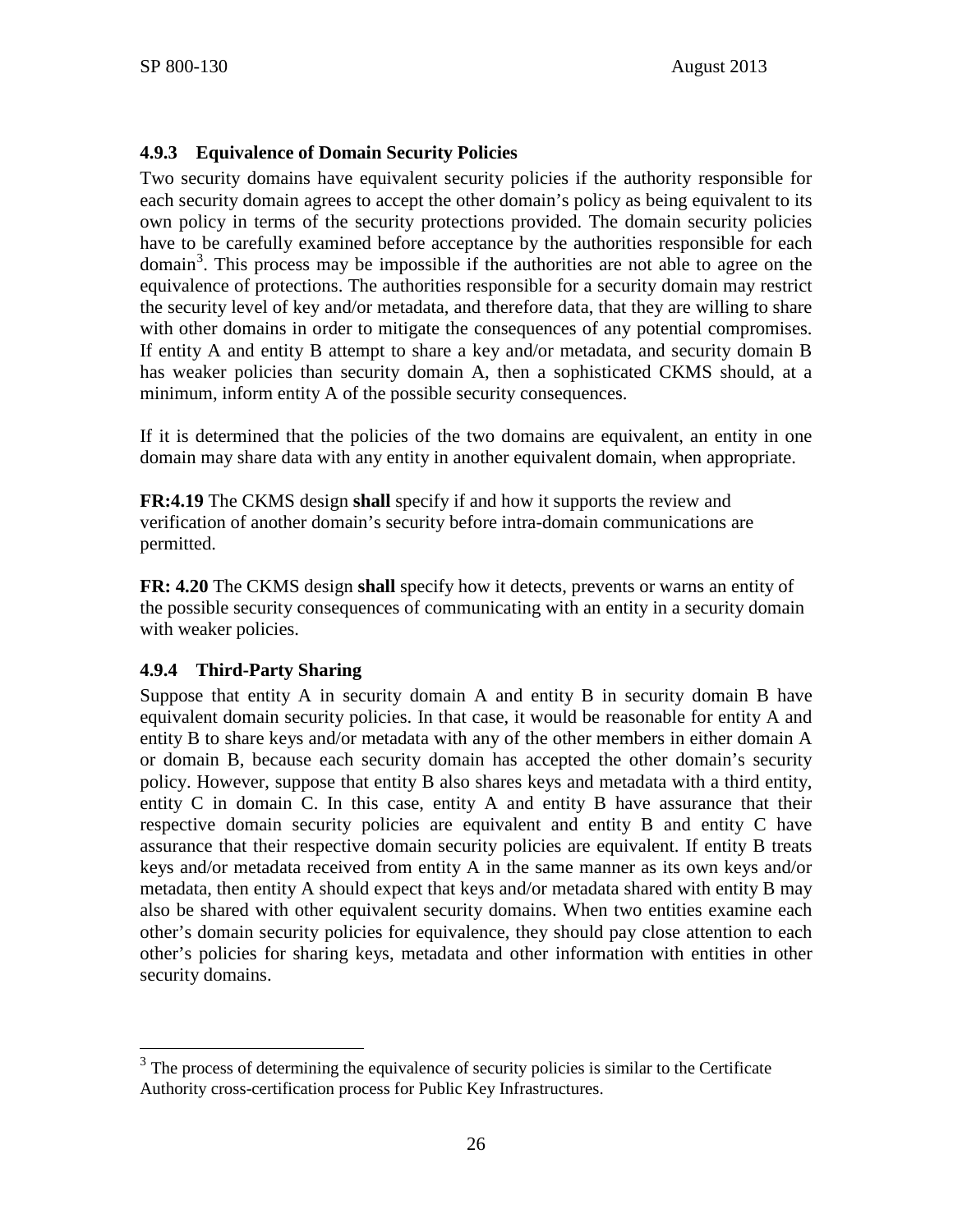#### **4.9.5 Multi-level Security Domains**

A security domain could contain entities, each of which supports the same multi-level Domain Security Policy. For example, the Domain Security Policy could provide either a high level or a low level of protection to the keys and/or metadata that it processes. In this case, the security domain acts much like two separate security domains because it must distinguish between the two levels of protection. Each entity must ensure that keys and/or metadata protected by the higher-level policy are always provided the higher level of protection, that keys and/or metadata protected by the lower-level policy cannot be confused with the higher-level keys and/or metadata, and that higher-level keys and/or metadata do not get confused with lower-level keys and/or metadata. This typically involves a multi-level operating system. See [Figure 9.](#page-34-0) Physical entity B is divided into two logical entities: entity  $B_{HL}$  for high-level protection, and entity  $B_{LL}$  for low-level protection. The separation of the  $B_{HL}$  keys from the  $B_{LL}$  keys is maintained logically (as indicated by the dashed line in the figure) by the operating system. The advantage of a multi-level security domain is that it can process keys and/or metadata from entities operating at different security levels.



**Figure 9: Multi-level Security Domain**

<span id="page-34-0"></span>**FR: 4.21** The CKMS design **shall** specify whether or not it supports multilevel security domains.

**FR:4.22** The CKMS design **shall** specify each level of security domain that it supports.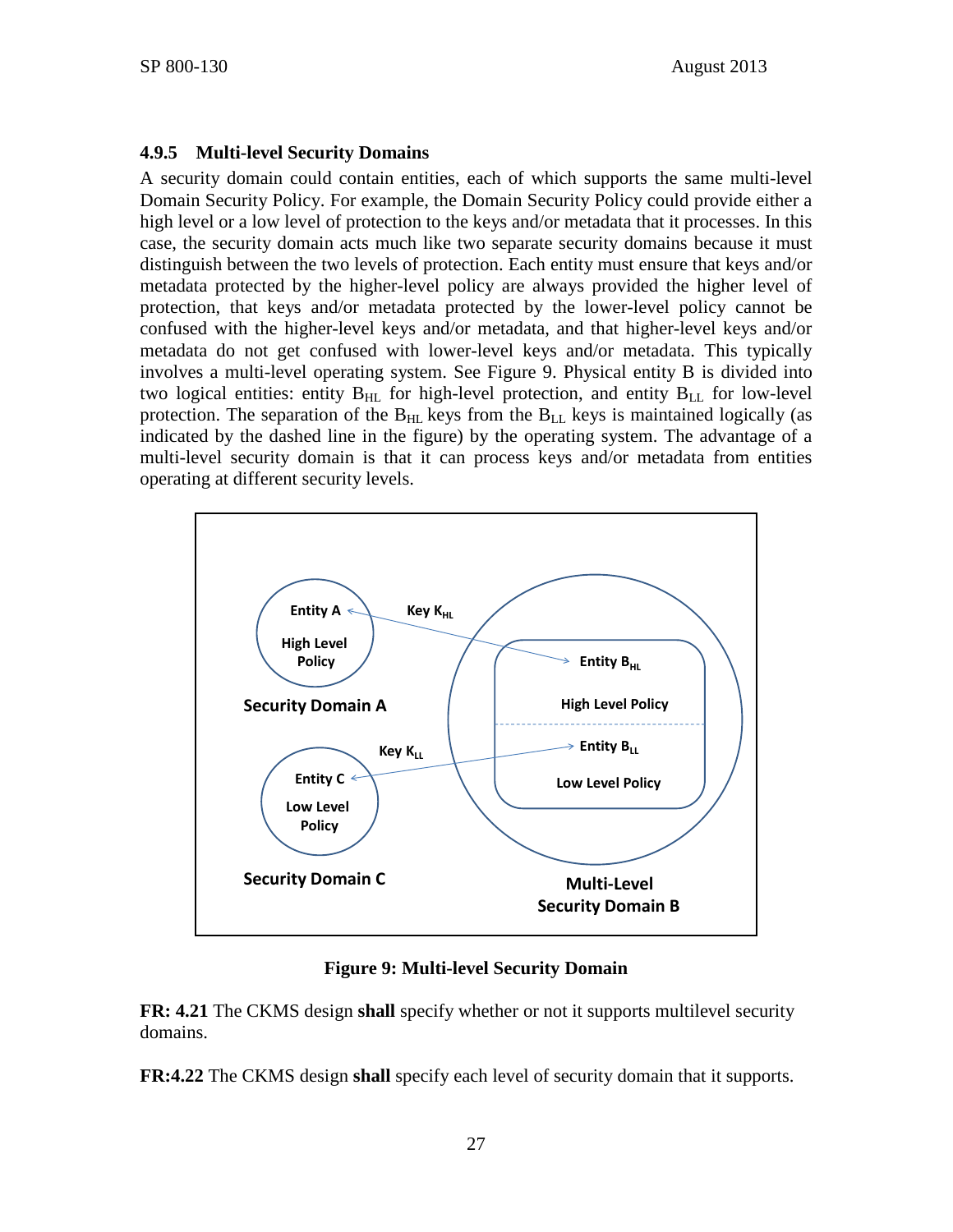**FR:4.23** If multilevel security domains are supported, the CKMS design **shall** specify how it maintains the separation of the keys and metadata belonging to each security level.

# **4.9.6 Upgrading and Downgrading**

Under certain conditions, a domain authority may decide that a key and/or metadata from an entity in a lower-level security domain (a domain providing less protection) can be accepted and subsequently protected at the higher level required by its own Domain Security Policy. This process is called upgrading. Upgrading is not without risk and should only be done if the authority responsible for the higher-level domain has trust and confidence in the source and authenticity of the key and/or metadata from the lower level. A mistake in judgment by the domain authority could result in security compromises to the domain entities. Likewise, under certain conditions, the domain authority for a higher-level security domain may wish to pass a key and/or metadata down, or downgrade, to a lower-level domain entity. In this case, the domain authority for the higher-level domain should have confidence that the key and/or metadata being passed down only require the lower level of security provided by the receiver.

**FR:4.24** The CKMS design **shall** specify if and how it supports the upgrading or downgrading of keys and metadata.

**FR:4.25** The CKMS design **shall** specify how upgrading or downgrading capabilities are restricted to the domain authority.

# **4.9.7 Changing Domain Security Policies**

From time to time, it may be desirable to modify or update a Domain Security Policy. The update may be the result of a management decision to upgrade the protections provided to the keys and metadata elements, it may be the result of a desire to be equivalent with another security domain, or it may be to support a new application.

Some CKMS may be designed so that their domain security policies may be configured to permit communications with entities in different domains. For example, a security domain may allow certain management officials to select the key and/or metadata management functions that are used to support various applications. These domains are said to be configurable. Even if a specific Domain Security Policy change is within the capability of a configurable system, the domain management personnel should still approve any policy change before the change is made.

**FR:4.26** The CKMS design **shall** specify if and how its key and/or metadata management functions may be configured to support differing domain security policies and differing applications.

**FR:4.27** The CKMS design **shall** specify if and how it can support changes in its Domain Security Policy by being reconfigured to accommodate communications with entities in different security domains.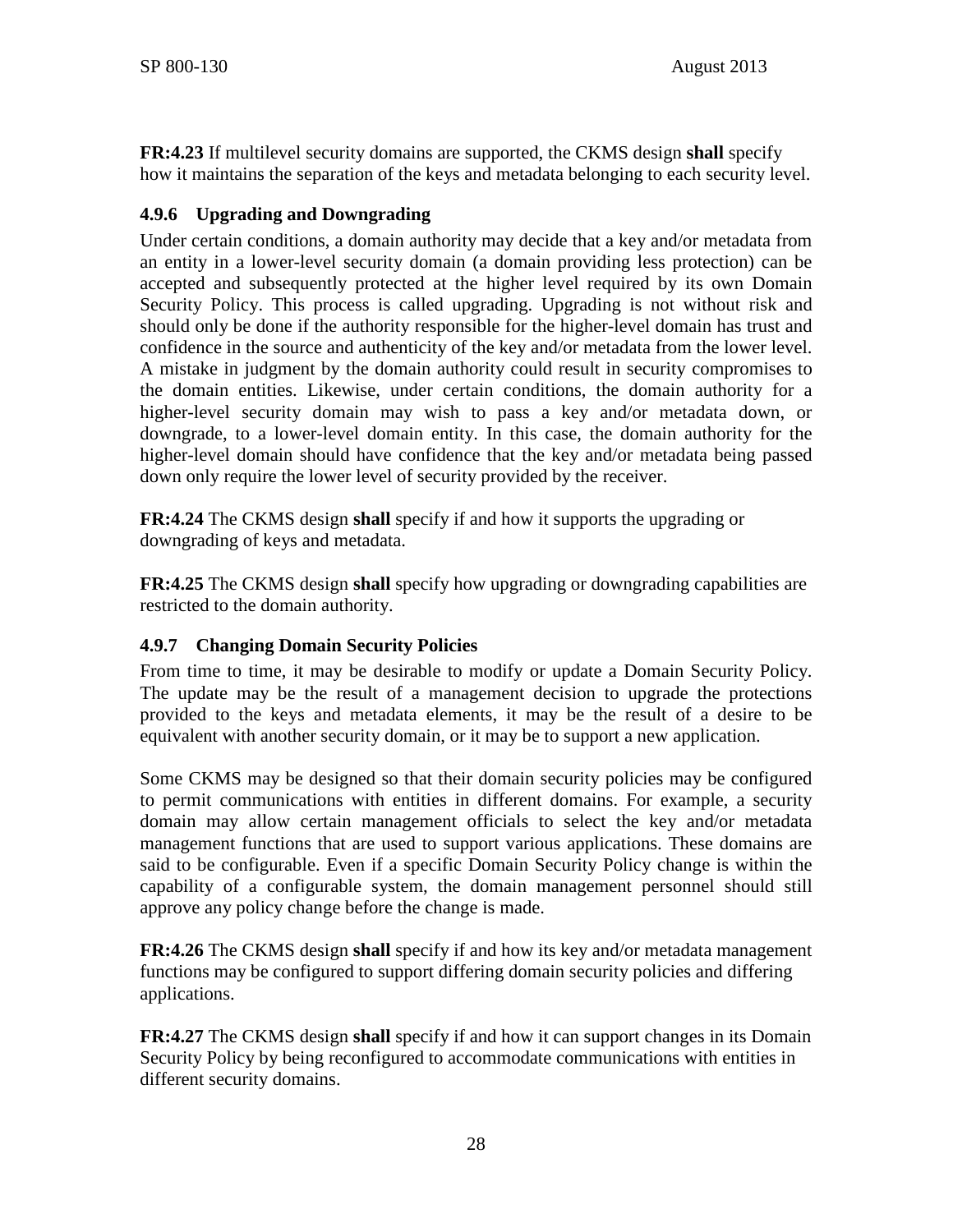# **5. Roles and Responsibilities**

A CKMS may need to interface with humans that are performing specific management, user, and/or operational roles. Each role should have specific authorizations defined for it, and the persons performing that role should be provided access to a set of key and metadata management functions that are necessary for carrying out the responsibilities of the role. Examples of possible CKMS roles include, but are not limited to, the following:

- a) **System Authority:** A system authority is responsible to executive-level management (e.g., the Chief Information Officer) for the overall operation and security of a CKMS. A system authority manages all operational CKMS roles. An operational role is a role that directly operates the CKMS.
- b) **System Administrator:** System administrators are responsible for the personnel, daily operation, training, maintenance, and related management of a CKMS other than its keys. The system administrator is responsible for initially verifying individual identities and then establishing appropriate identifiers for all personnel involved in the operation and use of a CKMS. These include users, security auditors, cryptographic officers, key custodians, operators, maintenance workers, and agents required to vet the credentials of people seeking access to data in the system or use of the CKMS.
- c) **Cryptographic Officer**: A cryptographic officer is authorized to perform cryptographic initialization and management functions on a CKMS and its cryptographic modules.
- d) **Domain Authority**: A domain authority is responsible for defining and accepting a Domain Security Policy, for subsequently deciding the conditions necessary for communicating with other security domains, and then for assuring that the conditions are met.
- e) **Key Custodian:** A key custodian is designated to distribute and/or load keys or key splits into a cryptographic module. Key custodians may be used to implement multi-party control and key splitting (See Section [6.7.4](#page-65-0) and Section [6.7.5\)](#page-66-0).
- f) **Key Owner:** A key owner is an entity (e.g., person, group, organization, device, or cryptographic module) authorized to use a cryptographic key or key pair and whose identifier is associated with a cryptographic key or key pair. For publicprivate key pairs, the association is typically established through a registration process. A symmetric key may have a single specific owner, or multiple owners may share the key.
- g) **CKMS User:** CKMS users utilize the CKMS when key management functions are required to support an application. CKMS users may be, and often are, key owners.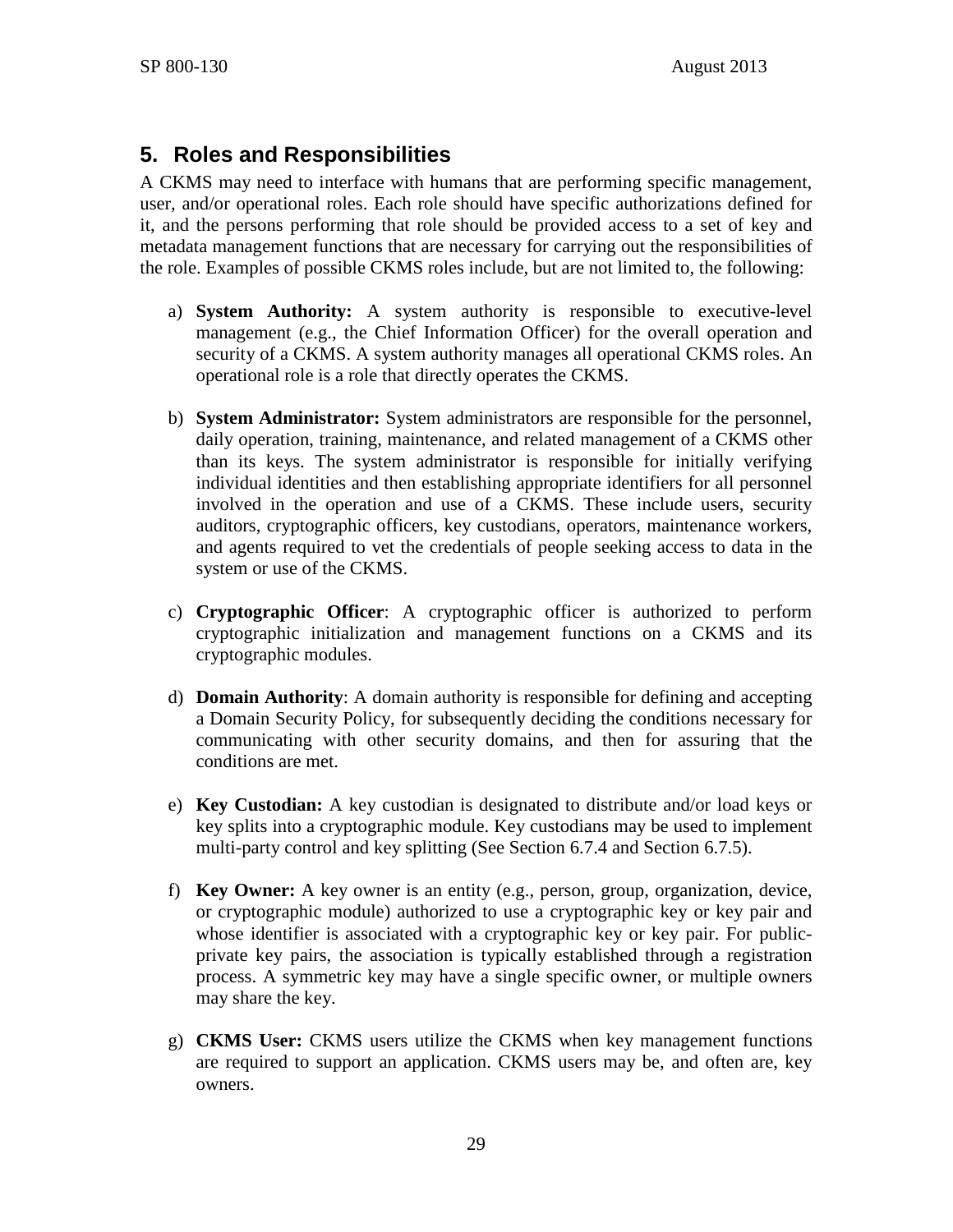- h) **Audit Administrator:** An audit administrator is responsible for auditing all aspects of a CKMS to verify its security and authorized operation. In particular, the audit administrator will manage and review the event log and should have no operational responsibilities for the CKMS. Audit administrators should not have access to any operational keys other than their own keys.
- i) **Registration Agent:** A registration agent is responsible for registering new entities and binding their key(s) to their identifiers and perhaps other selected metadata. The registration agent may also enter entity information, keys, and metadata into a database used by the CKMS.
- j) **Key-Recovery Agent:** A key-recovery agent is allowed to recover keys from backup or archive storage after identity verification and authorization of the requesting entity is performed in accordance with the CKMS Security Policy (see Sections [6.4.15](#page-53-0) and [6.4.17\)](#page-54-0).
- k) **CKMS Operator:** A CKMS operator is authorized to operate (e.g., initiate the CKMS, monitor performance, and perform backups) a CKMS as directed by the system administrator.

Multiple individuals may be assigned to each role, and a single person may have multiple roles. However, certain roles should be separated so that no individual is assigned to both roles at the same time. For example, audit logs should be managed by someone other than a system administrator in order to detect administrative misuse or abuse. In addition, it is wise to rotate individuals from roles so as to minimize the likelihood of long-term abuses.

**FR:5.1** The CKMS design **shall** specify each role employed by the CKMS, the responsibilities of each role, and how entities are assigned to each role.

**FR:5.2** The CKMS design **shall** specify the key and metadata management functions (see Section [6.4\)](#page-46-0) that can be used by entities fulfilling each role employed by the CKMS.

**FR:5.3** The CKMS design **shall** specify which roles require role separation.

**FR:5.4** The CKMS design **shall** specify how the role separation is maintained for the roles that require role separation.

**FR:5.5** The CKMS design **shall** specify all automated provisions for identifying security violations, whether by individuals performing authorized roles (insiders) or by those with no authorized role (outsiders).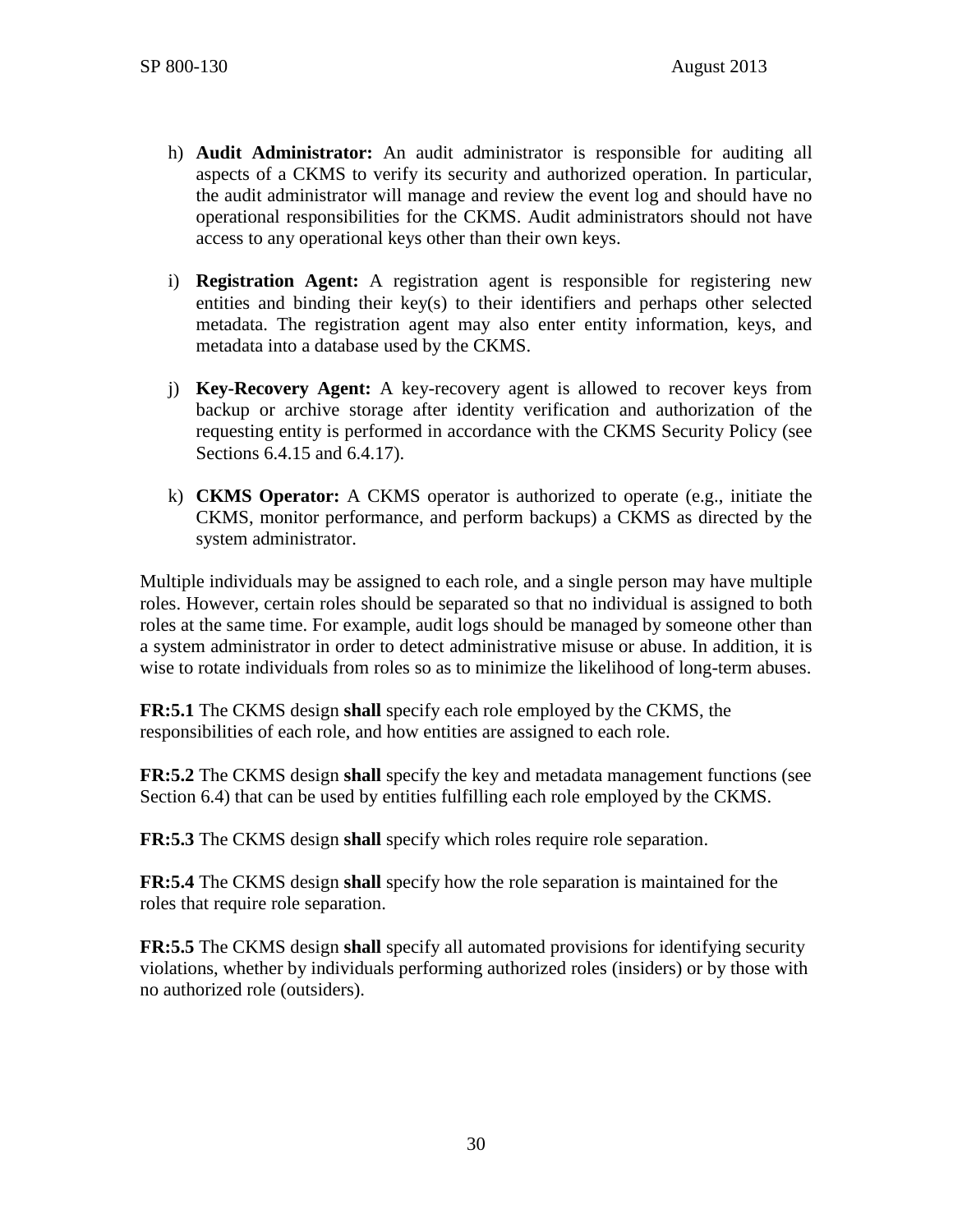# **6. Cryptographic Keys and Metadata**

# <span id="page-38-2"></span>**6.1 Key Types**

In general, cryptographic keys are categorized according to their properties and uses. Key properties may be *public*, *private*, or *symmetric[4](#page-38-1)* . Keys may also have *static* (i.e., long term) or *ephemeral* (used only for a single session or key management transaction) properties. Key uses include *signature*, *authentication*, *encryption/decryption*, *key wrapping*, *RNG* (Random Number Generation), *master key*, *key transport*, *key agreement*, and *authorization*. [\[SP 800-57-part1\]](#page-106-0) describes twenty different key types. Twenty-one key types are shown in [Table 1](#page-38-0) below (one compound key type in SP 800- 57-part1 is divided into two simple key types in the table). Note that the italicized items in this paragraph are the actual terms that compose the key type names in the table. A CKMS may use these or other key types in its design.

| Key Type                                    |
|---------------------------------------------|
| 1) Private Signature Key                    |
| 2) Public Signature Key                     |
| 3) Symmetric Authentication Key             |
| 4) Private Authentication Key               |
| 5) Public Authentication Key                |
| 6) Symmetric Data Encryption/Decryption Key |
| 7) Symmetric Key Wrapping Key               |
| 8) Symmetric RNG Key                        |
| 9) Private RNG Key                          |
| 10) Public RNG Key                          |
| 11) Symmetric Master Key                    |
| 12) Private Key Transport Key               |
| 13) Public Key Transport Key                |
| 14) Symmetric Key Agreement Key             |
| 15) Private Static Key Agreement Key        |
| 16) Public Static Key Agreement Key         |
| 17) Private Ephemeral Key Agreement Key     |
| 18) Public Ephemeral Key Agreement Key      |
| 19) Symmetric Authorization Key             |
| 20) Private Authorization Key               |
| 21) Public Authorization Key                |

# **Table 1: Key Types**

<span id="page-38-0"></span>**FR: 6.1** The CKMS design **shall** specify and define each key type used.

<span id="page-38-1"></span> $4$  If it is not indicated in this document whether a key is asymmetric or symmetric, then either asymmetric or symmetric should be assumed.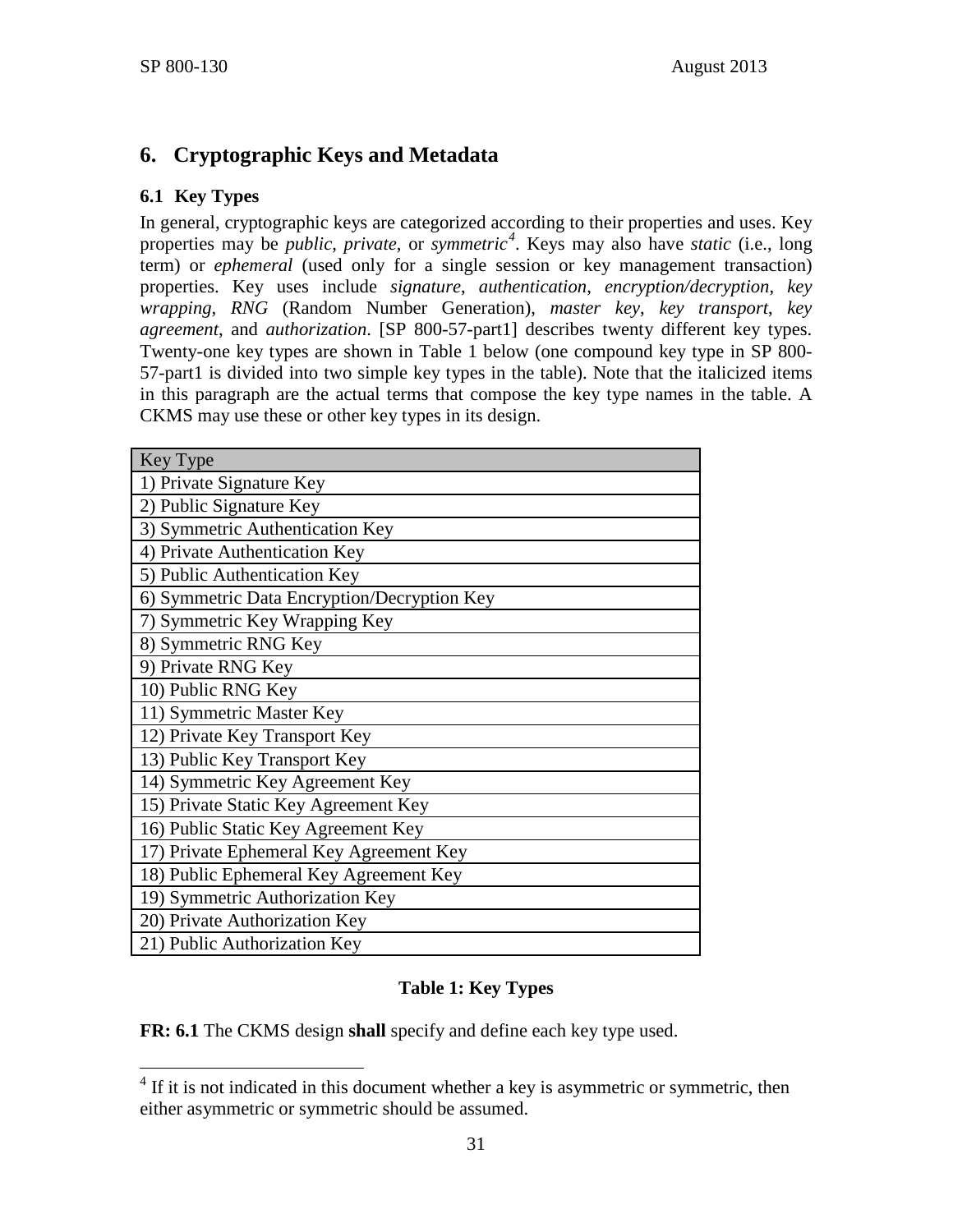### **6.2 Key Metadata**

This section lists and describes the metadata that may be associated with keys. Key metadata is defined as information associated with a particular key that is explicitly recorded and managed by the CKMS. *In this Framework, the key associated with a particular set of metadata elements is referred to as "the key".* 

The metadata that may be appropriate for a trusted association with a key should be selected by the CKMS designer, based upon a number of factors, including the key type, the key lifecycle state, and the CKMS Security Policy. A CKMS need not associate all applicable metadata with a given key, and a CKMS may not associate any metadata with some or all of the keys. See item [u\)](#page-42-0) in Section 6.2.1.

#### **6.2.1 Metadata Elements**

The following are typical metadata elements and their descriptions:

- a) **Key Label:** A key label is a text string that provides a human-readable, and perhaps machine-readable, set of descriptors for the key. Examples of key labels include: "Root CA Private Key 2009-29" and "Maintenance Secret Key 2005."
- <span id="page-39-0"></span>b) **Key Identifier:** This element is used by the CKMS to select a specific key from a collection of keys. A key identifier is generally unique in a security domain. For public and private keys, a key identifier can be a hash value or portion of the hash value of the public key or can be assigned by the CKMS.
- c) **Owner Identifier:** This element specifies the identifier (or identifiers) of the entity (or entities) that owns (or own) the key.
- d) **Key Lifecycle State:** A key lifecycle state is one of a set of finite states that describe the current permitted conditions of a cryptographic key (see Section [6.3\)](#page-46-1).
- e) **Key Format Specifier:** This element is used to specify the format for the key. This can be accomplished by reference to the structure using object identifiers. For example, an RSA public key consists of the modulus and a public exponent. The format specifier should specify the sequence in which these two values are stored and the format in which each value is encoded. The Internet Engineering Task Force (IETF) has defined an object identifier for storing different forms of public keys, such as DSA, DH, RSA, EC, RSAPSS, and RSAOAEP keys. The object identifiers and related public key structures are defined in the following Internet RFCs: [\[RFC 3279\],](#page-100-0) [\[RFC 4055\],](#page-100-1) and [\[RFC 5480\].](#page-102-0)
- f) **Product used to create the Key:** This element specifies which cryptographic product was used to create or generate the key.
- <span id="page-39-1"></span>g) **Cryptographic Algorithm using the Key:** This element specifies the cryptographic algorithm that is intended to use the key. Examples include DSA, ECDSA, RSA, AES, TDEA, and HMAC-SHA1.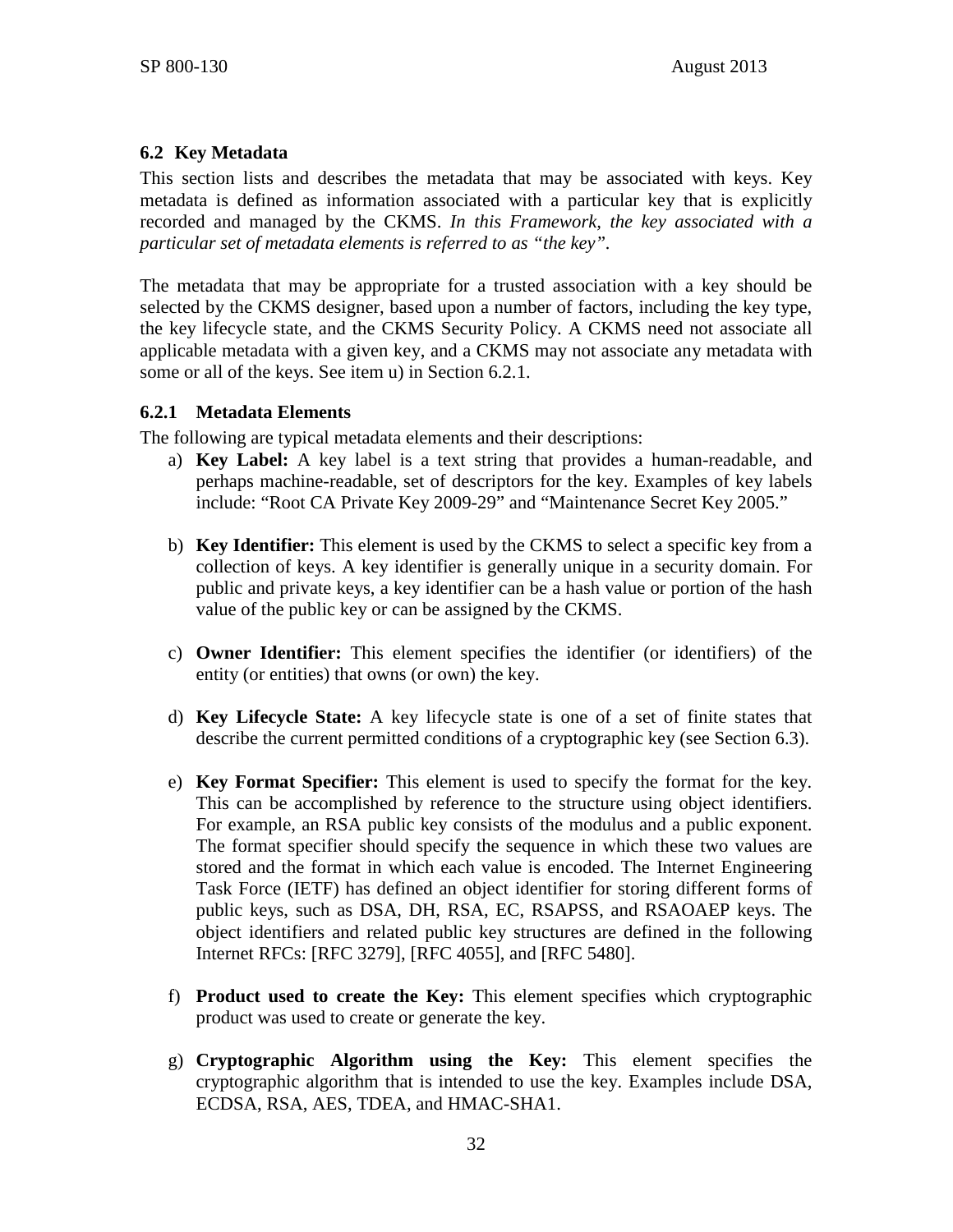- h) **Schemes or Modes of Operation:** This element defines the applicable schemes or modes of operation for performing a cryptographic function using a key. For asymmetric algorithms, it may specify the operation of discrete logarithm algorithms in a mathematical finite field, binary field, or Elliptic Curve (EC) field. For symmetric algorithms, this field may define the mode(s) of operation that can be used by the block cipher algorithm when using the key. Examples of modes of operation are Electronic Code Book (ECB), Cipher Block Chaining (CBC), Output Feedback Mode (OFB), and Counter with Cipher Block Chaining-Message Authentication Mode (CCM). For more information, see [\[SP 800-38A\]](#page-103-0) through [\[SP 800-38F\].](#page-104-0)
- <span id="page-40-1"></span>i) **Parameters for the Key:** This element specifies the parameters, if applicable, for a key. For example, a DSA key has the following domain parameters: large prime (*p*), small prime (*q*), and generator (*g*).
- j) **Length of the Key:** This element specifies the length of the key in bits (or bytes). Examples include 2048 bits for an RSA modulus, and 256 bits for an elliptic curve key.
- k) **Security Strength of the Key/Algorithm Pair:** This element is a number indicating the amount of work (that is, the base 2 logarithm of the number of operations) that is required to break (i.e., cryptanalyze) the cryptographic algorithm. For example, for a TDEA key of 168 bits (not including parity bits), the security strength is specified as 112 bits; for a 2048-bit RSA modulus, the security strength is specified as 112 bits. The security strength of a key/algorithm pair may be reduced if a previously unknown attack is discovered.
- l) **Key Type[5](#page-40-0) :** This element identifies the key type. Key types were discussed in Section [6.1.](#page-38-2)
- m) **Appropriate Applications for the Key:** This element specifies applications for which the key may be used. Examples include Kerberos, Signed E-Mail, Trusted Time Stamp, Code Signing, File Encryption, and IPSEC.
- n) **Key Security Policy Identifier:** This element identifies the security policy applicable to the key or key type. A Key Security Policy is a set of security controls that are used to protect the key or key type during the lifecycle of the key from generation to destruction (see Section [6.7](#page-61-0) and [\[RFC 3647\]\)](#page-100-2). A Key Security Policy is typically represented by an object identifier registered by the CKMS organization. The Key Security Policy for individual keys or key types is part of, and should be consistent with, the CKMS Security Policy.

<span id="page-40-0"></span> $5$  Key type also implies key usage, since usage is one of the two factors that define key type. Thus, the key usage implied by the key type should be consistent with the application of the key.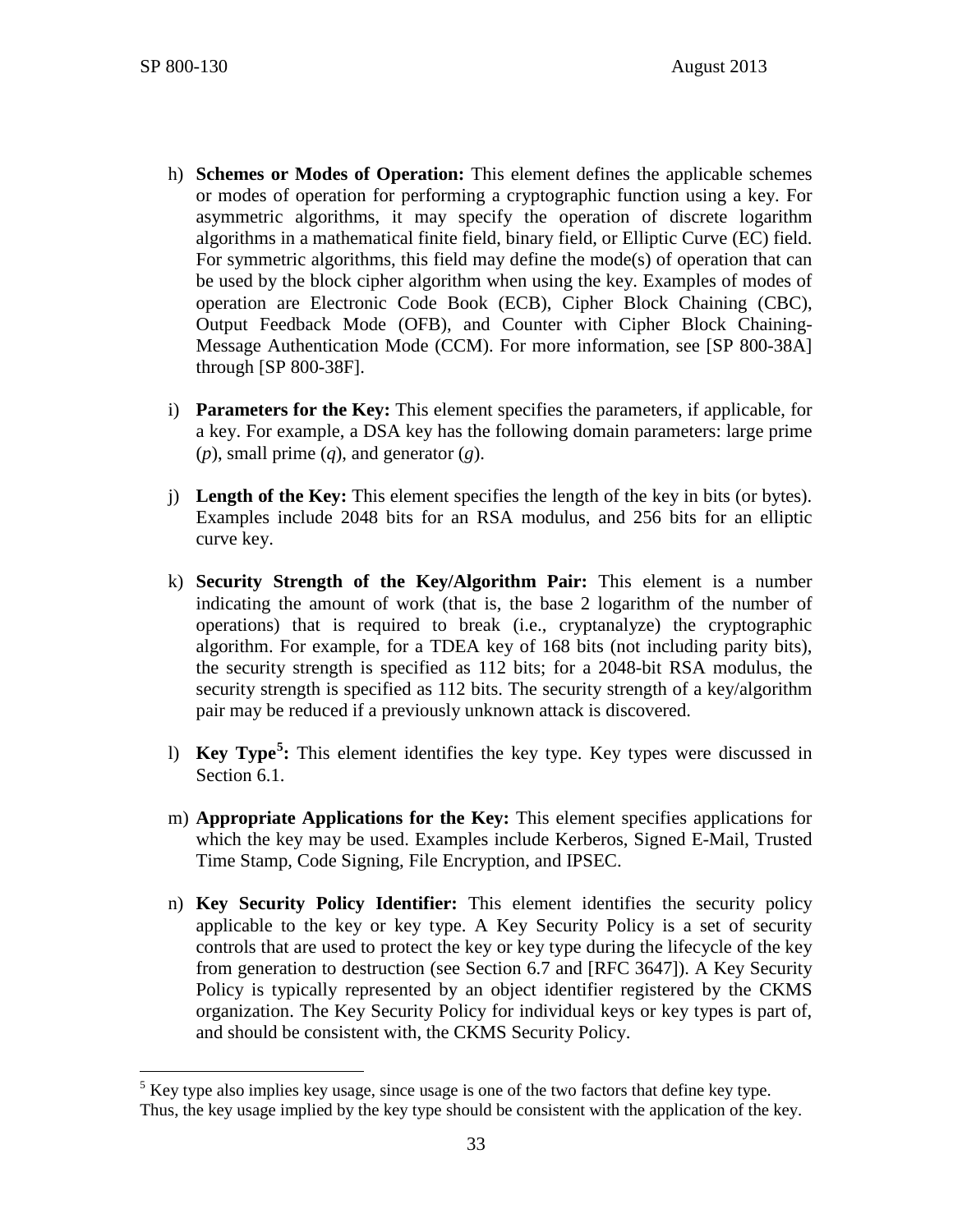- o) **Key Access Control List (ACL)[6](#page-41-0) :** An access control list identifies the entities that can access and/or use the keys as constrained by the key and metadata management functions (see Section [6.7\)](#page-61-0). This Framework does not specify the access control list structure. The following are examples of such structures: a Microsoft Windows file/folder access control list consisting of zero or more access control entries, a Sun File System access control list, and while not a list, the Unix protection bits. In cases where interoperability is desired, the following items may require standardization: the syntax and semantics of the separators among access control entries, the ordering of entity and "access modes" within an access control entry, the entity identifier, and the designation of bits for different "access modes". If required for interoperability, these items should be included in an appropriately detailed design specification.
- p) **Key Usage Count:** This element indicates the number of times that the key has been used.
- q) **Parent Key:** This element points to the key from which the key associated with this metadata is derived. For example, a new key (i.e., the child key) could have been derived from a TLS master secret (i.e., the parent key) with its metadata.

This element may have two sub-elements:

- i. **Key Identifier:** The identifier for the parent key (see item [b\)](#page-39-0) above).
- ii. **Nature of the Relationship:** This element identifies how the parent key is related to the child key. An example of the relationship is a mathematical function that was used to create the child key using the parent key as one of the inputs. The relationship might be indicated by the identification of the mathematical function.
- r) **Key Sensitivity:** This element specifies the sensitivity or importance of the key. It could relate to a risk level (e.g., Low, Moderate, or High) or a classification level (e.g., Confidential, Secret, or Top Secret)
- <span id="page-41-2"></span>s) **Key Protections[7](#page-41-1) :** This element specifies the integrity, confidentiality, and source authentication protections applied to the key. A public key certificate is an example of key protection whereby the CA's digital signature provides both the integrity protection and source authentication (see [\[X.509\]\)](#page-109-0). A symmetric key and its hash value encrypted together is an example of confidentiality and integrity protection. When a key and its metadata are received from an external entity, the

<span id="page-41-0"></span> <sup>6</sup> An ACL includes identifiers for authorized parties, their access mode or permission or authorization (such as create, initialize, use, entry, output, update, replace, revoke, delete, etc.), delegation rights for each access mode, and validity period for each access mode.

<span id="page-41-1"></span> $^7$  A key can have multiple types of protection (e.g., integrity and confidentiality). The Framework permits the use of multiple cryptographic mechanisms for the same security service (e.g., digital signature and MAC for integrity).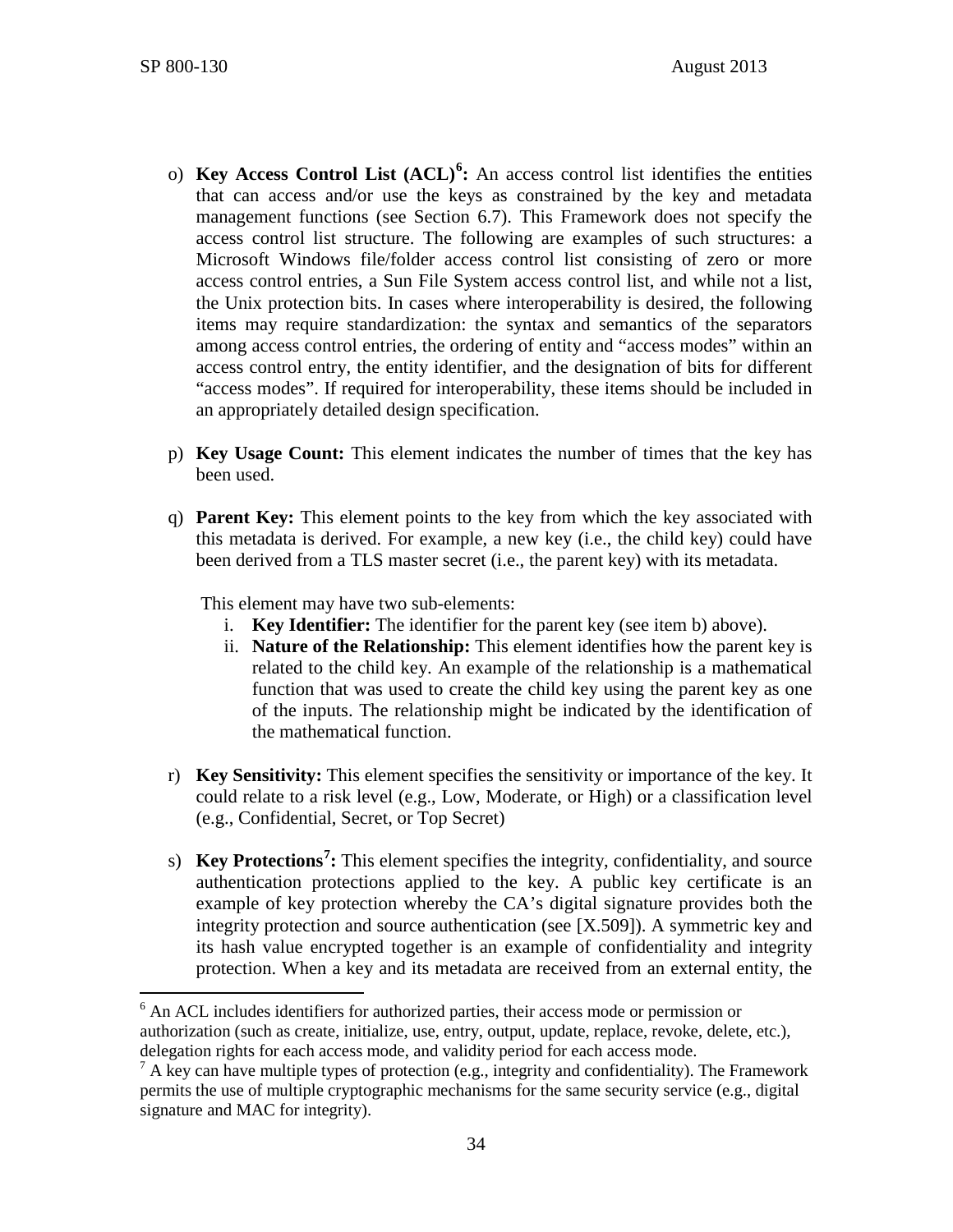protections should be verified before the key and metadata are operationally used. Generally, a single cryptographic function (e.g., HMAC or digital signature) is used to provide both integrity protection and source authentication.

This element may have several sub-elements:

- i. The mechanism used for integrity protection (e.g., hash value, MAC, or digital signature),
- ii. The mechanism used for confidentiality protection (e.g., key wrapping or key transport),
- iii. The mechanism used for source authentication (e.g., MAC or digital signature), and
- iv. An indication of the protections that are enforced by a particular noncryptographic trusted process.
- t) **Metadata Protections (can be a subset of the key protections or can be different**)**:** This element specifies the mechanisms used to provide integrity, confidentiality, and source authentication to the associated metadata. Generally, the same mechanism will be used to protect the key and its metadata, especially if the key and metadata are transmitted or stored together.

This element may have several sub-elements:

- i. The mechanism used for integrity protection (e.g., hash value, MAC, or digital signature),
- ii. The mechanism used for confidentiality protection (e.g., encryption),
- iii. The mechanism used for source authentication, and
- iv. An indication of the protections that are enforced by a particular noncryptographic trusted process.
- <span id="page-42-0"></span>u) **Trusted Association Protections (i.e., how the trusted association of metadata to the key is protected) (can be part of key protection in item [s\)](#page-41-2) above):** This information is implicitly provided if the key and metadata are protected as one aggregated item using the protection listed in item s) above. Otherwise, the following should be provided for each trusted association protection:
	- i. The mechanism used for integrity protection (e.g., hash value, MAC, digital signature, or trusted process), and
	- ii. The mechanism used for source authentication (e.g., cryptographic mechanism or non-cryptographic trusted process).
- v) **Date-Times:** There are several important date-times for the lifecycle state transitions of a key:
	- i. The generation date: The date-time that a key was generated,
	- ii. The association date: The date-time that a key was associated with its metadata for the first time,
	- iii. The activation date: The date-time that a key was first used,
	- iv. The future activation date: The date-time that a key is first to be used,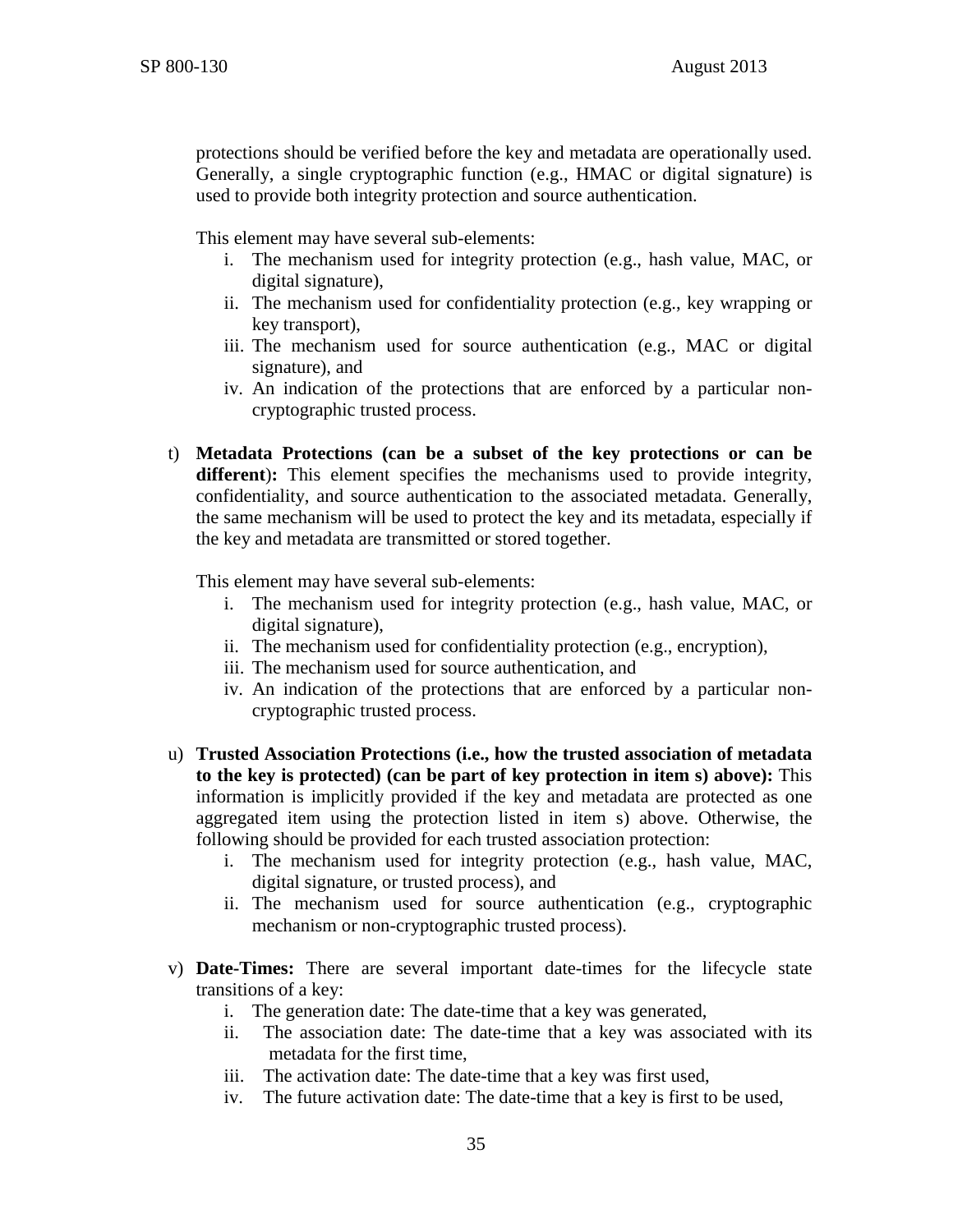- v. The renewal date: The date-time that a public key was renewed and allowed to be used for a longer period of time, e.g., by generating a new certificate for the same public key as was provided in an old certificate (see Section [6.4.7\)](#page-50-0),
- vi. The future renewal data: The date-time that a public key is to be renewed and allowed to be used for a longer period of time (e.g., by generating a new certificate for the same public key as was provided in an old certificate),
- vii. The date of the last rekey: The date-time that a key was replaced with a new key that was generated so that it is completely independent of the key that was replaced,
- viii. The future rekey date: The date-time that the key is to be replaced with a new key that will be generated so that it is completely independent of the key being replaced,
- ix. The date of the last usage of the key: The date-time that the key was last used.
- x. The deactivation date: The date-time that a key was deactivated,
- xi. The future deactivation date: The date-time that a key is to be deactivated,
- xii. The expiration date: The date-time that a key's useful lifetime was terminated permanently,
- xiii. The revocation date: The date-time after which a key was no longer considered valid,
- xiv. The compromise date: The date-time that a key was known or suspected to have been compromised and was marked for replacement and not renewal,
- xv. The destruction date: The date-time that a key was destroyed, and
- xvi. The future destruction date: The date-time that a key is to be destroyed.
- w) **Revocation Reason:** If a key is revoked, this element specifies the reason for the revocation. Examples include a compromise due to an adversary having the key, a compromise due to an adversary having the cryptographic module containing the key, a loss of the key, a loss of the cryptographic module containing the key, a suspected key compromise, the key owner left the sponsoring organization, and a key misuse by the owner.

The dates and times used in the above listed metadata elements, as well as various CKMS transaction dates and times, may be required to be both accurate and from an authoritative source, such as a Network Time Protocol (NTP) server. In addition, some of the transactions may require time stamps from a trusted third-party. Trusted third-party time stamping is described in [\[RFC 3161\]](#page-100-3) and [\[SP 800-102\].](#page-107-0)

**FR:6.2** For each key type used in the system, the CKMS design **shall** specify all metadata elements selected for a trusted association, the circumstances under which the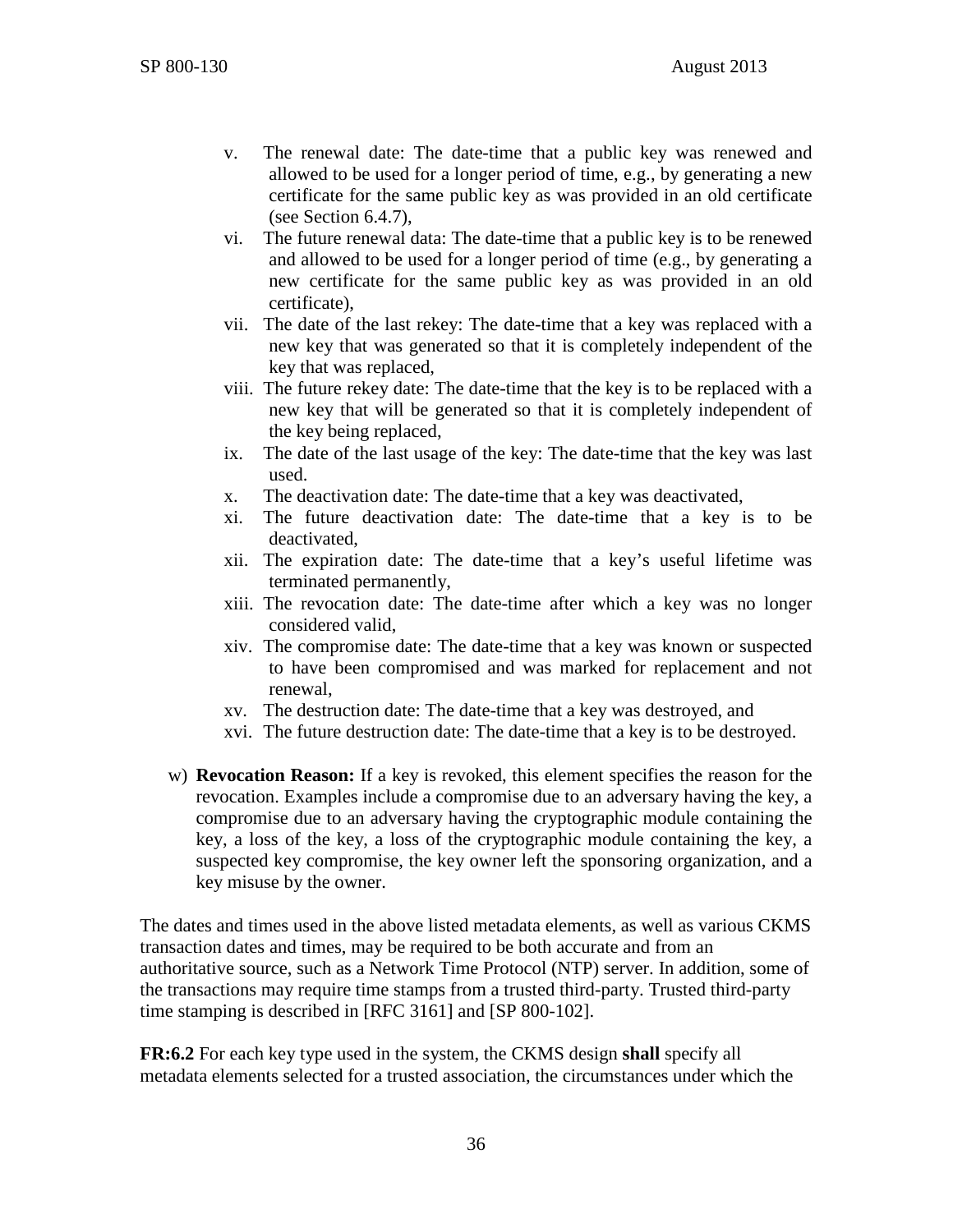metadata elements are created and associated with the key, and the method of association (i.e., cryptographic mechanism or trusted process).

**FR: 6.3** For each cryptographic mechanism used in the Key Protections metadata element (item s above), the CKMS design **shall** specify the following:

- i. The cryptographic algorithm: See item [g\)](#page-39-1) above.
- ii. The parameters for the key: See item [i\)](#page-40-1) above.
- iii. The key identifier: See item [b\)](#page-39-0) above.
- iv. The protection value: This element contains the protection value for integrity protection, confidentiality protection, or source authentication. For example, a properly implemented MAC or digital signature technique may provide for integrity protection and/or source authentication.
- v. When the protection was applied.
- vi. When the protection was verified.

**FR:6.4** For each non-cryptographic trusted process used in the Key Protections metadata element (item s above), the CKMS design **shall** specify the following:

- i. The identifier of the process used to distinguish it from other processes, and
- ii. A description of the process or a pointer to a description of the process.

**FR:6.5** For each cryptographic mechanism used in the Metadata Protections metadata element (item t above), the CKMS design **shall** specify the following:

- i. The cryptographic algorithm.
- ii. The parameters for the key.
- iii. The key identifier.
- iv. The protection value (e.g., MAC, digital signature).
- v. When the protection was applied.
- vi. When the protection was verified.

Generally, the same mechanism will be used for the key and bound metadata, especially if the key and metadata are bundled together.

**FR:6.6** For each non-cryptographic trusted process used in the Metadata Protections metadata element (item t above), the CKMS design **shall** specify the following:

- i. The identifier that is used to distinguish this process from other processes, and
- ii. A description of the process or a pointer to a description of the process.

**FR:6.7** For each cryptographic mechanism used in the Trusted Association Protections metadata element (item u above), the CKMS design **shall** specify the following:

- i. The cryptographic algorithm,
- ii. The parameters for the key,
- iii. The key identifier,
- iv. The protection value (e.g., MAC, digital signature),
- v. When the protection was applied, and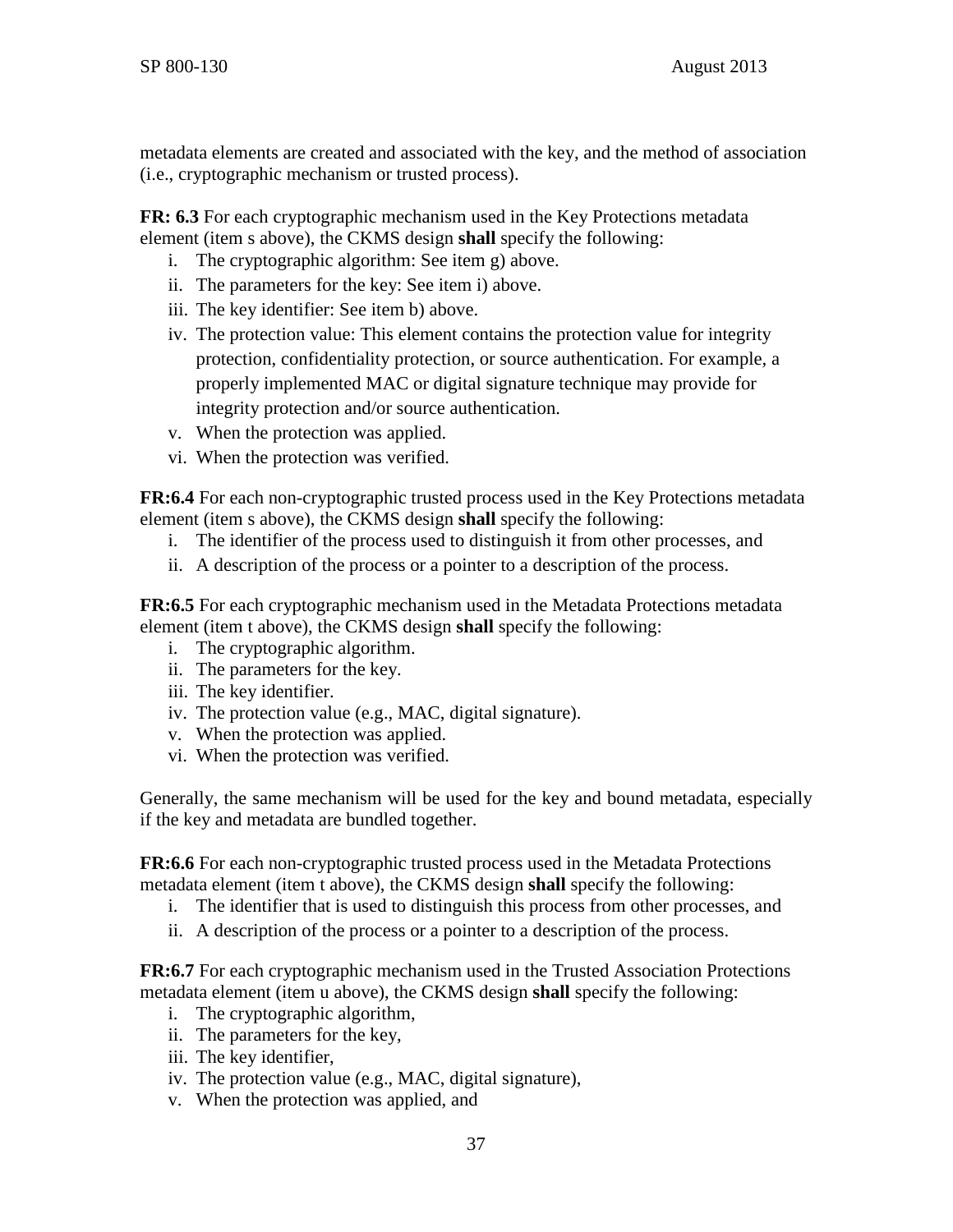vi. When the protection was verified.

**FR:6.8** For each non-cryptographic trusted process used in the Trusted Association Protections metadata element (item u above), the CKMS design **shall** specify the following:

- i. The identifier that is used to distinguish this process from other processes, and
- ii. A description of the process or a pointer to a description of the process.

**FR:6.9** The CKMS design **shall** specify the accuracy and precision required for dates and times used by the system.

**FR:6.10** The CKMS design **shall** specify what authoritative time sources are used to achieve the required accuracy.

**FR:6.11** The CKMS design **shall** specify how authoritative time sources are used to achieve the required accuracy<sup>[8](#page-45-0)</sup>.

**FR:6.12** The CKMS design **shall** specify which dates, times, and functions require a trusted third-party time stamp.

### **6.2.2 Required Key and Metadata Information**

A CKMS design needs to make certain information clear regarding how keys and metadata are managed.

**FR:6.13** For each key type, the CKMS design **shall** specify the following information regarding keys and metadata elements:

- a) The key type
- b) The cryptoperiod (for static keys)
- c) The method of generation
	- i. The RNG used
	- ii. A key generation specification (e.g., [\[FIPS 186\]](#page-98-0) for signature keys, [\[SP 800-](#page-105-0) [56A\]](#page-105-0) for Diffie-Hellman key establishment keys)
- d) For each metadata element, include
	- i. The source of the metadata
	- ii. How the metadata is vetted
- e) The method of key establishment
	- i. The key transport scheme (if used)
	- ii. The key agreement scheme (if used)
	- iii. The protocol name (if a named protocol is used)
- f) The disclosure protections (e.g., key confidentiality, physical security)
- g) The modification protections (e.g., a MAC or a digital signature)

<span id="page-45-0"></span><sup>&</sup>lt;sup>8</sup> For example, the use of an NTP server and an NTP protocol to synchronize with the authoritative time source.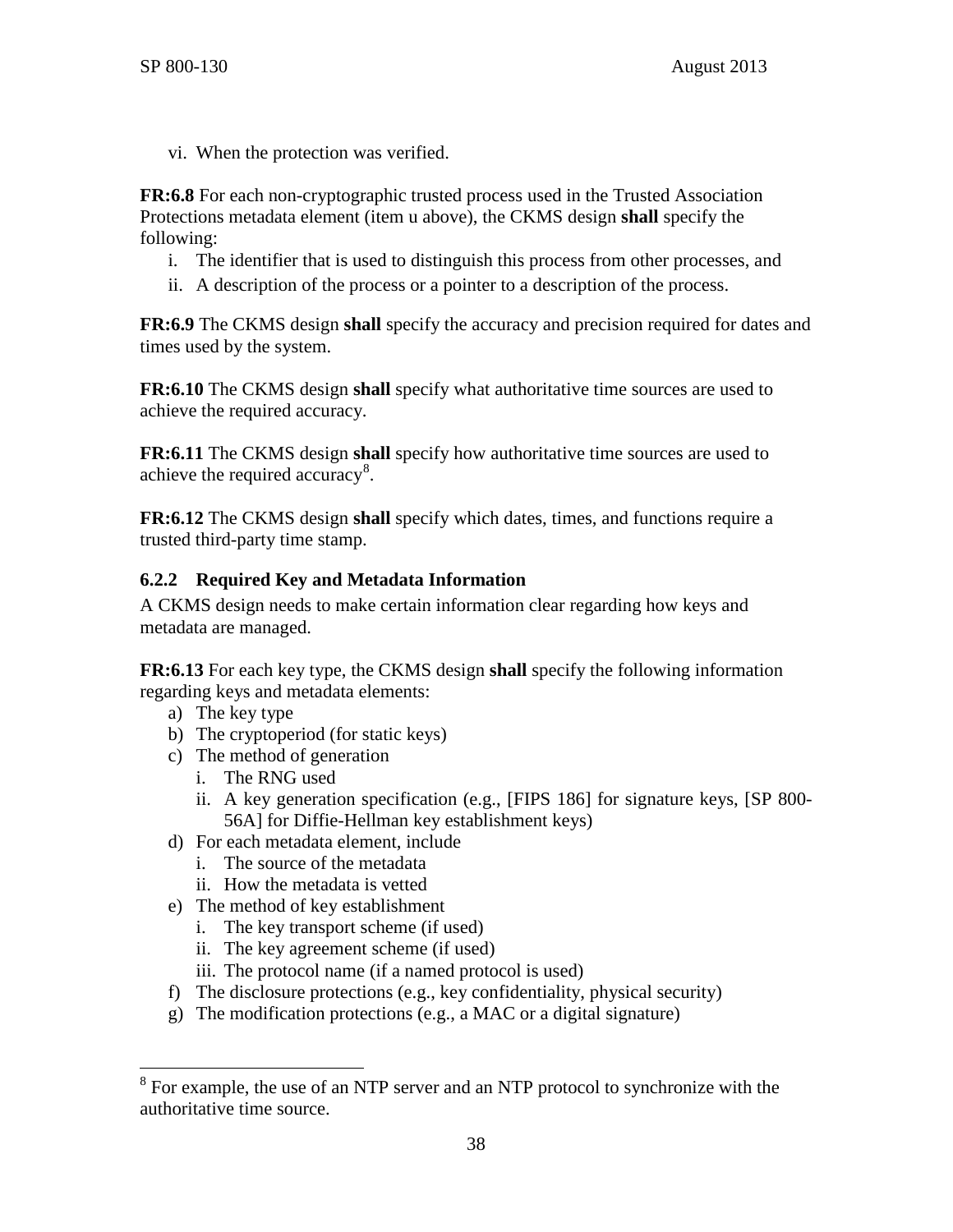- h) The applications that may use the key (e.g., TLS, EFS, S/MIME, IPSec, PKINIT, SSH, etc.)
- i) The applications that are not permitted to use the key
- j) The key assurances
	- i. Symmetric key assurances (e.g., format checks)
		- Who obtains the assurance
		- The circumstances under which it is obtained
		- How the assurance is obtained
	- ii. Asymmetric key assurances (e.g., assurance of possession and validity)
		- Who obtains the assurances
		- The circumstances under which the assurance is obtained
		- How the assurance is obtained
	- iii. Domain parameter validity checks
		- Who performs the validity check
		- The circumstances under which the checking is performed
		- How the assurance of domain parameter validity was obtained.

**FR:6.14** The CKMS design **shall** specify all syntax, semantics, and formats of all key types and their metadata that will be created, stored, transmitted, processed, and otherwise managed by the CKMS.

### <span id="page-46-1"></span>**6.3 Key Lifecycle States and Transitions**

A key may pass through several states between its generation and its destruction. This section is based on Section 7, Key States and Transitions, from [\[SP 800-57-part1\].](#page-106-0) Possible states of a key include: Pre-Activation, Active, Deactivated, Compromised, Destroyed, Destroyed Compromised, and Revoked. Note that the CKMS designer selects and defines the key states and transitions that are appropriate for the CKMS and its likely applications.

**FR:6.15** The CKMS design **shall** specify all the states that the CKMS keys can attain.

**FR:6.16** The CKMS design **shall** specify all transitions between the CKMS key states and the data (inputs and outputs) involved in making the transitions.

### <span id="page-46-0"></span>**6.4 Key and Metadata Management Functions**

The key and metadata management functions described in this section are performed by the CKMS on keys or metadata for management purposes. The authentication and authorization of the calling entities is performed by an Access Control System (ACS), as described in Section [6.7.](#page-61-0)

A CKMS should provide for the creation, modification, replacement, and destruction of keys and their metadata. Depending on the function, the input and/or output may have integrity, source authentication, and/or confidentiality services applied to them.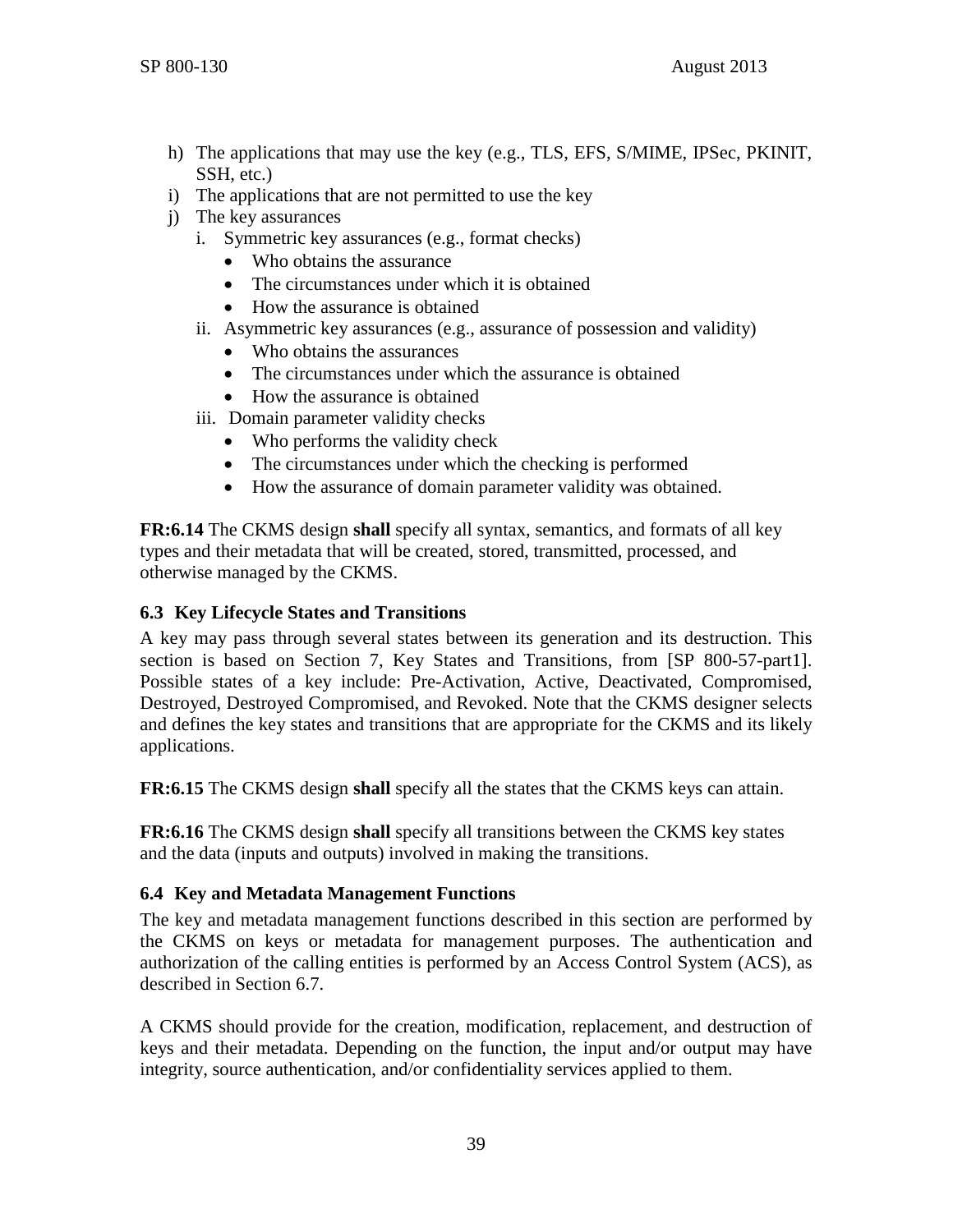In the case of an input to a function, the function may need to process protections placed on the input by another entity. For example, for the key-entry function, the entity providing the key (i.e., the key source<sup>[9](#page-47-0)</sup>) may have digitally signed the plaintext key and then encrypted the signed result. Therefore, for this example, the key-entry function will need to decrypt the input and perform digital signature verification to authenticate the key source and verify the integrity of the key.

In the case of an output from a function, the function may need to apply security services. For example, for the key-output function, the invoker of the function may desire to output a key that is encrypted and then digitally signed. The key-output function would then apply encryption and digital signature generation to the key as appropriate for the intended recipient.

**FR:6.17** The CKMS design **shall** specify the key and metadata management functions to be implemented and supported.

**FR:6.18** The CKMS design **shall** identify the integrity, confidentiality, and sourceauthentication services that are applied to each key and metadata management function parameter implemented in the CKMS.

### **6.4.1 Generate Key**

When a user requires a key, the user should request that the key be generated by the CKMS. The user may need to specify the type of key and other necessary parameters (e.g., the name of the key-generation technique), including some metadata that needs to be associated with the key when requesting this function. The function may return a key identifier that is a pointer to the key and perhaps its metadata. If the user wishes to actually know the key value, then the key-output function (see Section [6.4.20\)](#page-55-0) could be used in some circumstances.

Key-generation techniques typically depend on the specifications of the cryptographic algorithm paired with the key (see [\[FIPS 186\]\)](#page-98-0). Different algorithms make use of keys conforming to differing specifications (e.g., lengths and formats). Key generation for asymmetric algorithms involves the generation of a key pair. The generation of keys requires the use of a random number generator that is designed for cryptographic purposes. For example, NIST has published several approved random number generators (see [\[SP 800-90A\]\)](#page-106-1) and instructions on key generation (see [\[FIPS 186\]\)](#page-98-0).

The key-generation function may also provide for the selection or input of metadata that is associated with the generated key.

**FR:6.19** The CKMS design **shall** specify the key-generation methods to be used in the CKMS for each type of key.

<span id="page-47-0"></span> $9<sup>9</sup>$  The source of the key may or may not be the entity using the key-entry function.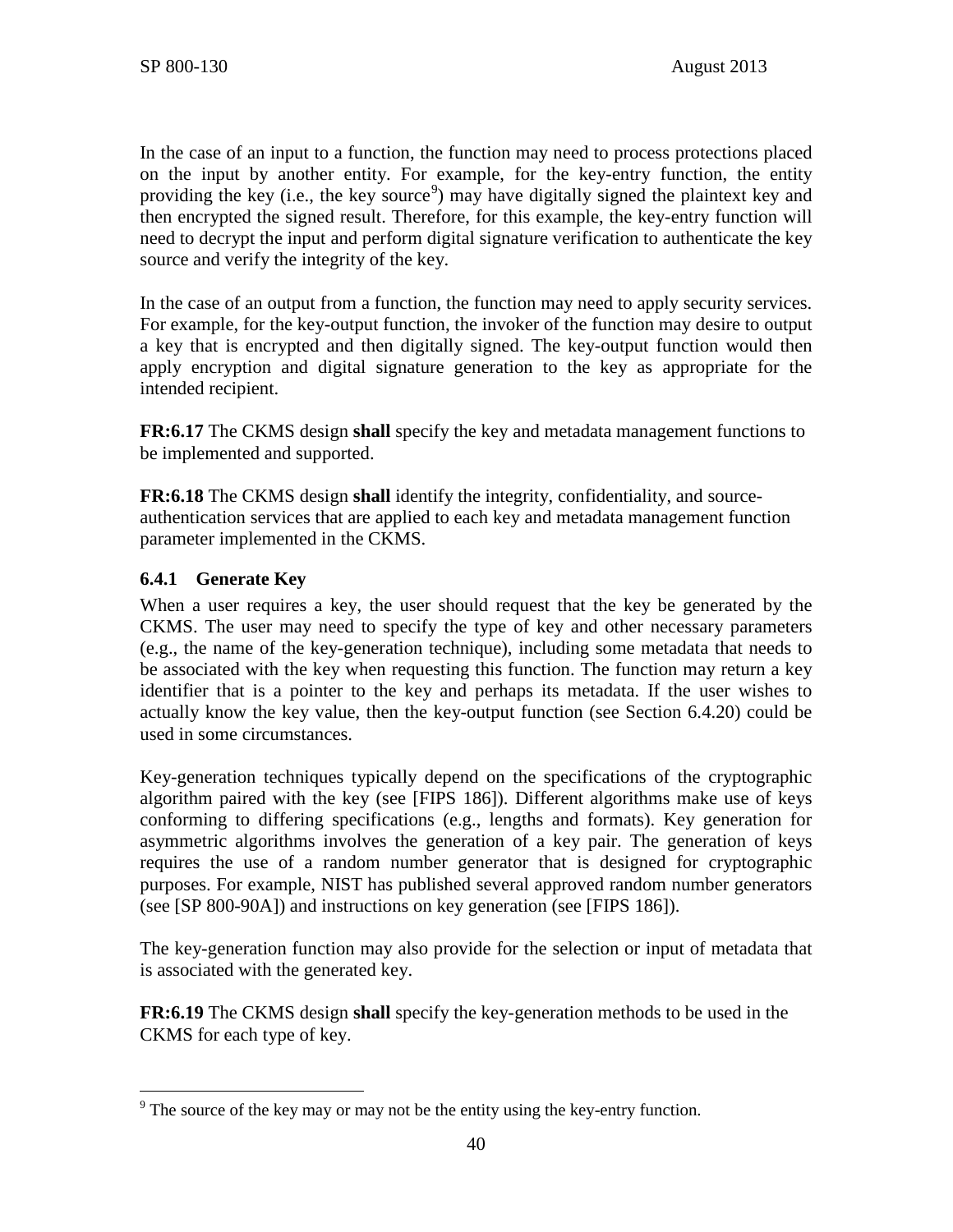**FR:6.20** The CKMS design **shall** specify the underlying random number generators that are used to generate symmetric and private keys.

### **6.4.2 Register Owner**

The initial registration of a security entity (i.e., individual (person), organization, device or process) and a cryptographic key with metadata is a fundamental requirement of every CKMS. This requirement is difficult to fully automate while preserving security (i.e., protecting from an impersonation threat) and thus, it usually requires human interactions. There typically exists a registration process in a CKMS that binds each entity's initial set of secret, public, or private keys with the entity's identifier and perhaps other metadata. The process of binding an owner's identifiers and keys involves either an initial identity proofing of the owners or relying on the pre-existing identity of the owner in the CKMS.

**FR:6.21** The CKMS design **shall** specify all the processes involved in owner registration, including the process for binding keys with the owner's identifier.

### **6.4.3 Activate Key**

The activation function provides for the transition of a cryptographic key from the preactivation state to the active state. This function may automatically activate the key immediately after generation. Alternatively, this function may generate a date-time metadata value that indicates when the key becomes active and can be used. A deactivation date-time may also be established using this function.

**FR:6.22** The CKMS design **shall** specify how each key type is activated and the circumstances for activating the key.

**FR:6.23** For each key type, the CKMS design **shall** specify requirements for the notification of key activation, including which parties are notified, how they are notified, what security services are applied to the notification, and the time-frames for notification(s)<sup>10</sup>.

### **6.4.4 Deactivate Key**

This function transitions a key into the deactivated state. A cryptographic key is generally given a deactivation date and time when it is created and distributed. In some instances, deactivation may also be based on the number of uses or the amount of data protected. This deactivation information may be associated with the key as metadata. The period of time between activation and deactivation is generally considered the cryptoperiod of a key. This time usually has a maximum value based, in part, on the sensitivity levels of the data it is protecting and the threats that could be brought against the CKMS (see [\[SP 800-](#page-106-0) [57-part1\]](#page-106-0) for further discussion). The cryptoperiod can be shortened, based on the concerns of the cryptographic officer in charge of the key and data. The CKMS Security

<span id="page-48-0"></span><sup>&</sup>lt;sup>10</sup> For example, notification could be once immediately before activation, or every *n* units of time until activation, starting at some time in advance, or with increasing frequency as the activation time approaches.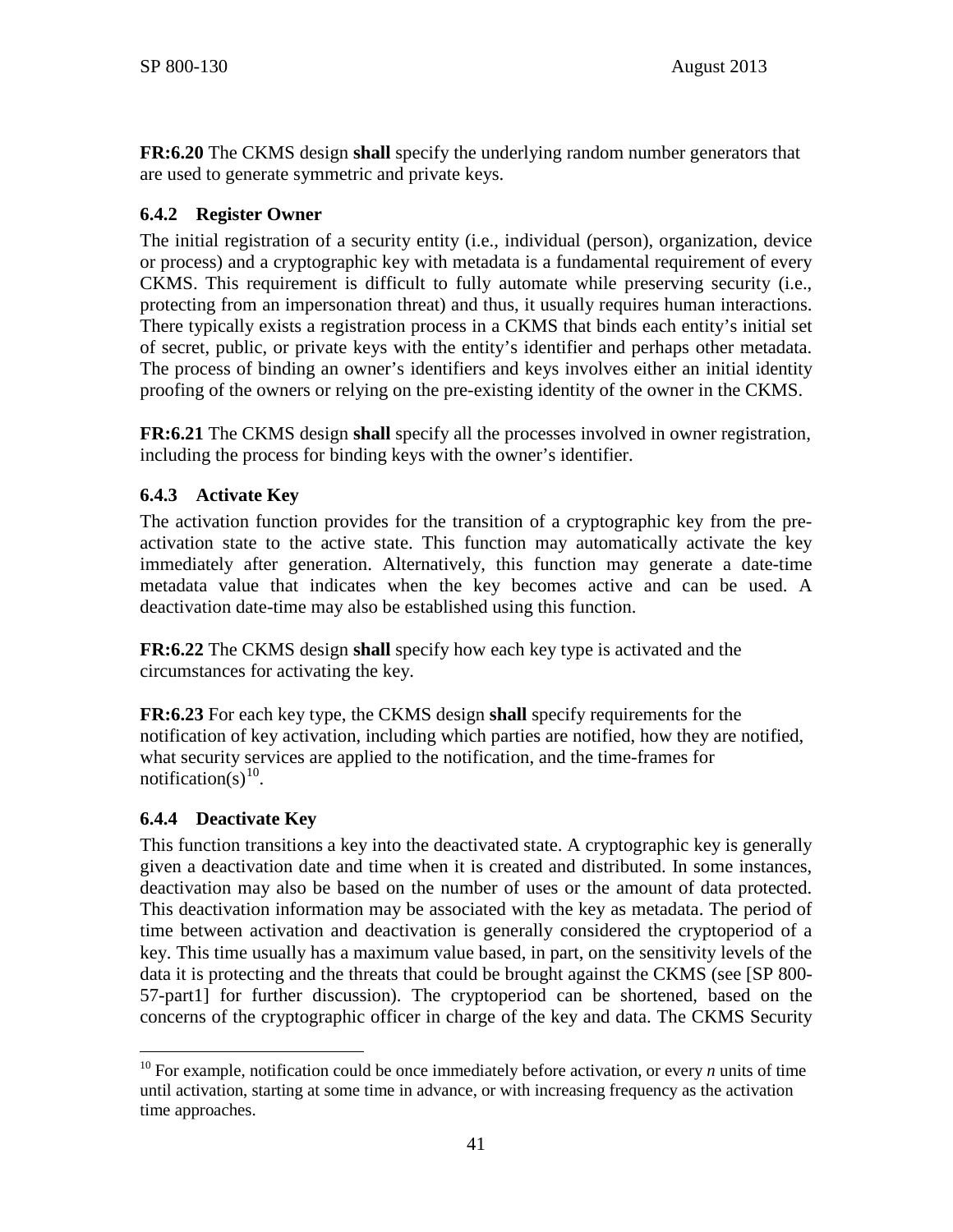Policy should state the maximum allowable cryptoperiod of any key type used to protect the data covered by the policy.

**FR: 6.24** The CKMS design **shall** specify for each key type how deactivation of the key is determined (e.g., by cryptoperiod, by number of uses, or by amount of data).

**FR: 6.25** The CKMS design **shall** specify how each key type is deactivated (e.g., manually or automatically, based on the deactivation date-time, the number of usages, or the amount of protected data).

**FR: 6.26** The CKMS design **shall** specify how the deactivation date-time for each key type can be changed $11$ .

**FR:6.27** For each key type, the CKMS design **shall** specify requirements for advance notification of the deactivation of the key type, including which CKMS supported roles are notified, how they are notified, what security services are applied to the notification, and the time-frames for notification(s).

# **6.4.5 Revoke Key**

Key revocation is used in cases where the authorized use of a key needs to be terminated prior to the established cryptoperiod of that key. A cryptographic key should be revoked as soon as feasible after it is no longer authorized for use (e.g., the key has been compromised). Revoking a key includes marking the key as no longer authorized for use to apply cryptographic protection or to process already protected information. Security entities that have been, that are, or that will be using the key (i.e., relying parties) need to be notified that the key has been revoked. This may involve the publication of a revocation list identifying keys that have been revoked. Other forms of revocation notification may be supported in key-management systems.

**FR:6.28** The CKMS design **shall** specify when, how, and under what circumstances revocation is performed and revocation information is made available to the relying parties.

# **6.4.6 Suspend and Re-Activate a Key**

A key may be temporarily suspended and later re-activated<sup>12</sup>. Examples of situations that may warrant suspension, as opposed to irreversible revocation, include: the owner is not available for an extended period of time, the key has been misused, a possible compromise is under investigation, or a token containing a key has been misplaced. In

<span id="page-49-0"></span> $11$  For example, over time, the advancements in key exhaustion technology may improve at a faster rate than expected, or new attacks that lower the bits of security strength provided by the key and its algorithm may be discovered. Thus, the key-deactivation date may require modification.

<span id="page-49-1"></span> $12$  Suspension is a temporary deactivation. In other words, while deactivation is generally irreversible, suspension can be reversed in order to re-activate the key.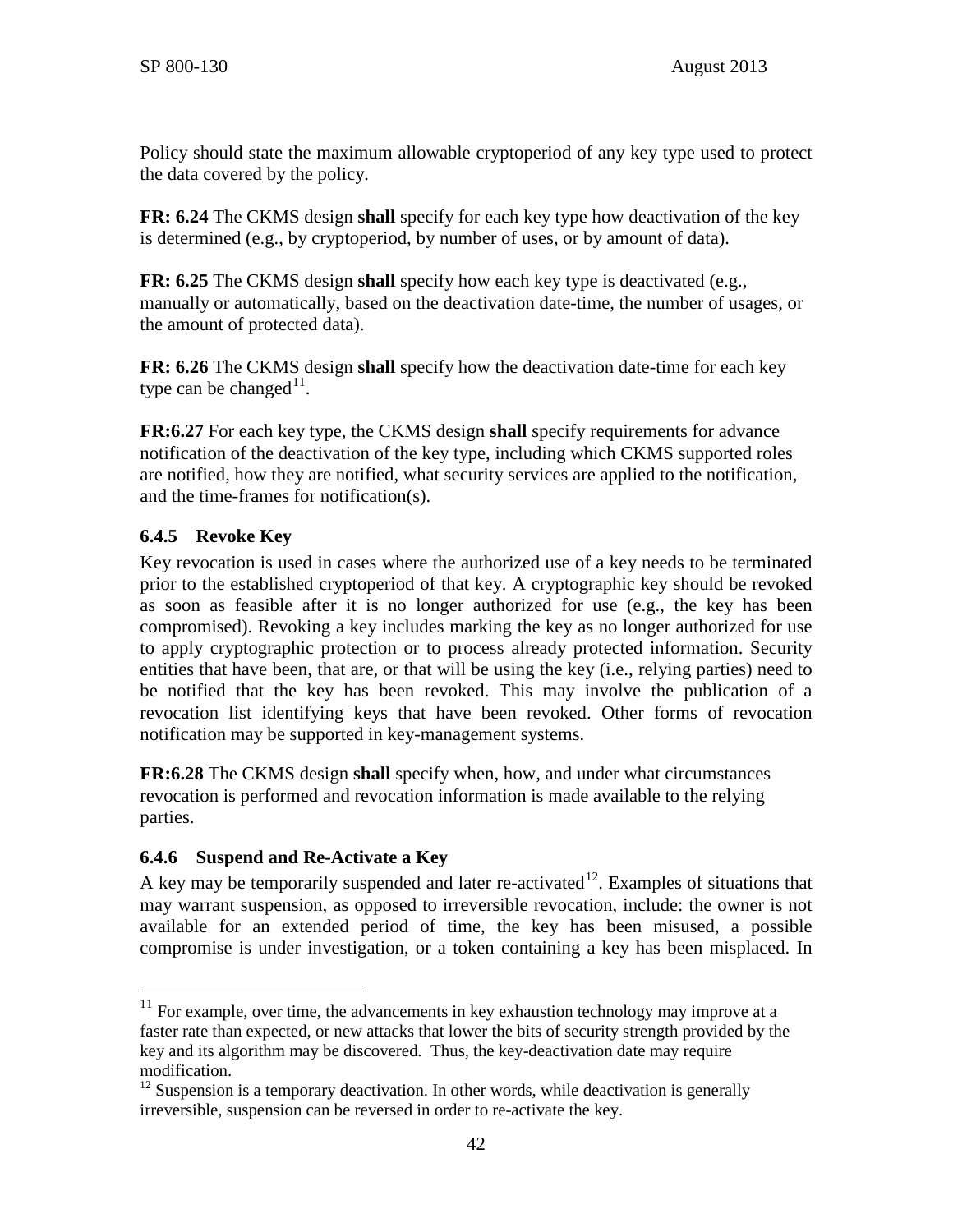addition to a security-issue-related revocation (since suspension is nothing but revocation, albeit reversible), the security of re-activating a suspended key is also critical.

If a suspension is to apply to remote entities holding the key, as well as the local calling entity, then provisions must be made for notifying the other entities of the suspension and also the re-activation.

**FR:6.29** The CKMS design **shall** specify how, and under what circumstances, a key is suspended.

**FR:6.30** The CKMS design **shall** specify how suspension information is made available to the relying or communicating parties.

**FR:6.31** The CKMS design **shall** specify how, and under what circumstances, a suspended key is re-activated.

**FR:6.32** The CKMS design **shall** specify how the suspended key is prevented from performing security services.

**FR:6.33** The CKMS design **shall** specify how re-activation information is made available to the relying or communicating parties.

### <span id="page-50-0"></span>**6.4.7 Renew a Public Key**

Public key certificates contain a public key of an asymmetric key pair (i.e., the subject key) and a validity period for that certificate. It may be desirable to have a public key validity period that is shorter than the subject key's cryptoperiod. This reduces the size of revocation lists and revocation information, but requires certificates to be issued more frequently. Renewal establishes a new validity period for an existing subject public key beyond its previous validity period by issuing a new certificate containing the same public key with a new validity period. The sum of the renewal periods for a given public key must not exceed the cryptoperiod of the key.

Advance notification is useful for continuity of operations and mission so that the appropriate set of new keys and associated metadata can be issued to appropriate parties. For example, upon the expiration of an entity's current public key certificate, the entity may need to request either the renewal of the existing public key or the establishment of a new public key.

**FR:6.34** The CKMS design **shall** specify how and the conditions under which a public key can be renewed.

**FR:6.35** For each key type, the CKMS design **shall** specify requirements for advance notification of the renewal of the key type, including which parties are notified, how they are notified, what security services are applied to the notification, and the time-frames for notification(s).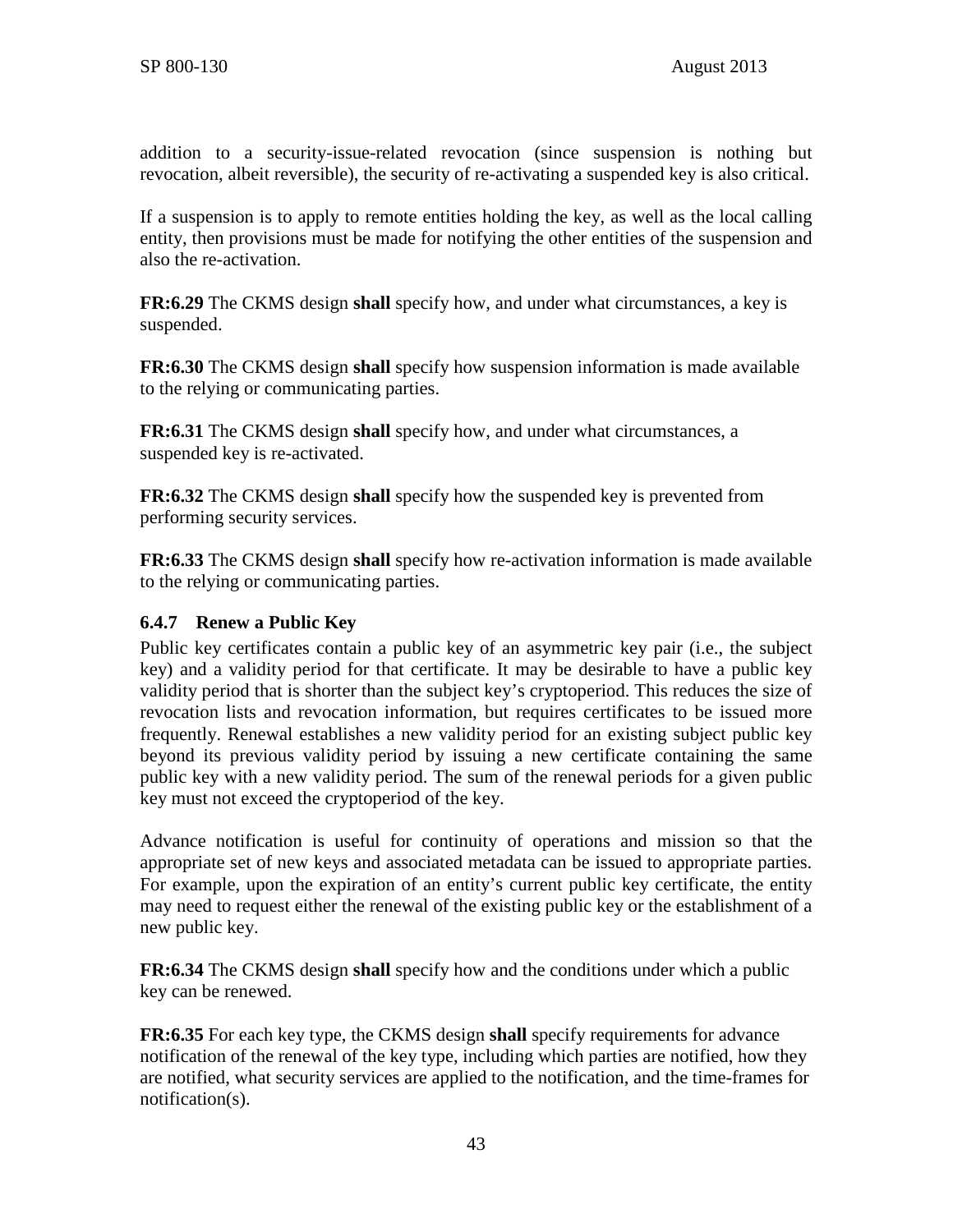### **6.4.8 Key Derivation or Key Update**

When a key is derived from other information, some of which is secret, in a nonreversible manner, the process is called key derivation. Key derivation is often used in key establishment protocols to derive a shared key from a common shared secret (see [\[SP](#page-105-0)  [800-56A\],](#page-105-0) [\[SP 800-56B\],](#page-105-1) [\[SP 800-56C\],](#page-105-2) and [\[SP 800-135\]\)](#page-108-0).

Key derivation may also be used to derive a key from another key (see [\[SP 800-108\]\)](#page-107-1) or from a password (see [\[SP 800-132\]\)](#page-108-1). In the case where a key (e.g.,  $K_1$ ) is used to derive another key  $(K_2)$ , and the derived key  $(K_2)$  is used to **replace** the original key (i.e.,  $K_1$ ), then the process is called key update. In the past, keys were merely updated in order to avoid having to use a key establishment protocol to establish a new key; all entities sharing the key merely updated the key to form a new key without using any other secret data. This process of key updating has the possible security exposure that an adversary who obtains a key (by compromise or cryptanalysis) and knows the update transformation can update the known key to any of its future updates.

**FR:6.36** The CKMS design **shall** specify all processes used to derive or update keys and the circumstances under which the keys are derived or updated.

**FR:6.37** For each key type, the CKMS design **shall** specify requirements for advance notification of the derivation or update of the keys, including which parties are notified, how they are notified, what security services are applied to the notification, and the timeframes for notification(s).

### **6.4.9 Destroy Key and Metadata**

Keys and some portion of their metadata should be destroyed beyond recovery when they are no longer to be used. Destroying a key in a high-security application can be a complex process, depending on the storage media for the key and the extent of distribution of key copies. Historically, the secure burning of paper keying material (paper tape, punched cards, or printed key lists) in a prescribed manner was used. Keys in electronic storage media may be overwritten with random patterns of zeros and ones. Magnetic media that has a propensity for retaining low levels of magnetism may be physically destroyed, degaussed, or over-written with various bit patterns numerous times. Designers should include provisions for destroying a key in backup storage media if such media are utilized.

**FR:6.38** The CKMS design **shall** specify how and the circumstances under which keys are intentionally destroyed and whether the destruction is local to a component or universal throughout the CKMS.

**FR:6.39** For each key type, the CKMS design **shall** specify requirements for an advance notification of key destruction, including which parties are notified, how they are notified, what security services are applied to the notification, and the time-frames for notification(s).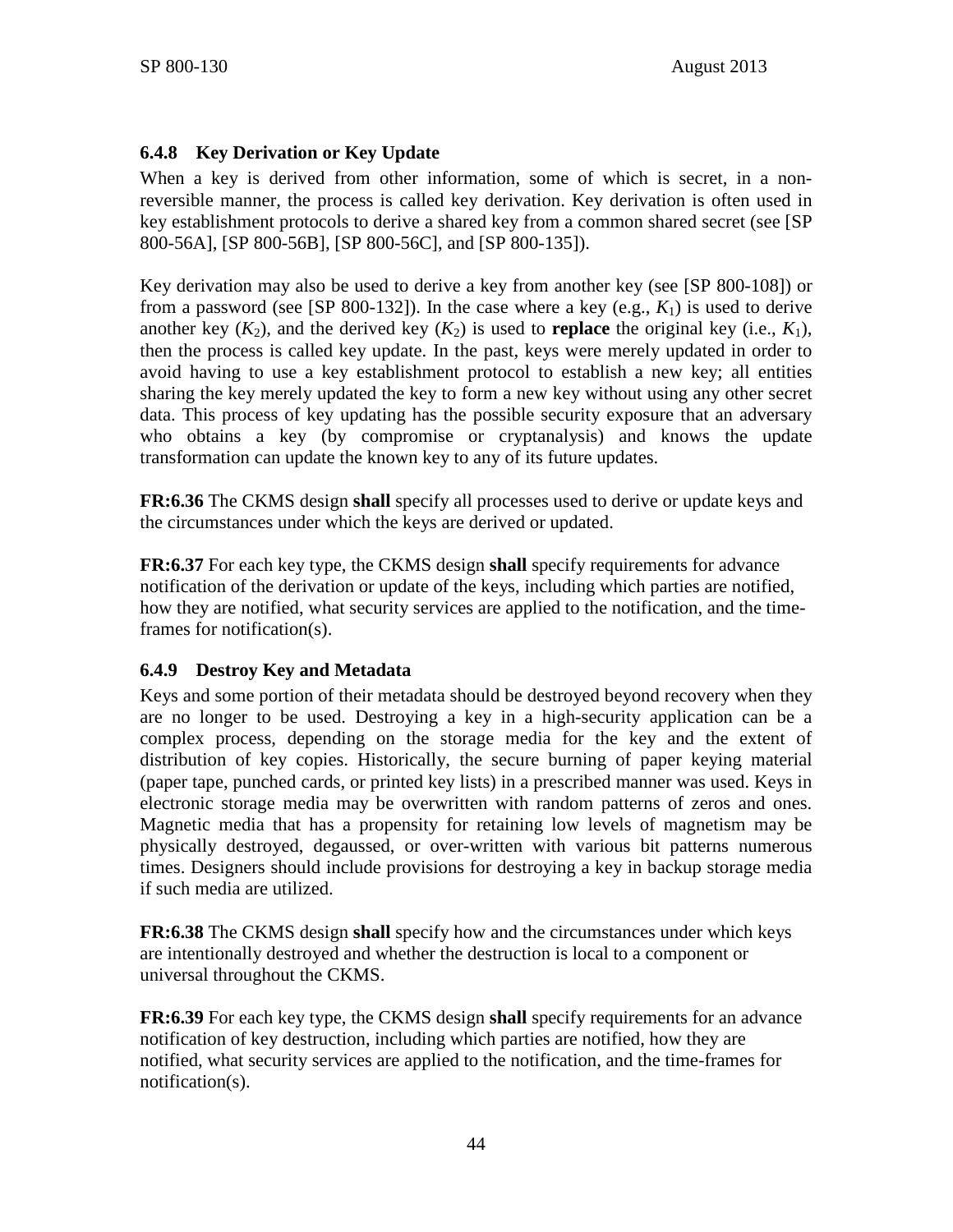### **6.4.10 Associate a Key with its Metadata**

A cryptographic key may have several metadata elements associated with it. The CKMS designer must determine which metadata must or can be associated with a key and also the protection mechanism that provides the association. Depending on the nature of the information stored in a metadata element, the metadata element may require confidentiality protection, integrity protection, and source authentication. The association function uses cryptography or a trusted process to provide this protection.

**FR: 6.40** For each key type used, the CKMS design **shall** specify what metadata is associated with the key, how the metadata is associated with the key, and the circumstances under which metadata is associated with the key.

**FR: 6.41** For each key type used, the CKMS design **shall** describe how the following security services (protections) are applied to the associated metadata: source authentication, integrity, and confidentiality.

### **6.4.11 Modify Metadata**

The modify metadata function can be used to modify existing writable metadata that is associated with a key. Metadata that has been associated with a key should not be modifiable by an unauthorized entity. For example, if the identifier of the key's owner is included in the metadata, an unauthorized entity should not be permitted to modify the key owner identifier or add additional owners. The binding of a key to its metadata can be achieved using a MAC or a digital signature. The integrity of the key and its metadata may be determined by verifying the MAC or digital signature.

**FR: 6.42** The CKMS design **shall** specify the circumstances under which associated metadata is modified.

### **6.4.12 Delete Metadata**

This function deletes metadata (for which delete permission has been granted) associated with a key. Metadata elements may be deleted as an entire complete group, as individual elements, or as a specific subset of the elements.

**FR: 6.43** The CKMS design **shall** specify the circumstances under which the metadata associated with a key is deleted.

**FR: 6.44** The CKMS design **shall** specify the technique used to delete associated metadata.

### **6.4.13 List Key Metadata**

This function allows an entity to list the metadata elements of a key for which the entity is authorized. An entity may have multiple keys with associated metadata in storage. There may be keys for digital signature generation and verification, authentication, encryption/decryption, data integrity, key establishment, and key storage. Authorization to use a key does not automatically imply access to every metadata element associated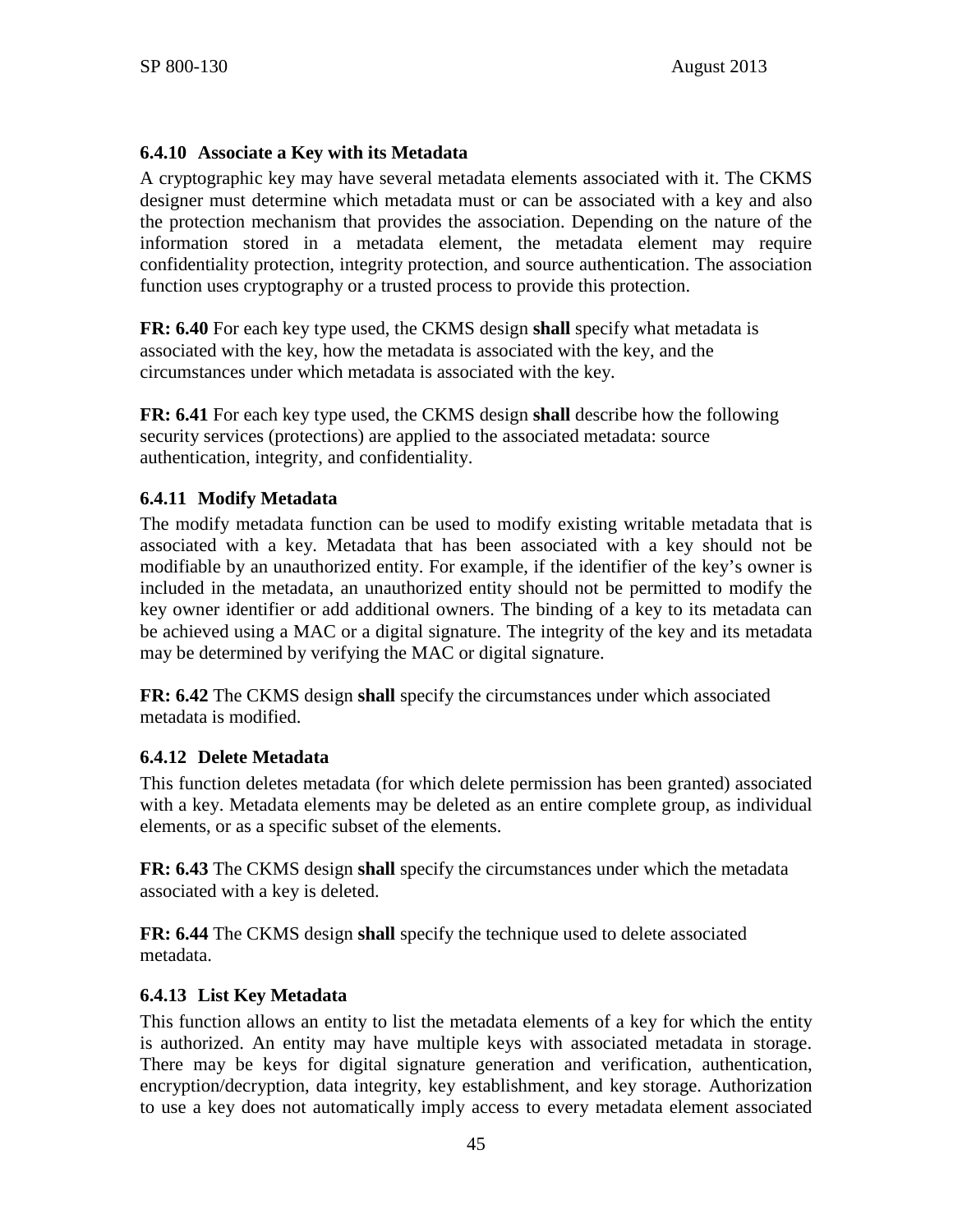with the key, but it may be impractical to remember all the values of every metadata element associated with a key. Therefore, the list metadata function may be very useful.

**FR:6.45** For each key type, the CKMS design **shall** specify which metadata can be listed by authorized entities.

# **6.4.14 Store Operational Key and Metadata**

Operational key and metadata storage involves the moving of keys and/or metadata to a medium from which the stored data may later be recovered. Keys and metadata should be physically or cryptographically protected when stored outside of a cryptographic module (see [\[SP 800-57-part1\]\)](#page-106-0).

**FR:6.46** For each key type, the CKMS design **shall** specify: the circumstances under which keys of each type and their metadata are stored, where the keys and metadata are stored, and how the keys and metadata are protected.

# <span id="page-53-0"></span>**6.4.15 Backup of a Key and its Metadata**

Key and metadata backup involves the copying of keys and/or metadata to a safe facility so that it can be recovered if the original (operational) copy is lost, modified, or otherwise unavailable. Backup copies of keys and metadata may be located in the same or a different facility than the operational keys/metadata to assure that the keys and metadata can be recovered when needed, even after a natural or man-made disaster. Keys/metadata may be backed-up by the owner or a trusted entity.

**FR:6.47** The CKMS design **shall** specify how, where, and the circumstances under which keys and their metadata are backed up.

**FR:6.48** The CKMS design **shall** specify the security policy for the protection of backedup keys/metadata $^{13}$  $^{13}$  $^{13}$ .

**FR:6.49** The CKMS design **shall** specify how the security policy is implemented during the key and metadata back-up, e.g., how the confidentiality and multi-party control requirements are implemented during transport and storage of the backed-up keys and metadata.

# **6.4.16 Archive Key and/or Metadata**

The archive of keys and/or metadata involves placing keys and/or metadata in a safe, long-term storage facility so that they can be recovered when needed. The archive supports the Key and Metadata Retention Policy (see Section 4.3). Archived keys and/or metadata must be physically or cryptographically protected. Keys used to protect the keys and/or metadata in an archive are called archive keys. These archive keys will also have cryptoperiods, and the continued protection provided to the archived keys and/or metadata needs to be considered when the cryptoperiod of the archive key expires. This

<span id="page-53-1"></span><sup>&</sup>lt;sup>13</sup> For example, two-person control might be required.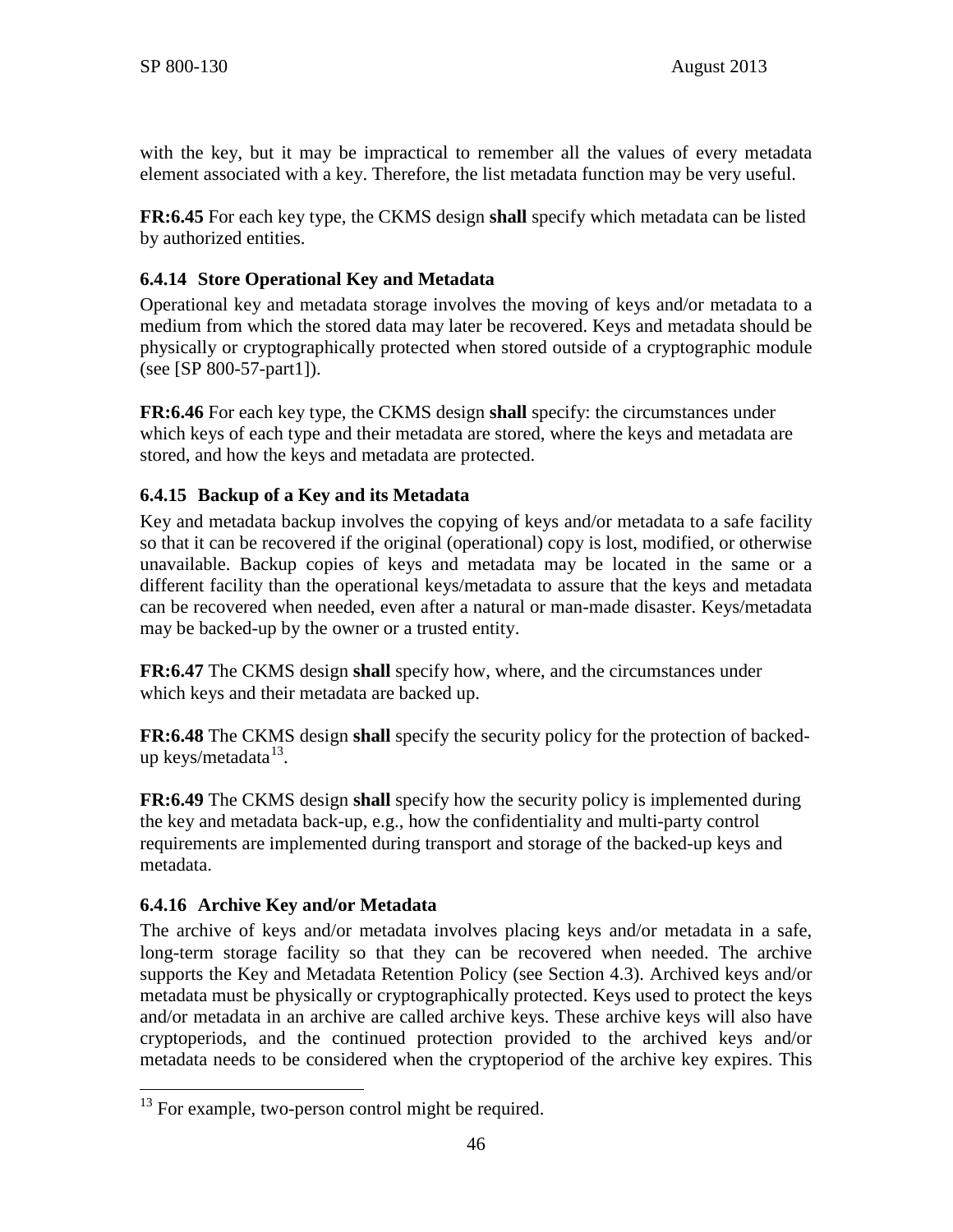may include physical protection and/or the generation of a new archive key for the same or a stronger cryptographic algorithm, and re-encryption of the archived keys and/or metadata under the new archive key.

Key and metadata archiving usually requires provisions for moving archived keys and/or metadata to new storage media when the old media are no longer readable because of the aging of, or technical changes to, the media and media readers. Archived keys and/or metadata should be recovered from the old storage medium and stored on the new storage medium; the keys should be destroyed on the old storage medium after the transfer. When performing key and/or metadata archival or destruction, applicable laws and regulations must be considered so that the keys and/or metadata are available for the required period of time.

**FR:6.50** The CKMS design **shall** specify how, where, and the circumstances under which keys and/or their metadata are archived.

**FR:6.51** The CKMS design **shall** specify the technique for the secure destruction of the key and/or metadata or the secure destruction of the old storage medium after being written onto a new storage medium.

**FR:6.52** The CKMS design **shall** specify how keys and/or their metadata are protected after the cryptoperiod of an archive key expires.

### <span id="page-54-0"></span>**6.4.17 Recover Key and/or Metadata**

Key and/or metadata recovery involves obtaining a copy of a key and/or its metadata that has been previously backed-up, archived, or stored. The key and/or metadata can be recovered by an authorized entity (e.g., its owner or by a trusted entity) after all the rules for recovery have been fulfilled and verified. The CKMS Security Policy should state the conditions under which a key and/or metadata may be recovered.

**FR: 6.53** The CKMS design **shall** specify the CKMS recovery policy for keys and/or metadata.

**FR:6.54** The CKMS design **shall** specify the mechanisms used to implement and enforce the recovery policy for keys and/or metadata.

**FR:6.55** The CKMS design **shall** specify how, and the circumstances under which, keys and/or metadata are recovered from each key database or metadata storage facility.

**FR: 6.56** The CKMS design **shall** specify how keys and/or metadata are protected during recovery.

### **6.4.18 Establish Key**

Key establishment is the process by which a key is securely shared between two or more entities. The key may be transported from one entity to another (key transport), or the key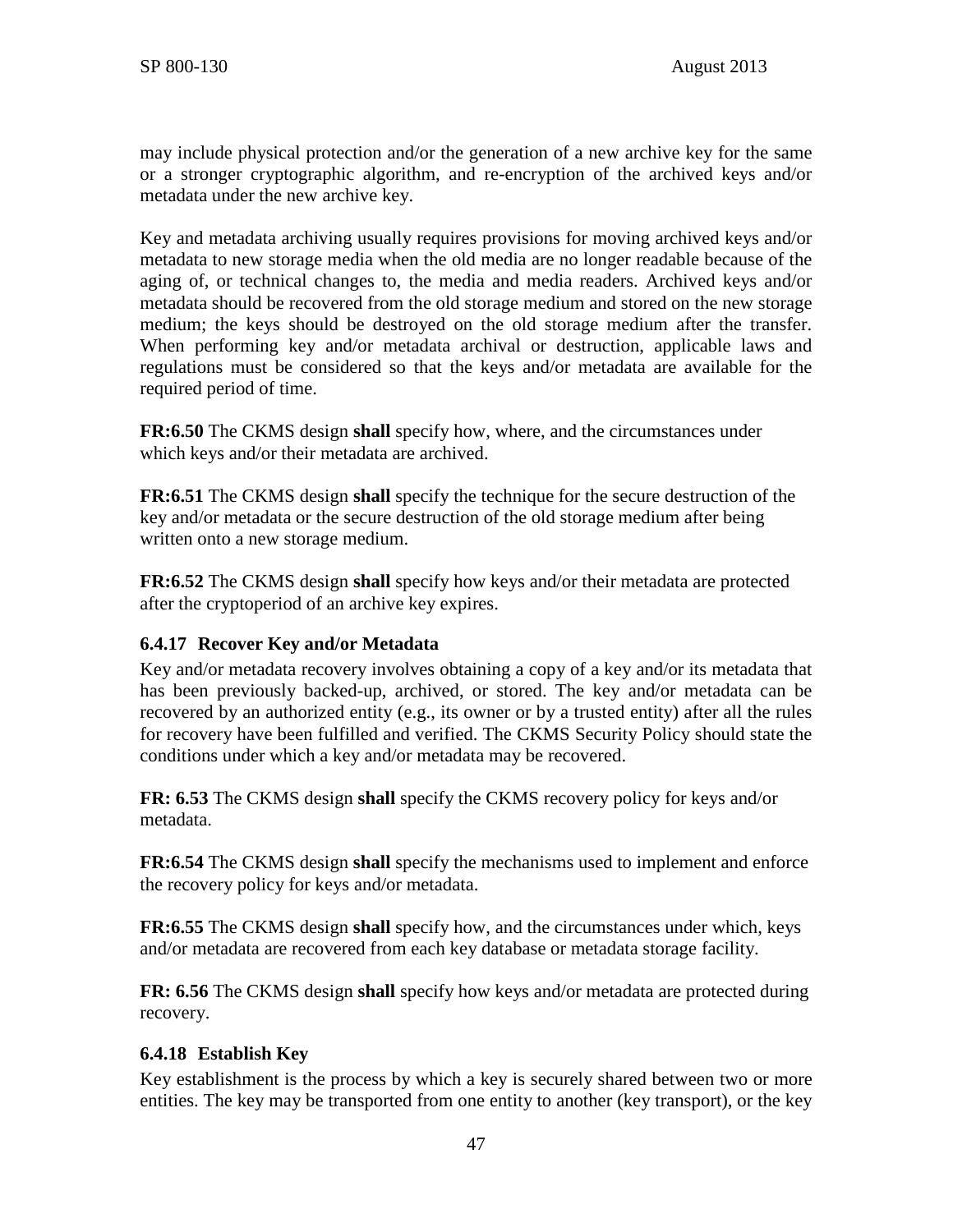may be derived from information shared by the entities (key agreement). The method of transporting keys or sharing information may be either manual (e.g., sent by courier) or automated (e.g., sent over the Internet).

**FR: 6.57** The CKMS design **shall** specify how, and the circumstances under which, keys and their metadata are established.

# <span id="page-55-2"></span>**6.4.19 Enter a Key and Associated Metadata into a Cryptographic Module**

The key entry function is used to enter one or more keys and associated metadata into a cryptographic module in preparation for active use. Keys and metadata may be entered in plaintext form, in encrypted form, as key splits, in an integrity-protected form (e.g., in a signed certificate) or any combination thereof.

**FR: 6.58** The CKMS design **shall** specify how, and the circumstances under which, keys and metadata are entered into a cryptographic module, the form in which they are entered, and the method used for entry<sup>14</sup>.

**FR: 6.59** The CKMS design **shall** specify how the integrity and confidentiality (if necessary) of the entered keys and metadata are protected and verified upon entry.

# <span id="page-55-0"></span>**6.4.20 Output a Key and Associated Metadata from a Cryptographic Module**

The key output function outputs one or more keys and associated metadata from a cryptographic module for external use or storage. Output may be for archive, backup, or normal, operational purposes. A module that serves as a key generation facility may output keys for subsequent distribution. Keys and metadata may be output in plaintext form, in encrypted form, as key splits, in integrity-protected form, or any combination thereof.

**FR: 6.60** The CKMS design **shall** specify how, and the circumstances under which, keys and metadata are output from a cryptographic module and the form in which they are output.

**FR:6.61** The CKMS design **shall** specify how the confidentiality and integrity of the output keys and metadata are protected while outside of a cryptographic module.

**FR: 6.62** If a private key, symmetric key, or confidential metadata is output from the cryptographic module in plaintext form, the CKMS design **shall** specify if and how the calling entity is authenticated before the key and metadata are provided.

# **6.4.21 Validate Public Key Domain Parameters**

This function performs certain validity checks on the public domain parameters of some public key algorithms. Passing these tests provides assurance that the domain parameters are arithmetically correct (see [\[SP 800-89\]](#page-106-2) and [\[SP 800-56A\]\)](#page-105-0).

<span id="page-55-1"></span><sup>&</sup>lt;sup>14</sup> For example, by keyboard entry, key loader, or via automated protocols.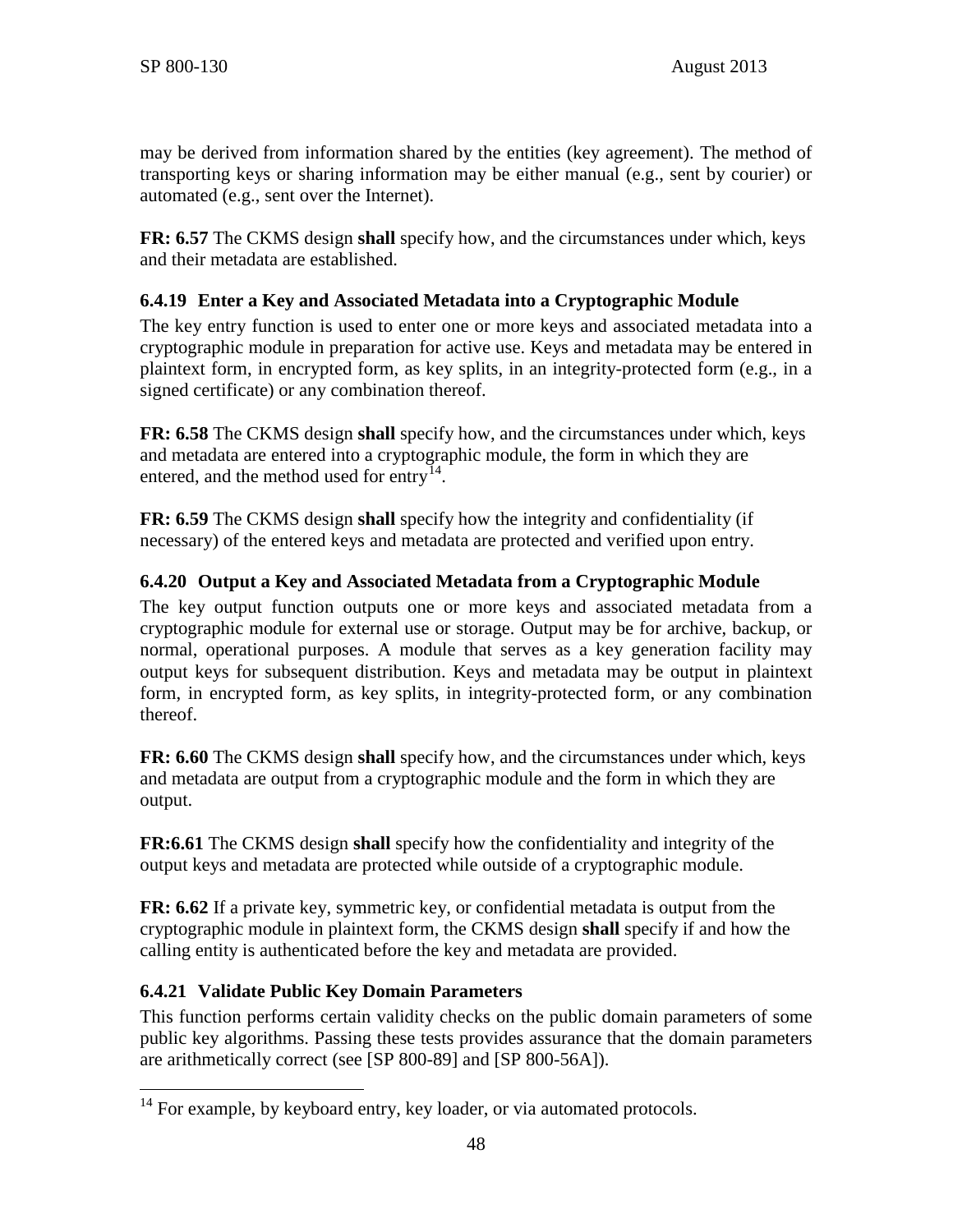**FR: 6.63** The CKMS design **shall** specify how, where, and the circumstances under which, public key domain parameters are validated.

# <span id="page-56-0"></span>**6.4.22 Validate Public Key**

This function performs certain validity checks on a public key to provide some assurance that it is arithmetically correct. These tests typically depend on the public key algorithm for which the key is intended, but do not depend on knowledge of the private key (see [\[SP 800-89\],](#page-106-2) [\[SP 800-56A\],](#page-105-0) and [\[SP 800-56B\]\)](#page-105-1). Note that Sections [6.4.22,](#page-56-0) [6.4.23,](#page-56-1) and [6.4.28](#page-57-0) are related to providing an overall trust scenario for the validation of these keys.

**FR: 6.64** The CKMS design **shall** specify how, where, and the circumstances under which, public keys are validated**.**

# <span id="page-56-1"></span>**6.4.23 Validate Public Key Certification Path**

This function validates the certification path (also known as a certificate chain), from the trust anchor of the relying entity to a public key in which the relying entity needs to establish trust (i.e., the public key of the other entity in a transaction). The validation of the certification path provides assurance that the subject identity that is given in the certificate is, in fact, the identity of the owner of the static public key and the holder of the corresponding static private key (assuming that proof of private key possession was verified by the certificate authority or some other entity trusted by the relying entity).

**FR: 6.65** The CKMS design **shall** specify how, where, and the circumstances under which, a key certification path are validated.

# **6.4.24 Validate Symmetric Key**

This function performs tests on the symmetric key and its metadata. For example, tests may include checking for the proper length and format of the key. This command may also verify any error detection/correction codes or integrity checks placed upon the key and/or its metadata.

**FR: 6.66** The CKMS design **shall** specify how, where, and the circumstances under which, symmetric keys and/or metadata are validated.

# **6.4.25 Validate Private Key (or Key Pair)**

This function performs certain tests on a private key to provide assurance that it meets its specifications. The test can only be performed by the private-key owner or by a trusted third-party acting on behalf of the private-key owner. This test may also involve a pairwise consistency test that verifies that the private key performs a complementary function to the public key. For example, in the case of an RSA key pair, applying the private key to a given input block, followed by applying the public key to the result should always yield the given input block (see Section 6.4.1 of [\[SP 800-56B\]](#page-105-1) for more information).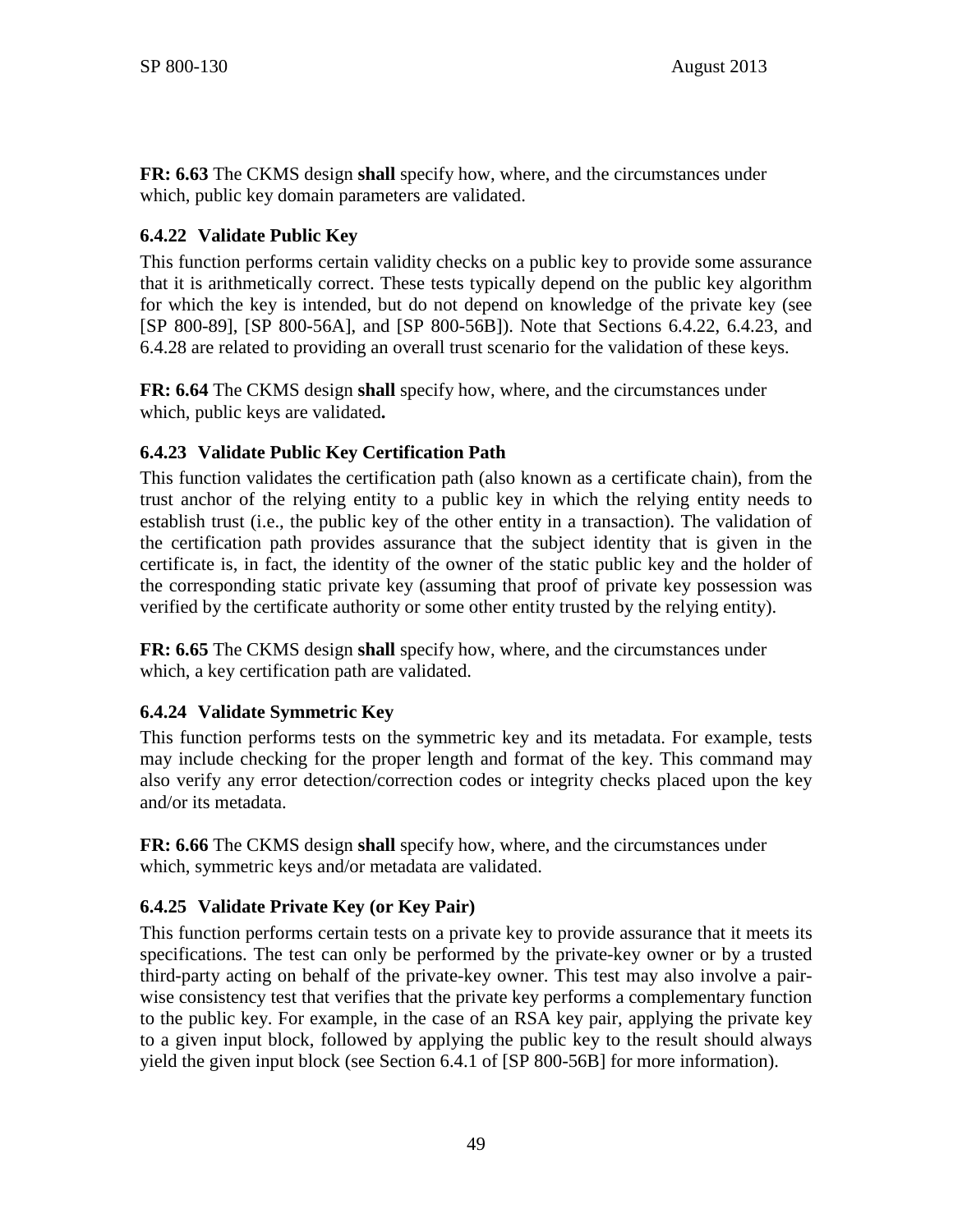**FR:6.67** The CKMS design **shall** specify how, where and the circumstances under which, private keys or key pairs and/or metadata are validated.

### **6.4.26 Validate the Possession of a Private Key**

This function is used by an entity that receives a public key and wishes to obtain assurance that the claimed owner of the public key has possession of the corresponding private key, and is therefore the owner of the key pair. The key-pair owner is typically required to use the private key in a cryptographic transaction in which another entity uses the public key in an attempt to verify the possession. For example, the owner may sign data (e.g., the public key and other information) using the private key before sending it to the receiver. The receiver uses the received public key to validate the signature on the received data (see [\[SP 800-56A\],](#page-105-0) [\[SP 800-56B\],](#page-105-1) and [\[SP 800-89\]\)](#page-106-2). This function may also contain the capability for a private-key owner to validate the possession of the owner's own private key.

**FR: 6.68** The CKMS design **shall** specify how, where, and the circumstances under which, possession of private keys and their metadata are validated.

### **6.4.27 Perform a Cryptographic Function using the Key**

The main usage functions are the actual functions that provide the cryptographic protection to data. These functions may include signature generation, signature verification, encryption, decryption, key wrapping, key unwrapping, MAC generation, and MAC verification. They should be performed within a cryptographic module.

**FR: 6.69** The CKMS design **shall** specify all cryptographic functions that are supported and where they are performed in the CKMS (e.g., CA, host, or end user system).

### <span id="page-57-0"></span>**6.4.28 Manage the Trust Anchor Store**

A CKMS may require that certain entities have one or more trusted public keys. These public keys are also referred to as trust anchors. A trust anchor is used to establish trust in other public keys that are not otherwise trusted. The trust in these otherwise un-trusted public keys is established by verifying all signatures in a chain of public key certificates (termed "certification path" in Section [6.4.23\)](#page-56-1), starting with a trust anchor that is trusted by the relying entity. Thus, the integrity of trust anchors is critical to the security of the CKMS. The CKMS typically supports trust anchor management functions, such as adding, deleting and storing trust anchors. Trust anchor formats are specified in [\[RFC](#page-102-1)  [5914\].](#page-102-1) The Secure Trust Anchor Management Protocol (TAMP) is defined in [\[RFC](#page-102-2)  [5934\].](#page-102-2)

**FR: 6.70** The CKMS design **shall** specify all trust anchor management functions that are supported (see [\[RFC 6024\]\)](#page-102-3).

**FR: 6.71** The CKMS design **shall** specify how the trust anchors are securely distributed so that the relying parties can perform source authentication and integrity verification on those trust anchors.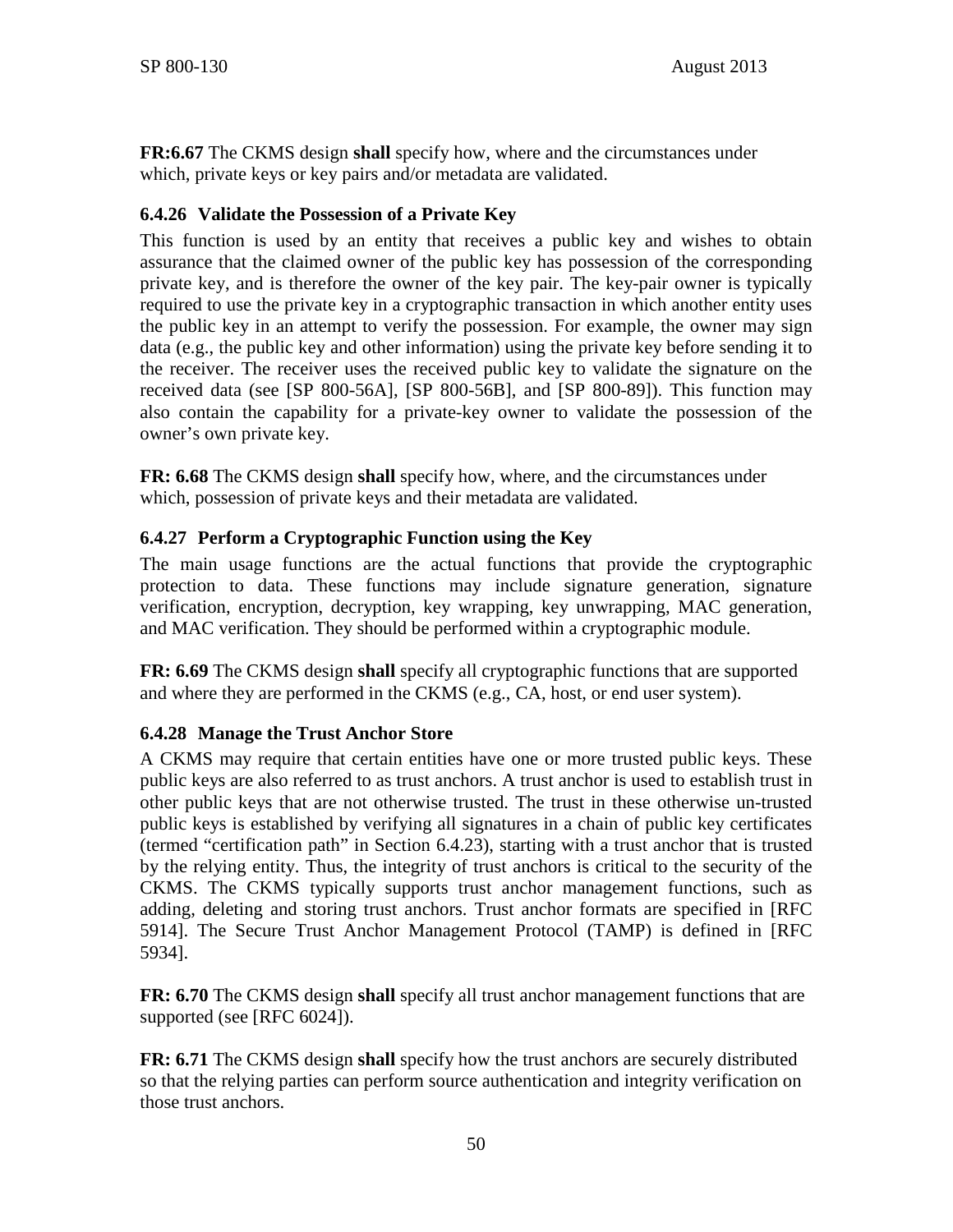**FR: 6.72** The CKMS design **shall** specify how the trust anchors are managed in relyingentity systems to ensure that only authorized additions, modifications, and deletions are made to the relying-entity system's trust anchor store.

### **6.5 Cryptographic Key and/or Metadata Security: In Storage**

When cryptographic keys are submitted for storage, they are typically submitted with their metadata. The metadata may include an owner identifier or user access control list. If any of the metadata is incorrect, then the false information will be perpetuated by the CKMS system. Therefore, a CKMS storage system should verify the authorization of the submitting entity and the integrity of the submitted data before any data is stored<sup>[15](#page-58-0)</sup>.

When cryptographic keys are stored, they require protection. Symmetric keys and private keys require confidentiality protection and access control. All keys require integrity protection. For confidentiality protection, cryptography, computer security, and/or physical security can be employed. If symmetric key cryptography is used for key confidentiality, then there often exists a symmetric key wrapping key that is used to encrypt and decrypt the stored keys and confidential metadata. At the top level in the key encrypting key hierarchy, there typically is a key that must be physically protected.

If asymmetric key cryptography is used for key confidentiality, then a public key could be used to encrypt stored keys. The corresponding private key that is used to decrypt the keys must be protected in some manner, e.g., using physical security and key splitting (see Section [6.7.5\)](#page-66-0), that usually does not involve encryption.

All stored keys require integrity protection because a garbled key will not correctly perform its intended function and may compromise another key under some circumstances. Physical security can provide integrity protection for keys, but additional methods are frequently used. An error detection code can detect an unintentional garble in a key, and an error correction code can correct certain garbles. However, if a key could be intentionally garbled, then a cryptographic integrity check like a MAC or digital signature should be implemented for error detection. If an uncorrectable garble is detected, the garbled key should not be used. When public keys are contained within a certificate, they are provided integrity protection by means of the digital signature on the certificate. If public keys are stored outside of their certificate, then their integrity needs to be protected by some other means.

A CKMS should only allow authorized users to have access to stored keys. Thus, a CKMS should have some type of access control system (ACS) (see Section [6.7.1\)](#page-62-0). The ACS may be as simple as requiring a password or cryptographic key from the authorized user of the key, and/or it may make use of biometric authentication techniques.

<span id="page-58-0"></span> $15$  It is also a good practice to verify the integrity of keys and metadata immediately upon access and before operational use.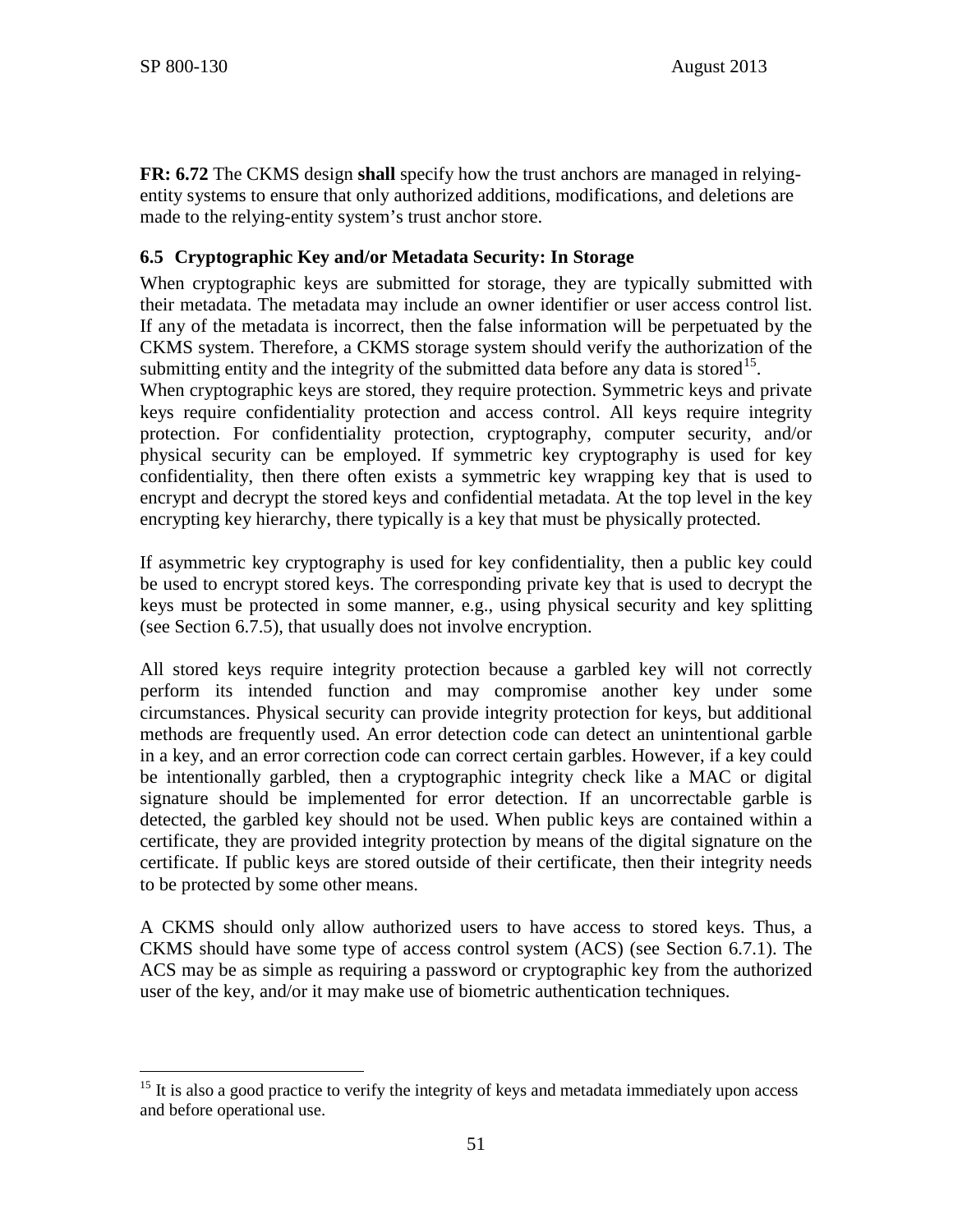A key may be garbled, lost, or destroyed to the extent that it cannot be reconstructed by error correction codes. If the key is a symmetric key or a private key, this could result in the loss of the data protected by the key. A CKMS should employ methods for backingup, archiving, and recovering keys as necessary to provide for the recovery of valuable data. For example, Appendix B of [\[SP 800-57-part1\]](#page-106-0) provides guidance on recovery procedures for various key types.

A garble in key metadata could result in the misuse of the key or the denial of service. Therefore, metadata may also require backup, archiving, and recovery.

**FR: 6.73** The CKMS design **shall** specify the methods used to authenticate the identity and verify the authorization of the entity submitting keys and/or metadata for storage.

**FR: 6.74** The CKMS design **shall** specify the methods used to verify the integrity of keys and/or metadata submitted for storage.

**FR: 6.75** The CKMS design **shall** specify the methods used to protect the confidentiality of symmetric and private stored keys and metadata.

**FR: 6.76** If a key wrapping key (or key pair) is used to protect stored keys, then the CKMS design **shall** specify the methods used to protect the key wrapping key (or key pair) and control its use.

**FR: 6.77** The CKMS design **shall** specify the methods used to protect the integrity of stored keys and metadata.

**FR: 6.78** The CKMS design **shall** specify how access to stored keys is controlled.

**FR: 6.79** The CKMS design **shall** specify the techniques used for correcting or recovering all stored keys.

### **6.6 Cryptographic Key and Metadata Security: During Key Establishment**

Keys and metadata can be established between entities wishing to communicate using key transport or key agreement methods. These methods are typically used to establish keys over electronic communications networks, but they could also be used to provide extra security (beyond physical protection) when keys are manually distributed. When keys are transported, one entity generates the key to be shared, and the key and possibly its metadata are distributed to the other entity. When keys are agreed upon, both entities contribute information that is used to derive a shared key. Metadata may be transported under the protection of the shared key. [\[SP 800-56A\]](#page-105-0) and [\[SP 800-56B\]](#page-105-1) specify cryptographic schemes for key establishment.

### **6.6.1 Key Transport**

When cryptographic keys and metadata are transported (distributed) from one entity (the sender) to another (the intended receiver), they should be protected. Symmetric keys and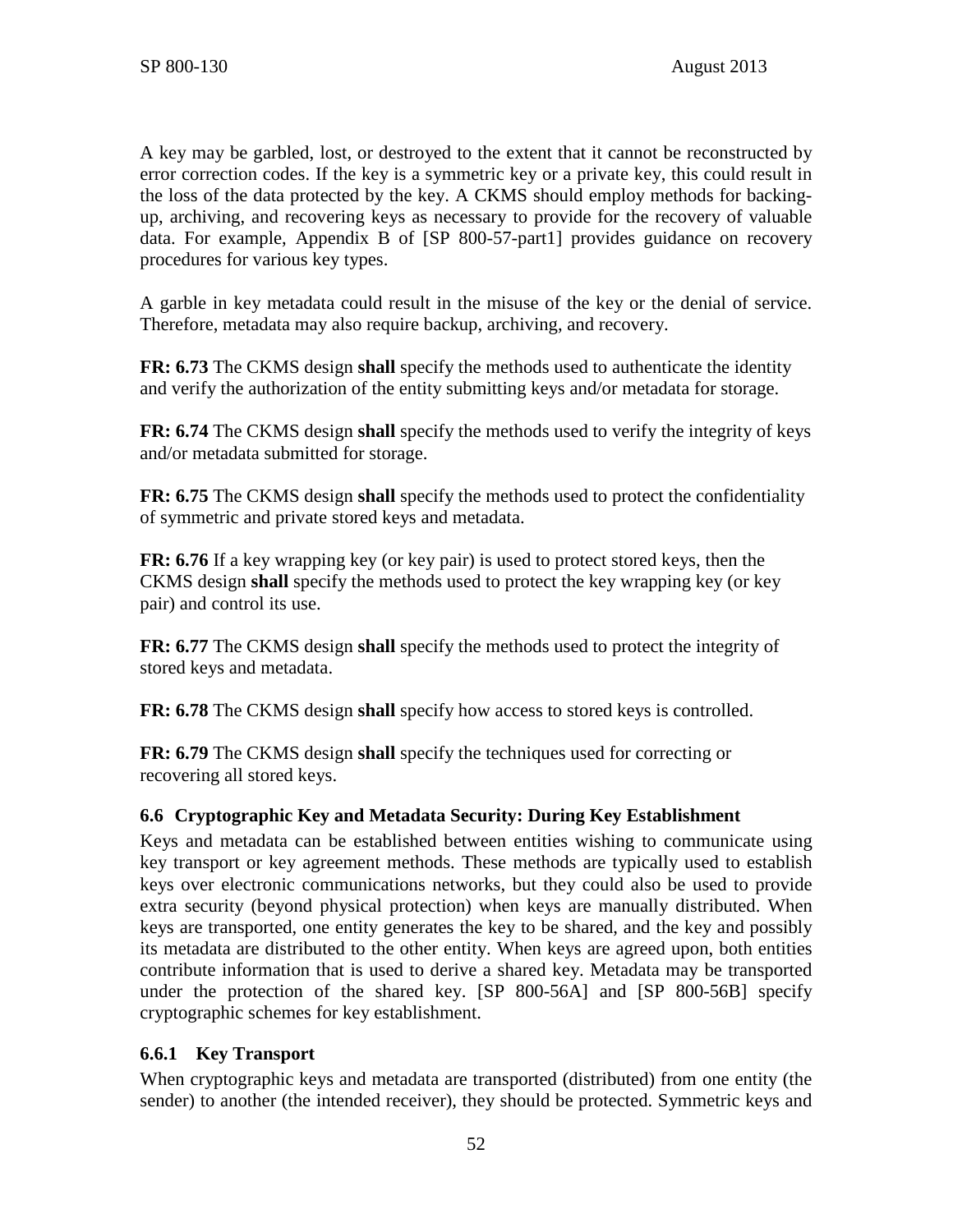private keys require confidentiality protection and access control. For confidentiality protection, either physical security or cryptography is used. A manually distributed key could be physically protected by a trusted courier, or a physically protected channel could be used. Very often, the keys are sent electronically over networks that are susceptible to data eavesdropping and modification. If cryptography is used to protect the confidentiality of symmetric and private keys during transport, then a key establishment technique involving either a symmetric key wrapping key or one or more asymmetric transport key pairs is used. These wrapping and transport keys also should be protected by the end entities involved in the transport.

All transported keys require integrity protection because a garbled key will not correctly perform its intended function, and attacker-controlled key garbles could result in spoofing or cryptanalytic attacks. Thus, detecting garbled keys prior to their use improves the security and reliability of the system. Physical security can provide integrity protection for keys, but often other methods are used, due to the lack of physical protection of electronic data on typical networks. An error detection code can detect an unintentional garble to a key, and an error correction code can correct certain garbles. However, if a key could be intentionally garbled, then a cryptographic integrity check, like a MAC or digital signature, should be used for error detection. If an uncorrectable garble is detected, a new or corrected key should be established before use. When public keys are contained within a certificate, they are provided integrity protection by the digital signature on the certificate.

The receiver of a transported key desires assurance that the key came from the expected authorized key sender. When transported using automated methods, this assurance is typically provided by the use of a cryptographic mechanism that authenticates the identity of the sender to the receiver. When a key is transported manually, this assurance may be provided by the authentication of the trusted courier who transports the key.

**FR: 6.80** The CKMS design **shall** specify the methods used to protect the confidentiality of symmetric and private keys during their transport.

**FR: 6.81** The CKMS design **shall** specify the methods used to protect the integrity of transported keys and how the keys can be reconstructed or replaced after detecting errors.

**FR: 6.82** The CKMS design **shall** specify how the identity of the key sender is authenticated to the receiver of transported keying material.

### **6.6.2 Key Agreement**

Two entities, working together, can create and agree on a cryptographic key without the key being transported from one to the other. Each entity supplies some information that is used to derive a common key, but when secure key agreement schemes are used, an eavesdropper obtaining this information is not able to determine the agreed-upon key. Cryptographic algorithms employing key agreement keys are used by each entity.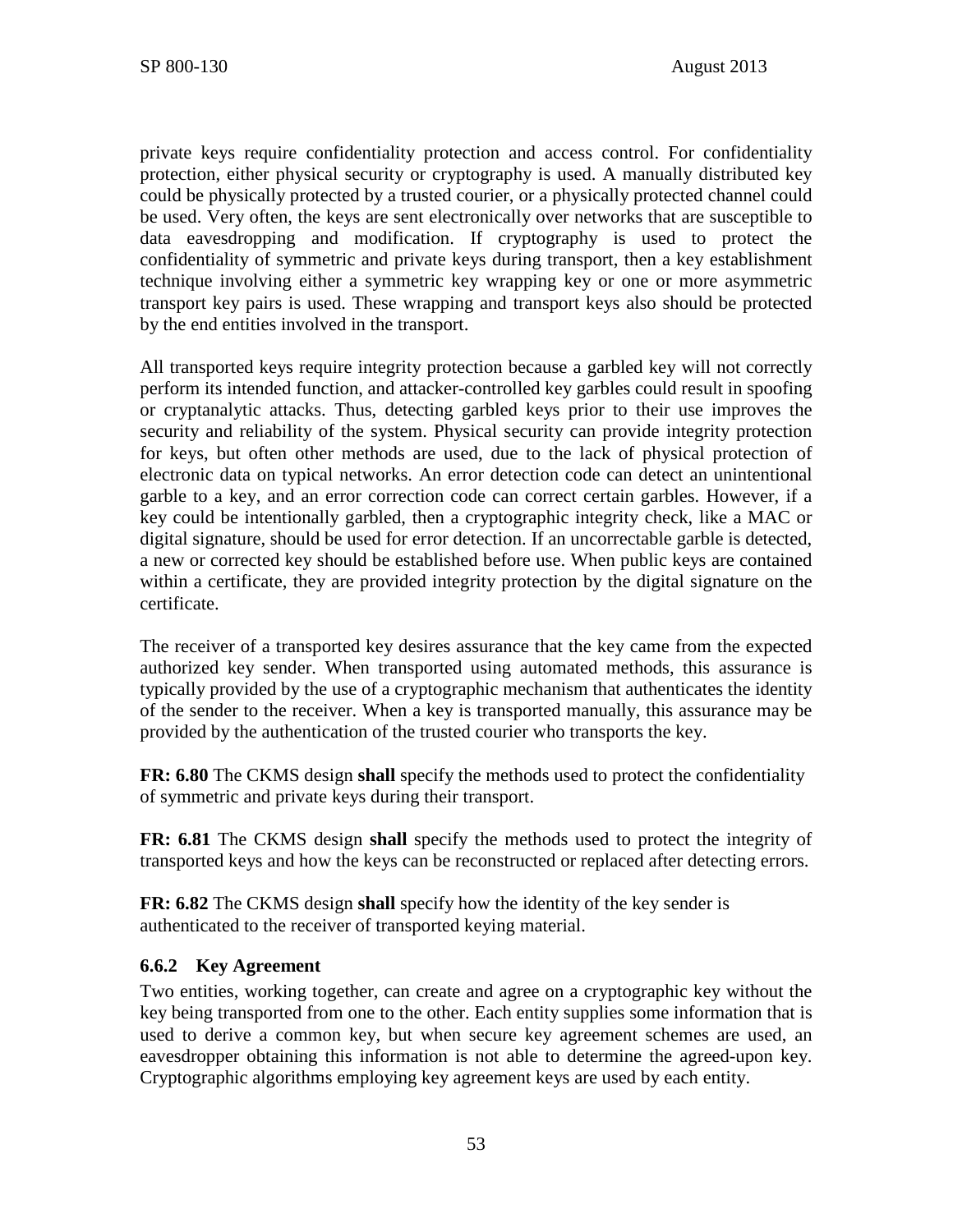Each entity participating in a key agreement process typically needs assurance as to the identity of the other entity. This assurance is often provided by the key agreement protocol.

**FR: 6.83** The CKMS design **shall** specify each key agreement scheme supported by the CKMS.

**FR: 6.84** The CKMS design **shall** specify how each entity participating in a key agreement is authenticated.

### **6.6.3 Key Confirmation**

When keys are established between two entities, each entity may wish to have confirmation that the other entity did, in fact, establish the correct key. Key confirmation schemes are used to provide this capability. [\[SP 800-56A\]](#page-105-0) and [\[SP 800-56B\]](#page-105-1) specify key confirmation schemes for use in Federal CKMS. Other methods may also be appropriate.

**FR: 6.85** The CKMS design **shall** specify each key confirmation method used to confirm that the correct key was established with the other entity.

**FR: 6.86** The CKMS design **shall** specify the circumstances under which each key confirmation is performed.

# **6.6.4 Key Establishment Protocols**

Several automated protocols have been developed for the provision of cryptographic keys for both storage and transmission. Often, these protocols are designed for a particular application or set of applications. Some well-known key establishment protocols include:

- a) Internet Key Exchange (IKE)
- b) Transport Layer Security (TLS)
- c) Secure/Multipart Internet Mail Extensions (S/MIME)
- d) Kerberos
- e) Over-The-Air-Rekeying (OTAR) Key Management Messages
- f) Domain Name System Security Extensions (DNSSEC)
- g) Secure Shell (SSH)

A high-level overview of items a) through f) can be found in [\[SP 800-57-part3\],](#page-106-3) along with guidance as to which cryptographic options are recommended for U.S. Government use. For Secure Shell information, see [\[RFC 4251\].](#page-101-0)

**FR: 6.87** The CKMS design **shall** specify all the protocols that are employed by the CKMS for key establishment and storage purposes.

# <span id="page-61-0"></span>**6.7 Restricting Access to Key and Metadata Management Functions**

This section describes how access to the key and metadata management functions may be controlled. The requesting entity may be authenticated, and human exposure to keys and other sensitive metadata may be prevented or severely restricted.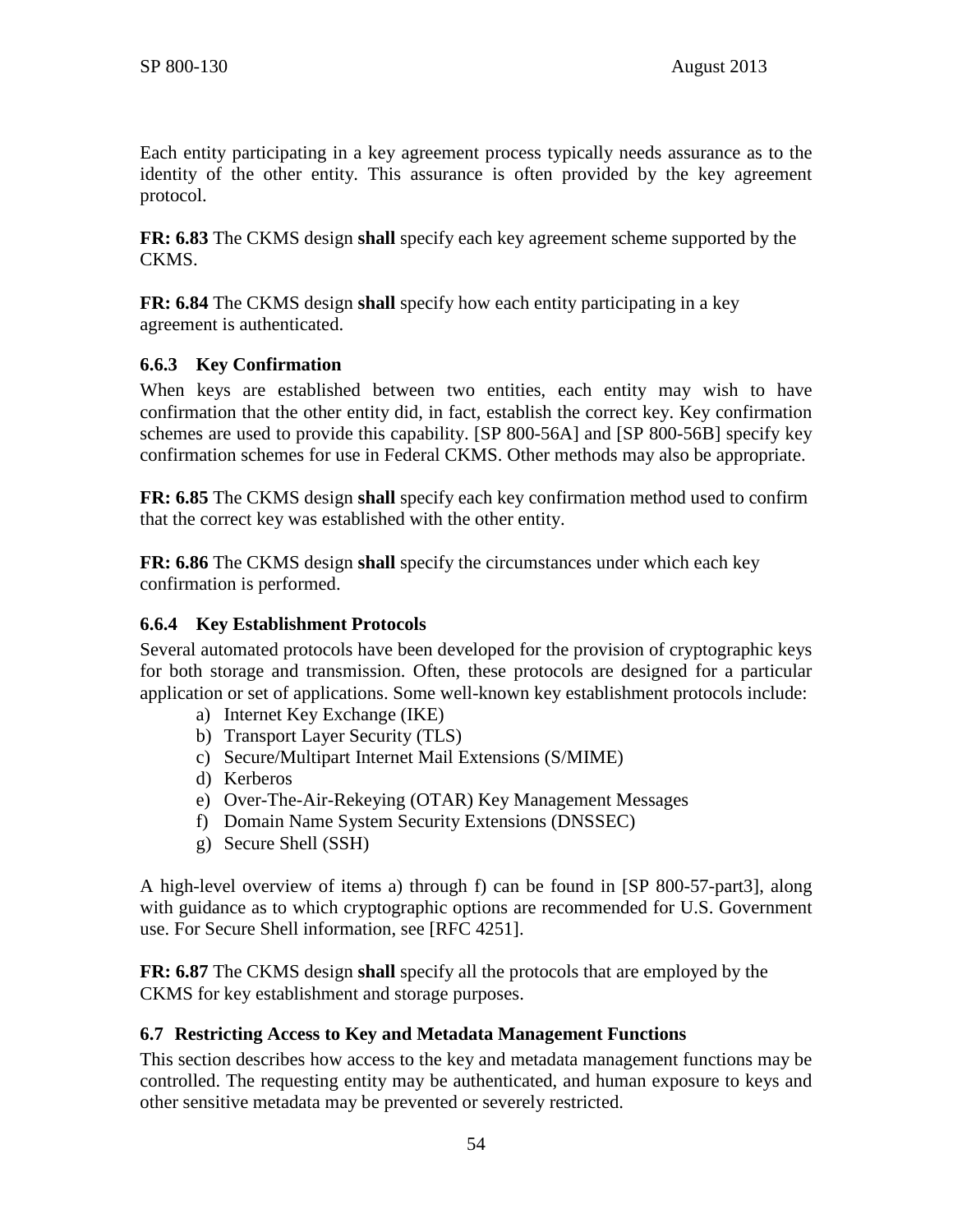### <span id="page-62-0"></span>**6.7.1 The Access Control System (ACS)**

The security of a CKMS depends on the proper sequence and execution of the key and metadata management functions described in Section [6.4.](#page-46-0) The execution of these functions may be driven by time, an event, an entity's request, or some combination of these options. An access control system is necessary to assure that key and metadata management functions are only performed in response to requests (calls) by authorized entities<sup>[16](#page-62-1)</sup> and that all applicable constraints are met<sup>17</sup>. For example, the recover key function (see Section [6.4.17\)](#page-54-0) may be restricted to the cryptographic officer role, and input parameters may be verified to be within specified bounds and have specified formats.

The Access Control System works in conjunction with cryptographic modules to control access to sensitive keys and metadata. An Access Control System (ACS) protects keys by ensuring that only authorized entities are permitted to execute key and metadata management functions. In addition, administrative access is typically logged and audited for personal accountability. An ACS could be very simple; for example, any user submitting an appropriate identifier and password might be authorized to perform any key management function with any key, or the ACS may be much more complex.

[Figure 10](#page-63-0) illustrates the relationships between the calling entity, the Access Control System, protected memory, and the cryptographic module. These devices may be collocated, or they may be connected by a secure channel as shown in the figure. A calling entity makes CKMS function calls that are serviced by the ACS. The ACS makes use of protected memory and a cryptographic module to authenticate the calling entity. If the authentication is successful, and the entity is properly authorized, then the function is performed by making cryptographic service requests to the cryptographic module. Finally, the response is then passed back to the calling entity.

Additional details of a sample key management function operation are shown in [Figure](#page-64-0)  [11.](#page-64-0) A function call consisting of the calling entity's identifier, the calling entity's authenticator, the function name, and the key identifier is presented to the ACS. The entity is first authenticated. Then the entity's authorization to exercise the command is verified by checking that the entity's ID is in the access control list (located in the key metadata) for the key and the function. If the ACS determines that the function should not be permitted, then it returns a function-denied indicator. If, however, the function is permitted for the authenticated entity using the key and metadata, then the ACS notifies the function logic to perform the requested operation. The function logic may call upon the cryptographic module to encrypt, decrypt, sign, verify or compute a MAC, as necessary. Finally, the response to the function call is provided to the calling entity.

<span id="page-62-1"></span><sup>&</sup>lt;sup>16</sup> The authorization of an entity is determined after the identity (or role) of the entity is authenticated. The identity (or role) is verified as approved to execute the function.

<span id="page-62-2"></span> $17$  Constraints are limitations that are placed upon the input to and use of the function to help ensure correct and secure operation.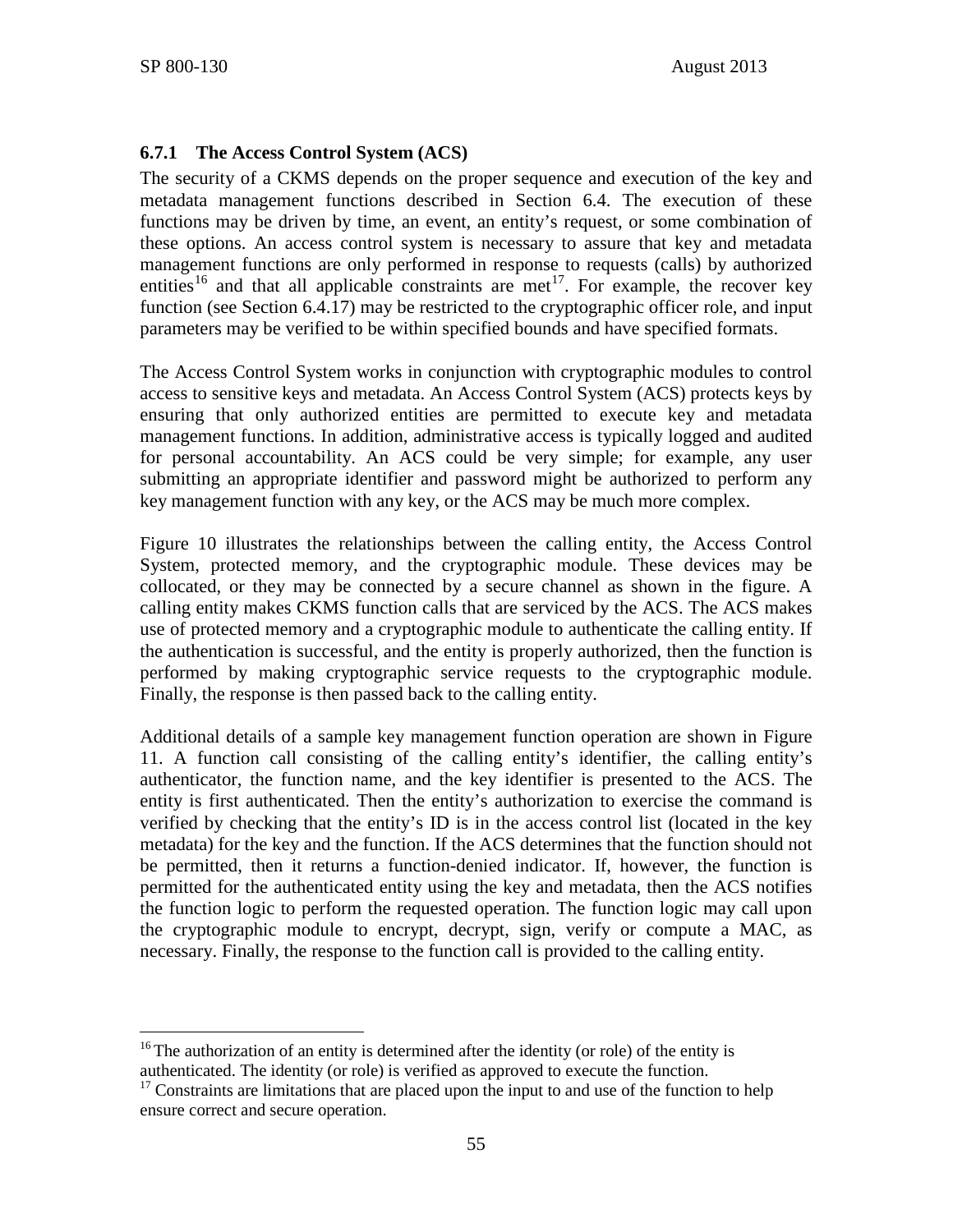

**Figure 10: Management Function Access Control**

<span id="page-63-0"></span>The ACS makes the decision to perform the requested function or not. This decision is primarily based on the authenticated identity (or role) of the calling entity, the authorizations of the entity, the security policies of the CKMS, the function, the key, and its metadata. The metadata of a key may play a critical role in determining the controls that are to be enforced. For example, an organization may decide that multiple users will be permitted to use a shared key to encrypt and decrypt a particular file, while another file can be decrypted only by a single user. The CKMS policies should support and enforce the information management policies of the managing organization. Therefore, it is highly desirable that a CKMS access control system be flexible enough to accommodate the requirements of the CKMS Security Policy.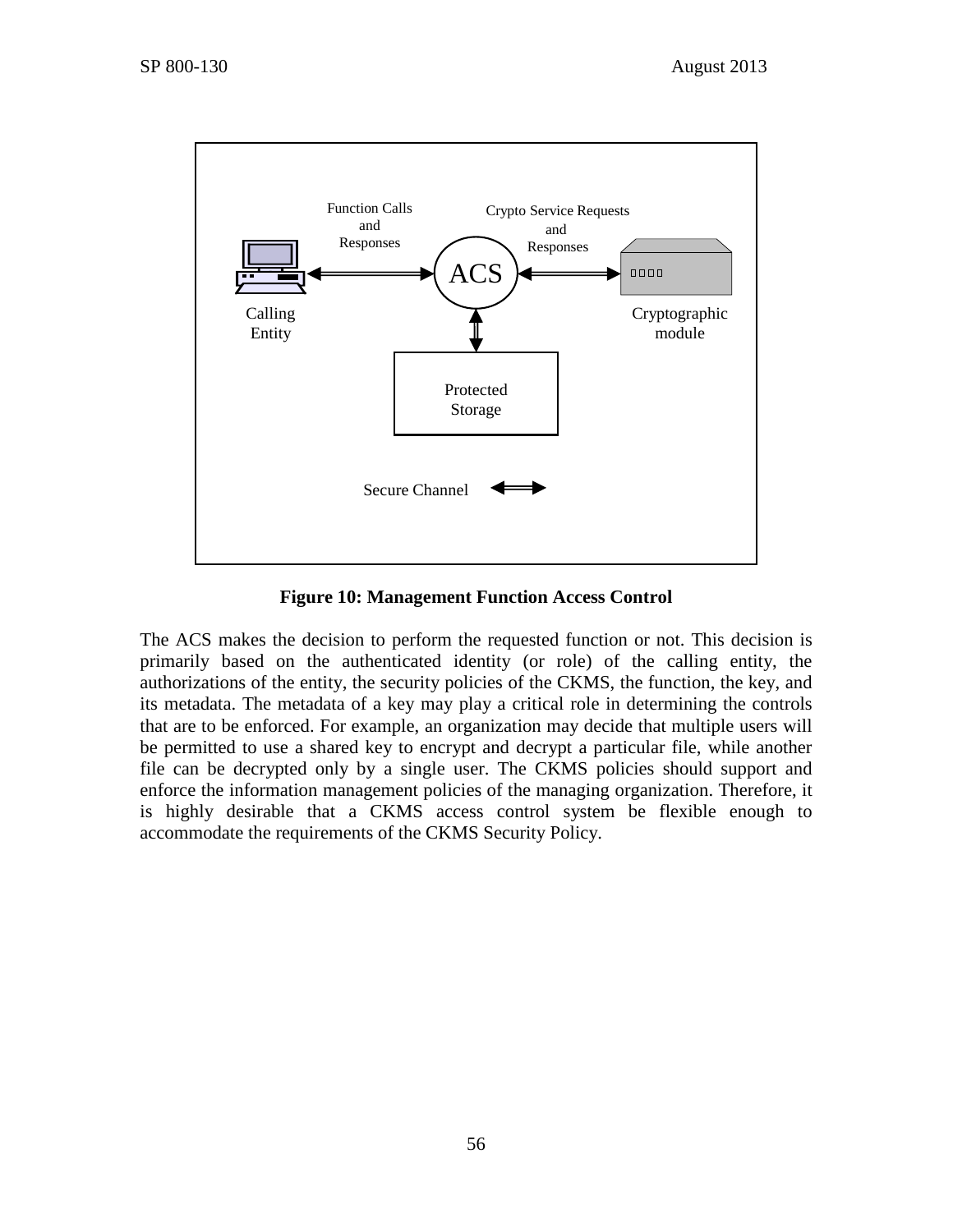

**Figure 11: Sample Key Management Function Control Logic**

<span id="page-64-0"></span>**FR: 6.88** The CKMS design **shall** specify the topology of the CKMS by indicating the locations of the entities, the ACS, the function logic, and the connections between them.

**FR: 6.89** The CKMS design **shall** specify the constraints on the key management functions that are implemented to assure proper operation.

**FR: 6.90** The CKMS design **shall** specify how access to the key management functions is restricted to authorized entities.

**FR: 6.91** The CKMS design **shall** specify the ACS and its policy for controlling access to key management functions.

**FR: 6.92** The CKMS design **shall** specify at a minimum:

- a) The granularity of the entities (e.g., person, device, organization),
- b) If and how entities are identified,
- c) If and how entities are authenticated,
- d) If and how the entity authorizations are verified, and
- e) The access control on each key management function.

**FR: 6.93** The CKMS design **shall** specify the capabilities of its ACS to accommodate, implement, and enforce the CKMS Security Policy.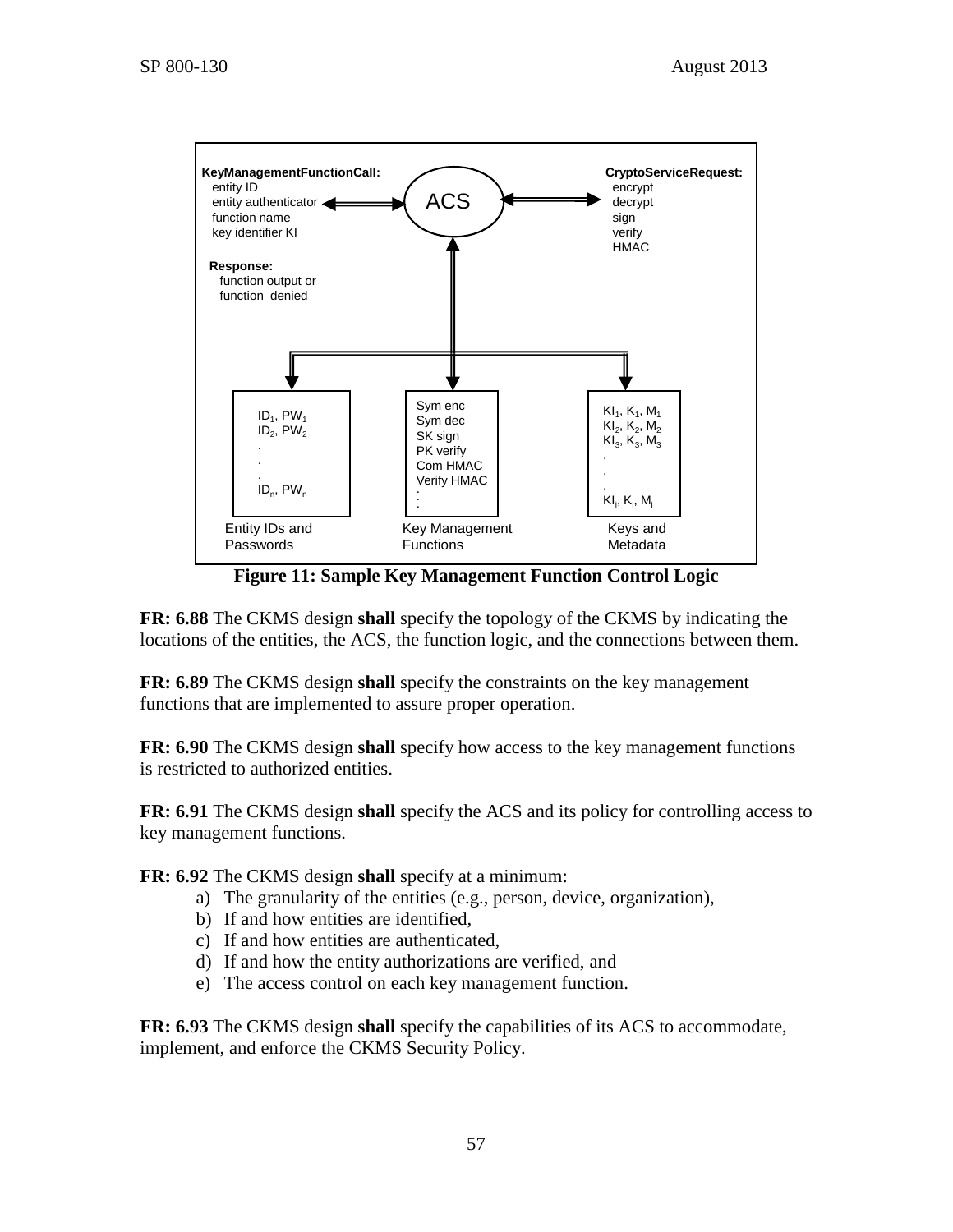### **6.7.2 Restricting Cryptographic-Module Entry and Output of Plaintext Keys**

A well-designed CKMS will minimize the access of humans to plaintext keys. The primary need for keys to be in plaintext is when they are performing cryptographic functions within a cryptographic module. These modules usually provide physical protection to the plaintext keys so that they will not be exposed. The module may generate the keys and perform cryptographic functions on behalf of humans, and the humans need never see a plaintext symmetric or private key. This feature makes a CKMS using such modules more transparent and more secure. For example, a private key transport key could be generated within the module and never be allowed to leave the module. Keys that are output from the module could be transported (in encrypted form) using a key transport scheme. A symmetric encryption/decryption key could be encrypted and transported using the public key of the receiving entity. A key may be securely stored outside of the module when encrypted under a public key storage key or symmetric key wrapping key. Sometimes, plaintext key output is permitted to support legacy systems. In such cases, multi-party control, discussed in Section [6.7.4](#page-65-0) below, should be considered.

Requirements for the entry and output of keys into and from a cryptographic module are specified in Section [6.4.19](#page-55-2) and Section [6.4.20,](#page-55-0) respectively.

**FR: 6.94 The** CKMS design **shall** specify the circumstances under which plaintext secret or plaintext private keys are entered into or output from a cryptographic module.

**FR: 6.95** If plaintext secret or plaintext private keys are entered into or output from any cryptographic module, then the CKMS design **shall** specify how the plaintext keys are protected and controlled outside of the cryptographic module.

**FR: 6.96** If plaintext secret or plaintext private keys are entered into or output from any cryptographic module, then the CKMS design **shall** specify how such actions are audited.

### **6.7.3 Controlling Human Input**

If a key management function requires the human input of keys or sensitive metadata, then there is a dependence on the human for the accuracy and perhaps the security of the input. In addition, there could be a dependency on the human to enter the input at the proper time or when the proper event occurs. In this case, the issue arises as to what action the system should take if the human input is not provided. If such functions can be performed automatically by the CKMS when they are necessary, the system becomes more transparent to the user and possibly more secure.

**FR: 6.97** For each key and metadata management function, the CKMS design **shall** specify all human input parameters, their formats, and the actions to be taken by the CKMS if they are not provided.

### <span id="page-65-0"></span>**6.7.4 Multiparty Control**

Certain key management functions could require multiple cooperating entities to perform the function. This multiparty control could be enforced by requiring  $k$  of  $n$  entities to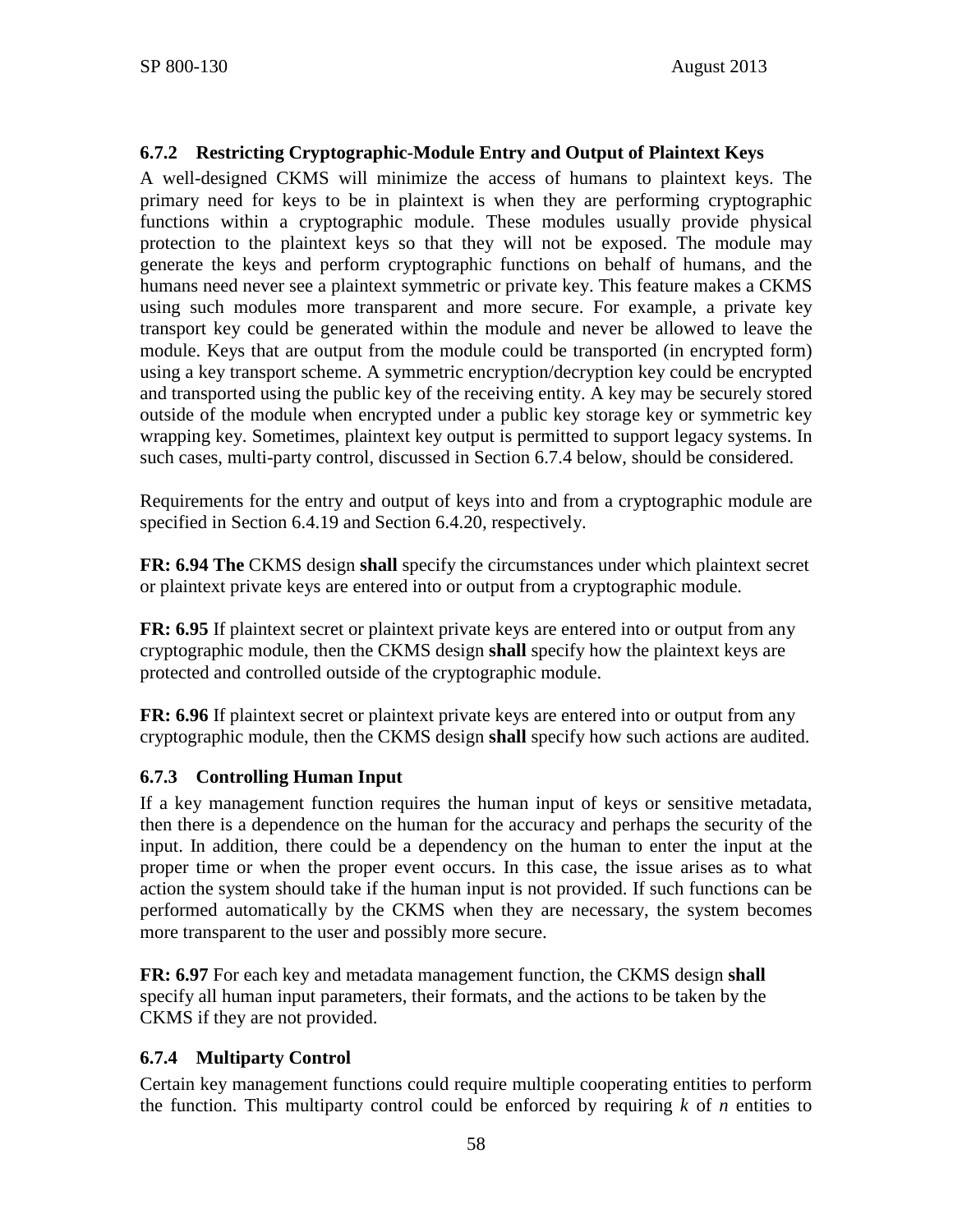authenticate to and be authorized by the function's access control system before the function is performed. Multiparty controls should be used for highly sensitive functions. For example, a highly sensitive function should require that two or more individuals be logged on and authenticated to perform the function.

**FR: 6.98** The CKMS design **shall** specify all functions that require multiparty control, specifying *k* and *n* for each function.

**FR: 6.99** For each multiparty function, the CKMS design **shall** cite or specify any known rationale (logic, mathematics) as to why any *k* of the *n* entities can enable the desired function, but *k*−1 of the entities cannot.

### <span id="page-66-0"></span>**6.7.5 Key Splitting**

Key splitting is a technique for multiparty control. When a highly sensitive key is required, *n* key splits are generated so that any *k* of the key splits can be used to form the key, but any *k*−1 key splits provide no knowledge of the key. Each of the *n* key splits is then assigned to one of *n* trusted entities so that the key cannot be formed unless *k* of the entities agree to take part. If any *k*−1 of the entities had their key splits compromised, the key could still not be reconstructed by an attacker having all the *k*−1 key splits. Thus, the security of the key is distributed. Split knowledge procedures have been used to establish root or master keys that provide protection to many other keys and whose compromise would result in a major disaster. These key splits (rather than the plaintext key resulting from combining the key splits) are often entered into, or output from, the CKMS in plaintext form for backup purposes.

**FR:6.100** The CKMS design **shall** specify all keys that are managed using key splitting techniques and **shall** specify *n* and *k* for each technique.

**FR:6.101** For each (*k*, *n*) key splitting technique used, the CKMS design **shall** specify how key splitting is done, and any known rationale (logic, mathematics) as to why any *k* of the *n* key splits can form the key, but *k*−1 of the key splits provide no information about the key.

# **6.8 Compromise Recovery**

In an ideal situation, the CKMS would protect all keys and sensitive metadata so that they are never compromised or modified by unauthorized parties. However, since it is difficult or even impossible to design a perfect CKMS that prevents all potential security problems, a CKMS should be designed to detect compromises and unauthorized modifications, to mitigate their undesirable effects, to alert the appropriate parties of compromises, and to recover (or help recover) to a secure state once a compromise or unauthorized modification is discovered. This section addresses how the recovery from a compromise should occur.

### When a CKMS compromise is detected

a) The compromise should be evaluated to determine its cause and scope,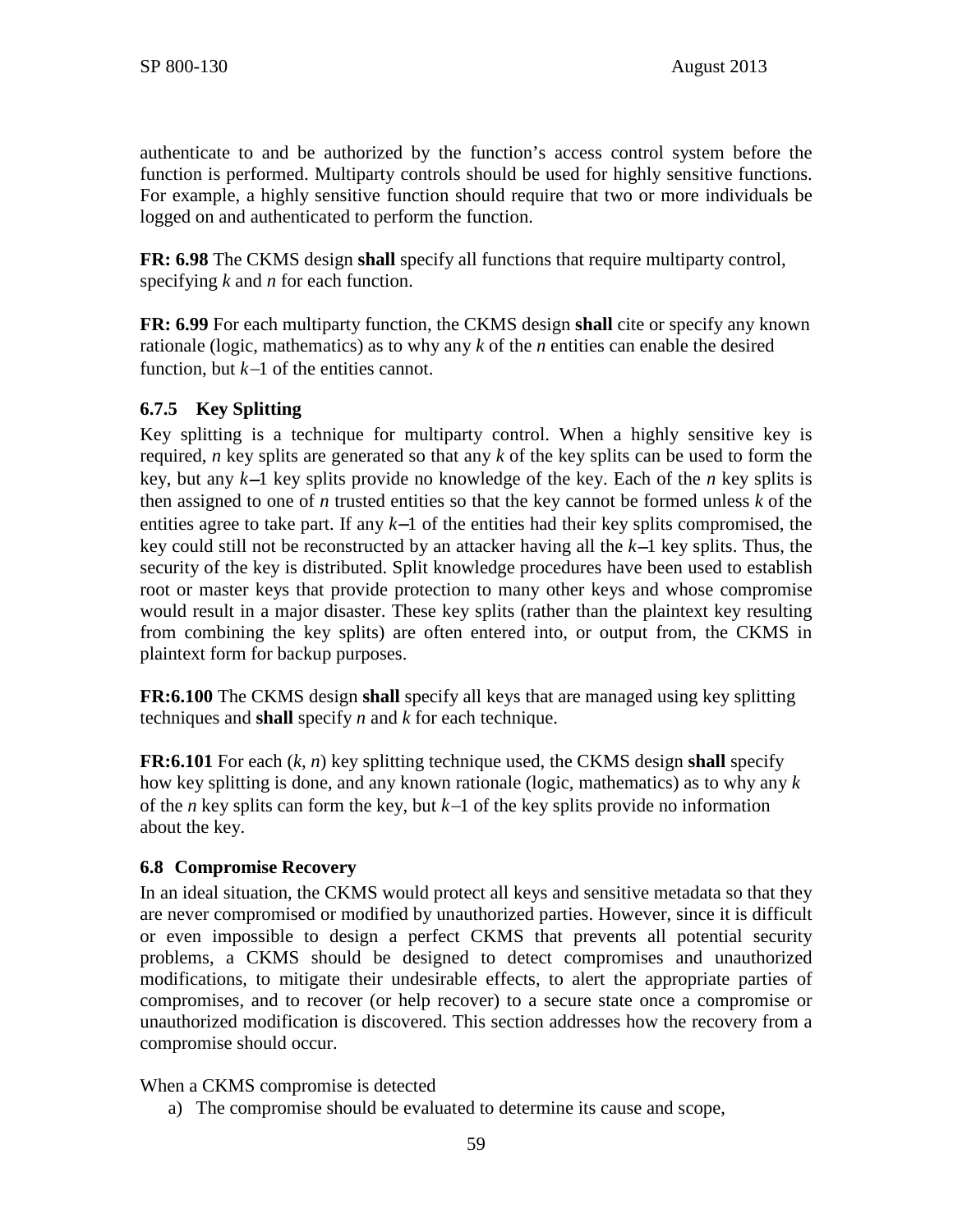- b) Compromise-mitigation measures should be instituted to minimize key and/or metadata exposure,
- c) Appropriate corrective measures should be instituted to prevent the reoccurrence of the compromise, and
- d) The CKMS should be returned to a secure operating state.

### **6.8.1 Key Compromise**

Depending on the key type and key usage, the compromise of a key could result in

- a) Loss of confidentiality,
- b) Loss of integrity,
- c) Loss of authentication,
- d) Loss of non-repudiation, or
- e) Some combination of these losses.

Note that the loss of a security service provided to a key is likely to result in a loss of the same and potentially other security services for data protected by the key. For example, a loss of the integrity for a public key transport key could impact the confidentiality of the data encryption key protected by the public key and that, in turn, could compromise the confidentiality of the data protected by the data encryption key. (More specifically, if a public RSA key is changed to have the value 1 modulo *n*, then any data encrypted by that altered key would be compromised.)

A key compromise could be undetected, detected or suspected. A CKMS should limit the exposure of undetected key compromises by establishing a cryptoperiod or usage limit for each key that it uses<sup>18</sup>. At the end of each cryptoperiod, a new key could be established to replace the old key. When a new key is established and activated to protect new data, the old key should no longer be used to protect the new data. Thus, unless the compromise recurs with the new key, the new data will be protected. Of course, the old data that was protected with the old key could have been compromised, but the extent of the compromise is limited, as long as the old key was not used to protect the new key (e.g., the old key was not used to protect the new key during key transport). If a key compromise is detected, then the compromised key and other keys whose security depends upon the security of the compromised key should be replaced as soon as possible. Since the compromise of a key may result in the compromise of many other keys that it protects, it is important to design a CKMS to minimize the impact of key compromise. [\[SP 800-57-part1\]](#page-106-0) provides guidance as to appropriate cryptoperiods for various key types.

If a symmetric key wrapping key, a private key transport key, or a private key agreement key is compromised, then transported or agreed-upon keys might be compromised as well. If the compromise is undetected, the compromise of additional keys might continue indefinitely. Some protocols are designed to prevent or mitigate such attacks. However it

<span id="page-67-0"></span> $18$  The usage of keys may be limited based on a criterion such as the amount of data processed using the key or the number of times the algorithm was initialized using the key.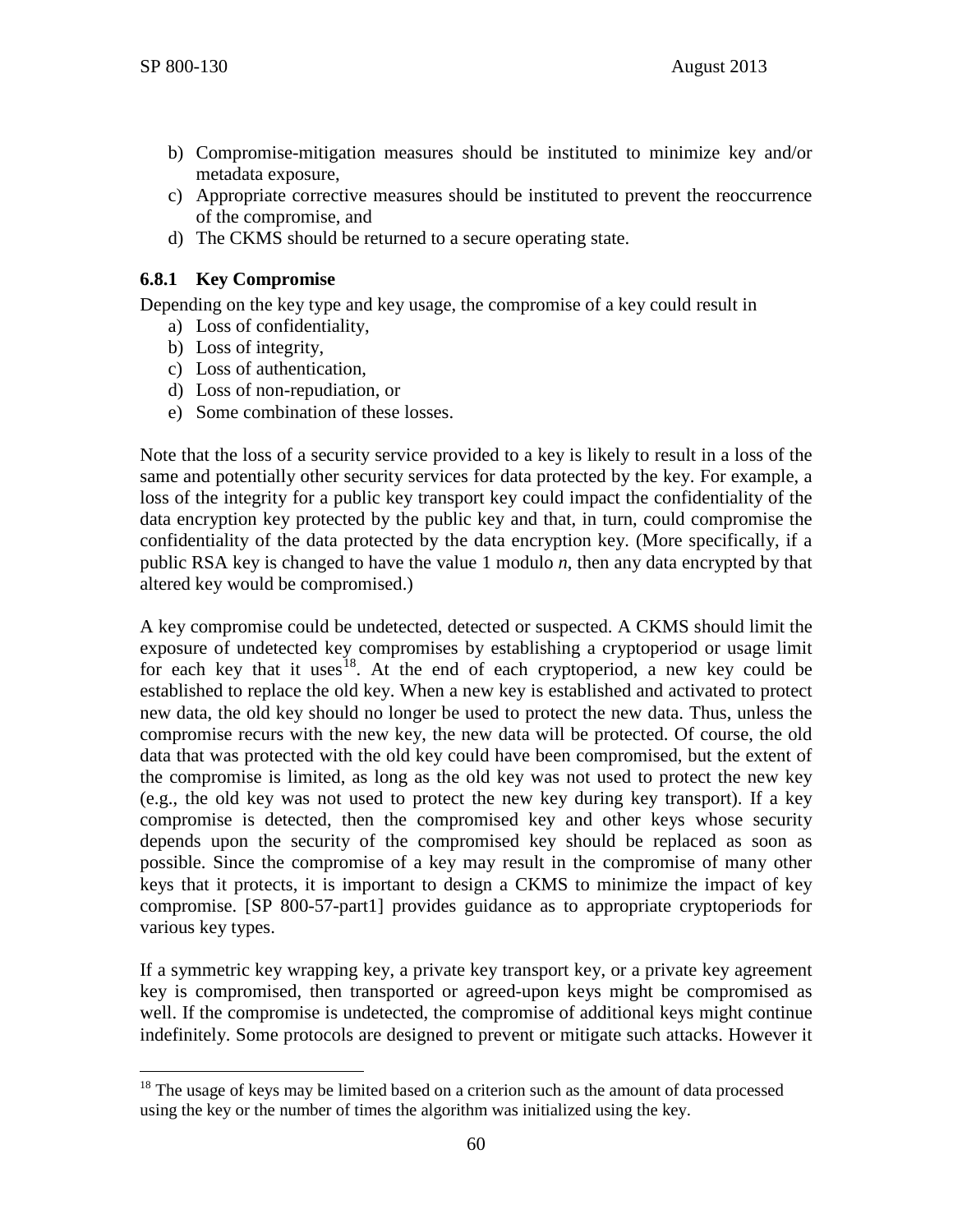is generally considered a good idea to keep the cryptoperiods of the symmetric key wrapping, key transport, and key agreement keys to the minimum practical period of time.

If a key derivation key or master key is compromised, then any key derived from the key derivation or master key could also be compromised. Therefore, key derivation and master keys should also be changed on a periodic basis.

**FR: 6.102** The CKMS design **shall** specify the range of acceptable cryptoperiods or usage limits of each type of key used by the system.

**FR:6.103** For each key, a CKMS design **shall** specify the other key types that depend on the key for their security and how those dependent keys are to be replaced in the event of a compromise of the initial key.

**FR: 6.104** The CKMS design **shall** specify the means by which other compromised keys can be identified when a key is compromised. For example, when a key derivation key is compromised, how are the derived keys determined?

### **6.8.2 Metadata Compromise**

Depending on the metadata element and how it is used, the compromise of a metadata element could result in the compromise of a key or the data protected by a key. For example, a metadata element of a symmetric encryption/decryption key could be a list of identities corresponding to the legitimate users of the key. The Access Control System verifies the authenticated identity of the user against the metadata element to determine whether the user is permitted to exercise the decrypt function and thus obtain plaintext data. If the metadata element could be modified to add an unauthorized user to the list of authorized users, then the encrypted data could be compromised. If different keys have common metadata elements, then the compromise of one metadata element could compromise the data protected by each of the keys. Metadata elements that are sensitive to unauthorized modification should be cryptographically bound to their associated keys so that the integrity of the metadata can be easily verified.

**FR: 6.105** For each key type employed, the CKMS design **shall** specify which metadata elements are sensitive to compromise (confidentiality, integrity, or source).

**FR: 6.106** The CKMS design **shall** specify the potential security consequences, given the compromise (confidentiality, integrity or source) of each sensitive metadata element of a key.

**FR: 6.107** The CKMS design **shall** specify how each sensitive metadata element compromise can be remedied.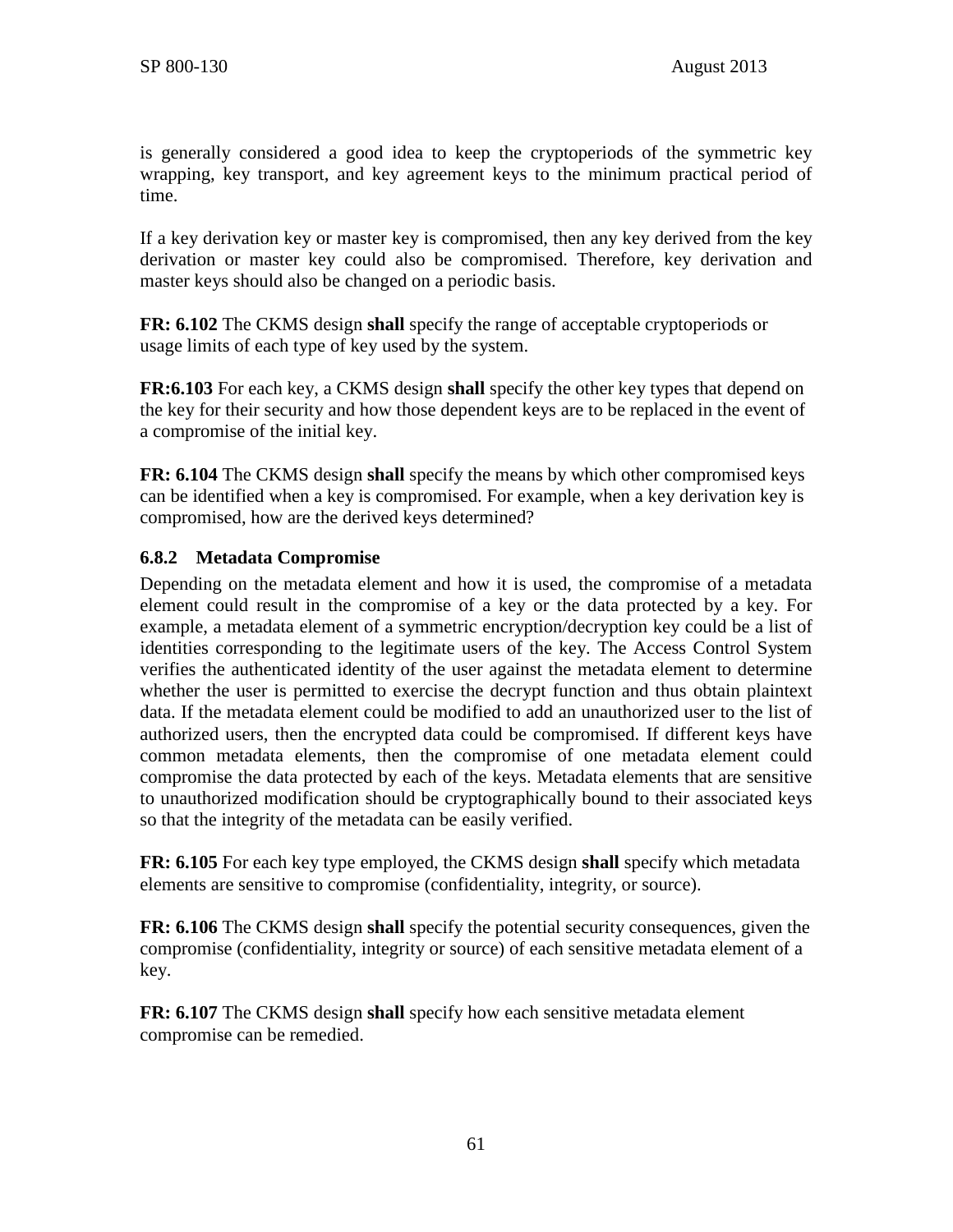### **6.8.3 Key and Metadata Revocation**

Keys are revoked for a number of reasons, including key compromise and the termination of an employee or the employee's role within an organization. A CKMS should have the ability to rapidly replace keys (both asymmetric and symmetric) and the ability to notify the relying parties (those who make use of the key) of compromise/revocation.

Compromised Key Lists (CKLs), Certificate Revocation Lists (CRLs) (see [\[RFC 5280\]\)](#page-101-1), White Lists, Query White Lists, and the Online Certificate Status Protocol (OCSP) (see [RFC 6960]) are examples of mechanisms in use for the promulgation of key revocation information to the relying entities. Each mechanism has its benefits and drawbacks. For example, CRLs and CKLs have problems with growing very large and becoming out of date (i.e., stale). Growth adversely impacts communication, computing, and storage requirements. The growth problems for the end entity can be mitigated by partitioning the revocation information into smaller chunks, each chunk handling fewer keys. Staleness cannot be fully eliminated, but can be mitigated by issuing lists more frequently. Note that in some instances, more than one revocation mechanism can be used to meet the security requirements and limitations of the relying parties.

Key revocation mechanisms should consider:

- a) Relying entity requirements for the timeliness of revocation information,
- b) Relying entity computing and communication limitations, and
- c) Infrastructure cost considerations.

**FR:6.108** A CKMS design **shall** specify the key revocation mechanism(s) and associated relying entity notification mechanism(s) used or available for use.

### **6.8.4 Cryptographic Module Compromise**

Since a cryptographic module contains plaintext keys at some point in time, the compromise of the module has the potential to compromise the symmetric and private keys contained within the module (see Section [8.4\)](#page-82-0). This could lead to the loss of confidentiality, the loss of integrity, or the loss of the ability to authenticate, as described in Section 6.8.1 above. Cryptographic modules can be compromised either physically (i.e., obtaining direct access to the keys within the module) or by non-invasive methods so that knowledge of the keys within the module is obtained by some external action. To provide physical protection, modules should operate in a space where unauthorized access is not permitted or where unauthorized access is quickly detected before a serious compromise occurs. Some modules provide this protection at their cryptographic boundary, but larger boundaries may also be involved. See [\[FIPS 140\]](#page-98-1) for more information on the physical protection of a cryptographic module's contents. If access to the contents of a cryptographic module is permitted, then an access control system may be required to ensure that only authorized parties succeed.

Following an actual or suspected cryptographic module compromise, a secure state of the module should be re-established. The actions required to return to this state are collectively called recovery. Recovery sometimes requires the replacement of internal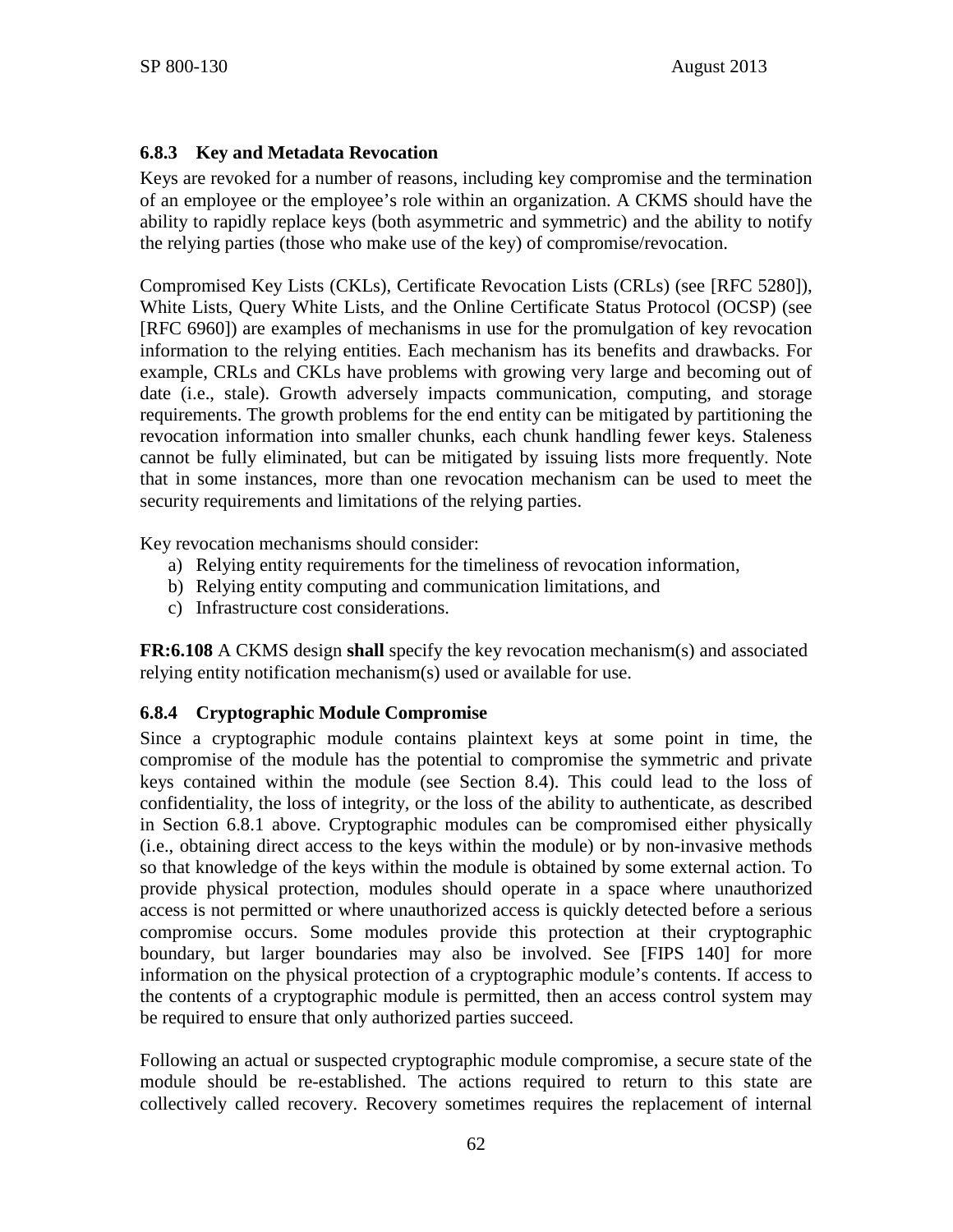hardware and/or software of the module. The module should be returned to a secure state before the module is returned to normal operation. Following repair or replacement, a module must be tested for its operational capability, as well as its security status.

To provide protection against non-invasive attacks on a cryptographic module, either the use of the module should be restricted to only trusted users, or the module should be designed to prevent this specific type of attack. In the first case, there is always the threat that a module will be lost or stolen or that a trusted user will become dishonest. In the second case, it can become very costly to protect against every possible type of noninvasive attack. An attacker might determine information about a cryptographic key used by the module by examining the detailed power consumption patterns of the module during the cryptographic processing. Other potential non-invasive attacks are based on carefully analyzing the amount of time certain cryptographic functions take to execute, or the emanations given off by the module during its normal operation.

**FR:6.109** The CKMS design **shall** specify how physical and logical access to the cryptographic module contents is restricted to authorized entities.

**FR:6.110** The CKMS design **shall** specify the approach to be used to recover from a cryptographic module compromise.

**FR:6.111** The CKMS design **shall** describe what non-invasive attacks are mitigated by the cryptographic modules used by the system and provide a description of how the mitigation is performed.

**FR:6.112** The CKMS design **shall** identify any cryptographic modules that are vulnerable to non-invasive attacks.

**FR:6.113** The CKMS design **shall** provide the rationale for accepting the vulnerabilities caused by possible non-invasive attacks.

### **6.8.5 Computer System Compromise Recovery**

The unauthorized modification of CKMS software or major portions of a computer operating system can be detected using tools that run on a separate secure platform and monitor any modification to a file, changes to the hash value of a file's contents, or changes to a file's attributes (e.g., who the owner is, or who is on the ACL) (see Section [8.2.4\)](#page-80-0). Alternatively, a layered system of protections is often built into a CKMS. When protective mechanisms are built into the system, they need to be protected from the same threats as the system itself. When critical files undergo unauthorized modifications that are detected by the monitoring utility or indicated in the event log, these files should be replaced using known valid and secure files located in secure storage.

If pervasive, unauthorized changes to software are made, the software should be recovered as described in Section [10.5.](#page-90-0)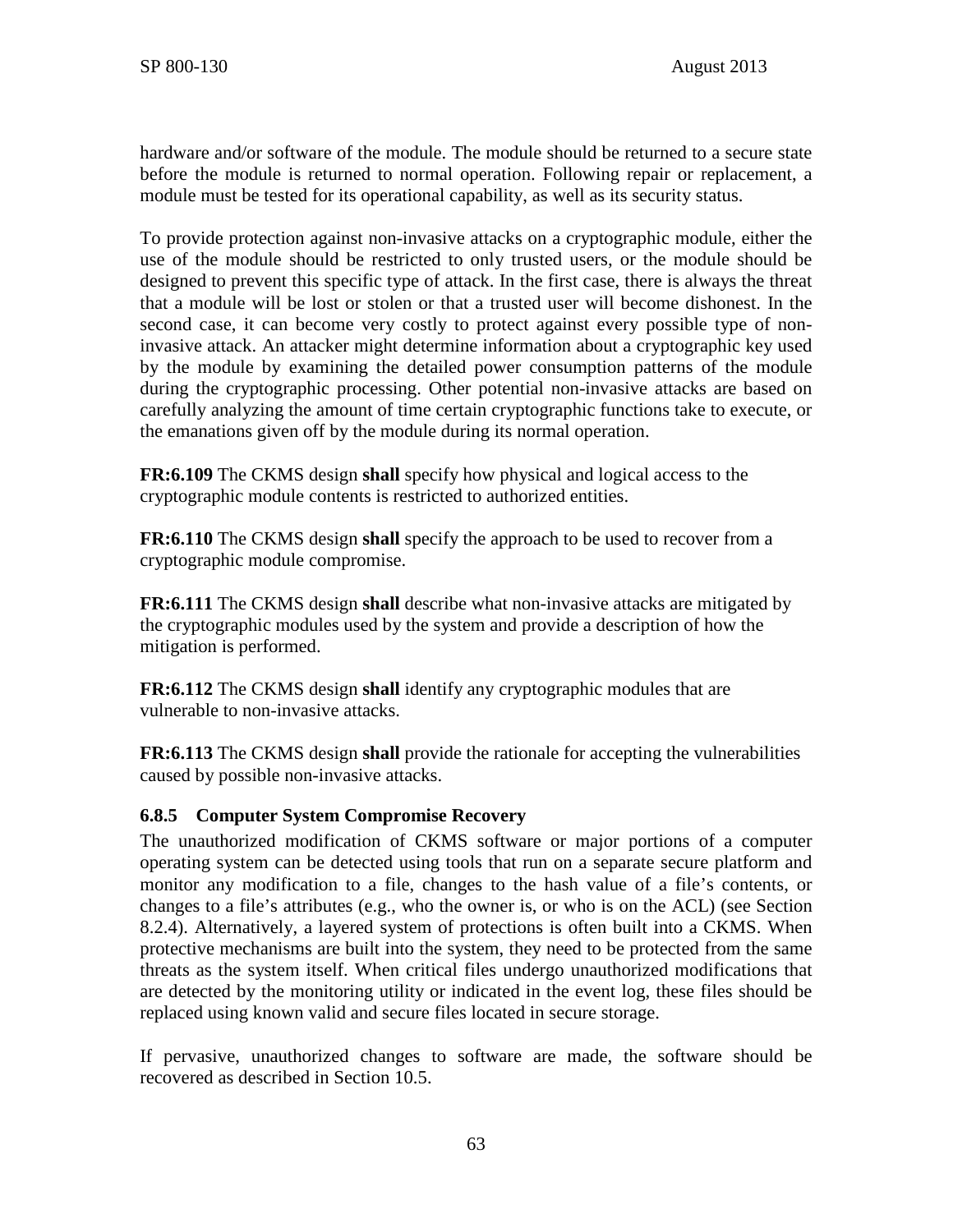**FR:6.114** The CKMS design **shall** specify the mechanisms used to detect unauthorized modifications to the CKMS system hardware, software and data.

**FR:6.115** The CKMS design **shall** specify how the CKMS recovers from unauthorized modifications to the CKMS system hardware, software and data.

# **6.8.6 Network Security Controls and Compromise Recovery**

The compromise of network security controls that provide protection to the CKMS could result in the compromise of the CKMS itself. The scope of network security controls includes boundary devices, such as a firewall, a VPN, an intrusion detection system, and an intrusion protection system. The scope of network security controls excludes cryptographic functions, cryptographic protocols, and cryptographic services, except when used for the operation of the aforementioned network security control devices.

The following are some of the examples of compromises of network security controls:

- a) The physical compromise of a network security control device,
- b) A compromise of one or more cryptographic keys used by a network security control device,
- c) A compromise of one or more keys used to administer the network security control device,
- d) A change in the network architecture resulting in a compromise (e.g., someone connecting a VPN-connected workstation to an unsecure network and the VPN workstation being used to attack the Intranet),
- e) A compromise of a privileged user password (e.g., a system administrator's password),
- f) A compromise of a platform operating system,
- g) A compromise of a network security application (e.g., a firewall, IDS, etc.), and
- h) A compromise due to a new attack on a protocol.

If physical security is compromised, the device should be replaced with a new device and physical security controls should be reviewed, repaired, and enhanced, as appropriate.

If device or administration keys are compromised, the keys should be replaced. An assessment should be conducted to determine the cause of the compromise, the extent of the damage, and corrective actions should be taken. In the unlikely event of the security strength of the key being an issue, the key sizes may need to be increased and/or more secure cryptographic algorithms may need to be used.

If the network architecture assumptions are violated, the cause of the violation should be reviewed, and appropriate actions should be taken.

Compromised network devices should be restored to a secure state before normal operation is continued.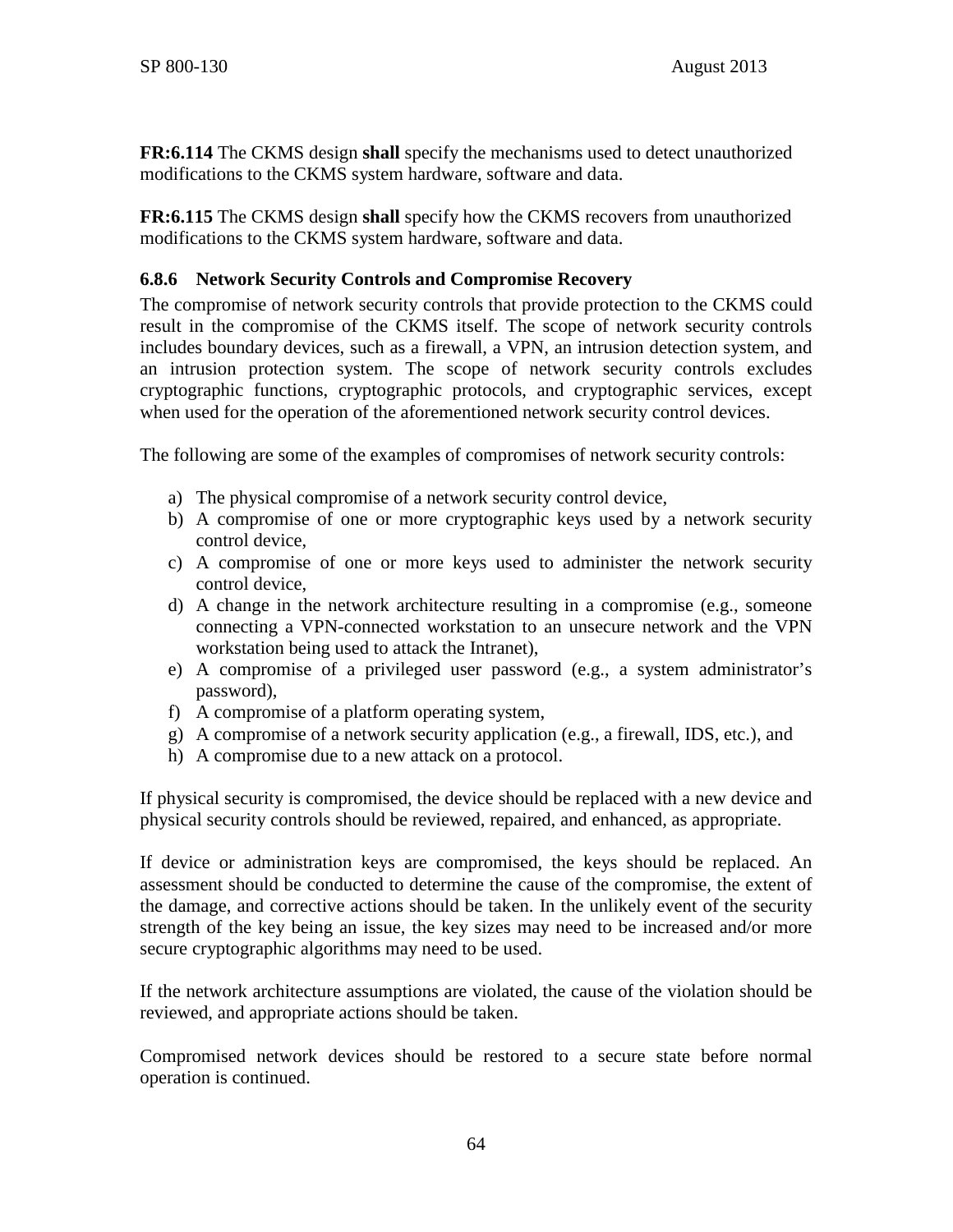If passwords are compromised, the passwords should be replaced. The users may require further training in selecting the password, in understanding password entropy, in changing passwords frequently, and in maintaining the confidentiality of written-down passwords. An examination should also be made of the authentication protocols to determine if password sniffing, online dictionary attacks or offline dictionary attacks are feasible.

If the platform operating system is compromised, one or more of the following actions should be considered and appropriate corrective measures taken:

- a) Make sure that all the latest operating system security patches are installed,
- b) Ask the operating system vendor if there is a patch for the compromise, or
- c) Determine if a device configuration change or the blocking of some protocols will prevent future attacks of the same nature as the one that caused the compromise.

If the network security application is compromised, one or more of the following actions should be considered, and appropriate corrective measures should be taken:

- a) Make sure that all the latest network security patches are installed,
- b) Ask the application vendor if there is a patch for the compromise, or
- c) Determine if a device change, an application configuration change, or the blocking of certain protocols will prevent future attacks that allowed or caused the compromise.

If the compromise is due to an inadequate network security protocol, one or more of the following actions should be considered, and appropriate corrective measures should be taken:

- a) Ask the network security application vendor if there is a patch for the compromise, or
- b) Determine if a device configuration change or the blocking of certain protocols will prevent future attacks of the same nature as the one that caused the compromise.

In all of these situations, the incident should be fully investigated to determine what other systems and keys may have been compromised due to a compromise of network security controls. This damage assessment could lead to additional compromise declarations and additional compromise recovery procedures.

**FR:6.116** The CKMS design **shall** specify how to recover from the compromise of the network security control used by the system. Specifically,

- a) The CKMS design **shall** specify the compromise scenarios considered for each network security control device,
- b) The CKMS design **shall** specify which of the mitigation techniques specified in this section are to be employed for each envisioned compromise scenario, and
- c) The CKMS design **shall** specify any additional or alternative mitigation techniques that are to be employed.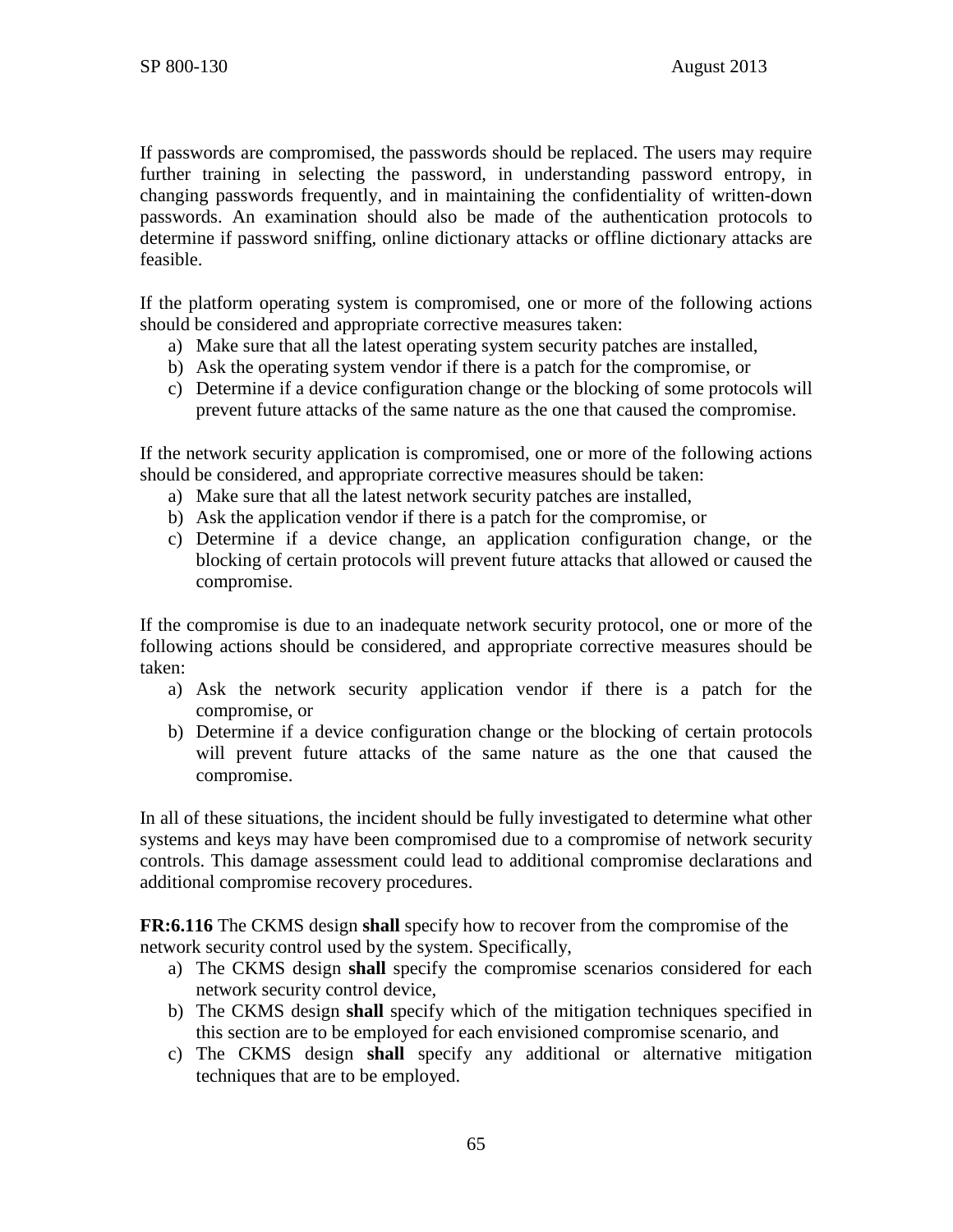## **6.8.7 Personnel Security Compromise Recovery**

The humans who are responsible for the correct and secure operation of a CKMS often have the capability to compromise its security. However, a CKMS can be designed with its own capabilities to minimize the likelihood of human compromises, detect the compromises, minimize the negative consequences of the compromises, and efficiently recover from the compromises.

A CKMS should be designed to:

- a) Minimize the ability of humans to cause security failures,
- b) Minimize the ability of humans to hide their actions that caused security failures,
- c) Help determine who or what caused the security failure (for example by maintaining audit records), and
- d) Mitigate the negative consequences of the failure.

Any detected security failure should result in the initiation of recovery procedures based upon the Information Security Policy and the CKMS capabilities.

Typical responses include:

- e) The complete shut-down of the system,
- f) The activation of a backup facility and system with new keys,
- g) The notification of current and potential users of the possible security failure, or
- h) The flagging of the keys that were compromised.

In addition to the above responses, failures involving personnel compromise could vary from administrative reprimands, to removal from the role or position and legal action involving civil or criminal courts.

**FR:6.117** The CKMS design **shall** specify any personnel compromise detection features that are provided for each supported role.

**FR: 6.118** The CKMS design **shall** specify any personnel compromise minimization features that are provided for each supported role.

**FR:6.119** The CKMS design **shall** specify the CKMS compromise recovery capabilities that are provided for each supported role.

## **6.8.8 Physical Security Compromise Recovery**

The physical security of a cryptographic module is discussed in Section [6.8.4,](#page-69-0) and the general compromise of keys and metadata is discussed in Section [6.8.1](#page-67-0) and Section [6.8.2,](#page-68-0) respectively. However a physical security breach of a CKMS could involve compromises other than the compromise of keys or cryptographic modules. If security-related logic resides outside of the CKMS cryptographic modules, then the integrity of that logic also should be protected. Typically, techniques similar to those used by the cryptographic module are employed. Physical protection can be provided that prevents the potential attacker from gaining physical access to the components and devices. Alternatively,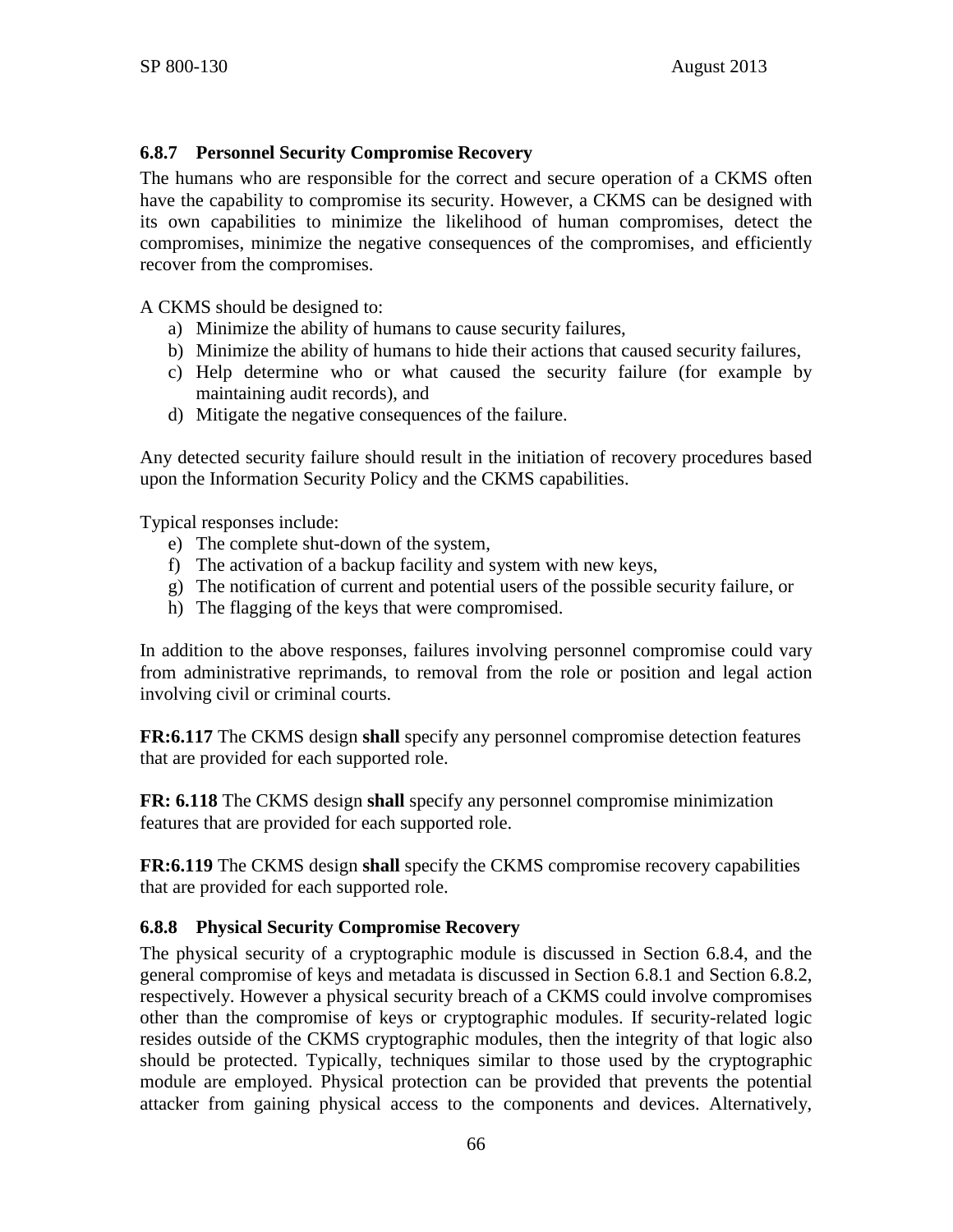detection mechanisms could be used to detect an unauthorized access and then take some defensive action. For example, a detected unauthorized access could sound an alarm or send an alert to the security officer. Often, a combination of prevention and detection measures is used.

Once security is breached, the integrity of the entire breached area should be suspect. If the CKMS detects a breach, it should inform the appropriate entity about the breach, as specified in the CKMS Security Policy, so that mitigation actions can be taken. In addition, it might not be sufficient to replace all sensitive data within the breached area, because the attacker could have modified or added to the logic within the area so that the new keys and sensitive information could also be compromised in the future.

**FR:6.120** The CKMS design **shall** specify how all CKMS components and devices are protected from unauthorized physical access.

**FR:6.121** The CKMS design **shall** specify how the CKMS detects unauthorized physical access.

**FR:6.122** The CKMS design **shall** specify how the CKMS recovers from unauthorized physical access to components and devices other than cryptographic modules.

**FR:6.123** The CKMS design **shall** specify the entities that are automatically notified if a physical security breach of any CKMS component or device is detected by the CKMS.

**FR:6.124** The CKMS design **shall** specify how breached areas can be re-established to a secure state.

# **7. Interoperability and Transitioning**

Interoperability is the ability of diverse systems to communicate and work together (i.e., interoperate)<sup>19</sup>. A CKMS may interoperate with an application or a peer CKMS. Interoperability can only be achieved by having a detailed specification of the interfaces to systems with which the CKMS intends to interoperate. This inherently includes the following:

- a) Common interfaces and protocols, i.e., the syntax and semantics of interfaces that invoke functions and services from one CKMS entity to another CKMS entity are the same for interoperating systems,
- b) Formats for keys, metadata, and other exchanged data are the same or can be translated by interoperable systems, and
- c) Data exchange mechanisms, including security mechanisms, are the same or are equivalent between interoperable systems.

<span id="page-74-0"></span><sup>&</sup>lt;sup>19</sup> See<http://en.wikipedia.org/wiki/interoperability> for more information on the power and uses of interoperability.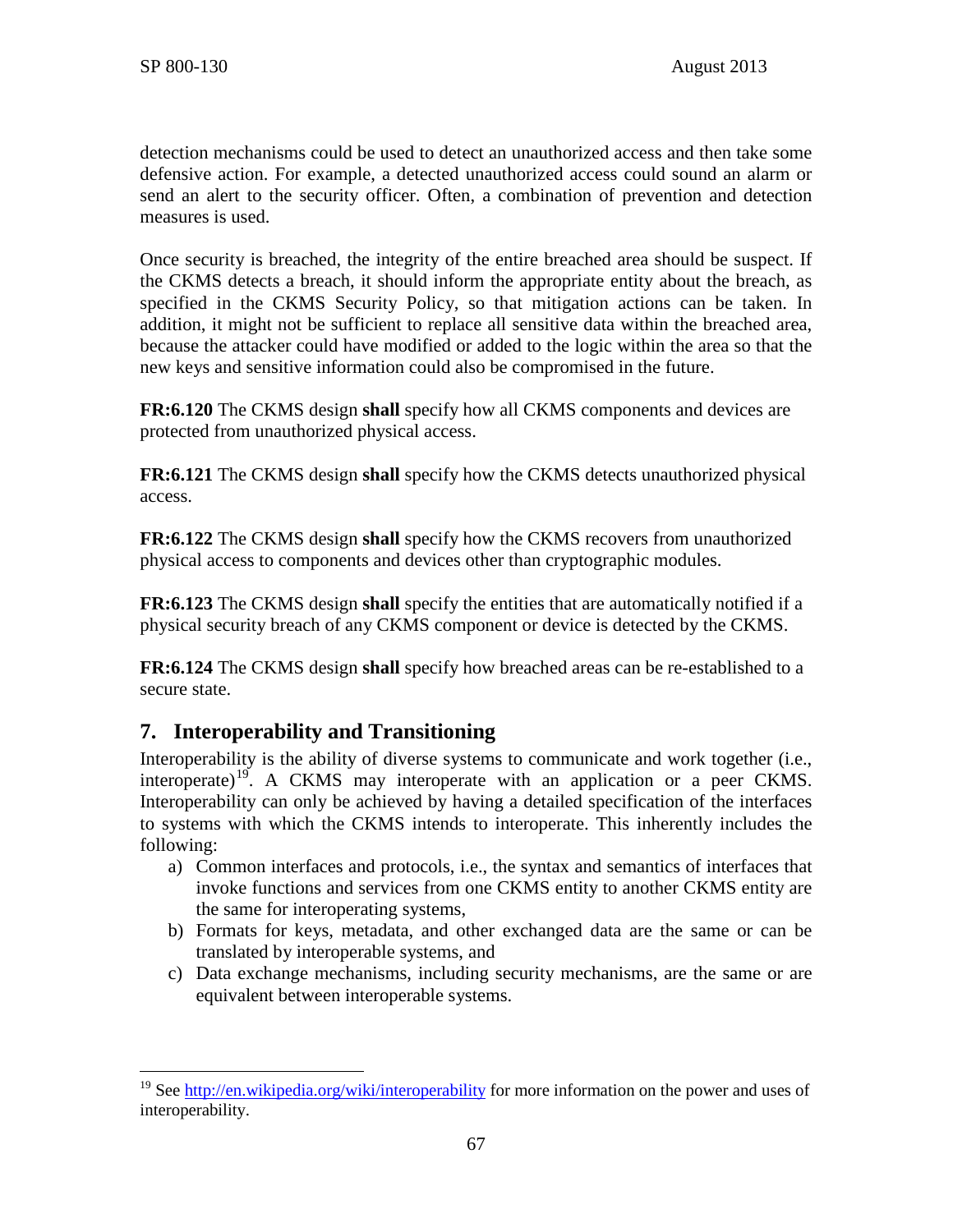Current cryptographic algorithms should be implemented so that they can be augmented or replaced when needed. [\[SP 800-57-part1\]](#page-106-0) and [\[SP 800-131A\]](#page-108-0) specify NISTrecommended lifetimes of government-approved cryptographic algorithms. A CKMS should only use algorithms whose security lifetime will cover the anticipated lifetime of the CKMS and the information that it protects. If the CKMS is intended to remain in service beyond the security lifetimes of its cryptographic algorithms and key lengths, then there should be a transition strategy for migration to stronger algorithms and key lengths in the future.

When transitioning from one cryptographic algorithm to another, a smooth transition often requires the capability to support the use of at least two algorithms (perhaps with different key lengths) simultaneously so that interoperability can be maintained until all participants have the capability to operate with the new algorithm. In this case, the cryptographic protocols should be designed to identify and negotiate which algorithm will be used in a particular key establishment transaction. It should also be noted that the security of data protected by different algorithms at different times is no greater than the weakest algorithm. Therefore, it may be best to transition as quickly as feasible.

**FR:7.1** The CKMS design **shall** specify how interoperability requirements across device interfaces are to be satisfied.

**FR:7.2** The CKMS design **shall** specify the standards, protocols, interfaces, supporting services, commands and data formats required to interoperate with the applications it is intended to support.

**FR:7.3** The CKMS design **shall** specify the standards, protocols, interfaces, supporting services, commands and data formats required to interoperate with other CKMS for which interoperability is intended.

**FR:7.4** The CKMS design **shall** specify all external interfaces to applications and other CKMS.

**FR:7.5** The CKMS design **shall** specify all provisions for transitions to new, interoperable, peer devices.

**FR:7.6** The CKMS design **shall** specify any provisions provided for upgrading or replacing its cryptographic algorithms.

**FR:7.7** The CKMS design **shall** specify how interoperability will be supported during cryptographic algorithm transition periods.

**FR:7.8** The CKMS design **shall** specify its protocols for negotiating the use of cryptographic algorithms and key lengths.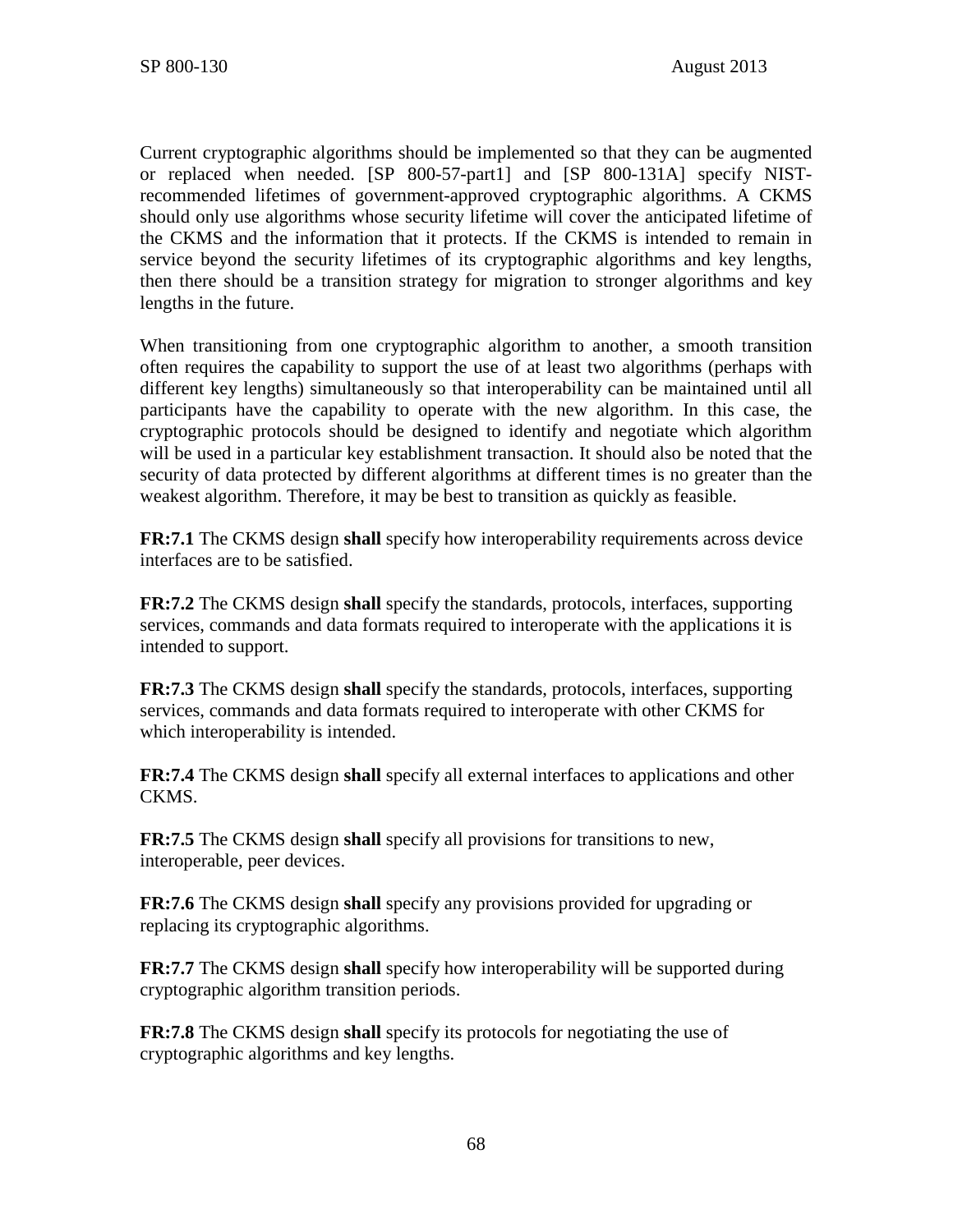# **8. Security Controls**

A CKMS requires security controls to protect its components and devices, along with the data that they contain. For example:

- a) A CKMS should be physically protected so that its components, devices, and the sensitive data contained within the CKMS are protected from unauthorized disclosure and modification.
- b) A CKMS will likely require computer systems to perform functions, such as key generation, key storage, key recovery, key distribution, cryptographic module control, and metadata management. Controls should exist to ensure that these functions are correctly performed.
- c) A CKMS will likely be networked to distribute keys and metadata to users and other end entities. In such situations, the CKMS should be protected using network security control devices.
- d) A CKMS should generate, store, use and protect cryptographic keys using a cryptographic module.
- e) A CKMS should apply necessary cryptographic protections to keys before they are output from a cryptographic module.

The following subsections of this section describe requirements for each of these types of security controls.

# <span id="page-76-0"></span>**8.1 Physical Security Controls**

CKMS components and devices should be physically protected in order to ensure information security. Without good physical security, the components and devices could be tampered with and the hardware and/or software could be modified to bypass security.

A CKMS may include facilities that provide third-party key management services, such as a Certification Authority, Key Distribution Center, Registration Authority, or Certificate Directory and also end-to-end communication devices, such as personal computers, personal digital assistants, smart phones, and intelligent sensing devices.

A CKMS may include one or more primary facilities and one or more backup facilities that provide disaster recovery capabilities. Each of these facilities should have physical protection, either by controlling access to the entire facility or by controlling access to the sensitive components or devices within the facility. The use of backup systems for disaster recovery is discussed in Section [10.4.](#page-89-0)

One or more of the following mechanisms should be chosen to physically protect a CKMS facility, depending on the security criticality of its components and devices. The following are examples of physical security mechanisms. Some of the mechanisms listed below are detection mechanisms that should be augmented with appropriate prevention mechanisms.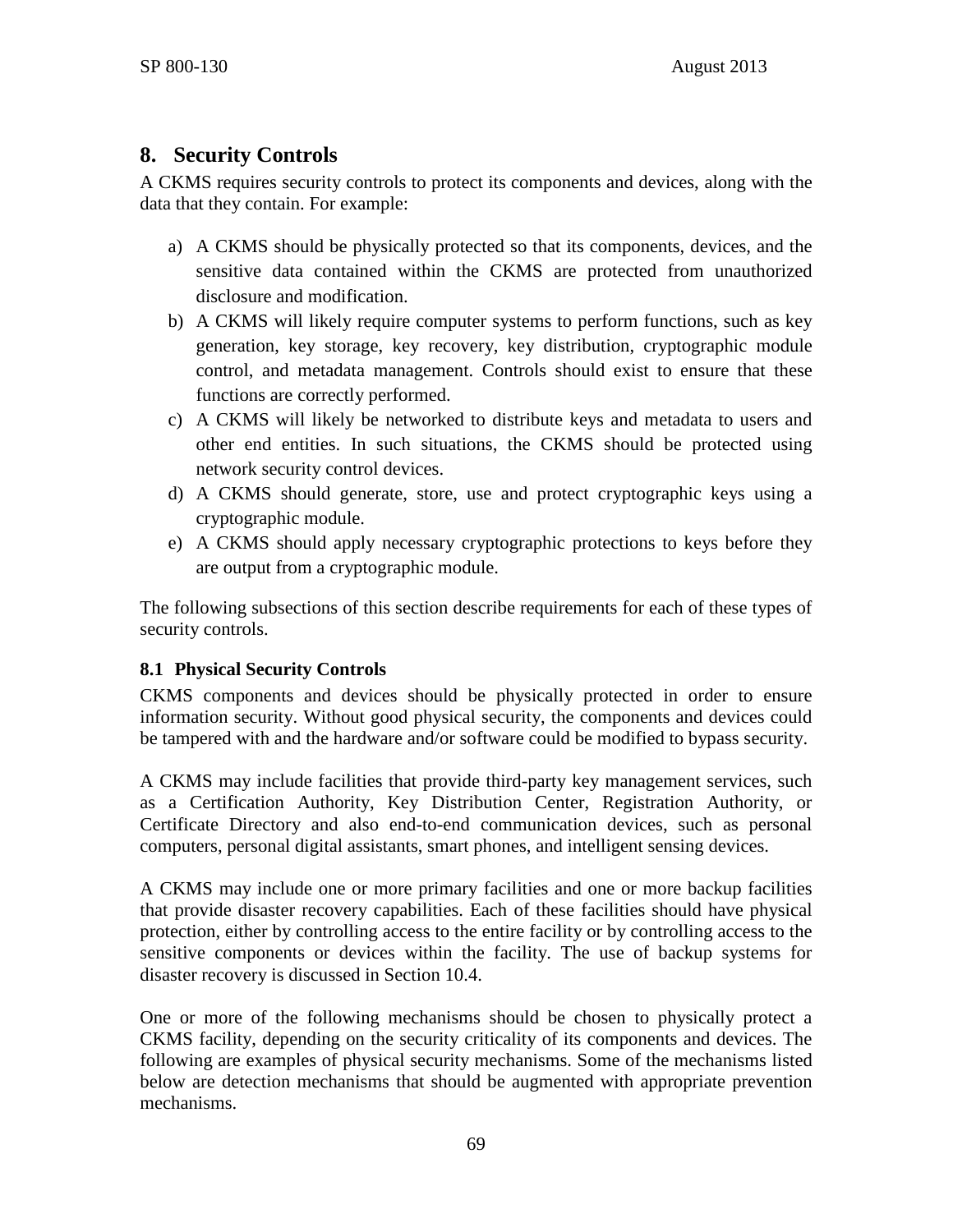- a) Fences,
- b) Gates, doors, and covers,
- c) Guards,
- d) Locks (keyed or combination),
- e) Tamper detection and protection,
- f) Passwords
- g) Badges
- h) Card and token systems,
- i) Biometric devices,
- j) Alarm systems,
- k) Surveillance camera,
- l) Audit systems, and
- m) Entry and exit logs.

**FR:8.1** The CKMS design **shall** specify each of its CKMS devices and their intended purposes.

**FR:8.2** The CKMS design **shall** specify the physical security controls for protecting each device containing CKMS components.

# <span id="page-77-0"></span>**8.2 Operating System and Device Security Controls**

This section addresses the computer security controls for operating systems and CKMS devices. Note that the devices of a CKMS that incorporate a general-purpose operating system should also have computer security controls.

# **8.2.1 Operating System Security**

A secure operating system is the foundation of a secure computer system. Without a secure operating system, the security of the programs and data on the computer system cannot be assured. A secure operating system has the following security features:

- i. BIOS protection features to ensure the proper instantiation of the operating system at start-up (see [\[SP 800-147\]\)](#page-108-1).
- ii. Self-protection features to protect the operating system from unauthorized modification by users and user processes;
- iii. Isolation features to provide and maintain separate domains of execution for the users and user processes so that they do not interfere with each other and thus compromise a security policy requirement for data separation;
- iv. Access controls and operating system features that allow users to share data based on user, group or other metadata elements;
- v. Event-logging capabilities in order to support personal accountability and to investigate anomalies; and
- vi. User CKMS account management, including entity identification and authentication.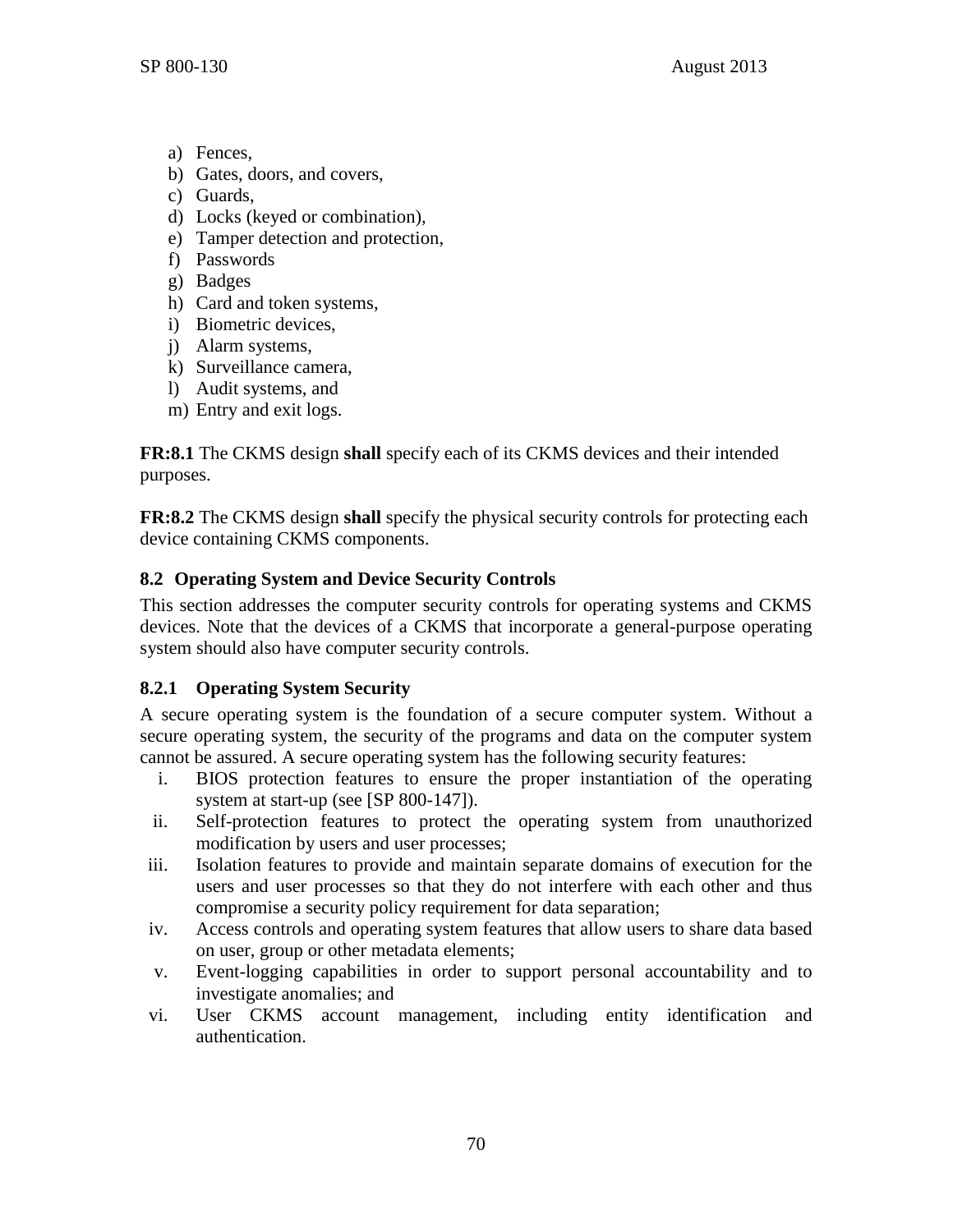A secure operating system depends on a trusted hardware platform running secure code. The trusted hardware platform often enforces two or more states in order to provide privileged operations, such as memory and I/O management.

In some situations, a secure operating system is an isolation kernel (also known as hypervisor), which provides virtual machines to the guest operating systems and CKMS applications running on top of the guest operating systems. In this architecture, the isolation kernel views the guest operating systems as the applications.

CKMS devices that perform dedicated security functions and are not built with generalpurpose capabilities can have reduced or minimal operating system requirements. As an example, consider a special-purpose device loaded with firmware and/or software to perform intrusion detection functions. This device may not have an operating system, and hence, has no operating system security requirements. Another example is a firewall or intrusion detection system built on a "locked-down" (i.e., non-modifiable) operating system so that the capability to load additional code is not available.

**FR:8.3** The CKMS design **shall** specify all secure operating system requirements (including any required operating system configurations) for each CKMS device.

**FR:8.4** The CKMS design **shall** specify which of the following hardening<sup>[20](#page-78-0)</sup> features are enforced by the CKMS:

- a) Removing all non-essential software programs and utilities from the computer;
- b) Using the principle of least privilege to control access to sensitive system features and applications;
- c) Using the principle of least privilege to control access to sensitive system and application files and data;
- d) Limiting user accounts to those needed for legitimate operations, i.e., disabling or deleting the accounts that are no longer required;
- e) Running the applications with the principle of least privilege;
- f) Replacing all default passwords and keys with strong passwords and randomly generated keys, respectively;
- g) Disabling or removing network services that are not required for the operation of the system;
- h) Disabling or removing all other services that are not required for the operation of the system;
- i) Disabling removable media, or disabling automatic run features on removable media and enabling automatic malware checks upon media introduction;
- j) Disabling network ports that are not required for the system operation;
- k) Enabling optional security features as appropriate; and

<span id="page-78-0"></span> $20$  Hardening is further discussed in Section 11.4.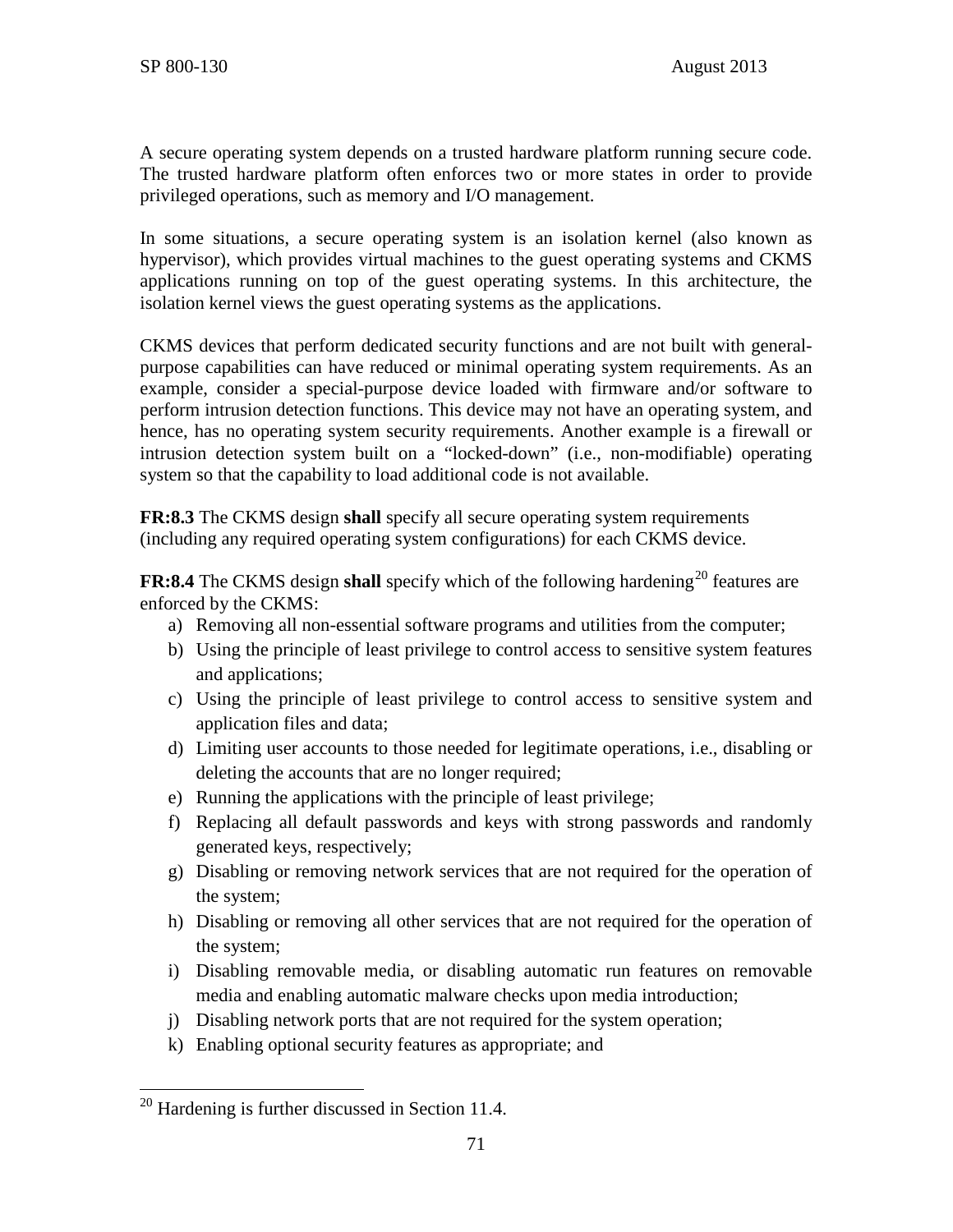l) Selecting other configuration options that are secure.

**FR:8.5:** The CKMS design **shall** specify the BIOS protection features that ensure the proper instantiation of the operating system.

# **8.2.2 Individual CKMS Device Security**

A CKMS may consist of a variety of devices. It is preferable that each device be designed to protect itself from unauthorized use. Otherwise, externally applied protections are necessary. Depending on the system design and functional requirements, a CKMS device may provide finer-grained access control and device-specific event logging that is not captured by the host operating system. For example, a cryptographic module could have its own access control system. Thus, a well-designed CKMS device should have the following security features:

- a) Self-protection from other CKMS devices (e.g., by utilizing operating system process isolation),
- b) Self-protection from CKMS device users,
- c) Isolation features to provide and maintain separate sessions for the users and user processes so that they do not interfere with each other and thus violate the security policy of data separation,
- d) Fine-grained access controls on CKMS device-level objects (e.g., keys and metadata or Data Base Management System rows and tables) to allow users to share data based on user, group or other metadata elements,
- e) CKMS device-level event logging in order to support personal accountability and to investigate anomalies, and
- f) User account management for the CKMS.

**FR:8.6** The CKMS design **shall** specify the security controls required for each CKMS device.

**FR:8.7** The CKMS design **shall** specify the device/CKMS secure configuration requirements and guidelines that the hardening is based upon.

# **8.2.3 Malware Protection**

CKMS devices that receive communications, data, files, etc. over unprotected networks should scan the information for malware. Malware protection may be less critical if no information is received over unprotected networks, or if all information is strongly (e.g., cryptographically) authenticated. Malware protection falls into the following three general categories:

- a) Anti-virus software that protects CKMS devices from unwittingly installing and executing programs that perform unintended actions and may cause a security compromise,
- b) Anti-spyware software that protects CKMS devices from unauthorized parties obtaining system administrator status or authorized user status, and prevents the spyware from taking on authorized device behavior, and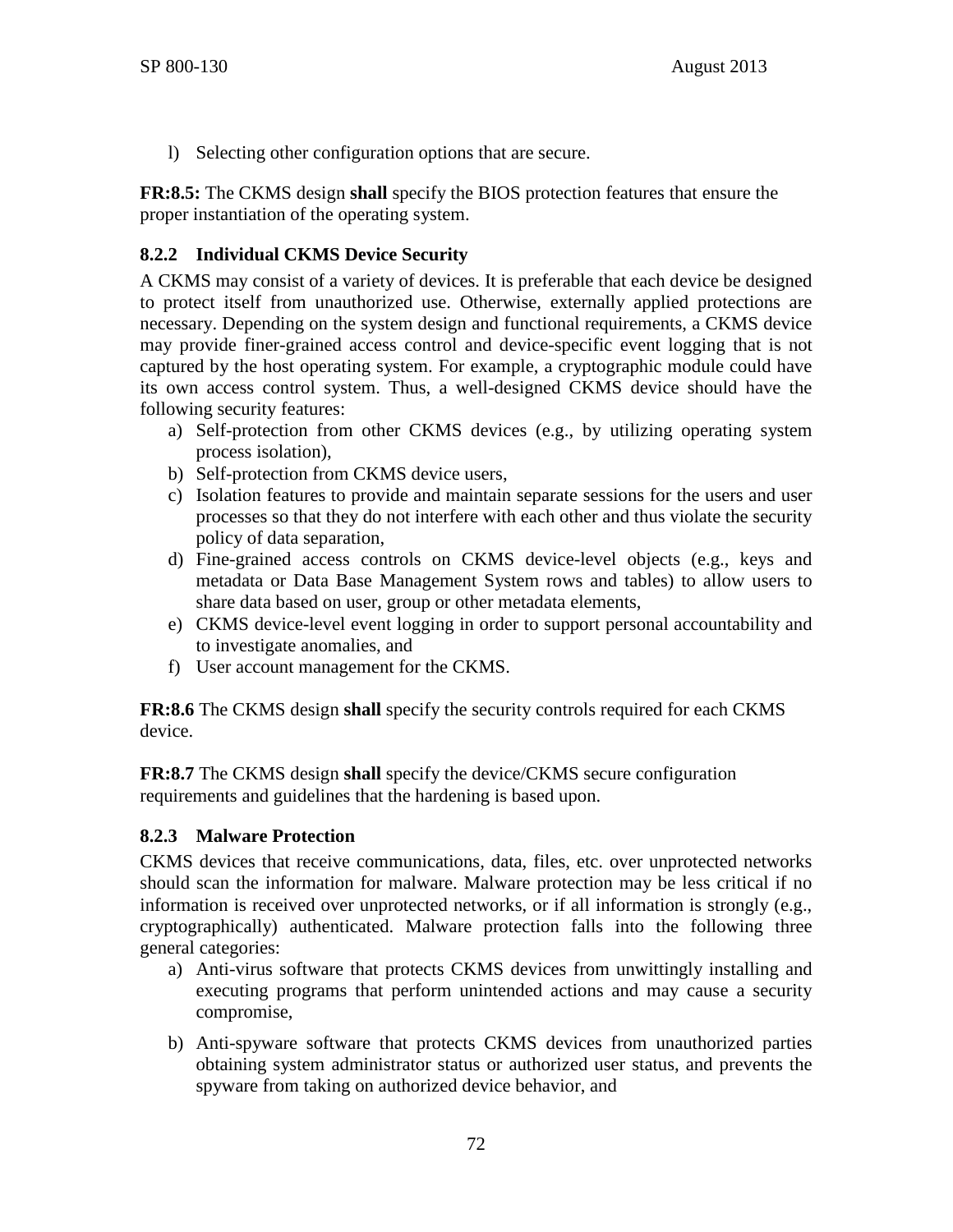c) Rootkit detection and prevention software that protects CKMS devices from rootkit malware that changes the configuration setting of the operating system in order to replace system code and hide processes and files, including the rootkit code itself, from anti-virus and anti-spyware software.

The integrity of operating system and CKMS application software should be checked upon installation and periodically thereafter. Examples of software integrity verification upon installation include the chain of custody for the software and the verification of integrity codes (e.g., hash values, message authentication codes, and digital signatures) used to assure that the software has not been modified. Examples of periodic verification include the daily verification of hash values, message authentication codes, digital signatures, and modification dates on the installed software, etc.

In order to be effective, malware protection should be configured to perform the following:

- a) A daily scan of installed software,
- b) A scan of removable media when first introduced into the CKMS,
- c) A scan of newly installed software and data files,
- d) A weekly update of the malware protection software, and
- e) A weekly update of the malware signature database.

**FR:8.8** The CKMS design **shall** specify the following malware protection capabilities for CKMS devices:

- a) Anti-virus protection software, including the specified time periods and events that trigger anti-virus scans, software update, and virus signature database updates;
- b) Anti-spyware protection software, including the specified time periods and events that trigger anti-spyware scans, software update, and virus signature updates; and
- c) Rootkit detection and protection software, including the specified time periods and events that trigger rootkit detection, software update, and signature updates.

**FR:8.9** The CKMS design **shall** specify the following software integrity check

information for operating system and CKMS application software:

- a) If software integrity is verified upon installation, indicate how the verification is performed; and
- b) If software integrity is verified periodically, indicate how often the verification is performed.

## **8.2.4 Auditing and Remote Monitoring**

A CKMS should audit security-relevant events by detecting and recording the event, the date and time of the event, and the identity or role of the entity initiating the event. The audit log should provide a record of the relevant security functions performed. The audit capability may be spread over several CKMS devices and locations. The audit capability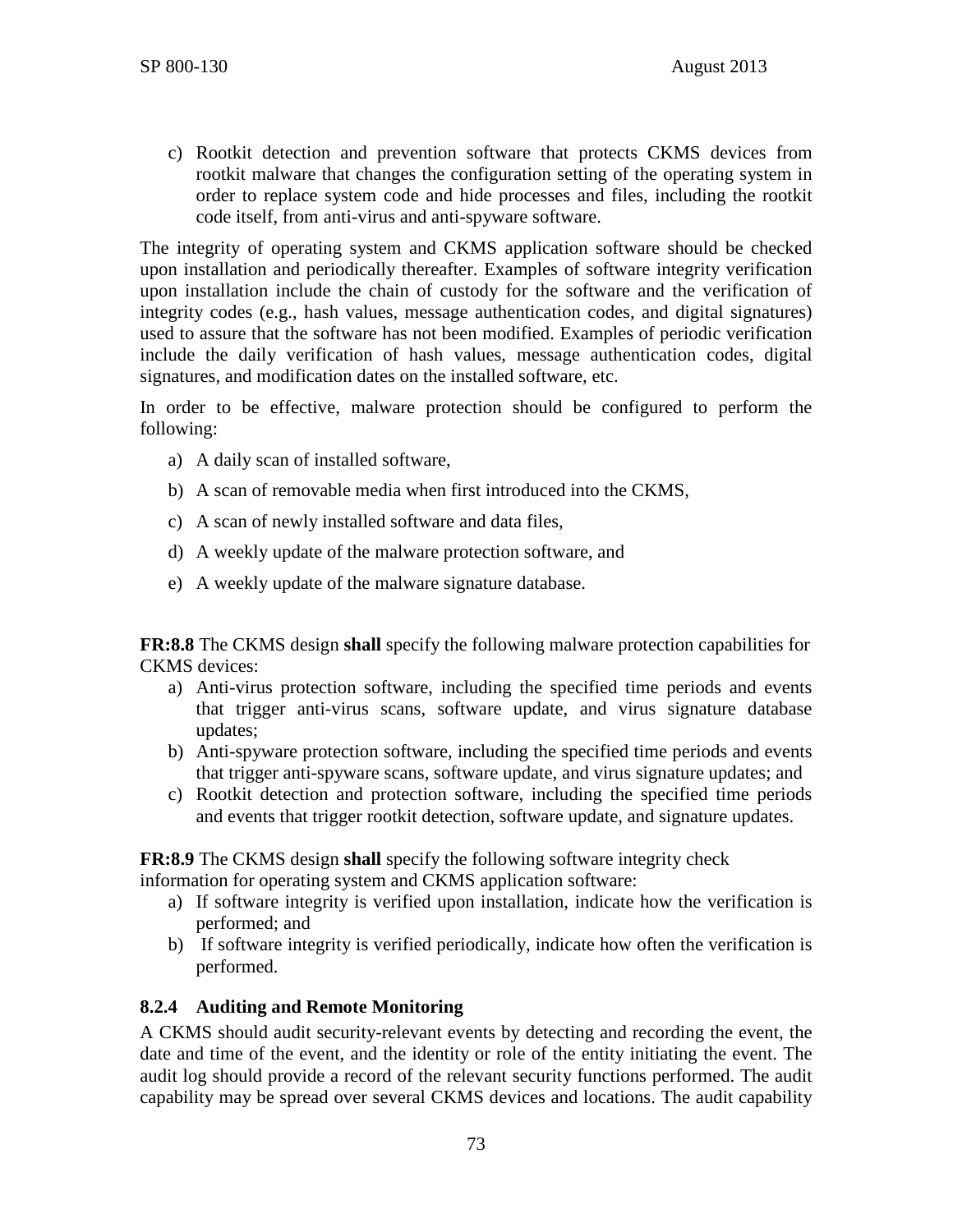should also have the ability to detect and report to the audit administrator role any unusual events that should be investigated as soon as possible. The audit capability and audit log should be protected from unauthorized modification so that the integrity of the audit system can be assured.

Automated assessment tools, such as those specified in the Security Content Automation Protocol (SCAP), are becoming increasingly useful in assessing the current status and integrity of computer systems. These tools can interrogate an operating system to determine its status in real time (see [\[SP 800-126\]\)](#page-107-0). Software version numbers can be checked for currency, and the integrity and confidentiality of the data files can be verified. Monitoring tools may execute on the platform being monitored or on another platform dedicated to monitoring other hosts. These monitoring tools can detect modifications to system files or their access control attributes and post alerts and audit events (see Section [6.8.5\)](#page-70-0).

**FR:8.10** The CKMS design **shall** specify the auditable events supported and indicate whether each event is fixed or selectable.

**FR:8.11** For each selectable, auditable event, the CKMS design **shall** specify the role(s) that has the capability to select the event.

**FR:8.12** For each auditable event, the CKMS design **shall** specify the data to be recorded $^{21}$ .

**FR:8.13** The CKMS design **shall** specify what automated tools are provided to assess the correct operation and security of the CKMS.

**FR:8.14** The CKMS design **shall** specify system-monitoring requirements for sensitive system files to detect and/or prevent their modification or any modification to their security attributes, such as their access control lists.

## **8.3 Network Security Control Mechanisms**

This section addresses the network security control mechanisms for each of the computer systems involved in the CKMS. Examples of network security control mechanisms include:

- a) Firewalls,
- b) Filtering Routers,
- c) Virtual Private Networks (VPNs),
- d) Intrusion Detection Systems (IDS),
- e) Intrusion Prevention Systems (IPS),
- f) Adaptive Network Security Controls,

<span id="page-81-0"></span> $21$  Examples of recorded data include the unique event identifier, the date and time of the event, the subject (e.g., user, role or software process) causing the event, the success or failure of the event and the event-specific data.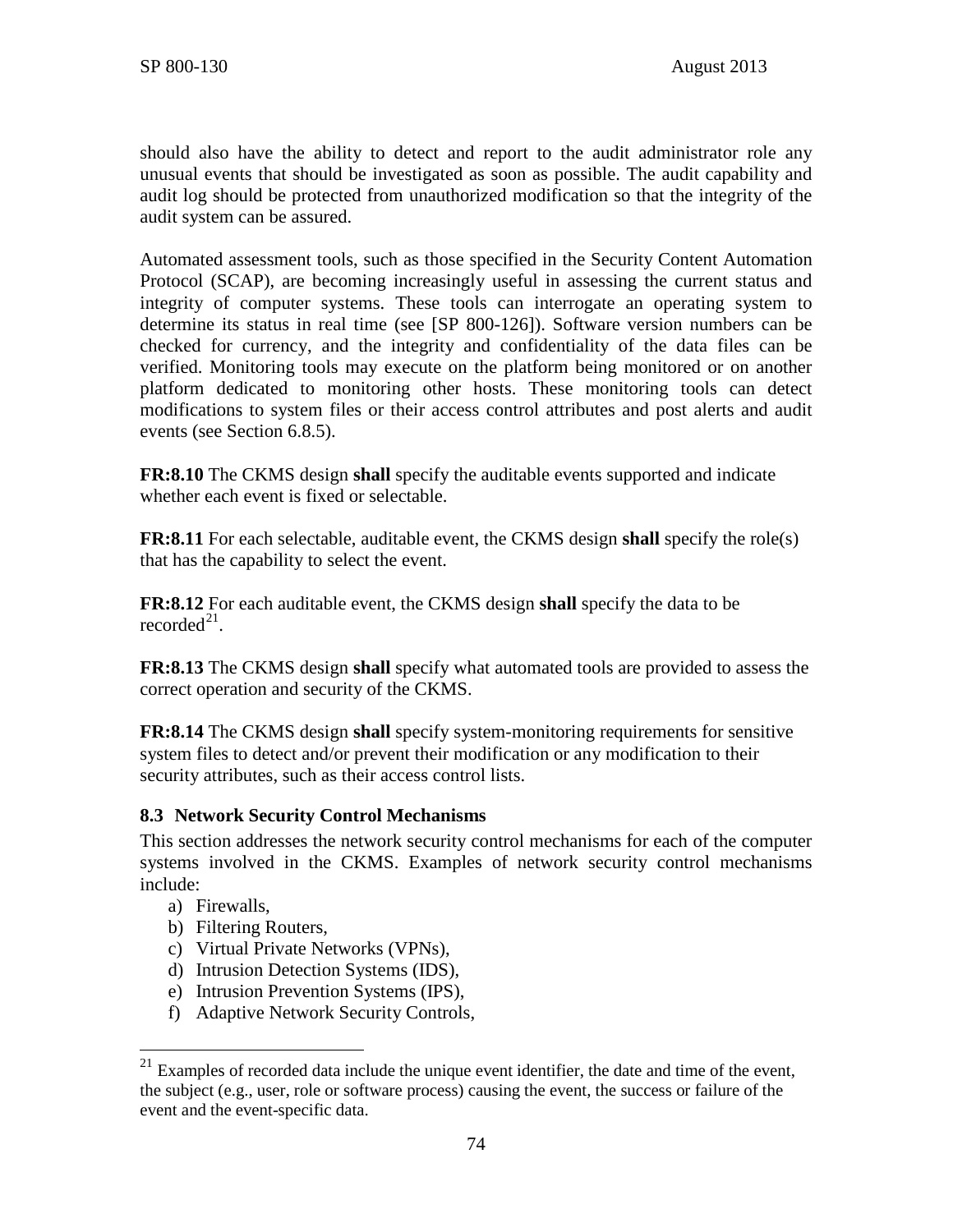- i. Adaptive Filtering mechanisms,
- ii. Adaptive Detection mechanisms, and
- iii. Adaptive Prevention mechanisms.

Networked CKMS devices should be protected using a combination of firewalls and intrusion detection and prevention systems. While firewalls provide protection by filtering out unwanted and potentially dangerous protocols and by examining permitted protocol data to reduce the chances of a successful attack, intrusion detection and prevention systems complement firewalls by examining host and network activity to determine if the systems are being attacked and by preventing the detected attacks. Thus, both firewall and intrusion detection and prevention systems should be used.

Boundary control devices (such as firewalls, filtering routers, VPNs, IDS, and IPS) could be hosted on computer systems (see Section [8.2\)](#page-77-0) or could be implemented in dedicated hardware. These devices should be placed in physically secure locations (see Section [8.1](#page-76-0) for physical security controls) and should only be configured with user accounts and network services that are required for secure operation. In order to provide defense-indepth, boundary control functions should also be implemented directly in CKMS devices. Such controls are termed "host-based" firewalls.

**FR:8.15** The CKMS design **shall** specify the boundary protection mechanisms employed by the CKMS.

## **FR:8.16** The CKMS design **shall** specify:

- a) The types of firewalls used and the protocols permitted through the firewalls, including the source and destination for each type of protocol; and
- b) The types of intrusion detection and prevention systems used, including their logging and security breach reaction capabilities.

**FR:8.17** The CKMS design **shall** specify the methods used to protect the CKMS devices against denial of service.

**FR:8.18** The CKMS design **shall** specify how each method used protects against the denial of service.

# **8.4 Cryptographic Module Controls**

A cryptographic module is a set of hardware, software and/or firmware that implements cryptographic-based security functions (e.g. cryptographic algorithms and key establishment schemes). The module encompasses everything within its cryptographic boundary<sup>[22](#page-82-0)</sup> and includes the boundary itself. Each cryptographic module should be built in accordance with and to enforce a cryptographic module security policy (e.g. see [\[FIPS](#page-98-0)  [140\]\)](#page-98-0).

<span id="page-82-0"></span> $^{22}$  A cryptographic boundary is an explicitly defined perimeter that establishes the boundary of all components of a cryptographic module.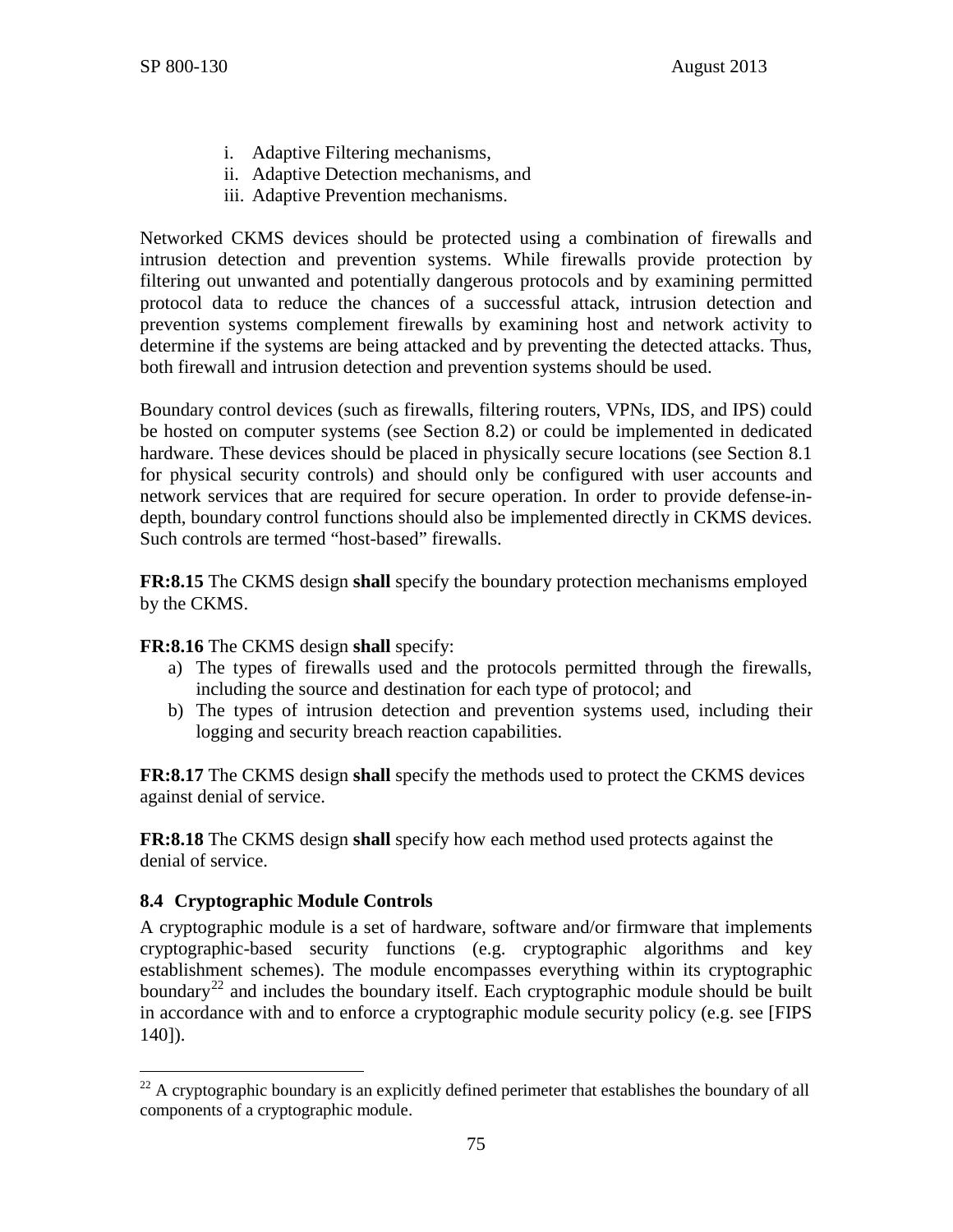Two primary security issues should be addressed regarding the security of the contents of cryptographic modules: the integrity of the security functions and the protection of the cryptographic keys and metadata. For example, [\[FIPS 140\]](#page-98-0) specifies requirements on cryptographic modules for protecting keys within the module and maintaining the integrity of the module's security functions. Techniques such as the *software/firmware integrity test* and *known-answer test*, along with physical protection from unauthorized access and/or alteration, are specified in the FIPS. Since the cryptographic keys are present in plaintext form for some period of time within the module, physical security measures are necessary to protect keys from unauthorized disclosure, modification, and substitution. A cryptographic module may provide the necessary physical protection. Otherwise, a larger, physically protected space that includes the module is needed.

Vendors of hardware cryptographic products or modules often build physical security safeguards into their devices by using strong metal cases, locks, alarms, and key destruction mechanisms. However, software cryptographic applications running on general-purpose computers face additional risks because these computers were not designed and built to provide sufficient protection for cryptographic keys. In fact, the very computers on which the cryptography runs usually contain software written by individuals that have not been vetted for security. It is, therefore, critical that cryptographic software running on a general-purpose computer is both physically protected (i.e., kept in a safe environment) and logically protected from exploitation by distrusted (perhaps hostile) code. [\[FIPS 140\]](#page-98-0) provides guidance regarding these protections.

**FR:8.19** The CKMS design **shall** identify the cryptographic modules that it uses and their respective security policies, including:

- a) The embodiment of each module (software, firmware, hardware, or hybrid),
- b) The mechanisms used to protect the integrity of each module,
- c) The physical and logical mechanisms used to protect each module's cryptographic keys, and
- d) The third-party testing and validation that was performed on each module (including the security functions) and the protective measures employed by each module.

# <span id="page-83-0"></span>**9. Testing and System Assurances**

A CKMS device should undergo several types of testing to ensure that it has been built to conform to its design, that it conforms to certain standards, that it continues to operate according to its design, that it does not perform functions that may compromise its security, that it is interoperable with other CKMS devices, and that it can be used in the larger systems for which it is intended with reasonable assurance of preserving security.

Since testing is restricted to a finite number of cases that is typically much less than the total number of possibilities, testing does not guarantee that a device or system is correct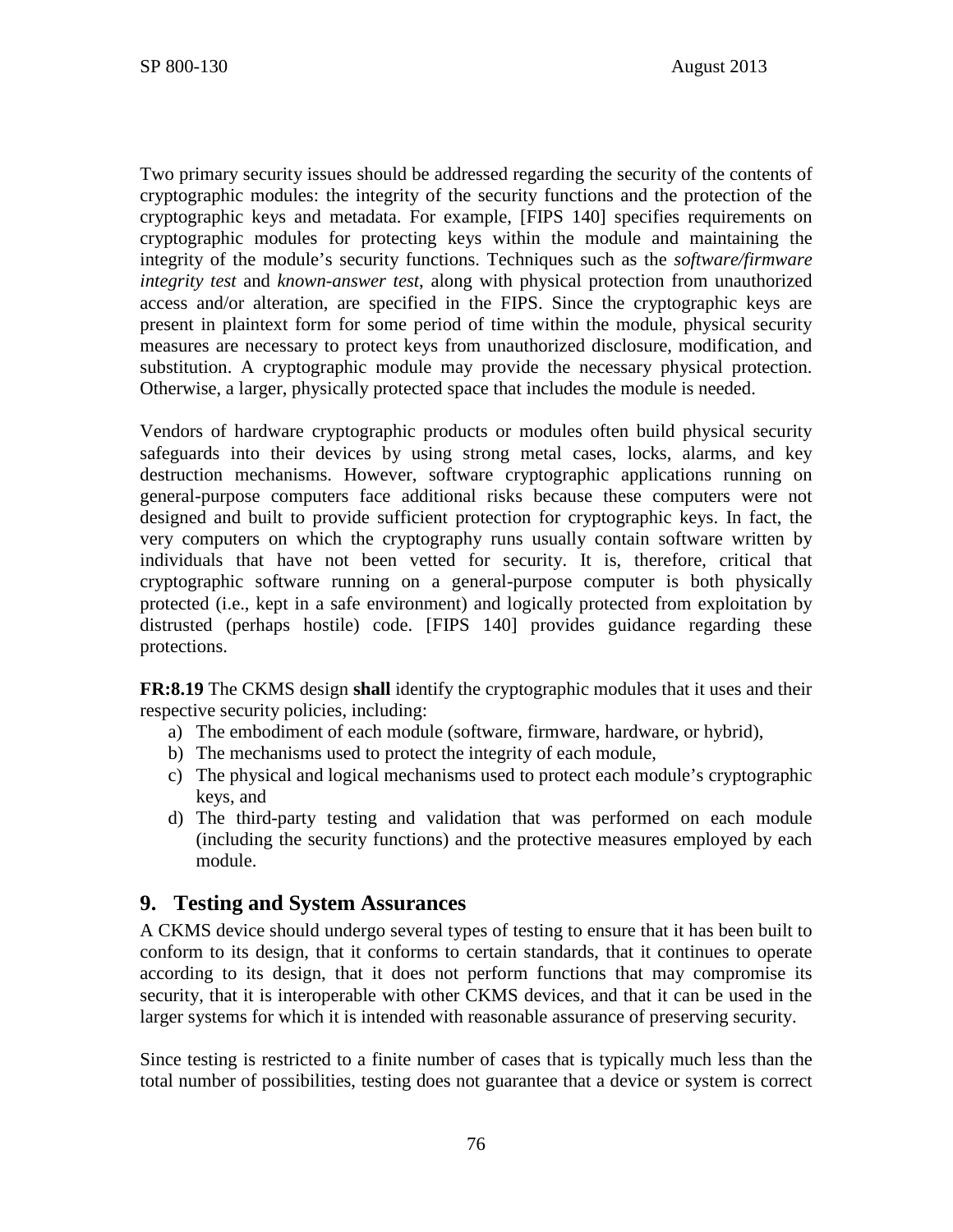or secure in all cases. Thus, the value of passing a test suite is directly related to the comprehensiveness and representation of the selected test cases.

A CKMS device may undergo tests in the categories listed below.

## **9.1 Vendor Testing**

Device vendors test their devices to detect and eliminate errors and then to verify that they work as expected. The techniques and specifics of this category of testing are often considered proprietary information by the vendor and are generally not made public.

**FR:9.1** A CKMS design **shall** specify the non-proprietary vendor testing that was performed on the system and passed.

## **9.2 Third-Party Testing**

A vendor or customer may request that a third-party test a CKMS device for conformance to a particular standard. Third-party testing provides confidence that the vendor did not overlook some flaw in its own testing procedures. For example, the National Institute of Standards and Technology has established several programs for validating the conformance of products to its cryptographic standards and recommendations.

**FR:9.2** The CKMS design **shall** specify all third-party testing programs that have been passed to date by the CKMS or its devices.

## **9.3 Interoperability Testing**

Interoperability testing, in its most general form, merely tests that two or more devices can be interconnected and operate with one another. This means that the data exchanged between the devices is in a format that each device can process. Interoperable devices may be interconnected to form a system, and interoperable systems may be interconnected to form a network. Note that this type of testing does not necessarily test the internal functioning of the individual device. If a device performs a unique function, interoperability testing may not verify the correct operation of that function.

Another form of interoperability testing is used to verify that a device (i.e., the deviceunder-test) appears to be working properly. If another device that performs the same or complementary functions (i.e., the assured-baseline device) has been tested and verified to operate correctly, the device-under-test may be tested to verify that it interoperates with the assured-baseline device; this provides some assurance that the device-under-test operates correctly. For example, a device performing key establishment could be tested against another such device that is believed to operate correctly. If the two devices agree on the established key, then the test is passed. This testing produces more credible results when the device-under-test and the assured-baseline device are independently designed and built by different organizations or by individuals working independently of those involved with designing and implementing the device-under-test. This is because two devices built by the same group may interoperate consistently, but incorrectly, with each other. The NIST Cryptographic Algorithm Validation Program (CAVP) performs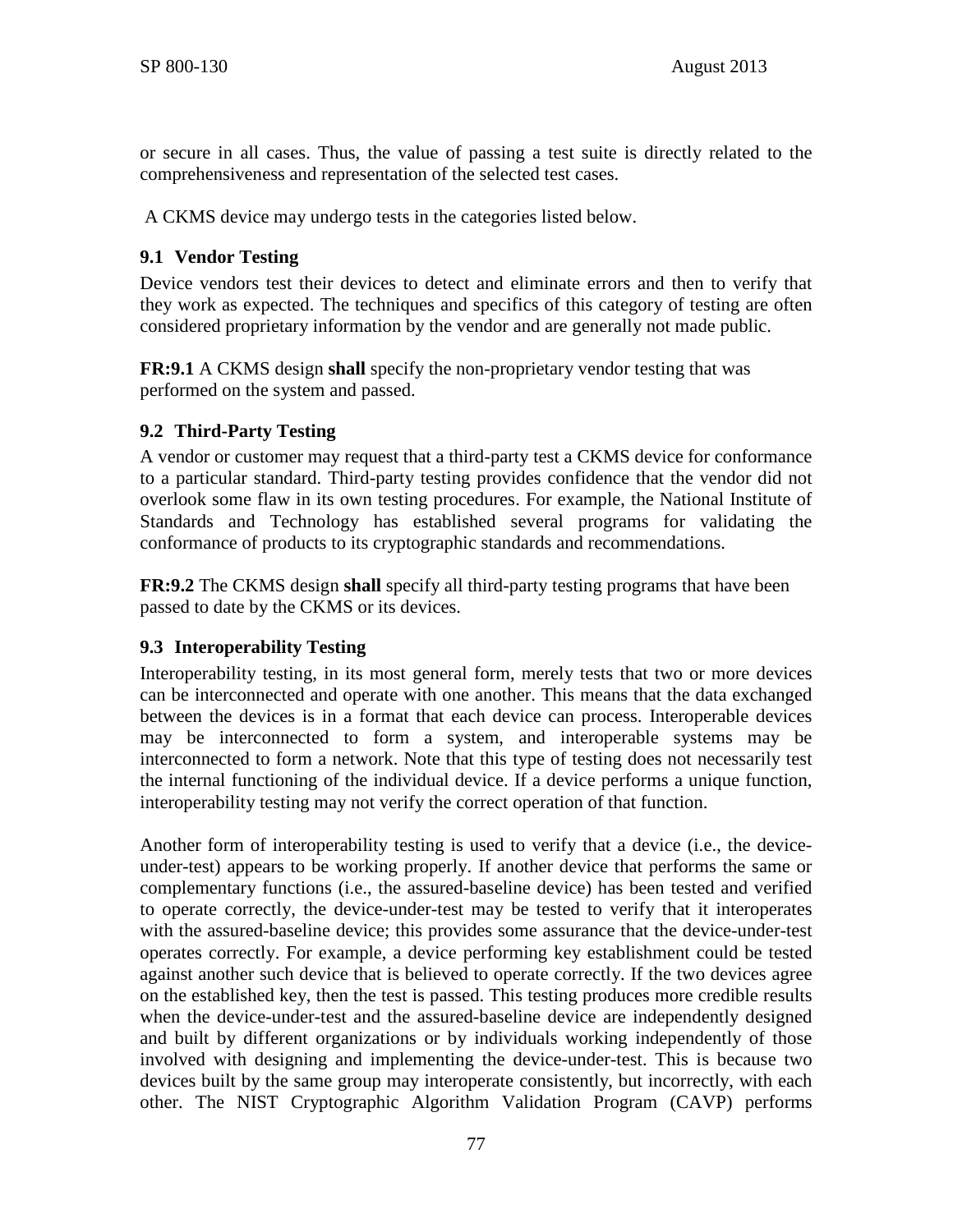interoperability testing on implementations of NIST-approved cryptographic algorithms using implementations developed by NIST as assured-baseline implementations.

**FR:9.3** If a CKMS claims interoperability with another system, then the CKMS design **shall** specify the tests that have been performed and passed that verify the claim.

**FR:9.4** If a CKMS claims interoperability with another system, then the CKMS design **shall** specify any configuration settings that are required for interoperability.

# **9.4 Self-Testing**

A device may be designed, implemented, and operated correctly when first deployed, but fail some time later. When a failure is detected in a device, the device can be repaired or replaced, but undetected failures can have major security implications. A CKMS should use devices that test themselves for integrity and security failures. For example, [\[FIPS](#page-98-0)  [140\]](#page-98-0) specifies several self-tests to help verify the correct operation of a cryptographic module, including all its security functions.

**FR:9.5** The CKMS design **shall** specify all self-tests created and implemented by the designer and the corresponding CKMS functions whose correct operation they verify.

# **9.5 Scalability Testing**

Scalability is the ability of a system, network, or process, to correctly process increasing amounts of work in a graceful manner, or its ability to be enlarged to accommodate that increase. Scalability testing involves testing a device or system to learn how it reacts when the number of transactions to be processed or participants to be handled over a given period of time increases dramatically. Every device has its limitations, but some device designs scale better than others. If systems are not designed for modular scalability, adding additional devices may not be feasible. In addition, subtle problems often arise that cannot be solved by simply buying more equipment. Scalability testing is used to stress devices and systems so that these problems are known and mitigated before they become fully operational.

**FR:9.6** The CKMS design **shall** specify all scalability analysis and testing performed on the system to date.

# <span id="page-85-0"></span>**9.6 Functional Testing and Security Testing**

The types of tests previously described can be performed to meet particular test goals. Functional testing attempts to verify that an implementation of some function operates correctly. A functional test might determine that a cryptographic algorithm implementation correctly computes the ciphertext from the plaintext, given the key. Security testing attempts to verify that an implementation functions securely. A security test might determine that, while a cryptographic algorithm implementation functions correctly (i.e. it produces the correct results), fluctuations in power consumption during the cryptographic process could lead to the compromise of the key. Thus, a cryptographic algorithm implementation could pass functional testing, but fail security testing.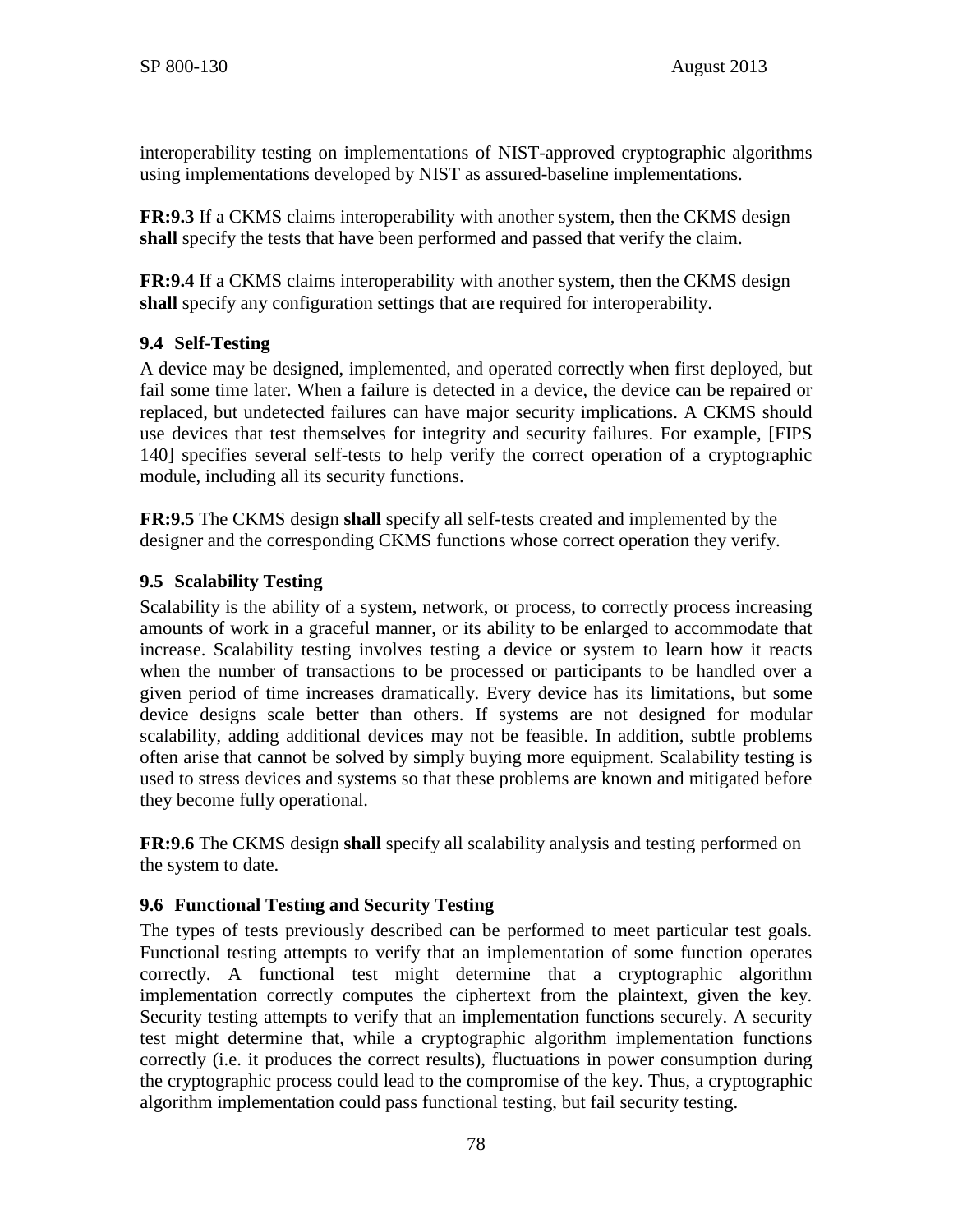Penetration testing is a specific type of security testing in which a team of penetrationtesting experts develops penetration scenarios for the system as a whole and then evaluates the risk of a successful penetration. Note that individual product/device penetration testing may be conducted as part of the CKMS security assessment (see Section [11\)](#page-92-0). The scope of penetration testing should include personnel, facilities, and procedures. The penetration team attempts to bypass the security safeguards with the goal of defeating CKMS security. Any findings made by the penetration testing team should be addressed before initial deployment.

**FR:9.7** The CKMS design **shall** specify the functional and security testing that was performed on the system and the results of the tests.

## **9.7 Environmental Testing**

CKMS designs often assume a particular environment (e.g., temperature range and voltage range) for their devices or systems. The CKMS devices or systems are then built for that environment and tested within that environment. If the device or system is used in a different environment, secure operation could be lost. Military systems are often ruggedized to handle the extreme conditions under which they may be used. This extra protection frequently comes at an additional cost.

**FR:9.8** The CKMS design **shall** specify the environmental conditions in which the CKMS is designed to be used.

**FR:9.9** The CKMS design **shall** specify the results of environmental testing that was performed on the CKMS devices, including the results of all tests stressing the devices beyond the conditions for which they were designed.

## **9.8 Development, Delivery, and Maintenance Assurances**

The secure development, delivery, and maintenance of CKMS products can play a significant role in the security of the CKMS. The following areas should be considered:

- a) Configuration Management,
- b) Secure Delivery,
- c) Development and Maintenance Environmental Security, and
- d) Flaw Remediation.

Each of these areas is described in the following subsections.

### **9.8.1 Configuration Management**

A CKMS should incorporate products that are developed and maintained under an appropriate configuration management system in order to ensure that security is not reduced and functional flaws are not introduced due to unauthorized or unintentional changes to the products.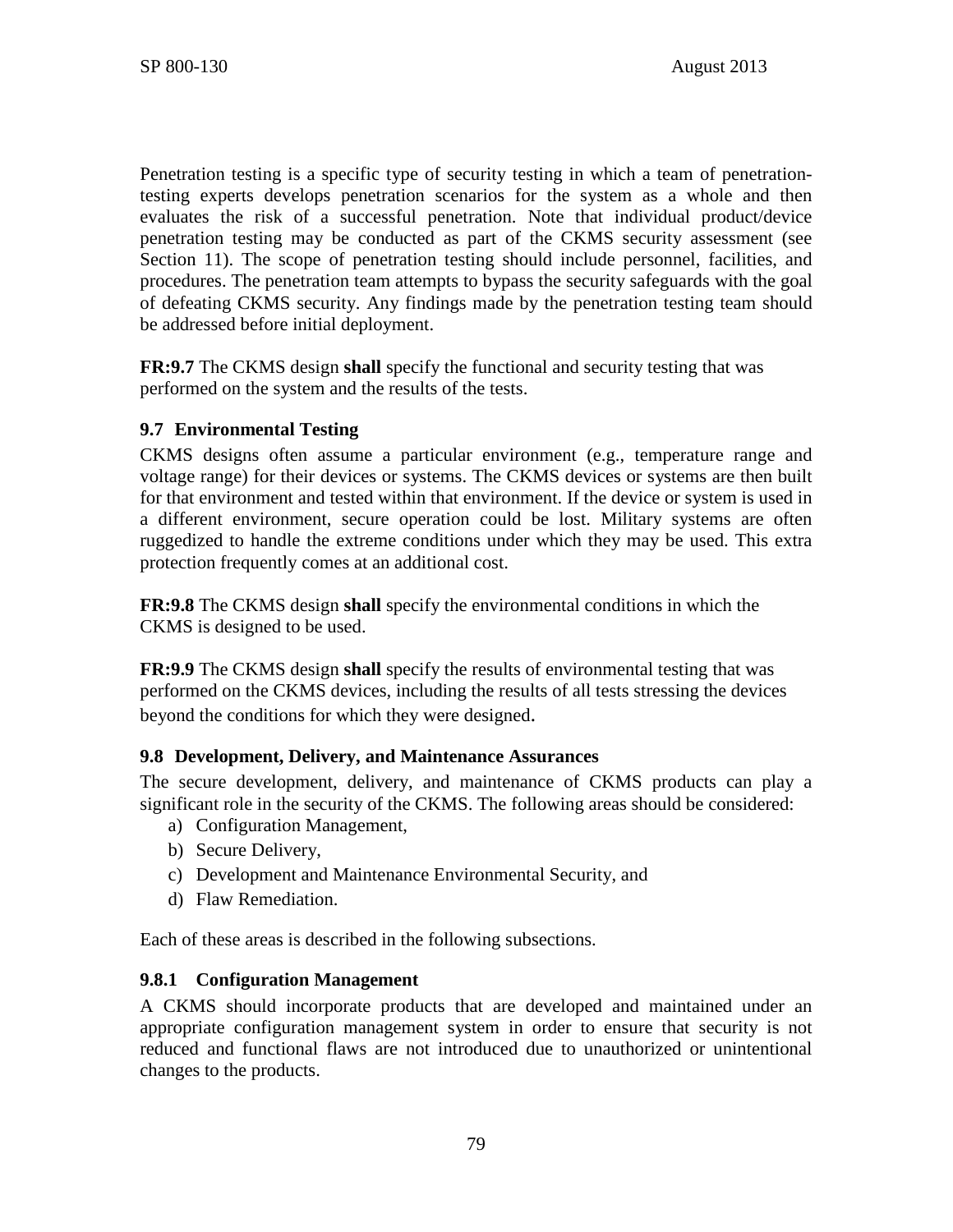# **FR:9.10** The CKMS design **shall** specify:

- a) The devices (including their source code, documentation, build scripts, executable code, firmware, hardware, documentation, and test code) to be kept under configuration control.
- b) The protection requirements (e.g., formal authorizations and proper record keeping) to ensure that only authorized changes are made to the components and devices under configuration control.

# **9.8.2 Secure Delivery**

When products to be used in a CKMS are delivered, assurance of secure delivery (i.e. that the products received are the exact products that were ordered) is necessary.

**FR:9.11** The CKMS design **shall** specify secure delivery requirements for the products used in the CKMS, including:

- a) Protection requirements to ensure that the product has not been tampered with during the delivery process or that tampering is detected,
- b) Protection requirements to ensure that the product has not been replaced during the delivery process or that replacement is detected,
- c) Protection requirements to ensure that an unrequested delivery is detected, and
- d) Protection requirements to ensure that the product delivery is not suppressed or delayed and that suppression or delay is detected.

## **9.8.3 Development and Maintenance Environmental Security**

The CKMS development and maintenance environments must be properly protected from physical, personnel, and IT hacking threats. Tools such as compilers, software linkers, and text editors should not be automatically trusted.

**FR:9.12** The CKMS design **shall** specify the security requirements for the development and maintenance environments of the CKMS, including:

- a) Physical security requirements,
- b) Personnel security requirements, such as clearances and background checks for developers, testers, and maintainers,
- c) Procedural security, such as multi-person control and separation of duties,
- d) Computer security controls to protect the development and maintenance environment and to provide access control to permit authorized user access,
- e) Network security controls to protect the development and maintenance environment from hacking attempts,
- f) Cryptographic security control to protect the integrity of software and its control data under development, and
- g) The means used to ensure that the tools (e.g., editors, compiler, software linkers, loaders, etc.) are trustworthy and are not sources of malware.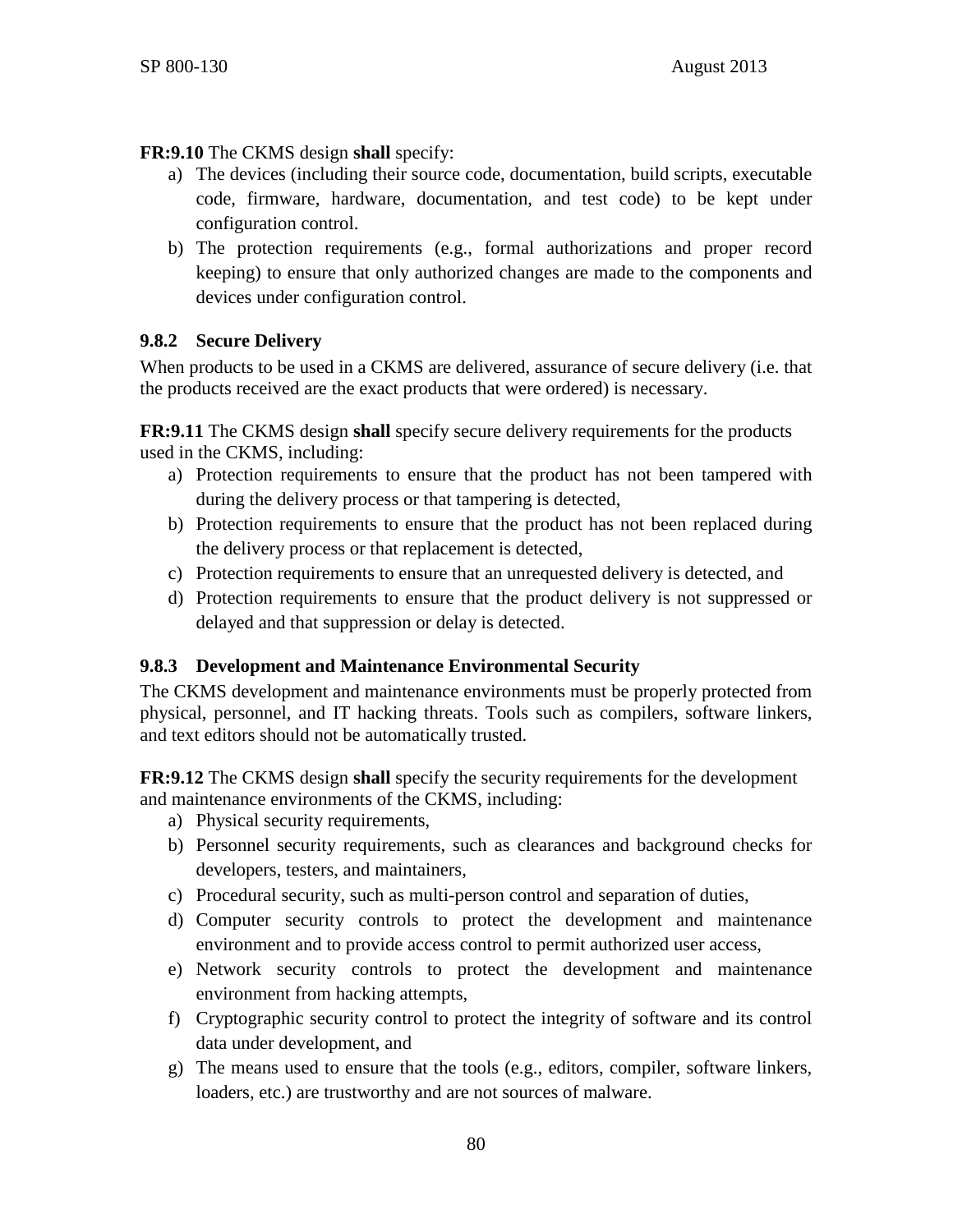# **9.8.4 Flaw Remediation Capabilities**

A CKMS should have the capability to detect, report, and fix flaws in an expeditious and secure manner. A CKMS that employs automated techniques is highly desirable because it can continuously monitor its own security status, report potential problems to an authorized person fulfilling an appropriate CKMS role, and minimize reliance on human monitoring of events that occur infrequently.

**FR:9.13** The CKMS design **shall** specify the CKMS capabilities for detecting system flaws, including:

- a) Known-answer tests,
- b) Error detection codes,
- c) Anomaly diagnostics, and
- d) Functional Testing.

**FR:9.14** The CKMS design **shall** specify the CKMS capability for reporting flaws, including: the capability to produce status report messages with confidentiality, integrity and source authentication protections, and to detect unauthorized delays.

**FR:9.15** The CKMS design **shall** specify the CKMS capability for analyzing flaws and creating/obtaining fixes for likely or commonly known flaws.

**FR:9.16** The CKMS design **shall** specify its capability to transmit fixes with confidentiality, integrity and source authentication protections and to detect unauthorized delays.

**FR:9.17** The CKMS design **shall** specify its capability for implementing fixes in a timely manner.

# **10. Disaster Recovery**

The use of a CKMS to manage cryptographic keys and metadata that are used to protect information has the additional risk that a failure of the CKMS may hamper or prevent access to the information. For example, the failure of the decrypting capability may delay or prevent the use of enciphered data. This section describes how operational continuity can be achieved in the event of component failures or the corruption of keys and metadata

## **10.1 Facility Damage**

A CKMS should be located in physically secure and environmentally protected facilities. In addition, the CKMS management should provide for backup and recovery in the event that damage to the CKMS occurs. The backup and recovery facilities should be designed, implemented, and operated at a level that is commensurate with the value and sensitivity of the data and the operations being protected. When a CKMS facility is damaged, operations should be transferred to a backup facility, and keys that could have been disclosed accidentally should be immediately placed on Compromised Key or Certificate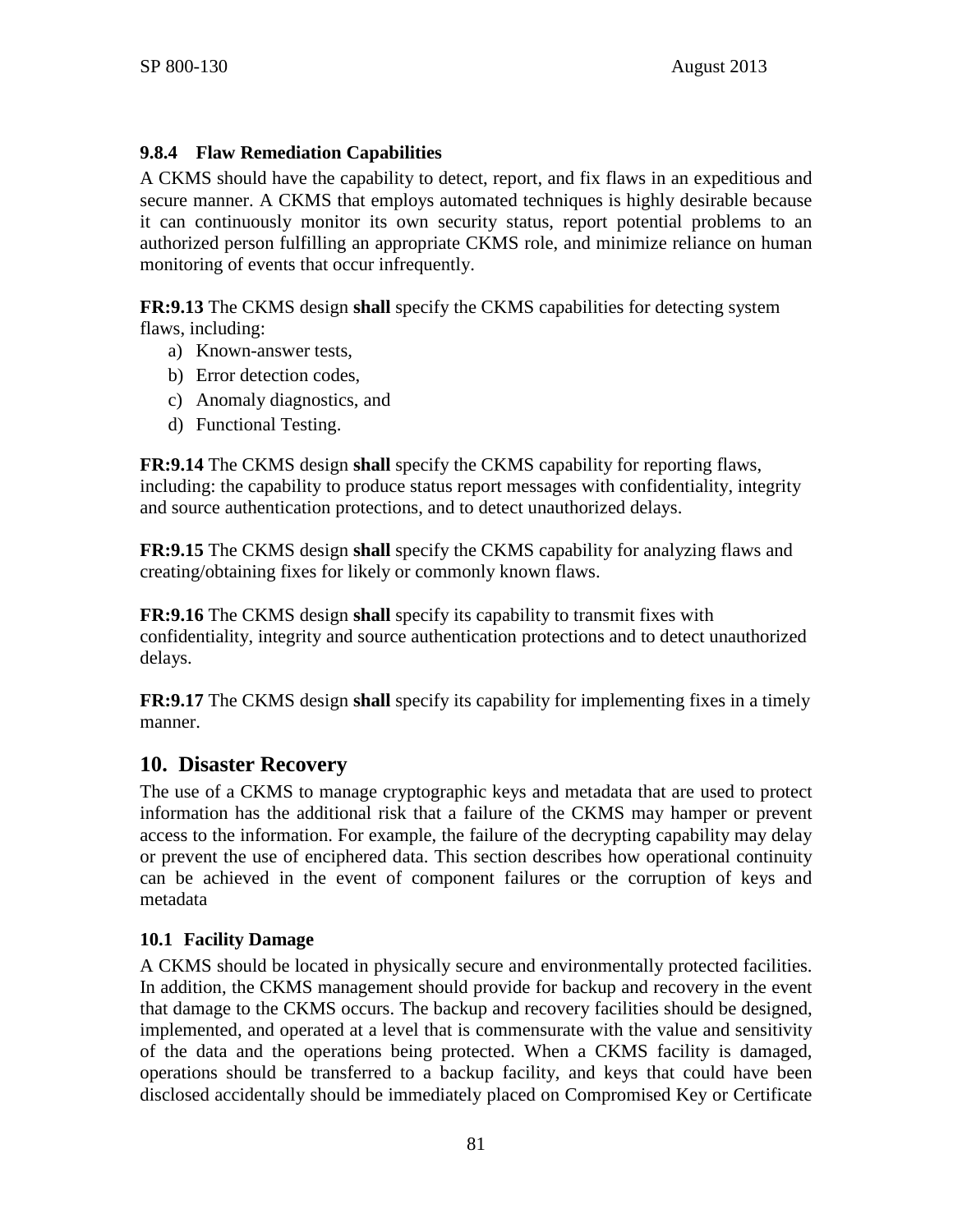Revocation Lists and replaced, if appropriate. Wind and water damage are the common environmental risks; fire is both an environmental risk and a facility design-dependent risk.

**FR:10.1** The CKMS design **shall** specify the required environmental, fire, and physical access control protection mechanisms and procedures for recovery from damage to the primary and all backup facilities.

# **10.2 Utility Service Outage**

A CKMS requires reliable utility services, including electricity, water, sewer, air conditioning, heat, and clean air in order to assure the continued availability of the CKMS. Electrical power sufficient to satisfy the requirements of all electronic devices, as well as human safety and comfort provisions in normal operations and during emergencies, should be available in the primary and all backup CKMS facilities.

**FR: 10.2** The CKMS design **shall** specify the minimum as well as recommended electrical, water, sanitary, heating, cooling, and air filtering requirements for the primary and all backup facilities.

## **10.3 Communication and Computation Outage**

A CKMS needs sufficient communication and computation capability to perform its required functions and to provide the services required by its users. Long-distance communication capabilities are typically offered by commercial vendors, and many computer vendors can provide computers sufficient for large key-management applications. Redundant communications equipment is often installed in a CKMS to assure high availability. Remote on-line backup facilities can be used to provide even higher service availability, especially against potential environmental (e.g., weather) risks. The ability to quickly access alternative communications services is highly desirable in the event of a communications service failure.

**FR:10.3** The CKMS design **shall** specify the communications and computation redundancy present in the design and required to be available during operation in order to assure continued operation of services commensurate with the anticipated needs of users, enterprises, and CKMS applications.

## <span id="page-89-0"></span>**10.4 System Hardware Failure**

Since the CKMS is critical for the secure operation of the information management system that it supports, it is desirable to minimize the impact of hardware failures of CKMS components and devices. Several approaches to recover from hardware failure exist. These approaches tend to trade-off the ease and speed of recovery with cost. The redundancy of backup systems can provide assurance that the operational impact of a single hardware failure is quickly detected and that a fully operational secure state is quickly attained. In order for backup systems to be most effective, they should maintain synchronization with the primary system. Backup systems that continuously maintain synchronization with the primary system are called "hot" backups. These systems are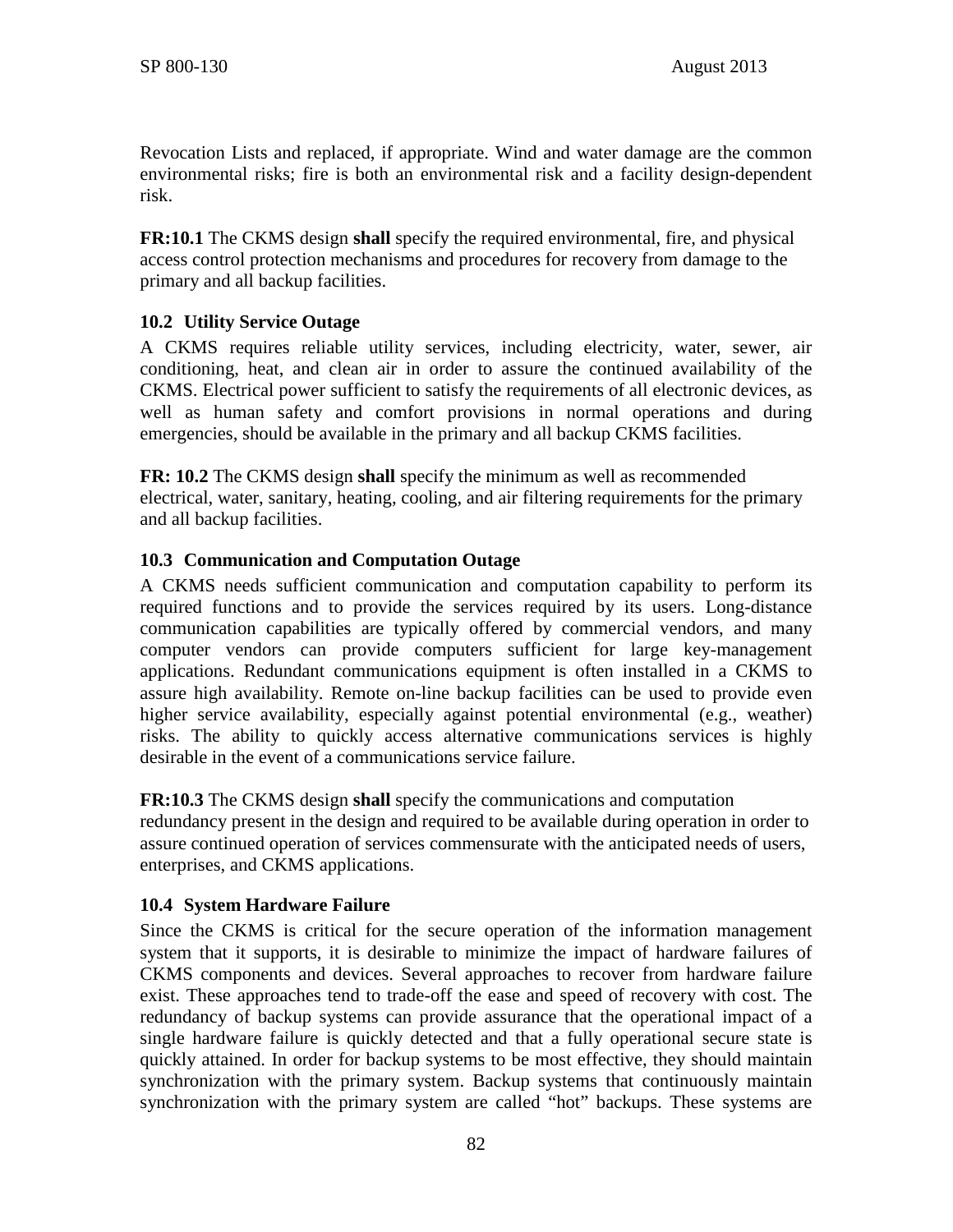capable of immediately taking over the responsibilities of the primary system. Some systems synchronize periodically and have a catch-up procedure to bring the backup system up to the state that the primary system had just before the failure occurred.

It is essential that backup systems have as much independence from the primary system as possible so that a failure to the primary system does not also result in the same failure to the backup. For example, a power surge on a common power line could cause both the primary and its backup to fail. In order to maximize independence, it is best not to colocate a backup system with the primary system. Multiple backup systems can be used to provide error detection capabilities. For example, if three systems are all performing the same functions, then the failure of any one system can be detected and corrected by taking the majority vote of the three systems as the valid result. Since redundancies increase the cost of providing services, system vendors and CKMS owners strive to find an optimum trade-off between redundancy and cost.

**FR:10.4** The CKMS design **shall** specify the strategy for backup and recovery from failures of hardware components and devices.

## **10.5 System Software Failure**

Software failures are typically of two types:

- a. Software that was incorrectly written so that it does not perform as desired when a particular condition occurs, and
- b. Software that was written correctly, but has been garbled when it resides in memory before it is executed.

Many software failures can be avoided by writing code using good, well-established programming practices. Several books have been written on this topic that involve the use of good programming procedures, addressing boundary conditions, protecting against memory overflows, code analysis, and proper software testing.

Failures that garble code should be detected as soon as possible. This may be accomplished by validating an error detection code or known-answer test on the software before it is run. If an error is detected, the program can be implemented to enter an error state and output an error indicator. This permits the error to be detected and repaired before the code is used operationally. These tests can also be executed periodically as desired. Redundant systems, as previously discussed in Section [10.4,](#page-89-0) can also be used to recover from this type of failure.

When the CKMS in a primary facility is recovered to a known secure state, some of the data created since the last secure state may be lost. A CKMS should be implemented and operated under the assumption that a catastrophe will eventually occur. Therefore, it is recommended that full secure-state system backups be made on a regular basis, and that the latest CKMS secure state be reloaded into a repaired and ready CKMS.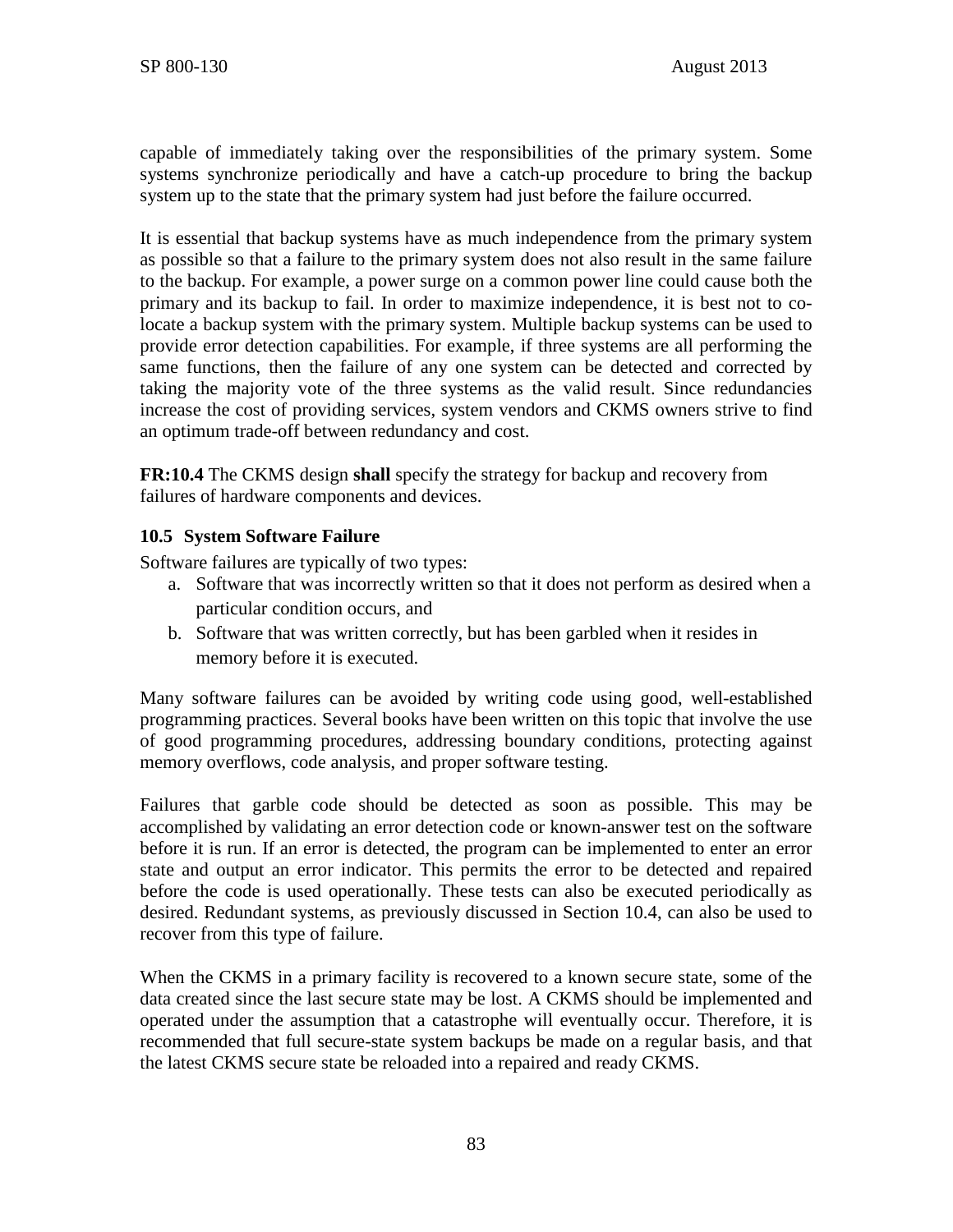**FR:10.5** The CKMS design **shall** specify all techniques provided by the CKMS to verify the correctness of the system software.

**FR:10.6** The CKMS design **shall** specify all techniques provided by the CKMS to detect alterations or garbles to the software once it is loaded into memory.

**FR:10.7** The CKMS design **shall** specify the strategy for backup and recovery from a major software failure.

# **10.6 Cryptographic Module Failure**

Cryptographic modules should have built-in tests that are adequate to detect hardware, software, or firmware failures. Cryptographic modules may have pre-operational, conditional, and periodic self-tests. For example, when a failure is detected within a [\[FIPS 140\]-](#page-98-0)2 validated module, control is passed to an error state that outputs an error indicator and determines whether the error is a non-recoverable type (i.e. one that requires service, repair, or replacement) or a recoverable type (i.e., one that requires initialization or resetting). In most cases, sensitive data should not be output from the module while it is in the error state. If the error is recoverable, the module should be rebooted and pass all power-up self-tests before continuing normal processing. If the error recurs on repeated attempts to reboot, then the module should be replaced.

**FR:10.8** The CKMS design **shall** specify what self-tests are used by each cryptographic module to detect errors and verify the integrity of the module.

**FR:10.9** The CKMS design **shall** specify how each cryptographic module responds to detected errors.

**FR:10.10** The CKMS design **shall** specify its strategy for the repair or replacement of failed cryptographic modules.

## **10.7 Corruption of Keys and Metadata**

Cryptographic keys and metadata may be corrupted in transmission or in storage. Corrupted keys and metadata should be replaced or corrected as soon as the corruption is detected. The replacement of corrupted keys and metadata typically involves the establishment or storage of a new key and metadata. If a corrupted key or a key with corrupted metadata was used to protect data, the security consequences should be evaluated, since a loss or compromise of sensitive data could result. Key establishment and key storage protocols are frequently designed to detect and replace corrupted keys.

A major disaster could result in large numbers of operational keys and metadata being lost or corrupted beyond recovery in primary storage. If a key recovery, backup, or archive system exists, then the keys and metadata can and should be restored. However, if the keys were not backed-up or archived, then they would have to be replaced with new keys, and the information that the original keys protected could be lost.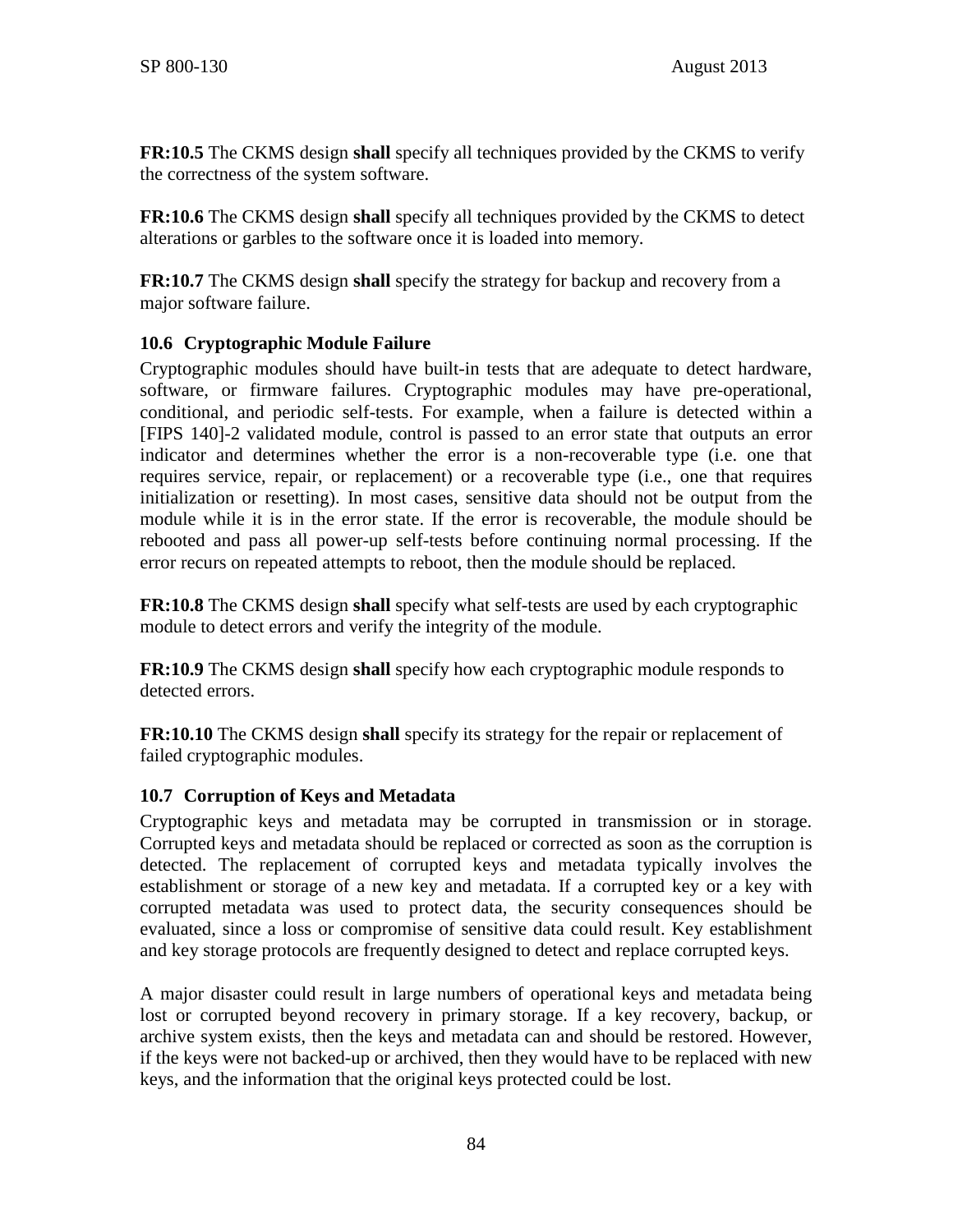**FR:10.11** The CKMS design **shall** specify its procedures for backing-up and archiving cryptographic keys and their metadata.

**FR:10.12** The CKMS design **shall** specify its procedures for restoring or replacing corrupted keys and metadata that have been stored or transmitted.

# <span id="page-92-0"></span>**11. Security Assessment**

CKMS security may be assessed at any time throughout the lifetime of the CKMS. This section highlights assessment considerations to be made during the initial deployment, during periodic (e.g., annual) reviews, and during incremental assessments after major changes. For additional information on U.S. Government security assessment practices, see [\[SP 800-37\],](#page-102-0) [\[SP 800-53\],](#page-104-0) [\[SP 800-53A\],](#page-105-0) and [\[SP 800-115\].](#page-107-1)

## <span id="page-92-1"></span>**11.1 Full Security Assessment**

Prior to or upon deployment of a CKMS, its security should be fully assessed. The activities that can be undertaken to assess the security of the CKMS include the following:

- a) Review of third-party validations,
- b) Architectural review of the system design,
- c) Functional and security testing of the CKMS, and
- d) Penetration testing of the CKMS.

Each of these activities is described in the following subsections.

**FR:11.1** The CKMS design **shall** specify the necessary assurance activities to be undertaken prior to or in conjunction with a full CKMS security assessment.

**FR:11.2** The CKMS design **shall** specify the circumstances under which a full security assessment is repeated.

## **11.1.1 Review of Third-Party Validations**

While there are currently no formal validation programs for the security of a CKMS, the following validation programs exist for certain devices of a CKMS:

- a) NIST-approved cryptographic algorithm implementations can be validated under the NIST Cryptographic Algorithm Validation Program (CAVP),
- b) Cryptographic modules can be validated for conformance to [\[FIPS 140\]-](#page-98-0)2 under the NIST Cryptographic Module Validation Program (CMVP),
- c) Non-cryptographic security and hardware (e.g. operating systems, DBMS, or firewall) can be validated using the Common Criteria Standard (see [\[ISO/IEC](#page-99-0)  [15408 Parts 1-3\]\)](#page-99-0) under the National Information Assurance Partnership (NIAP), and
- d) A CKMS, or parts thereof, could also be validated by a private entity hired by the vendor or a sponsor.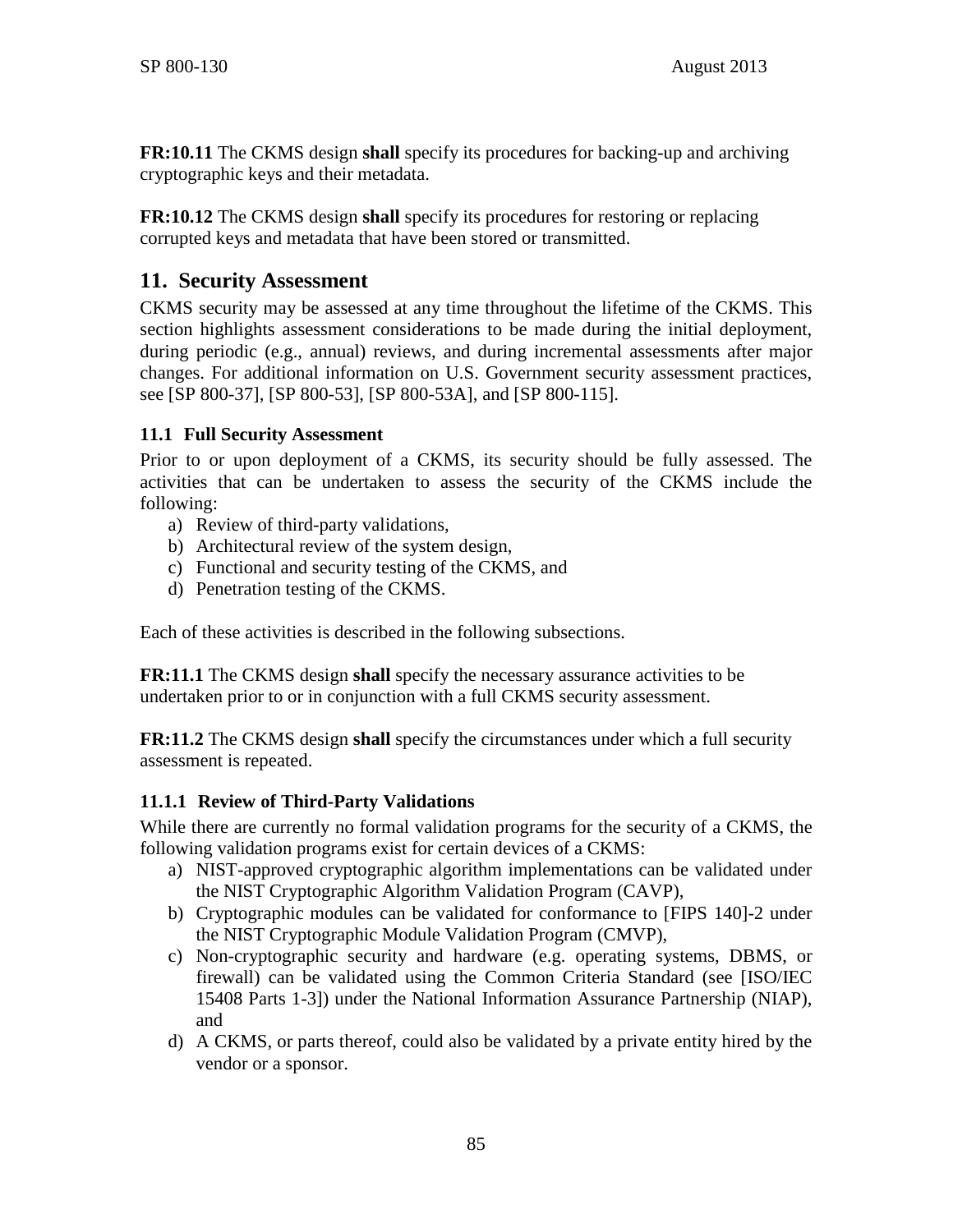While these validation programs do not guarantee security, they can significantly increase confidence in the security and integrity of the CKMS.

**FR:11.3** The CKMS design **shall** specify all validation programs under which any of the CKMS devices have been validated.

**FR:11.4** The CKMS design **shall** specify all validation certificate numbers for its validated devices.

## **11.1.2 Architectural Review of System Design**

Under this activity, a team of experts is assembled to evaluate the CKMS architecture. The architecture review team should have access to the CKMS design information, the third-party validation information, and the results of all available CKMS testing. The recommendations provided by the architecture review team should be reviewed by the designer, and the recommendations that are selected to be integrated into the CKMS should result in documented and implemented design changes. The architecture review team should also make recommendations for penetration-testing scenarios that are reviewed by the CKMS management. Penetration tests that are selected to be performed should be done in a timely manner in accordance with CKMS management direction.

The architecture review team should have expertise in cryptography, cryptographic protocols, secure system design, network security, computer security, human usability/accessibility, functional safety, distributed system design, and applicable information system law and regulations.

**FR:11.5** The CKMS design **shall** specify whether an architectural review is required as part of the full security assessment.

**FR:11.6** If an architectural review is required, then the CKMS design **shall** specify the skill set required by the architectural review team.

## **11.1.3 Functional and Security Testing**

Functional and security testing is typically performed as part of the full security assessment, the periodic security review, and the incremental security assessment. A variety of functional and security tests may be performed by the vendor, the information owner, or a trusted third-party (see Section [9\)](#page-83-0).

**FR:11.7** The CKMS design **shall** specify all required functional and security testing of the CKMS.

**FR:11.8** The CKMS design **shall** report the results of all functional and security tests performed to date.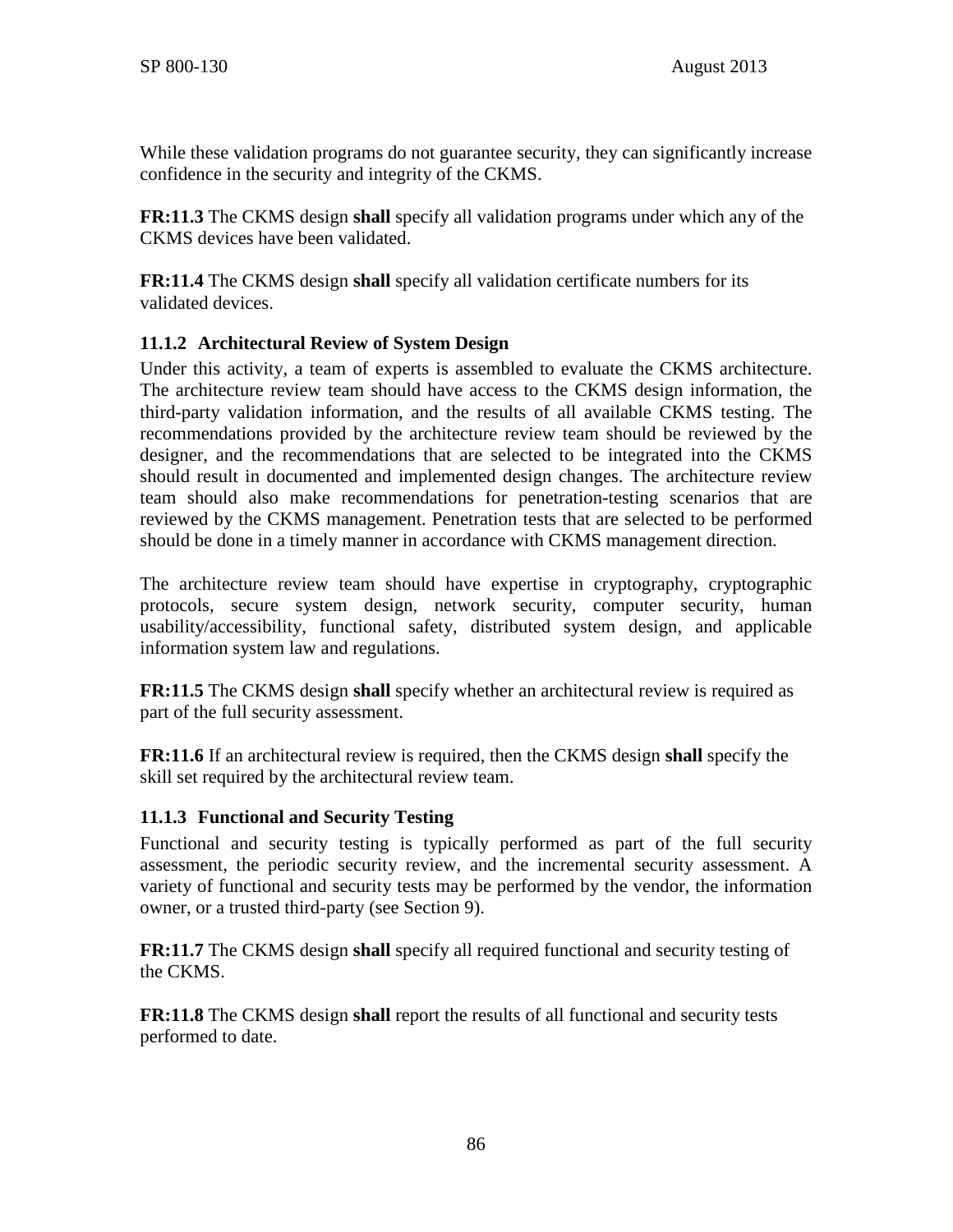# **11.1.4 Penetration Testing**

Penetration testing tests the CKMS to verify the extent to which it resists active attempts to compromise its security. This type of testing requires security experts who are knowledgeable about the typical attack techniques and system weaknesses, and who also have the ability to create and try new or unsuspected attack methods. The attack group should contain some individuals who are not part of the CKMS design team and who do not have preconceived notions about its security. Successful attack methods often involve using the system in unintended or unsuspected ways.

**FR:11.9** The CKMS design **shall** specify the results of any completed penetration testing performed to date.

## **11.2 Periodic Security Review**

This review consists of an examination of the system controls, physical controls, procedural controls and personnel controls to ensure that these controls are in place and operational as claimed. Changes to the system since the previous security review should be examined to ensure that the products/devices are operating with the latest updates and security patches in secure configurations, and that the products continue to maintain their third-party security ratings. Issues identified as the result of the review should be addressed. In addition, periodic functional and security testing should be performed (see Section [9.6\)](#page-85-0).

**FR:11.10** The CKMS design **shall** specify the periodicity of security reviews.

**FR:11.11** The CKMS design **shall** specify the scope of the security review in terms of the CKMS devices.

**FR:11.12** The CKMS design **shall** specify the scope of the periodic security review in terms of the activities undertaken for each CKMS device under review.

**FR:11.13** The CKMS design **shall** specify the functional and security testing to be performed as part of the periodic security review.

## **11.3 Incremental Security Assessment**

When the system has undergone significant changes, an incremental assessment of the changes in the following areas described in Section [11.1](#page-92-1) should be performed:

- a) Changes to third-party-validated devices since the previous security assessment,
- b) Architecture review of the system design changes, and
- c) Functional and security testing of the CKMS.

If the cumulative system changes are significant, a full CKMS security assessment as specified in Section [11.1](#page-92-1) should be conducted.

**FR:11.14** The CKMS design **shall** specify the circumstances under which an incremental security assessment should be conducted.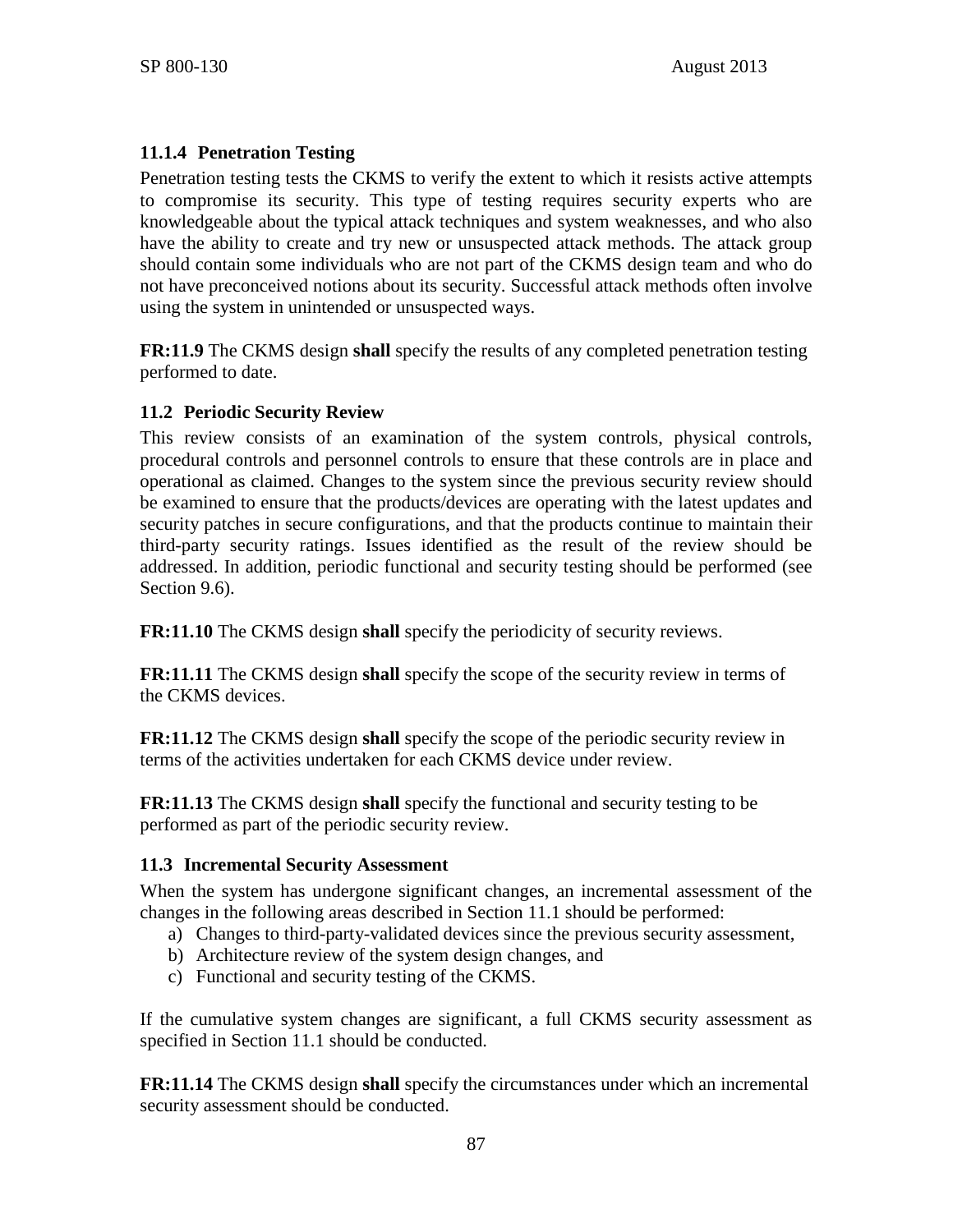**FR:11.15** The CKMS design **shall** specify the scope of incremental security assessments.

### **11.4 Security Maintenance**

While a CKMS may be designed, developed and deployed to provide a specific level of protection (e.g., low, medium, or high), the protection provided may be reduced as configuration changes are made and as new threats are found. In order to maintain and enhance the security of the system, the CKMS should be properly upgraded, reviewed and tested against hardening guidelines. Examples of hardening activities include updating the CKMS with the latest security patches, periodic review of the system configuration against the hardening guidelines, periodic testing of the CKMS against hardening guidelines, application of revised hardening guidelines, and periodic penetration testing.

**FR:11.16** The CKMS design **shall** list the hardening activities required to be performed in order to maintain its security.

# **12. Technological Challenges**

A CKMS should be designed and implemented to have a security lifetime of many years. Therefore, the designer should consider possible threats resulting from advances in technology that may render the CKMS insecure. Some examples are discussed below.

a) New Attacks on Cryptographic Algorithms

A cryptographic algorithm has an expected security life. However, as time passes, new attacks may be found that reduce its security life. This, in turn, is likely to reduce the security lifetime of the CKMS that relies on the algorithm to protect its keys and metadata. Eventually, the cryptographic algorithm may need to be upgraded or replaced altogether.

Cryptographic algorithms should be implemented within cryptographic modules in a manner so that the algorithms can be replaced or updated without significantly affecting the rest of the implementation. For example, key lengths and block lengths should be variable so that they may be easily increased if and when necessary.

b) New Attacks on Key Establishment Protocols

Weaknesses are often found in protocols after they have been in use for several years. Protocols are seldom evaluated to the same extent as cryptographic algorithms, and it is often difficult to upgrade a protocol once it is widely used. Therefore, it is important that a CKMS uses evaluated and tested protocols for key establishment.

c) New Attacks on CKMS Devices New methods for logically attacking and subverting computer-based systems are continuously being discovered. The CKMS designer should prevent, to the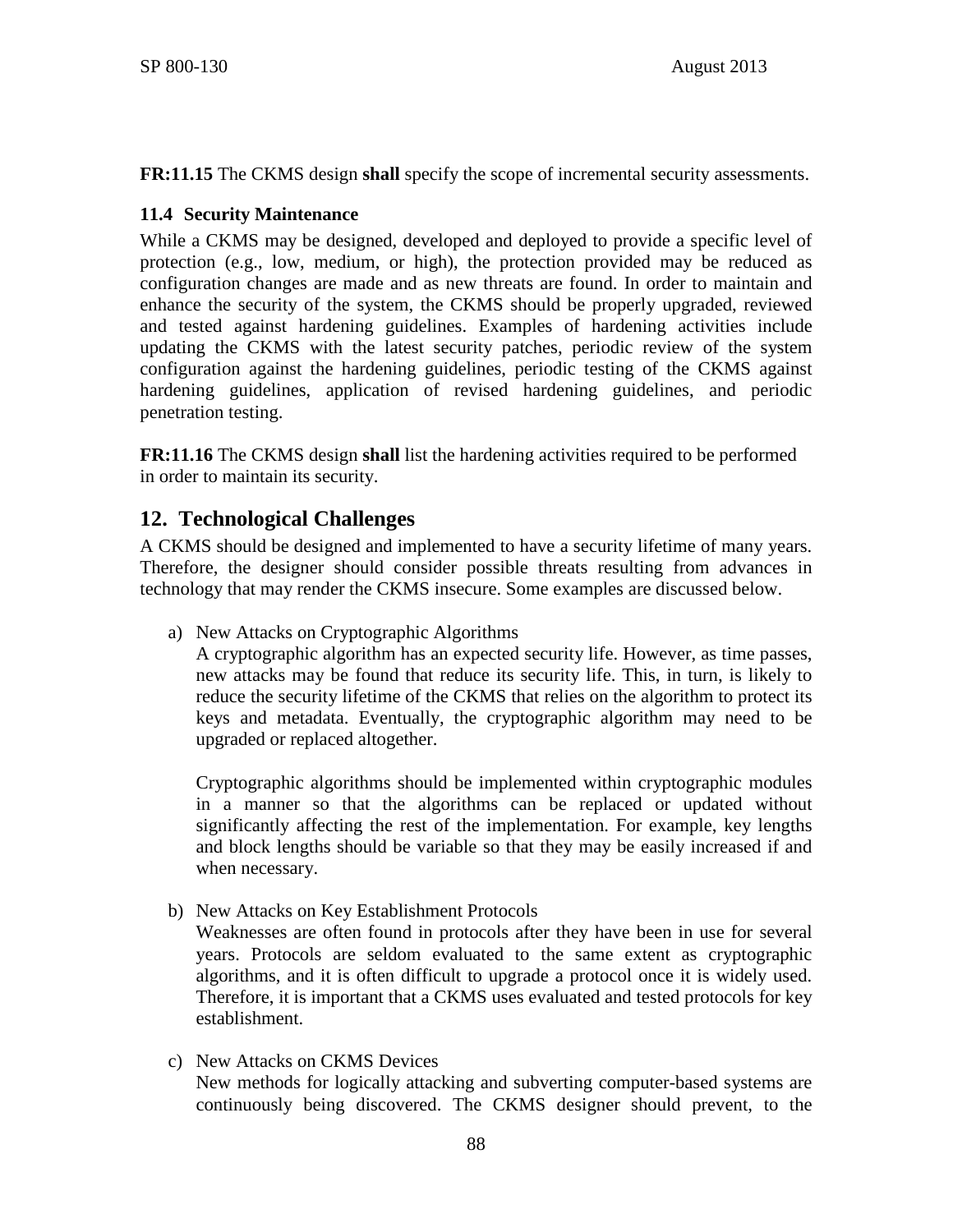maximum extent that is feasible, external access to CKMS devices by unauthorized parties. The access control mechanisms upon which the CKMS relies for its security should be periodically reviewed against the most recent attacks being perpetrated and upgraded as required.

d) New Computing Technologies

New computing technologies may threaten the security of a CKMS. The current threat of highest concern is that of the development of quantum computers with sufficient capability to recover cryptographic keys. The implementation of practical quantum computers could result in a major change in cryptographic security technology. For example, if large qubit quantum computers could be built, the security of integer factorization and discrete log-based public key cryptographic algorithms would be threatened. This would have a major impact on the CKMS that rely on these algorithms for the establishment of cryptographic keys. Research is currently underway to find public key algorithms that are resistant to quantum computing (e.g., lattice-based public key cryptography), but no widely accepted solution has yet been found. Research is also currently underway to find scalable, symmetric key distribution architectures that can use symmetric key algorithms (e.g., AES-256) that are currently considered more resistant to quantum computing attacks.

**FR:12.1** The CKMS design **shall** specify the expected security lifetime of each cryptographic algorithm implemented in the system.

**FR:12.2** The CKMS design **shall** specify which sub-functions (e.g., the hash subfunction of HMAC) of the cryptographic algorithms can be upgraded or replaced with similar, but cryptographically improved, sub-functions without negatively affecting the CKMS operation.

**FR:12.3** The CKMS design **shall** specify which key establishment protocols are implemented by the system.

**FR:12.4** The CKMS design **shall** specify the expected security lifetime of each key establishment protocol implemented in the system in terms of the expected security lifetimes of the cryptographic algorithms employed.

**FR:12.5** The CKMS design **shall** specify the extent to which external access to CKMS devices is permitted.

**FR:12.6** The CKMS design **shall** specify how all allowed external accesses to CKMS devices is controlled.

**FR:12.7** The CKMS design **shall** specify the features employed to resist or mitigate the consequences of the development of new technologies, such as a quantum computing attack upon the CKMS cryptographic algorithms.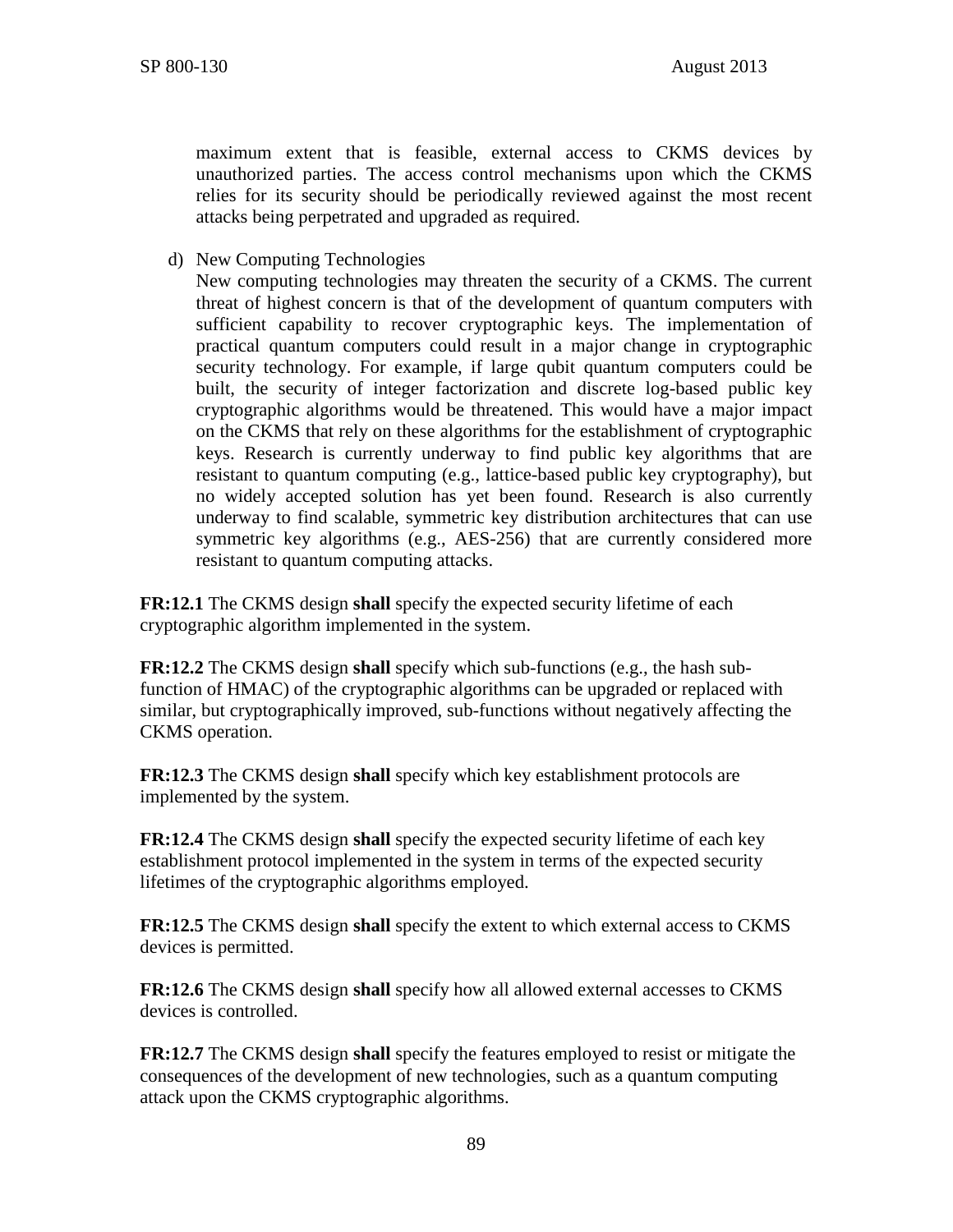**FR:12.8** The CKMS design **shall** specify the currently known consequences of a quantum computing attack upon the CKMS cryptography.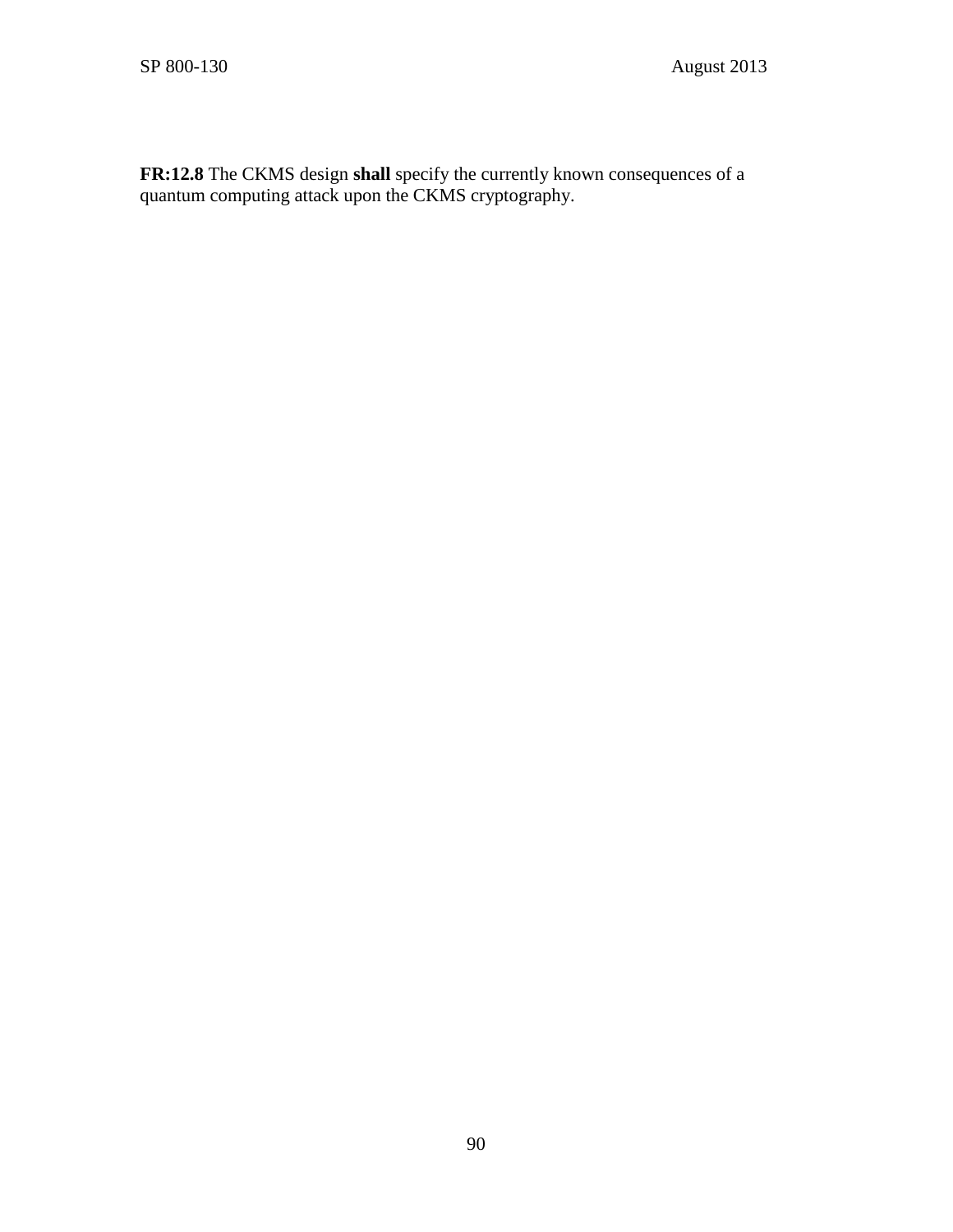# **Appendix A: References**

A short summary is provided for each of the items below so that the reader can immediately determine the applicability of the item to the reader's needs.

<span id="page-98-0"></span>1. [FIPS 140]

*FIPS 140-2: Security Requirements for Cryptographic Modules*, May 2001, www.csrc.nist.gov/publications/PubsFIPS.html.

FIPS 140-2 specifies the requirements in eleven areas that must be met by cryptographic modules (modules) protecting U.S. Government information. This applies to hardware, software, firmware and hybrid modules. The standard provides four increasing, qualitative levels of security that are intended to cover a wide range of potential applications and environments. The security requirements cover areas related to the secure design and implementation of a cryptographic module. These areas include the cryptographic module specification; the cryptographic module ports and interfaces; the roles, services, and authentication mechanisms; the finite state model; the physical security of the module; the operational environment; cryptographic key management; electromagnetic interference/electromagnetic compatibility (EMI/EMC); self-tests; design assurance; and mitigation of other attacks. Compliance with this Standard is validated under the NIST Cryptographic Module Validation Program (CMVP).

2. [FIPS 180]

*FIPS 180-4: Secure Hash Standard (SHS)*, March 2012, [www.csrc.nist.gov/publications/PubsFIPS.html.](http://www.csrc.nist.gov/publications/PubsFIPS.html)

FIPS 180-4 specifies hash algorithms that can be used to generate digests of messages. The digests are used to detect whether messages have been changed since the digests were generated. Digests may be used in the generation and validation of digital signatures, random number generation and the generation of message authentication codes. Compliance with this Standard is validated under the NIST Cryptographic Algorithm Validation Program (CAVP).

3. [FIPS 186]

*FIPS 186-4: Digital Signature Standard (DSS)*, July 2013, www.csrc.nist.gov/publications/PubsFIPS.html.

FIPS 186-4 specifies algorithms for applications requiring a digital signature. The standard allows the use of DSA, RSA, and ECDSA signature techniques, along with an appropriate hash function from FIPS 180-4 to compute the digital signature. FIPS 186-4 also includes requirements and algorithms for the generation of keys and domain parameters. Compliance with this Standard is validated under the NIST Cryptographic Algorithm Validation Program (CAVP).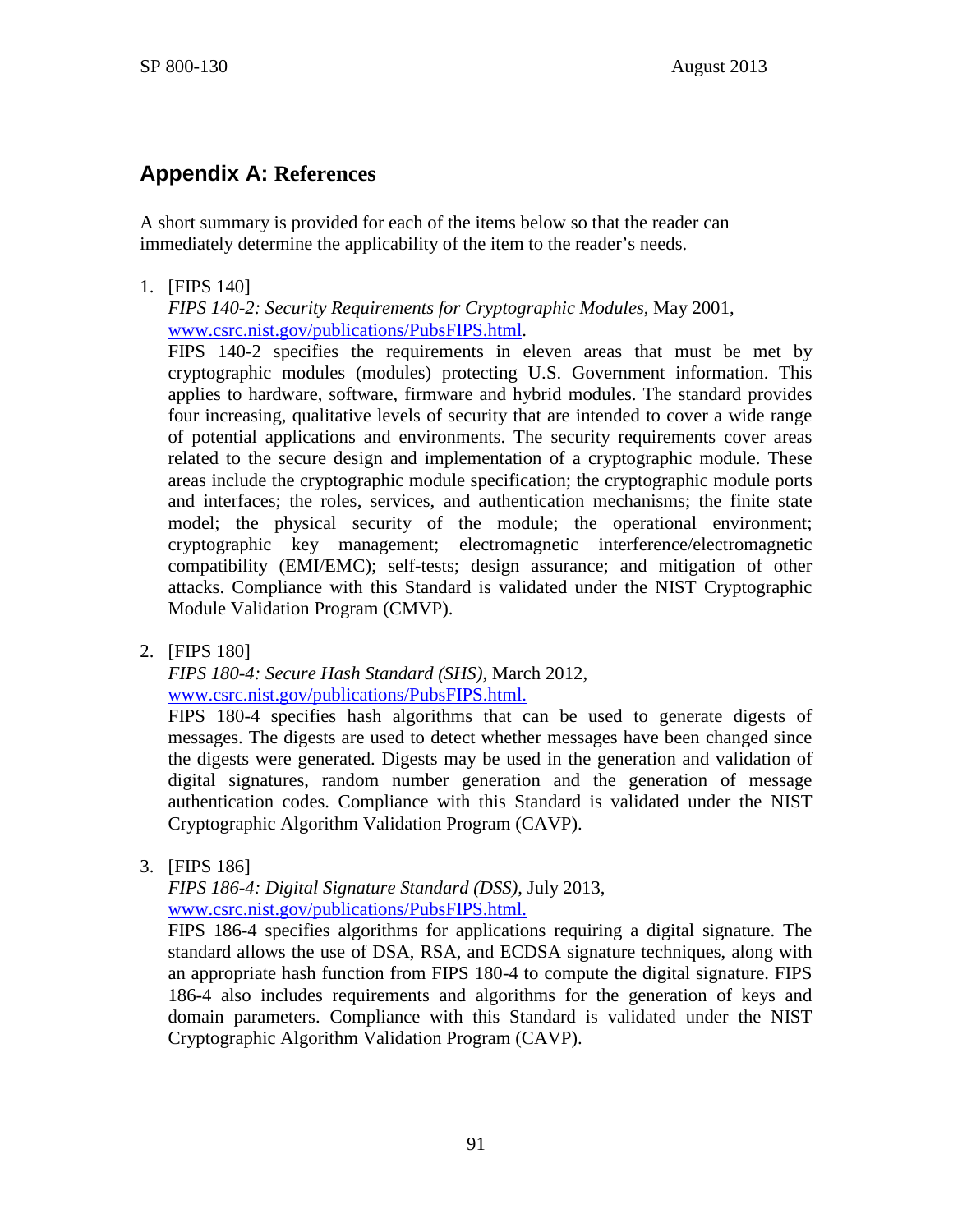# 4. [FIPS 197]

*FIPS 197: Advanced Encryption Standard (AES)*, November 2001, www.csrc.nist.gov/publications/PubsFIPS.html.

FIPS 197 specifies a symmetric key block cipher encryption/decryption algorithm. The standard supports key sizes of 128, 192, and 256 bits and a block size of 128 bits. Compliance with this Standard is validated under the NIST Cryptographic Algorithm Validation Program (CAVP).

5. [FIPS 198]

*FIPS 198-1: The Keyed-Hash Message Authentication Code (HMAC)*, July 2008, www.csrc.nist.gov/publications/PubsFIPS.html.

FIPS 198-1 describes a keyed-hash message authentication code (HMAC), a mechanism for message authentication using cryptographic hash functions. HMAC can be used with a NIST-approved cryptographic hash function, in combination with a shared secret key. Compliance with this Standard is validated under the NIST Cryptographic Algorithm Validation Program (CAVP).

6. [IPSEC]

Various IPSEC RFCs under [http://www.ietf.org/dyn/wg/charter/ipsecme-charter.html.](http://www.ietf.org/dyn/wg/charter/ipsecme-charter.html) These IPSEC RFCs describe how authentication, encryption, and integrity security services are provided for the IP packets. The RFCs cover the format of the security services payload for the packets, cipher suites for the security services, and key management techniques for the cryptographic algorithms used to provide the security services.

<span id="page-99-0"></span>7. [ISO/IEC 15408 Parts 1-3]

*Information technology – Security techniques – Evaluation criteria for IT security*, *Part 1: Introduction and general model Part 2: Security functional requirements*

*Part 3: Security assurance components*

http://www.iso.org/iso/catalogue.

ISO/IEC 15408-1:2009 establishes the general concepts and principles of an IT security evaluation and specifies the general model of evaluation given by various parts of ISO/IEC 15408, which in its entirety is meant to be used as the basis for the evaluation of the security properties of IT products.

ISO/IEC 15408-2:2005 defines the required structure and content of security functional components for the purpose of a security evaluation. It includes a catalogue of functional components that will meet the common security functionality requirements of many IT products and systems.

ISO/IEC 15408-3:2008 defines the assurance requirements of the evaluation criteria. It includes the evaluation assurance levels that define a scale for measuring the assurance for component targets of evaluation (TOEs), the composed assurance packages that define a scale for measuring the assurance for composed TOEs, the individual assurance components from which the assurance levels and packages are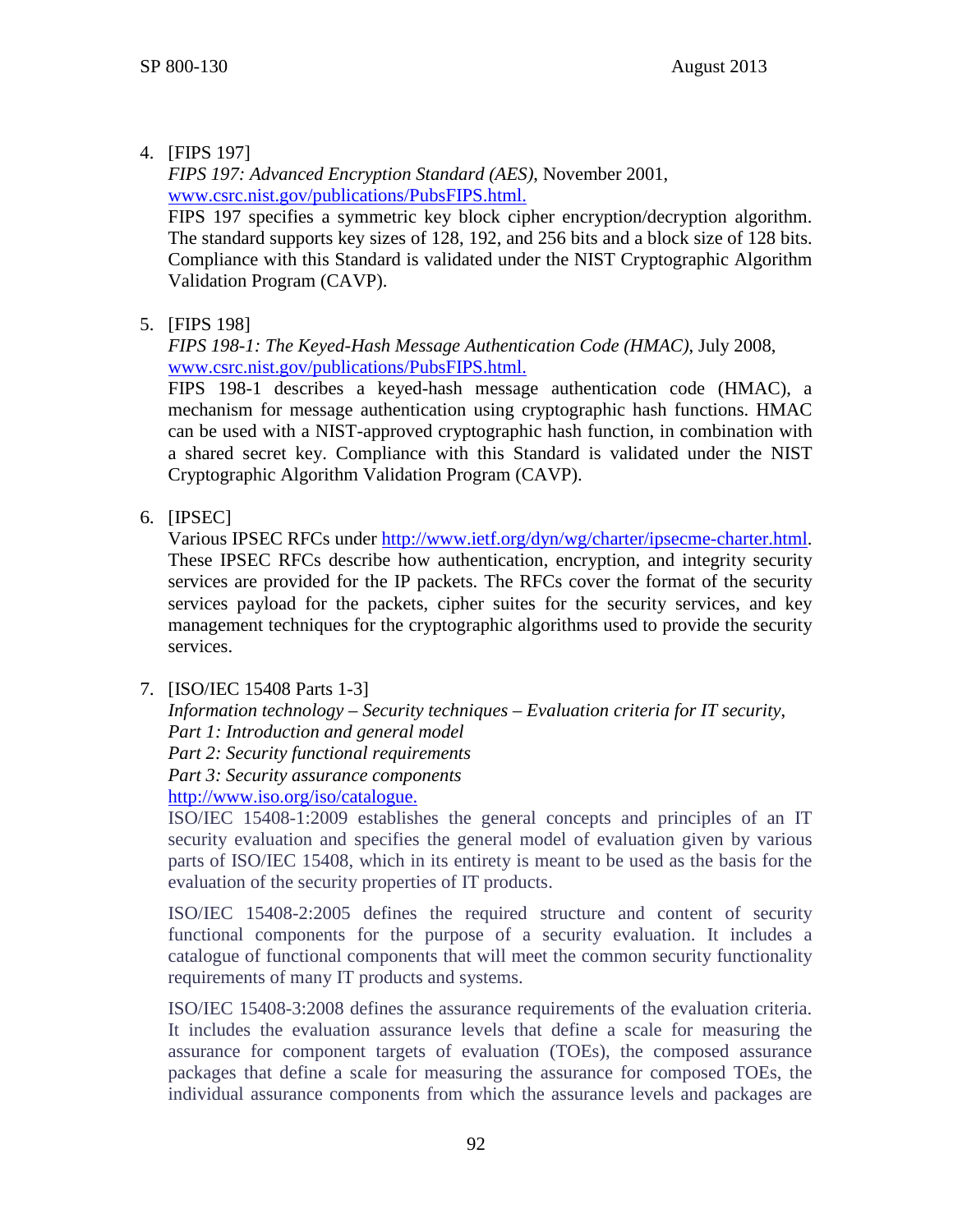composed, and the criteria for the evaluation of protection profiles and security targets.

### 8. [KERBEROS]

Various Kerberos RFCs under [http://www.ietf.org/dyn/wg/charter/krb-wg](http://www.ietf.org/dyn/wg/charter/krb-wg-charter.html)[charter.html.](http://www.ietf.org/dyn/wg/charter/krb-wg-charter.html)

These KERBEROS RFCs describe how KERBEROS authentication, encryption, and ticket-granting security services are provided. The RFCs cover the format of the security services payload, cipher suites for the security services, and authentication using passwords or X.509 certificates.

### 9. [RFC 6960]

*Online Certificate Status Protocol (OCSP)*, http://www.ietf.org/rfc/rfc6960.txt. RFC 6960 specifies a protocol that may be used for determining the current status of a public key certificate.

### 10. [RFC 3161]

*Internet X.509 Public Key Infrastructure Time-Stamp Protocol (TSP)*, [http://www.ietf.org/rfc/rfc3161.txt.](http://www.ietf.org/rfc/rfc3161.txt)

RFC 3161 specifies a protocol to request and receive a trusted time stamp from a trusted third-party. The document specifies the digital signature-based structure of the time stamp token, which can be used to provide the time associated with the existence of a datum.

## 11. [RFC 3279]

*Algorithms and Identifiers for the Internet X.509 Public Key Infrastructure Certificate and Certificate Revocation List (CRL) Profile*, [http://www.ietf.org/rfc/rfc3279.txt.](http://www.ietf.org/rfc/rfc3279.txt)

RFC 3279 specifies OIDs and the structure for storing subject public key information for the RSA, DSA, DH and EC algorithms. The RFC also defines object identifiers and signature structures for hashing and signing algorithms. RFC 3279 is augmented by RFC 4055 and RFC 5480 to accommodate additional signature algorithms and schemes.

## 12. [RFC 3647]

*Public Key Infrastructure Certificate Policy and Certificate Practices Framework,*  [http://www.ietf.org/rfc/rfc3647.txt.](http://www.ietf.org/rfc/rfc3647.txt)

RFC 3647 presents a comprehensive list of topics that potentially need to be addressed in a certificate policy or a certification practice statement.

## 13. [RFC 4055]

*Additional Algorithms and Identifiers for RSA Cryptography for use in the Internet X.509 Public Key Infrastructure Certificate and Certificate Revocation List (CRL) Profile*, [http://www.ietf.org/rfc/rfc4055.txt.](http://www.ietf.org/rfc/rfc4055.txt)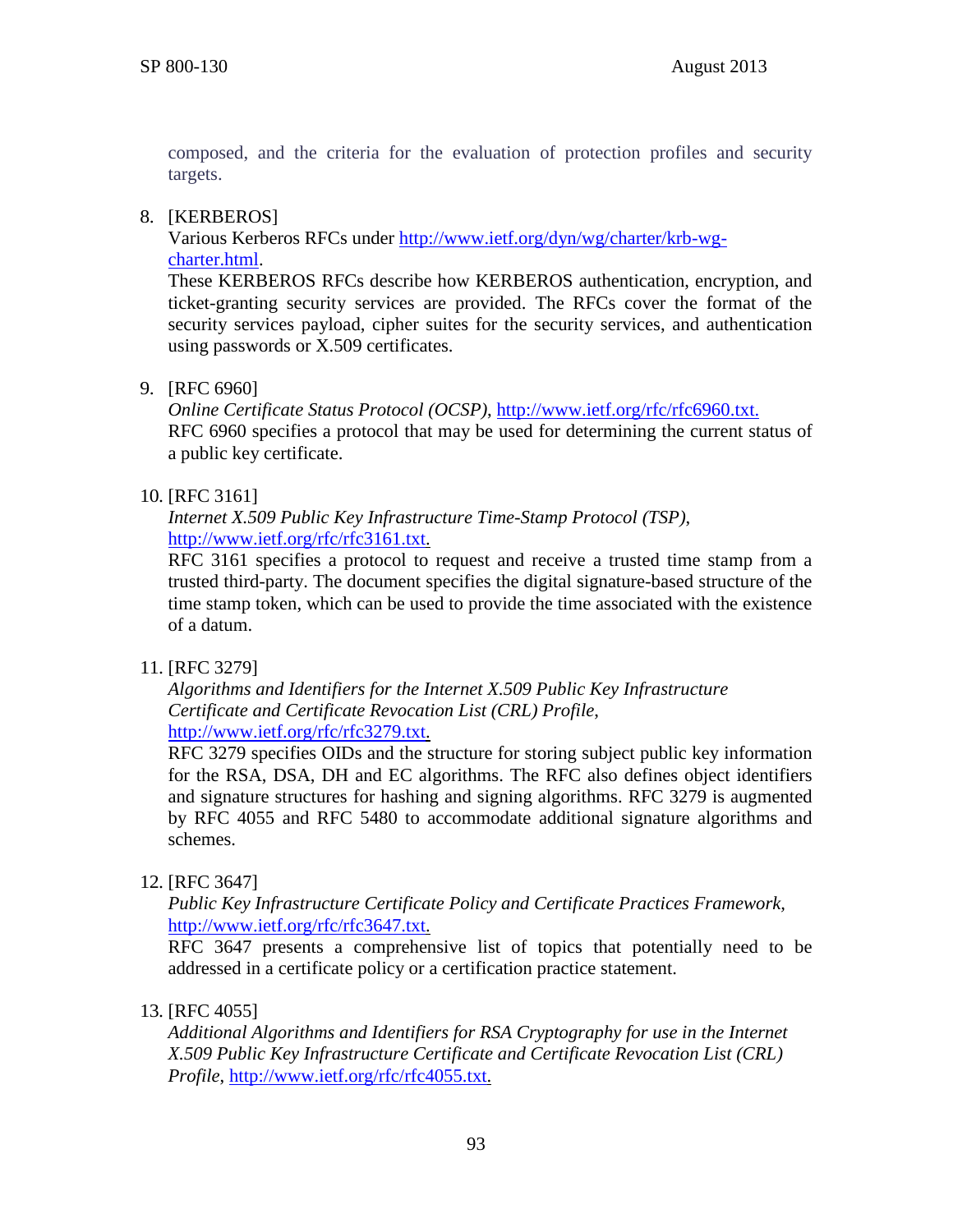RFC 4055 supplements RFC 3279, by describing the conventions for using the RSA-PSS signature algorithm, and the RSA-OAEP key transport algorithm.

### 14. [RFC 4251]

*The Secure Shell (SSH) protocol Architecture*, http://www.ietf.org/rfc/rfc4251.txt. RFC 4251 specifies a protocol for secure remote login and other secure network services over an insecure network. This document describes the architecture of the SSH protocol, as well as the notation and terminology used in SSH protocol documents. It also discusses the SSH algorithm naming system that allows local extensions. The SSH protocol consists of three major components: The Transport Layer Protocol provides server authentication, confidentiality, and integrity with perfect forward secrecy; the User Authentication Protocol authenticates the client to the server; and the Connection Protocol multiplexes the encrypted tunnel into several logical channels. Details of these protocols are described in separate documents.

### 15. [RFC 6402]

*Certificate Management over CMS (CMC)*, [http://www.ietf.org/rfc/rfc5272.txt.](http://www.ietf.org/rfc/rfc5272.txt)

Formerly published as RFC 5272, RFC 6402 is a protocol standard for using certificate management services, such as enrollment, rekey, and revocation using PKCS #10 or the Cryptographic Message Syntax (CMS).

### 16. [RFC 5273]

### *Certificate Management over CMS (CMC): Transport Protocols*, [http://www.ietf.org/rfc/rfc5273.txt.](http://www.ietf.org/rfc/rfc5273.txt)

RFC 5273 defines a number of transport mechanisms that are used to move CMC (Certificate Management over CMS (Cryptographic Message Syntax)) messages. The transport mechanisms described are: HTTP, file, mail, and TCP.

## 17. [RFC 5274]

*Certificate Management Messages over CMS (CMC): Compliance Requirements*, http://www.ietf.org/rfc/rfc5274.txt.

RFC 5274 provides a set of compliance statements about the CMC (Certificate Management over CMS) enrollment protocol.

### 18. [RFC 5280]

*Internet X.509 Public Key Infrastructure Certificate and Certificate Revocation List (CRL) Profile*, [http://www.ietf.org/rfc/rfc5280.txt.](http://www.ietf.org/rfc/rfc5280.txt)

RFC 5280 defines the formats for X.509 public key certificates and the corresponding CRLs. This RFC also defines the certificates, the certification paths, and the CRL processing rules.

### 19. [RFC 5295]

*Specification for the Derivation of Root Keys from an Extended Master Session Key (EMSK)*, [http://www.ietf.org/rfc/rfc5295.txt.](http://www.ietf.org/rfc/rfc5295.txt)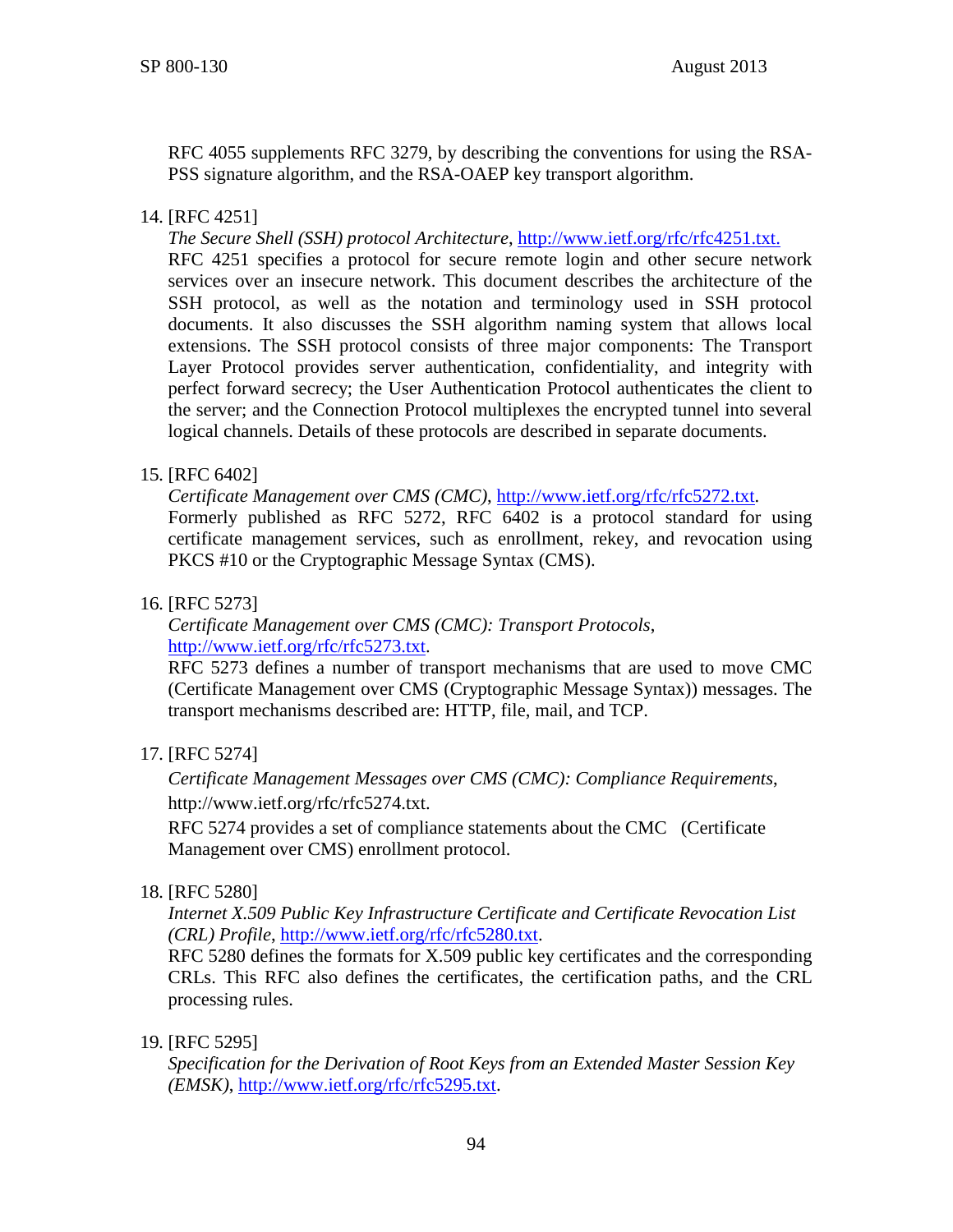The Extensible Authentication Protocol (EAP) defines the Extended Master Session Key (EMSK) generation process. RFC 5295 defines how EMSK is used to derive root keys. Root keys are master keys that can be used for multiple security services, such as authentication, integrity, and encryption.

### 20. [RFC 5480]

*Elliptic Curve Cryptography Subject Public Key Information*, [http://www.ietf.org/rfc/rfc5480.txt.](http://www.ietf.org/rfc/rfc5480.txt)

RFC 5480 defines the format and structure of elliptic curve public keys in X509 certificates.

### 21. [RFC 5652]

*Cryptographic Message Syntax (CMS),*  [http://www.ietf.org/rfc/rfc5652.txt.](http://www.ietf.org/rfc/rfc5272.txt)

RFC 5652 describes the Cryptographic Message Syntax (CMS) format. This syntax is used to digitally sign, digest, authenticate, or encrypt arbitrary message content.

### 22. [RFC 5914]

*Trust Anchor Format*, [http://www.ietf.org/rfc/rfc5914.txt.](http://www.ietf.org/rfc/rfc5914.txt)

RFC 5914 describes a structure for representing trust anchor information. A trust anchor is an authoritative entity that is represented by a public key and associated data. The public key is used to verify digital signatures, and the associated data is used to constrain the types of information or actions for which the trust anchor is authoritative. The structure defined in this document is intended to satisfy formatrelated requirements defined in the Trust Anchor Management Requirements.

### 23. [RFC 5934]

*Trust Anchor Management Protocol (TAMP)*, [http://www.ietf.org/rfc/rfc5934.txt.](http://www.ietf.org/rfc/rfc5934.txt) RFC 5934 defines a security protocol to securely update the trust anchor stores held by devices, equipment and applications.

### 23. [RFC 6024]

*Trust Anchor Management Requirements*, [http://www.ietf.org/rfc/rfc6024.txt.](http://www.ietf.org/rfc/rfc6024.txt)

RFC 6024 describes some of the problems associated with the lack of a standard trust anchor management mechanism and defines requirements for data formats and pushbased protocols designed to address these problems.

### <span id="page-102-0"></span>24. [SP 800-37]

*SP 800-37-rev1: Guide for Applying the Risk Management Framework to Federal Information Systems – A Security Lifecycle Approach,* February 2010 [http://www.csrc.nist.gov/publications/PubsSPs.html.](http://www.csrc.nist.gov/publications/PubsSPs.html)

SP 800-37-rev1 continues the evolution to a unified framework by transforming the traditional Certification and Accreditation process into the six-step Risk Management Framework (RMF). The revised process emphasizes: (i) building information security capabilities into Federal information systems through the application of state-of-the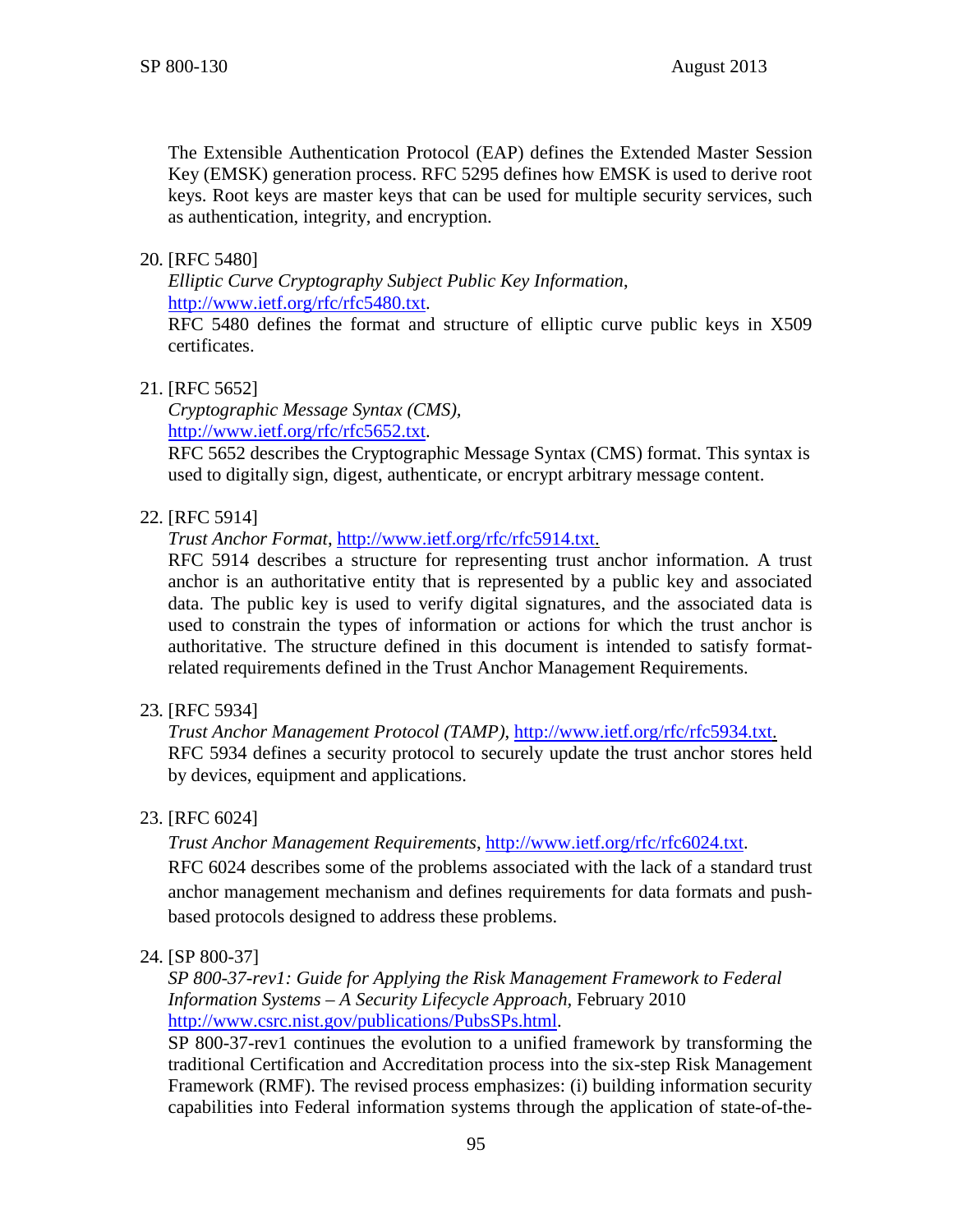practice management, operational, and technical security controls; (ii) maintaining an awareness of the security state of information systems on an ongoing basis through enhanced monitoring processes; and (iii) providing essential information to senior leaders to facilitate credible decisions regarding the acceptance of risk to organizational operations and assets, individuals, other organizations, and the Nation arising from the operation and use of information systems.

## 25. [SP 800-38A]

*SP 800-38A: Recommendation for Block Cipher Modes of Operation - Methods and Techniques*, December 2001, [http://www.csrc.nist.gov/publications/PubsSPs.html.](http://www.csrc.nist.gov/publications/PubsSPs.html) SP 800-38A defines five confidentiality modes of operation for use with an underlying symmetric key block cipher algorithm: Electronic Codebook (ECB), Cipher Block Chaining (CBC), Cipher Feedback (CFB), Output Feedback (OFB), and Counter (CTR). SP 800-38A is used with an approved block cipher algorithm. Compliance with this Recommendation is validated under the NIST Cryptographic Algorithm Validation Program (CAVP).

## 26. [SP 800-38B]

*SP 800-38B: Recommendation for Block Cipher Modes of Operation - the CMAC mode for Authentication*, May 2005,

[http://www.csrc.nist.gov/publications/PubsSPs.html.](http://www.csrc.nist.gov/publications/PubsSPs.html)

SP 800-38B specifies a message authentication code (MAC) algorithm based on a symmetric key block cipher algorithm. This block cipher-based MAC algorithm, called CMAC, may be used to provide assurance of the authenticity and, hence, the integrity of binary data. Compliance with this Recommendation is validated under the NIST Cryptographic Algorithm Validation Program (CAVP).

## 27. [SP 800-38C]

*SP 800-38C Recommendation for Block Cipher Modes of Operation: the CCM Mode for Authentication and Confidentiality*, May 2004,

[http://www.csrc.nist.gov/publications/PubsSPs.html.](http://www.csrc.nist.gov/publications/PubsSPs.html)

SP 800-38C defines a mode of operation, called CCM, for a symmetric key block cipher algorithm. CCM may be used to provide assurance of the confidentiality and the authenticity of computer data by combining the techniques of the Counter (CTR) mode and the Cipher Block Chaining-Message Authentication Code (CBC-MAC) algorithm<sup>[23](#page-103-0)</sup>. Compliance with this Recommendation is validated under the NIST Cryptographic Algorithm Validation Program (CAVP).

### 28. [SP 800-38D]

*SP 800-38D: Recommendation for Block Cipher Modes of Operation: Galois/Counter Mode (GCM) and GMAC*, November 2007, [http://www.csrc.nist.gov/publications/PubsSPs.html.](http://www.csrc.nist.gov/publications/PubsSPs.html)

<span id="page-103-0"></span><sup>&</sup>lt;sup>23</sup> CBC-MAC is not currently an approved mode of operation except as a component of the CCM mode.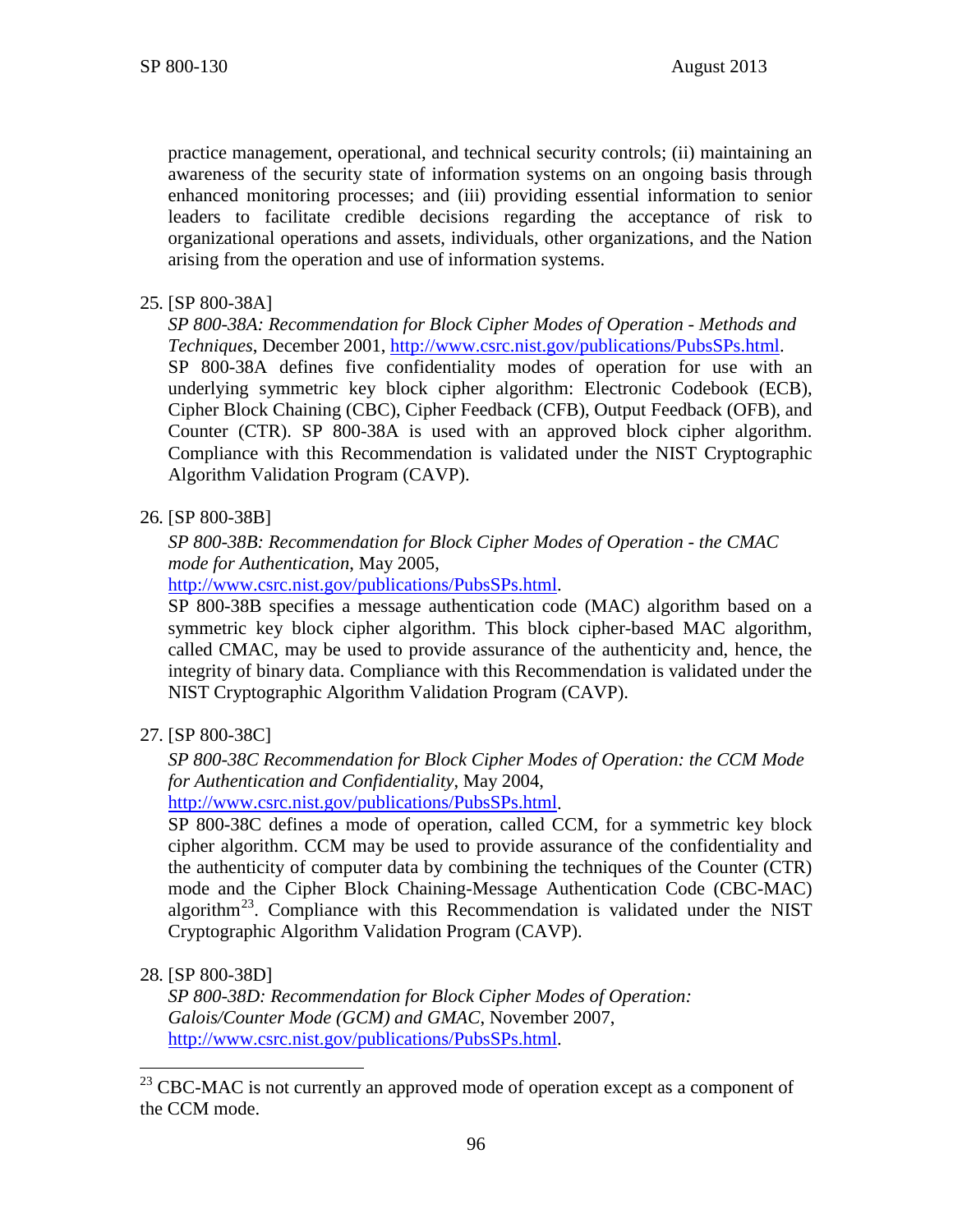SP 800-38D specifies the Galois/Counter Mode (GCM) algorithm for authenticated encryption with associated data, and its specialization, GMAC, for generating a message authentication code (MAC) on data that is not encrypted. GCM and GMAC are modes of operation for an underlying, approved symmetric key block cipher algorithm. Compliance with this Recommendation is validated under the NIST Cryptographic Algorithm Validation Program (CAVP).

### 29. [SP 800-38E]

*SP 800-38E: DRAFT Recommendation for Block Cipher Modes of Operation: The XTS-AES Mode for Confidentiality on Block-Oriented Storage Devices*, January 2010, [http://www.csrc.nist.gov/publications/PubsSPs.html.](http://www.csrc.nist.gov/publications/PubsSPs.html)

SP 800-38E approves the XTS-AES mode of the AES algorithm by reference to IEEE Standard 1619-2007, subject to one additional requirement, as an option for protecting the confidentiality of data on block-oriented storage devices. The mode does not provide authentication of the data or its source.

### 30. [SP 800-38F]

*SP 800-38F: Recommendation for Block Cipher Modes of Operation: Methods for Key Wrapping*, December 2012, http://csrc.nist.gov/publications/PubsSPs.html. SP 800-38F describes cryptographic methods that are approved for "key wrapping," i.e., the protection of the confidentiality and integrity of cryptographic keys.

### <span id="page-104-0"></span>31. [SP 800-53]

*SP 800-53: Recommended Security Controls for Federal Information Systems,* August, 2009, [http://www.csrc.nist.gov/publications/PubsSPs.html.](http://www.csrc.nist.gov/publications/PubsSPs.html)

SP 800-53 provides guidelines for selecting and specifying security controls for information systems supporting the executive agencies of the Federal government. The guidelines apply to all components of an information system that process, store, or transmit Federal information. The guidelines have been developed to help achieve more secure information systems within the Federal government by:

- a) Facilitating a more consistent, comparable, and repeatable approach for selecting and specifying security controls for information systems;
- b) Providing a recommendation for minimum security controls for information systems categorized in accordance with Federal Information Processing Standards (FIPS) 199, *Standards for Security Categorization of Federal Information and Information Systems*;
- c) Promoting a dynamic, extensible catalog of security controls for information systems to meet the demands of changing requirements and technologies; and
- d) Creating a foundation for the development of assessment methods and procedures for determining security control effectiveness.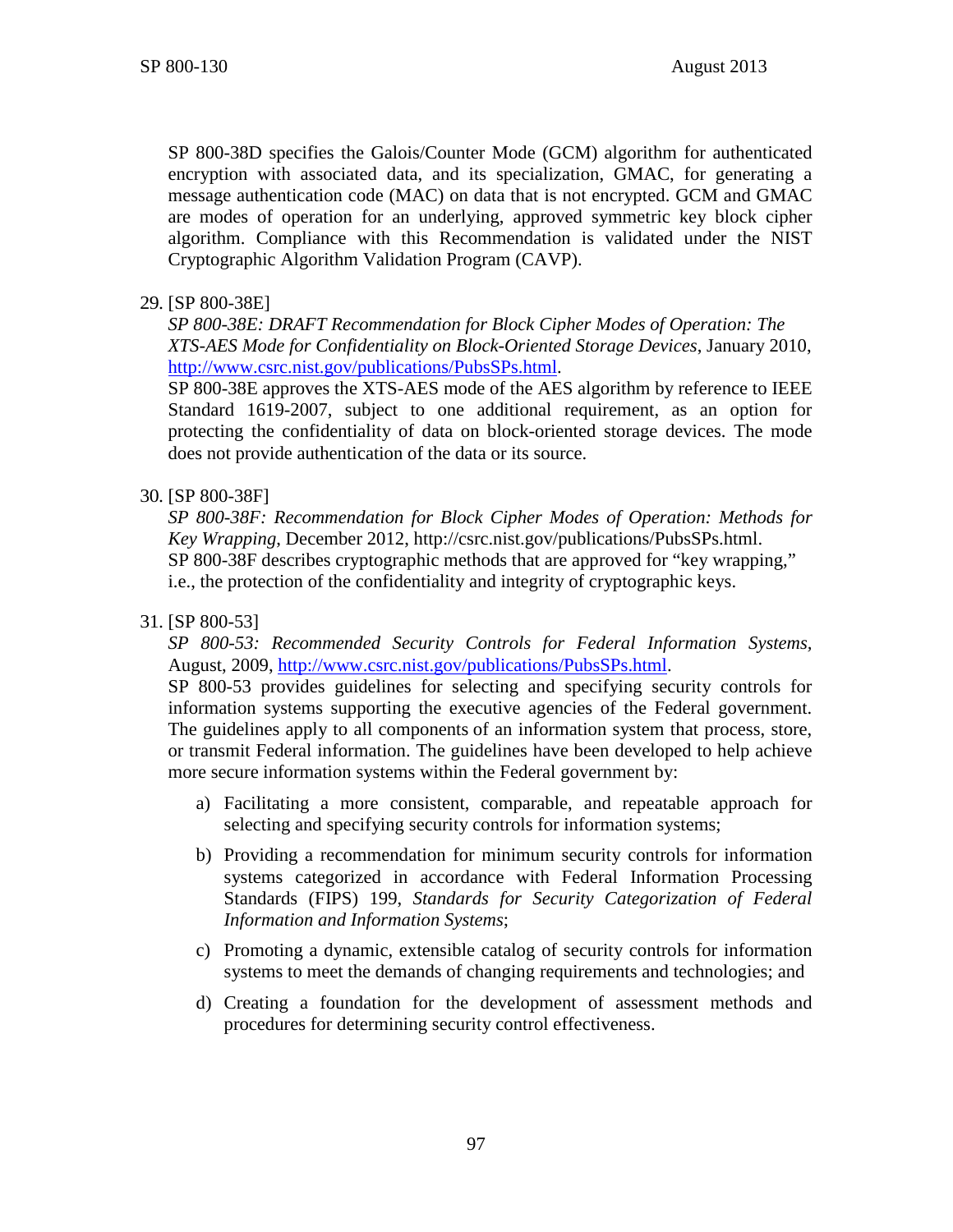# <span id="page-105-0"></span>32. [SP 800-53A]

*SP 800-53A: Guide for Assessing Security Controls in Federal Information Systems – Building Effective Security Assessment Plans,* June 2010, [http://www.csrc.nist.gov/publications/PubsSPs.html.](http://www.csrc.nist.gov/publications/PubsSPs.html)

SP 800-53A is intended to facilitate security control assessments conducted within an effective risk management framework. The assessment results provide organizational officials:

- a) Evidence about the effectiveness of security controls in organizational information systems;
- b) An indication of the quality of the risk management processes employed within the organization; and
- c) Information about the strengths and weaknesses of information systems that are supporting critical Federal missions and applications in a global environment of sophisticated threats.

# <span id="page-105-1"></span>33. [SP 800-56A]

*SP 800-56A: Recommendation for Pair-Wise Key Establishment Schemes Using Discrete Logarithm Cryptography (Revised)*, May 2013, [http://www.csrc.nist.gov/publications/PubsSPs.html.](http://www.csrc.nist.gov/publications/PubsSPs.html)

SP 800-56A specifies key establishment schemes using discrete logarithm cryptography, based on standards developed by the Accredited Standards Committee (ASC) X9, Inc.: ANS X9.42 (Agreement of Symmetric Keys Using Discrete Logarithm Cryptography) and ANS X9.63 (Key Agreement and Key Transport Using Elliptic Curve Cryptography). Compliance with this Standard is validated under the NIST Cryptographic Algorithm Validation Program (CAVP).

# <span id="page-105-2"></span>34. [SP 800-56B]

*SP 800-56B: Recommendation for Pair-Wise Key Establishment Using Integer Factorization Cryptography,* August 2009,

[http://www.csrc.nist.gov/publications/PubsSPs.html.](http://www.csrc.nist.gov/publications/PubsSPs.html)

SP 800-56B specifies key establishment schemes using integer factorization cryptography, based on ANS X9.44, Key Establishment using Integer Factorization Cryptography, which was developed by the Accredited Standards Committee (ASC) X9, Inc. Compliance with this Standard is validated under the NIST Cryptographic Algorithm Validation Program (CAVP).

35. [SP 800-56C]

*SP 800-56C: Recommendation for Key Derivation through Extraction-then-*

*Expansion,* November 2011, [http://www.csrc.nist.gov/publications/PubsSPs.html.](http://www.csrc.nist.gov/publications/PubsSPs.html) SP 800-56C specifies a two-step derivation procedure that employs an extraction-

then-expansion technique for deriving keying material from a shared secret generated during a establishment scheme specified in [\[SP 800-56A\]](#page-105-1) or [\[SP 800-56B\].](#page-105-2) Several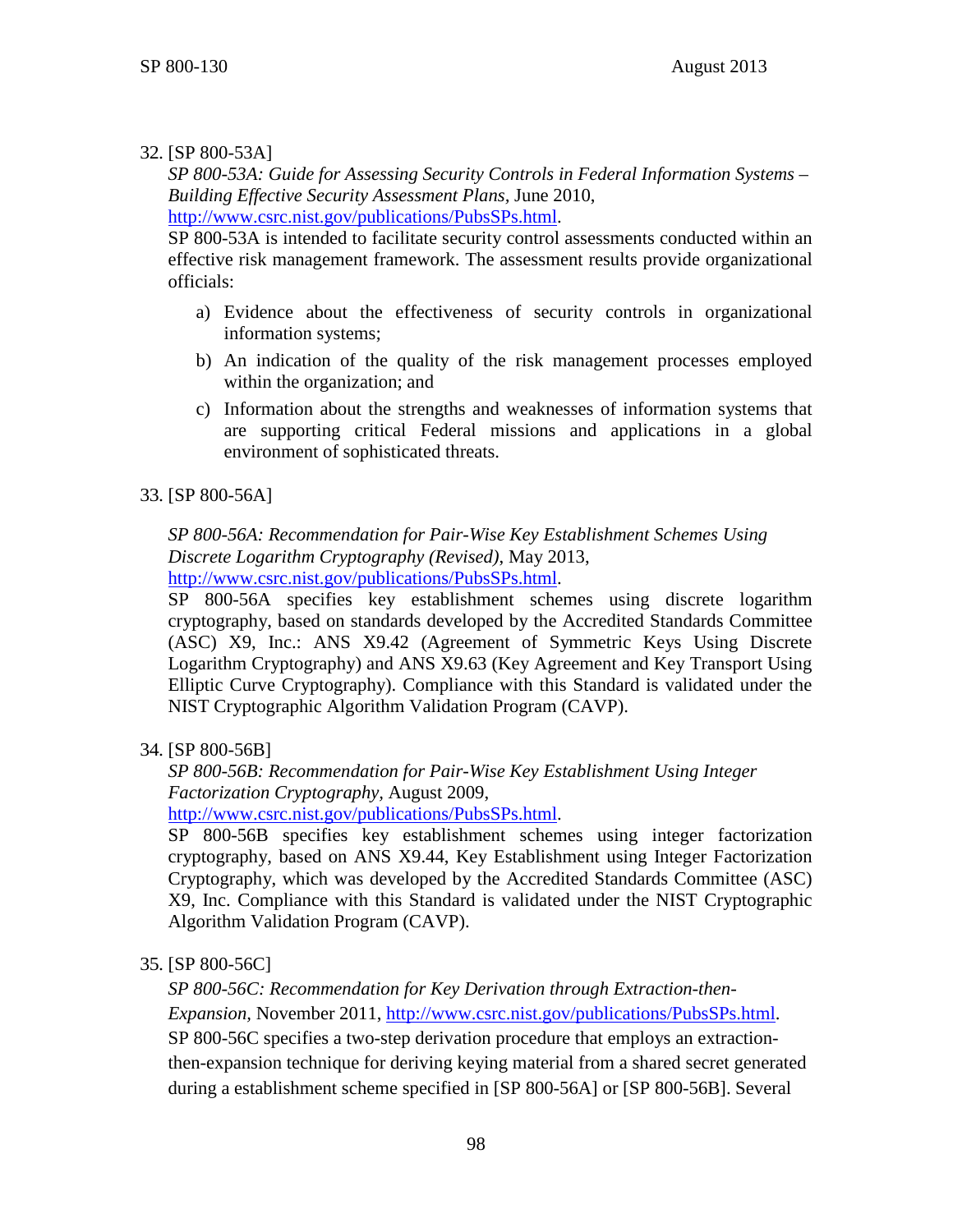application-specific derivation functions that use **approved** variants of this extraction-then-expansion procedure are described in NIST SP 800-135.

### <span id="page-106-0"></span>36. [SP 800-57-part1]

*SP 800-57-part 1: Recommendation for Key Management – Part 1: General (Revised,* July 2012,

<http://www.csrc.nist.gov/publications/PubsSPs.html>

SP 800-57 – Part 1 focuses on issues involving the management of cryptographic keys: their generation, use, and eventual destruction. Related topics, such as algorithm selection and appropriate key size, cryptographic policy, and cryptographic module selection, are also included.

## 37. [SP 800-57-part3]

*SP 800-57-part 3: Recommendation for Key Management – Part 3: Application Specific Key Management Guidance,* December 2009, <http://www.csrc.nist.gov/publications/PubsSPs.html>

SP 800-57-part 3 is intended primarily to help system administrators and system installers adequately secure applications in common use. The guide also provides information for end users regarding application options left under their control in normal use of the application. Recommendations are given for a selected set of applications.

38. [SP 800-67]

*SP 800-67: Recommendation for the Triple Data Encryption Algorithm (TDEA) Block Cipher*, January 2012, [http://www.csrc.nist.gov/publications/PubsSPs.html.](http://www.csrc.nist.gov/publications/PubsSPs.html)

SP 800-67 specifies the Triple Data Encryption Algorithm (TDEA), including its primary component cryptographic engine, the Data Encryption Algorithm (DEA). Compliance with this Recommendation is validated under the NIST Cryptographic Algorithm Validation Program (CAVP).

39. [SP 800-89]

*SP 800-89: Recommendation for Obtaining Assurances for Digital Signature Applications*, November 2006,

[http://www.csrc.nist.gov/publications/PubsSPs.html.](http://www.csrc.nist.gov/publications/PubsSPs.html)

SP 800-89 specifies methods for obtaining the assurances necessary for valid digital signatures: assurance of domain parameter validity, assurance of public key validity, assurance that the key pair owner actually possesses the private key, and assurance of the identity of the key pair owner.

## 40. [SP 800-90A]

*SP 800-90A: Recommendation for Random Number Generation Using Deterministic Random Bit Generators (Revised)*, January 2012, [http://www.csrc.nist.gov/publications/PubsSPs.html.](http://www.csrc.nist.gov/publications/PubsSPs.html)

SP 800-90A specifies mechanisms for the generation of random bits using deterministic methods. The random bits may then be used directly or converted to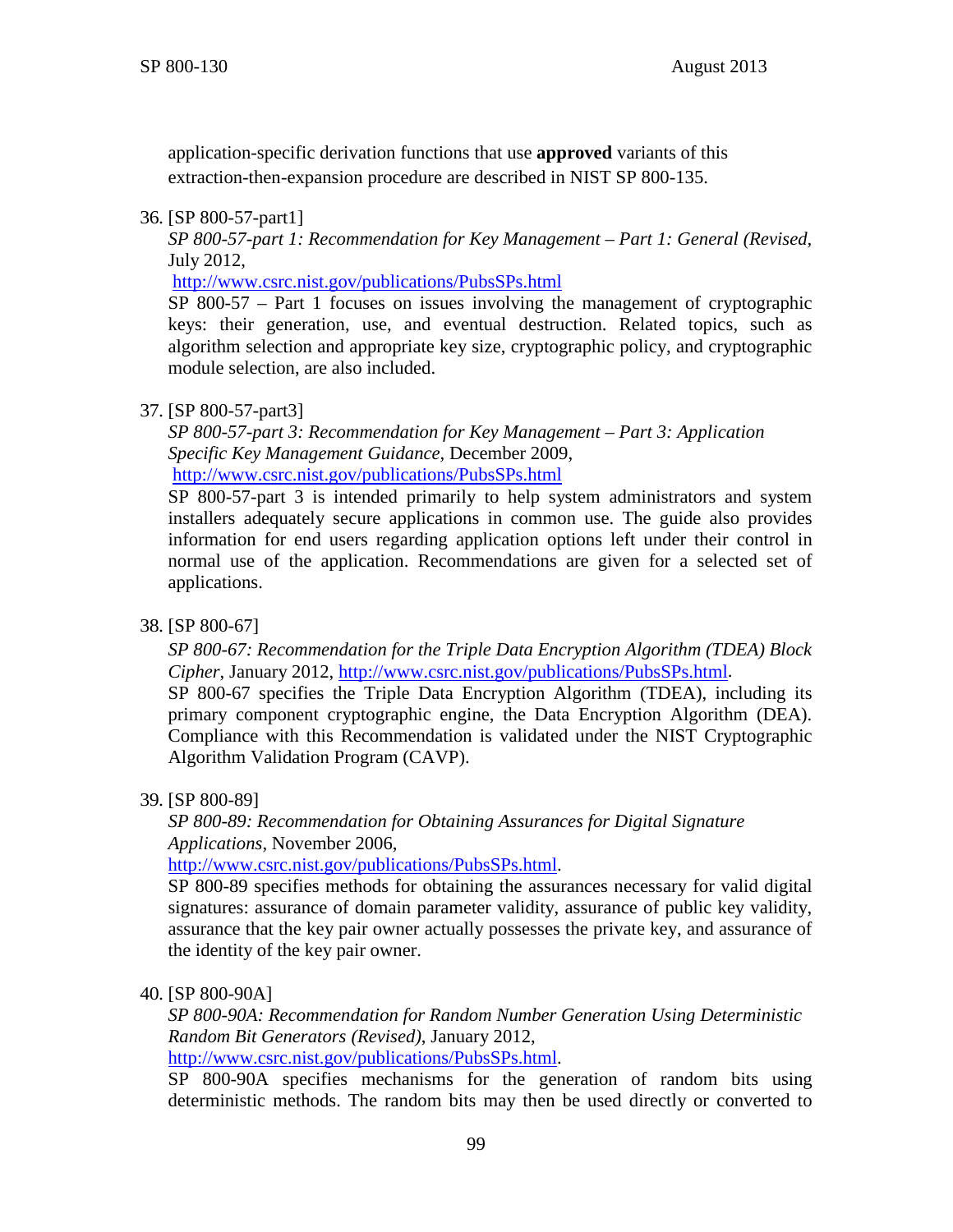random numbers when required by applications using cryptography. The methods provided are based on hash functions, block cipher algorithms or number theoretic problems. Compliance with this Recommendation is validated under the NIST Cryptographic Algorithm Validation Program (CAVP).

### 80. [SP 800-102]

*SP 800-102: Recommendation for Digital Signature Timeliness*, September 2009, [http://www.csrc.nist.gov/publications/PubsSPs.html.](http://www.csrc.nist.gov/publications/PubsSPs.html)

SP 800-102 describes techniques for providing evidence of the time that a message was signed with a digital signature.

### 81. [SP 800-108]

*SP 800-108: Recommendation for Key Derivation Using Pseudorandom Functions*. October 2009, [http://www.csrc.nist.gov/publications/PubsSPs.html.](http://www.csrc.nist.gov/publications/PubsSPs.html)

SP 800-108 specifies several families of key derivation functions that use pseudorandom functions. These key derivation functions can be used to derive additional keys from a key that has been established through an automated key establishment scheme (e.g. as defined in [SP 800-56A] and [SP 800-56B]]), or from a pre-shared key (e.g., a manually distributed key).

### <span id="page-107-1"></span>82. [SP 800-115]

*SP 800-115: Technical Guide to Information Security Testing and Assessment*, September 2008, [http://www.csrc.nist.gov/publications/PubsSPs.html.](http://www.csrc.nist.gov/publications/PubsSPs.html)

SP 800-115 is a guide to the basic technical aspects of conducting information security assessments. The document presents technical testing and examination methods and techniques that an organization might use as part of an assessment, and offers insights to assessors on their execution and the potential impact they may have on systems and networks. For an assessment to be successful and have a positive impact on the security posture of a system (and ultimately upon the entire organization), elements beyond the execution of testing and examination must support the technical process. Suggestions for these activities—including a robust planning process, root cause analysis, and tailored reporting—are also presented in this guide.

<span id="page-107-0"></span>83. [SP 800-126]

*SP 800-126-r2: The Technical Specification for the Security Content Automation Protocol (SCAP): SCAP Version 1.2,* September 2011, [http://www.csrc.nist.gov/publications/PubsSPs.html.](http://www.csrc.nist.gov/publications/PubsSPs.html)

SP 800-126-r2 defines the technical composition of SCAP Version 1.2 in terms of its component specifications, their interrelationships and interoperation, and the requirements for SCAP content. The technical specification for SCAP in this publication describes the requirements and conventions that are to be employed to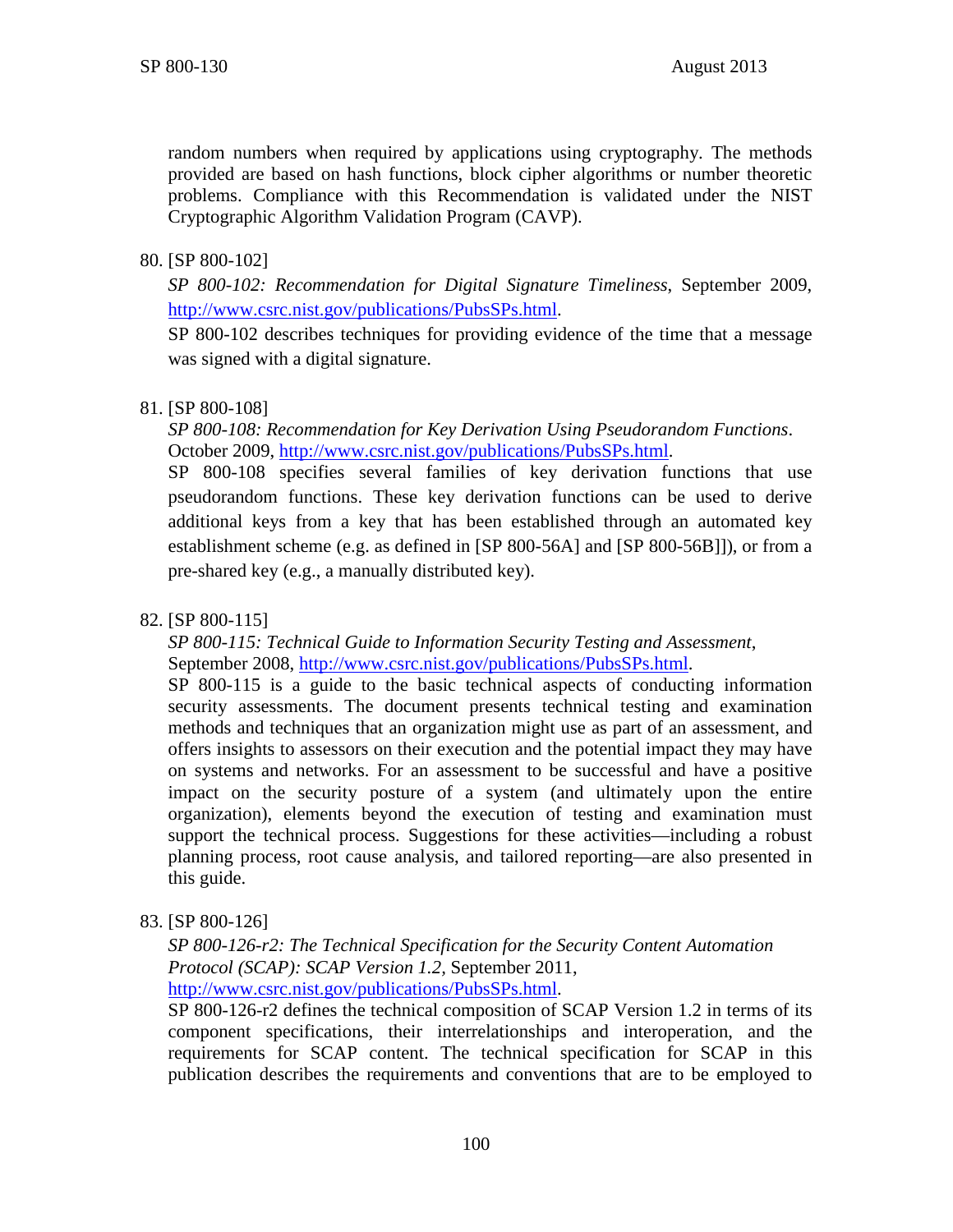ensure the consistent and accurate exchange of SCAP-conformant content and the ability to reliably use the content with SCAP-conformant products.

SCAP is a suite of specifications that standardize the format and nomenclature by which software flaw and security configuration information is communicated, both to machines and to humans. SCAP is a multi-purpose framework of specifications that support automated configuration, vulnerability and patch checking, technical control compliance activities, and security measurement. Goals for the development of SCAP include standardizing system security management, promoting interoperability of security products, and fostering the use of standard expressions of security content.

84. [SP 800-131A]

*SP 800-131A: Transitions: Recommendation for Transitioning the Use of Cryptographic Algorithms and Key Lengths,* January 2011, [http://www.csrc.nist.gov/publications/PubsSPs.html.](http://www.csrc.nist.gov/publications/PubsSPs.html)

SP 800-131A is intended to provide more detail about the transitions associated with the use of cryptography by Federal government agencies for the protection of sensitive, but unclassified information. The Recommendation addresses the use of algorithms and key lengths. (See also *Implementation Guidance for FIPS 140-2 and the CMVP Program*, G14 and G15, June 2012).

85. [SP 800-132]

SP 800-132: *Recommendation for Password-Based Key Derivation, Part 1: Storage Applications*, December 2010,

[http://www.csrc.nist.gov/publications/PubsSPs.html.](http://www.csrc.nist.gov/publications/PubsSPs.html)

SP 800-132 specifies a family of password-based key derivation functions (PBKDFs) for deriving cryptographic keys from passwords or passphrases for the protection of electronically stored data or for the protection of data protection keys.

86. [SP 800-135]

*SP 800-135 Revision 1: Recommendation for Existing Application-Specific Key Derivation Functions*, December 2011,

[http://www.csrc.nist.gov/publications/PubsSPs.html.](http://www.csrc.nist.gov/publications/PubsSPs.html)

SP 800-135 specifies security requirements for existing application-specific key derivation functions in several current security standards.

87. [SP 800-147]

*SP 800-147: BIOS Protection Guidelines,* April 2011, [http://www.csrc.nist.gov/publications/PubsSPs.html.](http://www.csrc.nist.gov/publications/PubsSPs.html)

SP 800-147 provides guidelines for preventing the unauthorized modification of *Basic Input/Output System (BIOS)* firmware on PC client systems. Unauthorized modification of BIOS firmware by malicious software constitutes a significant threat because of the BIOS's unique and privileged position within the PC architecture. A malicious BIOS modification could be part of a sophisticated, targeted attack on an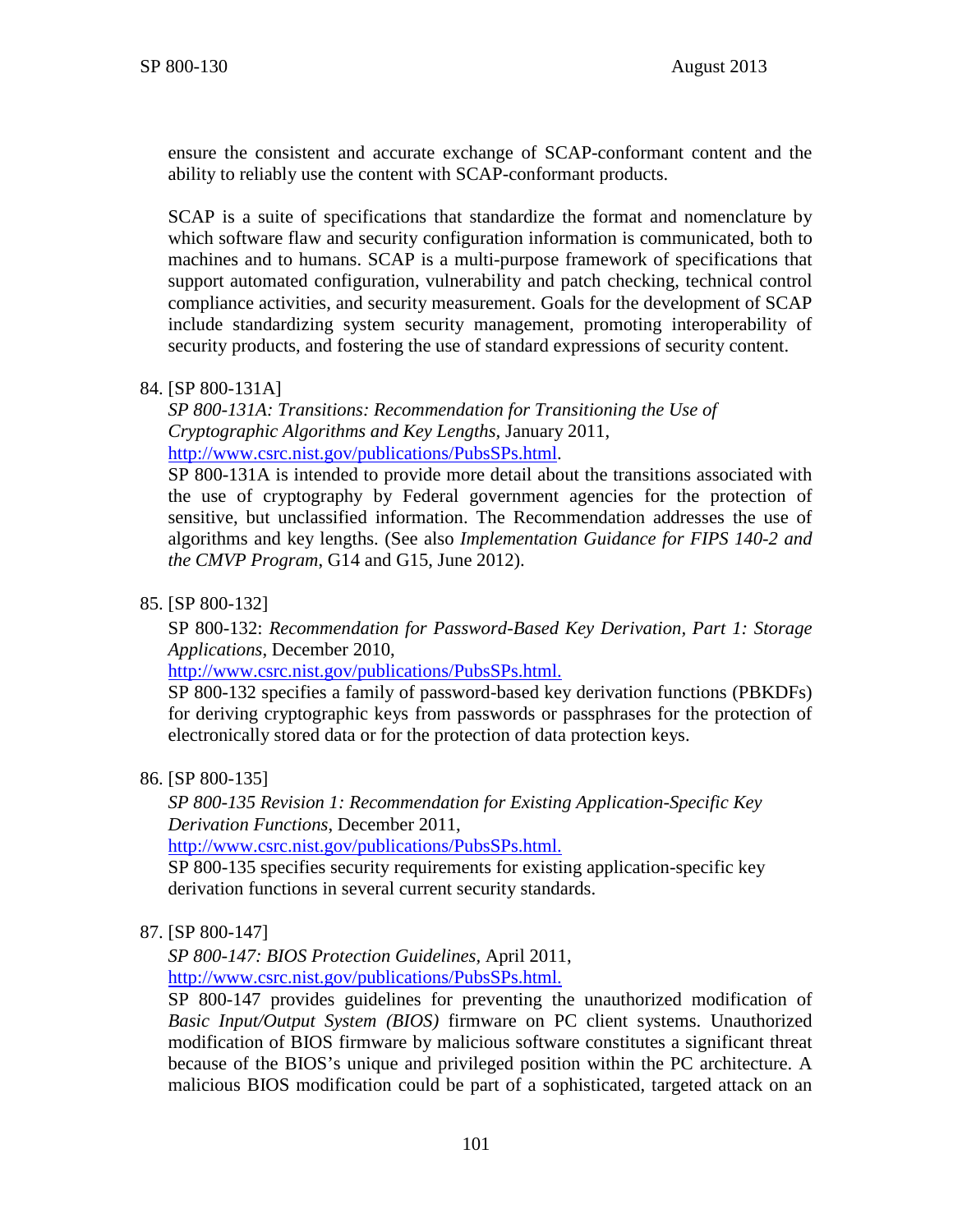organization —either a permanent denial of service (if the BIOS is corrupted) or a persistent malware presence (if the BIOS is implanted with malware).

## 88. [TLS]

Various Transport Layer Security Related RFCs under [http://www.ietf.org/dyn/wg/charter/tls-charter.html.](http://www.ietf.org/dyn/wg/charter/tls-charter.html)

These TLS RFCs describe how authentication, encryption, and integrity security services are provided for the HTTP packets. The RFCs cover the format of the security services payload for the packets, cipher suites for the security services, and key management techniques for the cryptographic algorithms used to provide the security services.

### 89. [X.509]

*X.509: Information technology – Open Systems Interconnection – The Directory: Public-key and attribute certificate frameworks*, IEC 9594-8.

This International Standard defines the formats for X.509 public key and attribute certificates and their associated CRLs, along with the certificate, certification path, and CRL processing rules.

### 90. [XML DSIG]

*XML Signature Syntax and Processing (Second Edition)*, W3C Recommendation 10 June 2008, http://www.w3.org/TR/xmldsig-core.

XML DSIG describes the formats for digital signatures on XML documents, and for ancillary information (e.g., certificates, CRLs, Signer Identifiers, etc.) that can be used to assist in digital signature verification.

## 91. [XML ENC]

*XML Encryption Syntax and Processing*, W3C Recommendation 10 December 2002, [http://www.w3.org/TR/xmlenc-core.](http://www.w3.org/TR/xmlenc-core/)

XML ENC describes the formats for encrypted XML documents and for ancillary information (e.g., certificates, CRLs, Recipient Identifiers, etc.) that can be used to assist in decryption.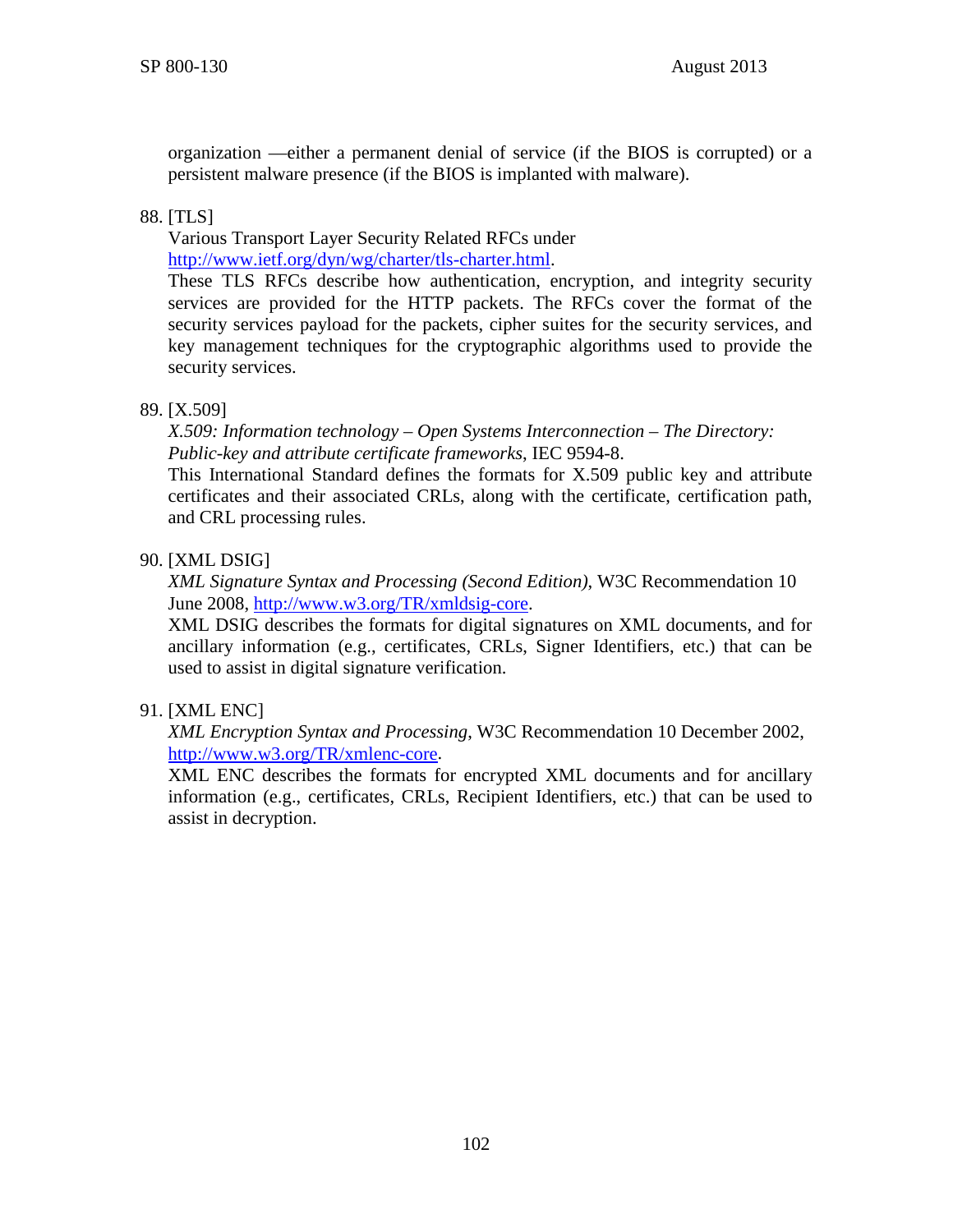## **Appendix B: Glossary of Terms**

The following glossary contains the primary terms and definitions used in this Framework. Readers should also review the glossaries contained in [\[SP 800-57-part1\].](#page-106-0)

| <b>Active State</b>                           | The key lifecycle state in which a cryptographic key is available<br>for use for a set of applications, algorithms, and security entities.                                                                                           |
|-----------------------------------------------|--------------------------------------------------------------------------------------------------------------------------------------------------------------------------------------------------------------------------------------|
| <b>Algorithm Transition</b>                   | The processes and procedures used to replace one cryptographic<br>algorithm with another.                                                                                                                                            |
| Anonymity                                     | Assurance that public data cannot be associated with the owner in<br>CKMS supported communications.                                                                                                                                  |
| Application                                   | A computer program designed and operated to achieve a set of<br>goals or provide a set of services.                                                                                                                                  |
| Archive<br>(key and/or metadata)              | To place an electronic cryptographic key and/or metadata into a<br>long-term storage medium that will be maintained even if the<br>storage technology changes. Also, the location where archived<br>keys and/or metadata are stored. |
| <b>Associated Metadata</b><br>(also Metadata) | In the Framework, parameters used to describe properties<br>associated with a cryptographic key that are explicitly recorded,<br>managed, and protected by the CKMS.                                                                 |
| <b>Association Function</b>                   | In this document, a function that protects a key and metadata<br>from unauthorized modification and disclosure and authenticates<br>the source of the metadata.                                                                      |
| Audit                                         | The procedures performed by an audit administrator to collect,<br>analyze, and summarize the data required in a report to the<br>system administrator regarding the security of the system.                                          |
| <b>Authoritative Time Source</b>              | A network entity that is relied upon to provide accurate time.                                                                                                                                                                       |
| <b>Backup</b><br>(key and/or metadata)        | To copy key and/or metadata to another facility so that the key<br>and/or metadata can be recovered if the original values are lost or<br>modified during operational usage.                                                         |
| <b>CKMS</b>                                   | Policies, procedures, devices, and components designed to<br>protect, manage, and distribute cryptographic keys and metadata.<br>A CKMS performs cryptographic key management functions on<br>behalf of one or more entities.        |
| <b>CKMS</b> Component<br>(Component)          | Any hardware, software, or firmware that is used to implement a<br>CKMS.                                                                                                                                                             |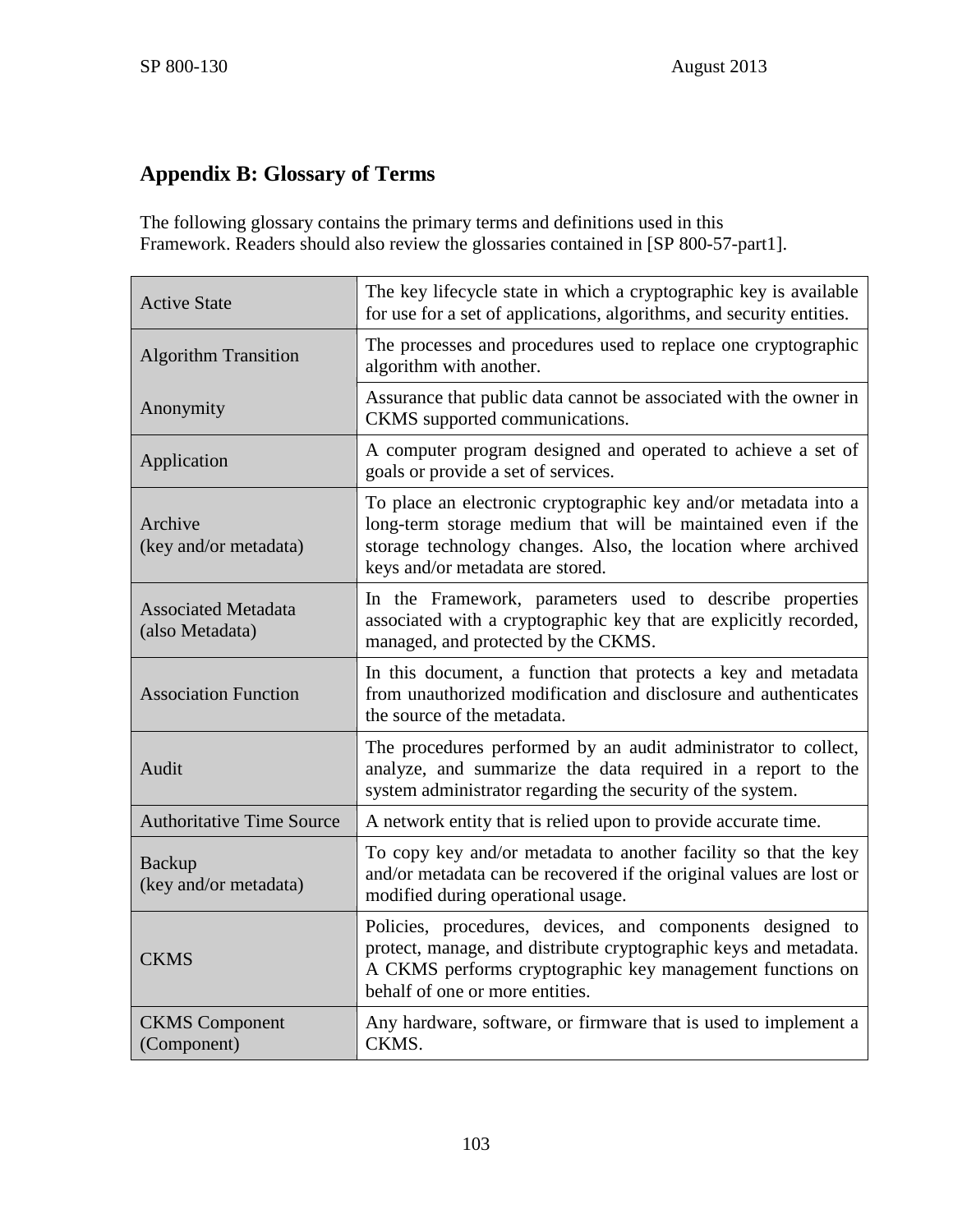| <b>CKMS</b> Device<br>(Device)                | Any combination of CKMS components that serve a specific<br>(e.g., firewalls, routers, transmission<br>devices,<br>purpose<br>cryptographic modules, and data storage devices).                                                 |
|-----------------------------------------------|---------------------------------------------------------------------------------------------------------------------------------------------------------------------------------------------------------------------------------|
| <b>CKMS</b> Module                            | A logical entity that performs all required CKMS functions at a<br>given location.                                                                                                                                              |
| <b>CKMS</b> Profile                           | A document that provides an implementation independent<br>specification of CKMS security requirements for use by a<br>community of interest (e.g., U.S. Government; banking, health,<br>and aerospace).                         |
| Commercial Off-The-Shelf<br>(COTS)            | Technology and/or a product that is ready-made and available for<br>sale, lease, or license to the general public.                                                                                                              |
| <b>Compliant CKMS</b>                         | A CKMS whose design specification addresses each requirement<br>specified within this Framework.                                                                                                                                |
| Compromise                                    | The unauthorized disclosure, modification, substitution or use of<br>sensitive data (e.g., keys, metadata, and other security-related<br>information).                                                                          |
| <b>Compromised State</b>                      | A key lifecycle state in which a key is designated as<br>compromised and is not to be used to apply cryptographic<br>protection to data. Under certain circumstances, the key may be<br>used to process already-protected data. |
| Cryptanalyze                                  | To defeat cryptographic mechanisms, and more generally,<br>information security services by the application of mathematical<br>techniques.                                                                                      |
| <b>Cryptographic Binding</b><br>(Binding)     | The use of one or more cryptographic techniques by a CKMS to<br>establish a trusted association between a key and selected<br>metadata elements.                                                                                |
| Cryptographic Boundary                        | An explicitly-defined perimeter that establishes the boundary of<br>all components of a cryptographic module.                                                                                                                   |
| Cryptographic Key (Key)                       | A string of bits, integers, or characters that constitute a parameter<br>to a cryptographic algorithm.                                                                                                                          |
| Cryptographic Key<br><b>Management System</b> | A system for the management of cryptographic keys and their<br>metadata (e.g., generation, distribution, storage, backup, archive,<br>recovery, use, revocation, and destruction).                                              |
| Cryptographic Module<br>(Module)              | A set of hardware, software and/or firmware that implements<br>security functions (e.g. cryptographic algorithms and key<br>establishment) and encompasses the cryptographic boundary.                                          |
| Cryptographic Officer                         | An individual authorized to perform cryptographic initialization<br>and management functions on the cryptographic components and<br>devices of a CKMS.                                                                          |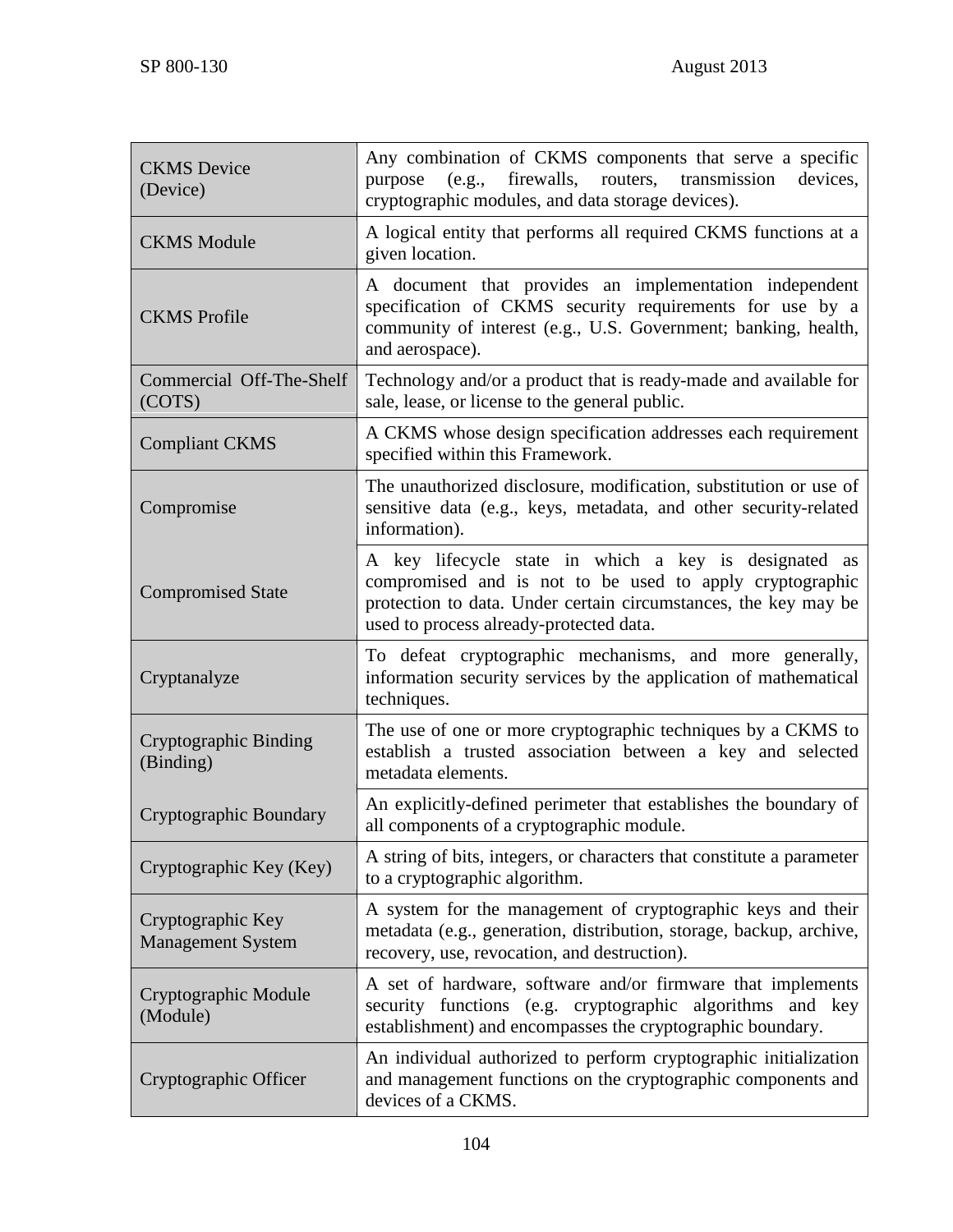| Cryptography                                         | The use of mathematical techniques to provide security services<br>such as confidentiality, data integrity, entity authentication, and<br>data origin authentication.                                                                                                                                                              |
|------------------------------------------------------|------------------------------------------------------------------------------------------------------------------------------------------------------------------------------------------------------------------------------------------------------------------------------------------------------------------------------------|
| Cryptoperiod                                         | The time span during which a specific key is authorized for use<br>or in which the keys for a given system or application may<br>remain in effect.                                                                                                                                                                                 |
| <b>Deactivated State</b>                             | The key lifecycle state in which a key is not to be used to apply<br>cryptographic protection to data. Under certain circumstances, the<br>key may be used to process already-protected data.                                                                                                                                      |
| Designer                                             | The person or organization having the ability, responsibility, and<br>authority for specifying the devices comprising a new system and<br>how the devices will be structured, coordinated, and operated.                                                                                                                           |
| <b>Destroyed State</b>                               | A key lifecycle state in which a key cannot be recovered or used.                                                                                                                                                                                                                                                                  |
| Compromised<br>Destroyed<br><b>State</b>             | A key lifecycle state in which a key cannot be recovered nor used<br>and is marked as compromised.                                                                                                                                                                                                                                 |
| <b>Security Domain</b><br>(Domain)                   | A logical entity that contains a group of elements (e.g., people,<br>organizations, information systems) that have common goals and<br>requirements.                                                                                                                                                                               |
| Entity                                               | An individual (person), organization, device or process. An entity<br>has an identifier to which it may be associated. (Sometimes called<br>a party.)                                                                                                                                                                              |
| <b>Equivalent Security</b><br><b>Domain Policies</b> | Two domain security policies are equivalent if they permit the<br>exchange of cryptographic keys from one security domain to<br>another in a manner whereby the key is provided comparable<br>protection in each domain.                                                                                                           |
| Extensibility                                        | A measure of the ease of increasing the capability of a system.                                                                                                                                                                                                                                                                    |
| Firewall                                             | The process integrated with a computer operating system that<br>detects and prevents undesirable applications and remote users<br>from accessing or performing operations on a secure computer.                                                                                                                                    |
| Formal Language                                      | A language whose syntax (i.e., rules for creating correct<br>sentences with proper structure) is defined such that the rules are<br>unambiguous and all syntactically correct sentences of the<br>language can be recognized as being correct by an automaton<br>(e.g., a computer running a syntax-analysis application program). |
| Framework                                            | A description of the policies, procedures, components, and<br>devices that are used to create a CKMS.                                                                                                                                                                                                                              |
| Garbled                                              | The modification of data (e.g., a cryptographic key) in which one<br>or more of its elements (e.g., bit, digit, character) has been<br>changed or destroyed.                                                                                                                                                                       |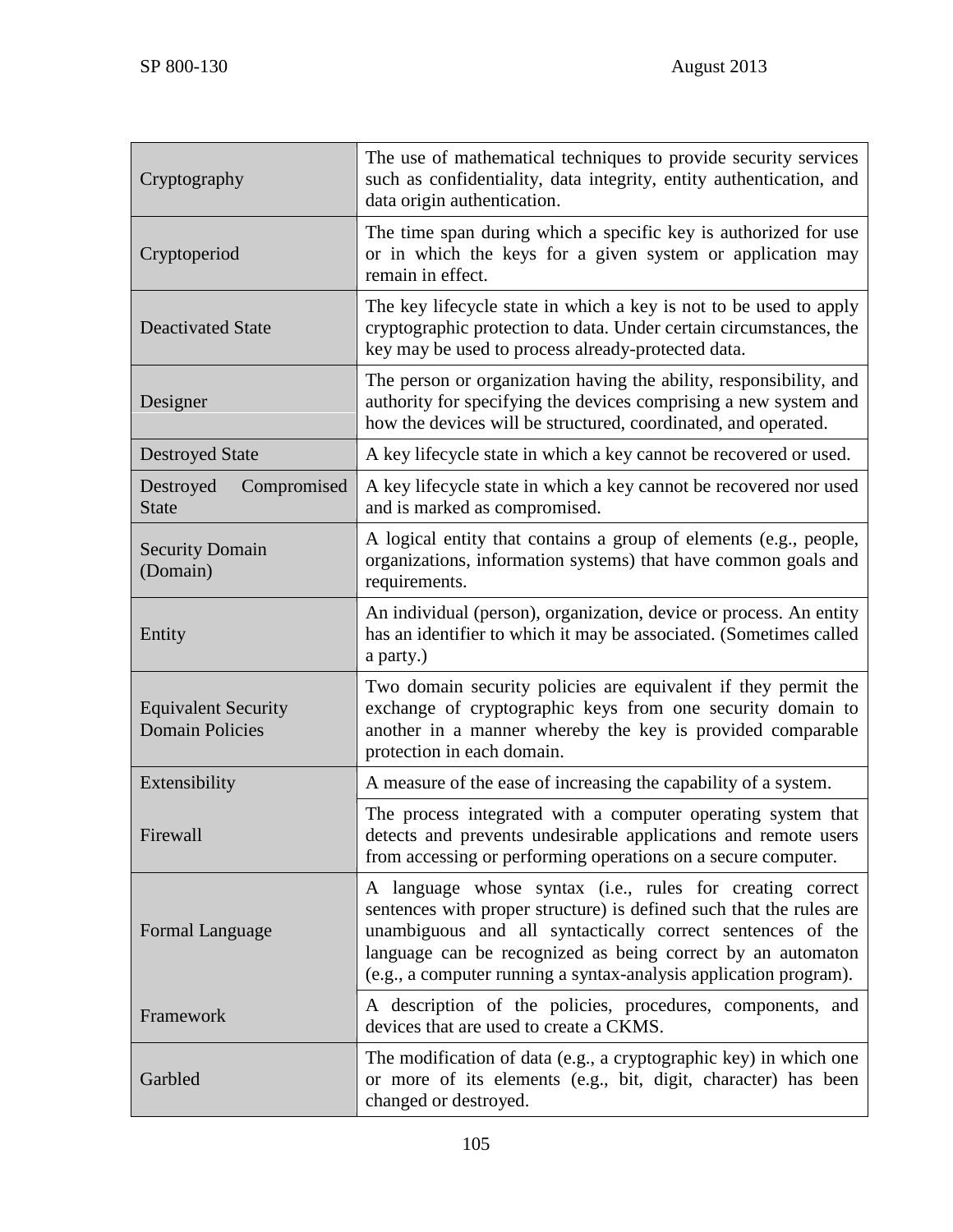| Generate Key            | The key and metadata management function used to compute or<br>create a cryptographic key.                                                                                                                                                                                          |
|-------------------------|-------------------------------------------------------------------------------------------------------------------------------------------------------------------------------------------------------------------------------------------------------------------------------------|
| Hardening               | A process to eliminate a means of attack by patching<br>vulnerabilities and turning off nonessential services. Hardening a<br>computer involves several steps to form layers of protection.                                                                                         |
| Hash Value              | The fixed-length bit string produced by a hash function.                                                                                                                                                                                                                            |
| Identifier              | A text string used to indicate an entity (e.g., one that is<br>performing a key management function) and by the CKMS<br>access control system to select a specific key from a collection of<br>keys.                                                                                |
| Interoperability        | A measure of the ability of one set of entities to physically<br>connect to and logically communicate with another set of entities.                                                                                                                                                 |
| Key                     | See cryptographic key.                                                                                                                                                                                                                                                              |
| Key Agreement           | A key establishment procedure where the resultant keying<br>material is a function of information contributed by two or more<br>participants, so that no entity can predetermine the resulting value<br>of the keying material independently of any other entity's<br>contribution. |
| Key Confirmation        | A procedure to provide assurance to one entity (the key<br>confirmation recipient) that another entity (the key confirmation<br>provider) actually possesses the correct secret keying material<br>and/or shared secret.                                                            |
| <b>Key Distribution</b> | The transport of a key and other keying material from an entity<br>that either owns or generates the key to another entity that is<br>intended to use the key. (Sometimes called key transport.)                                                                                    |
| <b>Key Entry</b>        | The process by which a key (and perhaps its metadata) is entered<br>into a cryptographic module in preparation for active use.                                                                                                                                                      |
| Key Establishment       | The process by which a key is securely shared between two or<br>more entities, either by transporting a key from one entity to<br>another (key transport) or deriving a key from information shared<br>by the entities (key agreement).                                             |
| <b>Key Label</b>        | A key label is a text string that provides a human-readable and<br>perhaps machine-readable set of descriptors for the key.<br>Hypothetical examples of key labels include: "Root CA Private<br>Key 2009-29"; "Maintenance Secret Key 2005."                                        |
| Key Lifecycle State     | One of the set of finite states that describes the accepted use of a<br>cryptographic key at a given point in its lifetime, including: Pre-<br>Suspended;<br>Activation;<br>Active;<br>Deactivated;<br>Revoked;<br>Compromised; Destroyed; Destroyed Compromised.                   |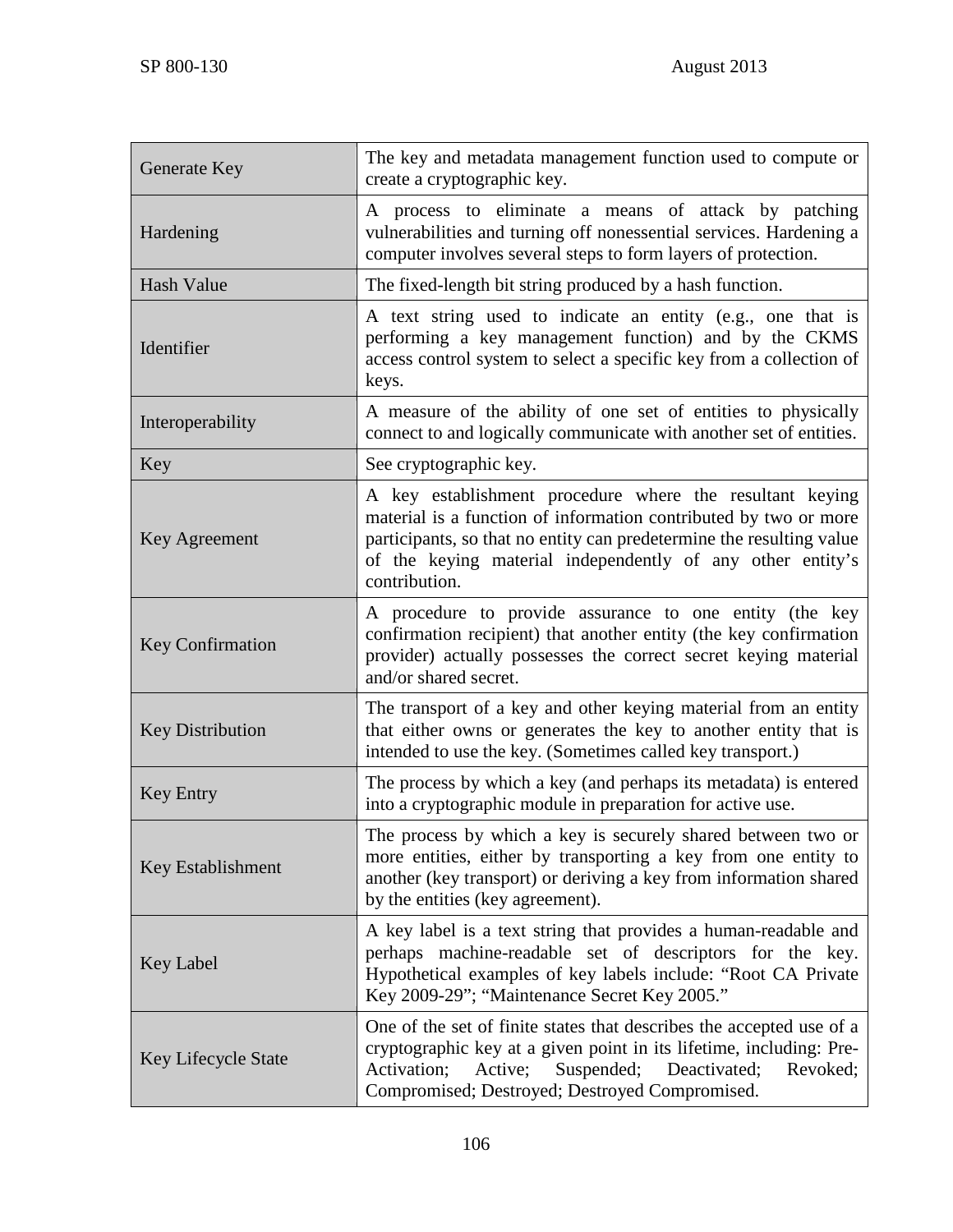| <b>Key Output</b>                      | The process by which a key (and perhaps its metadata) are<br>extracted from a cryptographic module (usually for external<br>storage).                                                                                                                                                                                                                          |
|----------------------------------------|----------------------------------------------------------------------------------------------------------------------------------------------------------------------------------------------------------------------------------------------------------------------------------------------------------------------------------------------------------------|
| <b>Key Owner</b>                       | An entity (e.g., person, group, organization, device, or module)<br>authorized to use a cryptographic key or key pair.                                                                                                                                                                                                                                         |
| <b>Key Split</b>                       | A parameter that, when properly combined with one or more<br>other key splits, forms a cryptographic key.                                                                                                                                                                                                                                                      |
| <b>Key State Transition</b>            | The process of moving from one key lifecycle state to another.                                                                                                                                                                                                                                                                                                 |
| <b>Key Transport</b>                   | A key establishment procedure whereby one entity (the sender)<br>selects and distributes the keying material to another entity (the<br>receiver). Typically, key transport involves the use of<br>cryptography to protect the keying material, but in some<br>applications a trusted courier may be used instead. (Sometimes<br>called key distribution.)      |
| <b>Key Update</b>                      | The process used to replace a previously active key with a new<br>key that is related to the old key.                                                                                                                                                                                                                                                          |
| Key Wrapping                           | A method of encrypting keys (along with associated integrity<br>information) that provides both confidentiality and integrity<br>protection using a symmetric key.                                                                                                                                                                                             |
| <b>Keying Material</b>                 | Key and/or metadata.                                                                                                                                                                                                                                                                                                                                           |
| <b>Least Privilege</b>                 | The principle that each entity has access only to the information<br>and resources necessary for legitimate use.                                                                                                                                                                                                                                               |
| Malware                                | Software designed and operated by an adversary to violate the<br>security of a computer (includes spyware, virus programs, root<br>kits, and Trojan horses).                                                                                                                                                                                                   |
| Metadata<br>(also Associated Metadata) | In the Framework, parameters used to describe properties<br>associated with a cryptographic key that are explicitly recorded,<br>managed, and protected by the CKMS.                                                                                                                                                                                           |
| Metadata Element                       | One unit of metadata that is associated with a key and explicitly<br>recorded and managed by the CKMS.                                                                                                                                                                                                                                                         |
| Mode of Operation                      | A set of rules for operating on data with a cryptographic<br>algorithm and a key; often includes feeding all or part of the<br>output of the algorithm back into the input of the next iteration of<br>the algorithm, either with or without additional data being<br>processed. Examples are: Cipher Feedback, Output Feedback,<br>and Cipher Block Chaining. |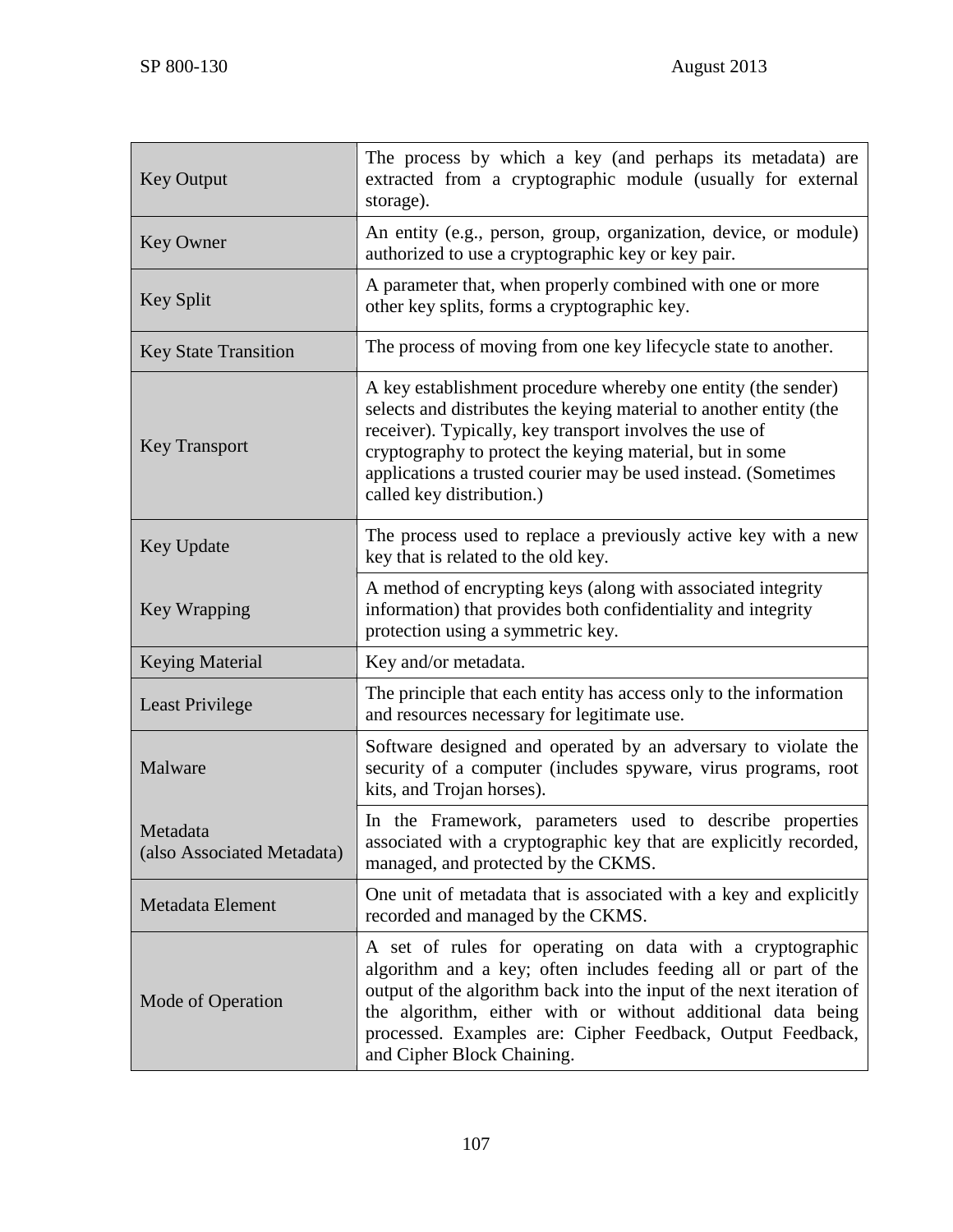| Parameters                       | Specific variables and their values that are used with a<br>cryptographic algorithm to compute outputs useful to achieve<br>specific security goals.                                                                                                     |
|----------------------------------|----------------------------------------------------------------------------------------------------------------------------------------------------------------------------------------------------------------------------------------------------------|
| Party                            | See entity                                                                                                                                                                                                                                               |
| <b>Pre-Activation State</b>      | A key lifecycle state in which a key has not yet been authorized<br>for use.                                                                                                                                                                             |
| Privacy                          | Assurance that the confidentiality of, and access to, certain<br>information about an entity is protected.                                                                                                                                               |
| Profile                          | A specification of the policies, procedures, components and<br>devices that are used to create a CKMS that conforms to the<br>standards of a customer sector (e.g., Federal, Private, or<br>International).                                              |
| Qubit                            | In quantum computing, a unit of quantum information $-$ the<br>quantum analogue of the classical bit.                                                                                                                                                    |
| Recover<br>(General)             | To get back; regain.                                                                                                                                                                                                                                     |
| Recover<br>(key and/or metadata) | To obtain or reconstruct a key and/or metadata from backup or<br>archive storage.                                                                                                                                                                        |
| Registration                     | The collection of procedures performed by a registration agent<br>for verifying the identity and authorizations of an entity and<br>establishing a trusted association of the entity's key(s) to the<br>entity's identifier and possibly other metadata. |
| Rekey                            | The process used to replace a previously active key with a new<br>key that was created completely independently of the old key.                                                                                                                          |
| Renewal                          | The process used to extend the validity period of a public key so<br>that it can be used for an additional time period.                                                                                                                                  |
| <b>Revoked State</b>             | The key lifecycle state in which a previously active cryptographic<br>key is no longer to be used to apply cryptographic protection to<br>data.                                                                                                          |
| Role                             | The set of acceptable functions, services, and tasks that a person<br>or organization is authorized to perform within an environment or<br>context.                                                                                                      |
| Rootkit                          | Malware that enables unauthorized privileged access to a<br>computer while actively hiding its presence from administrators<br>by subverting standard operating-system functionality or other<br>applications.                                           |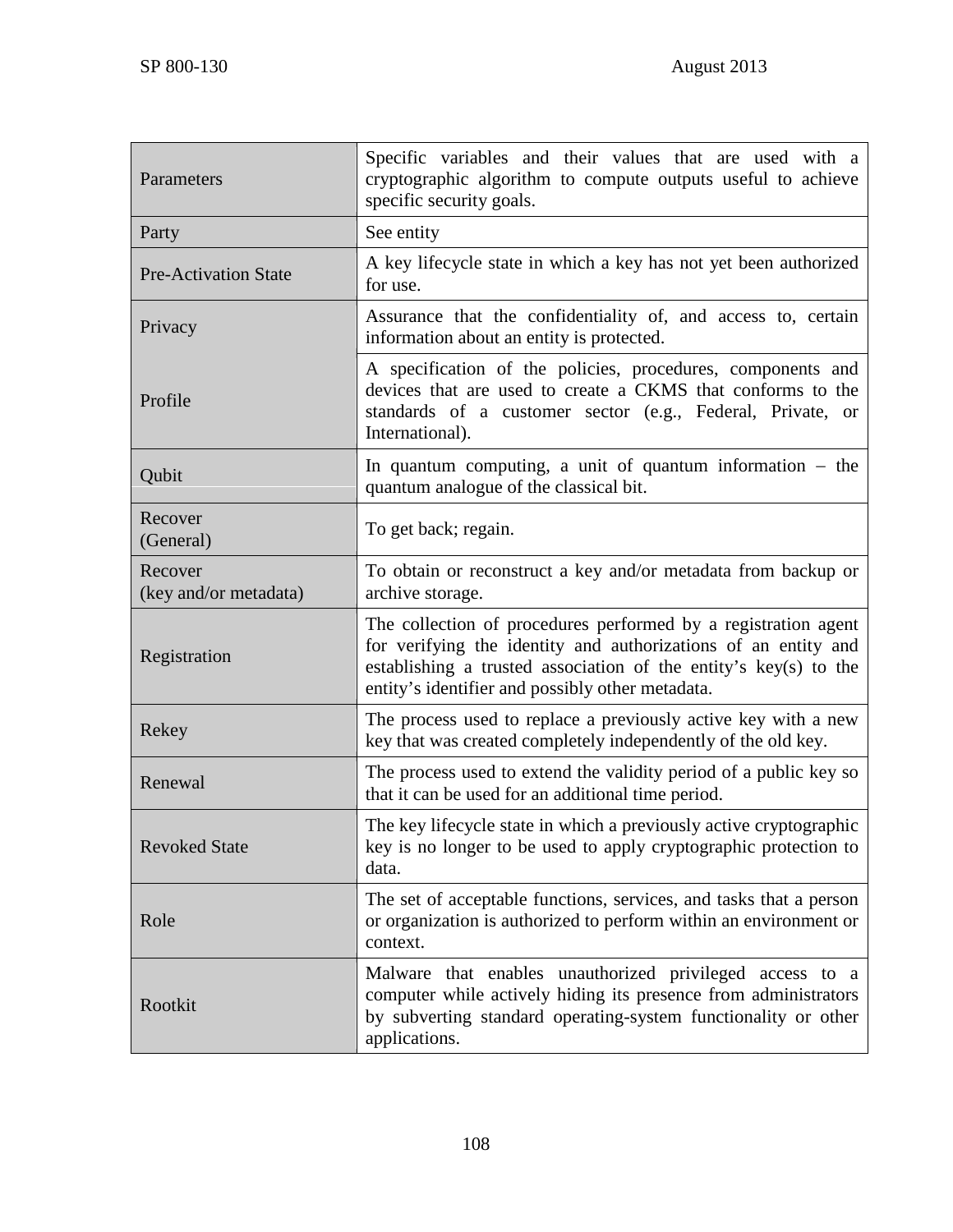| Router                         | A physical or logical entity that receives and transmits data<br>packets or establishes logical connections among a diverse set of<br>communicating entities (usually supports both hardwired and<br>wireless communication devices simultaneously).                     |
|--------------------------------|--------------------------------------------------------------------------------------------------------------------------------------------------------------------------------------------------------------------------------------------------------------------------|
| Scalability                    | The ability of a system to handle a growing amount of work in a<br>capable manner or its ability to be enlarged to accommodate that<br>growth.                                                                                                                           |
| Scheme                         | An unambiguous specification of a set of transformations that is<br>capable of providing a (cryptographic) service when properly<br>implemented and maintained. A scheme is a higher-level<br>construct than a primitive and a lower level construct than a<br>protocol. |
| Sector                         | A group of organizations (e.g., Federal agencies, private<br>organizations, international consortia) that have common goals,<br>standards, and requirements for a product, system, or service.                                                                           |
| <b>Security Domain</b>         | A collection of entities, including their CKMS, in which each<br>CKMS operates under the same security policy $-$ known as the<br>Domain Security Policy.                                                                                                                |
| <b>Security Policy</b>         | The rules and requirements established by an organization that<br>governs the acceptable use of its information and services, and<br>the level and means for protecting the confidentiality, integrity,<br>and availability of its information.                          |
| <b>Security Strength</b>       | A number associated with the amount of work (that is, the base 2<br>logarithm of the minimum number of operations) that is required<br>to cryptanalyze a cryptographic algorithm or system.                                                                              |
| Semantics                      | The intended meaning of acceptable sentences of a language.                                                                                                                                                                                                              |
| Standard                       | Something established by authority, custom, or general consent<br>as a model or example.                                                                                                                                                                                 |
| Store<br>(key and/or metadata) | To move a key and/or metadata into a medium from which the<br>key and/or metadata may be recovered.                                                                                                                                                                      |
| <b>Suspended State</b>         | The key lifecycle state used to temporarily remove a previously<br>active key from that status, but making provisions for later<br>returning the key to active status, if appropriate.                                                                                   |
| <b>Syntax</b>                  | The rules for constructing acceptable sentences of a language.                                                                                                                                                                                                           |
| <b>Trust</b>                   | A characteristic of an entity that indicates its ability to perform<br>certain functions or services correctly, fairly, and impartially,<br>along with assurance that the entity and its identifier are genuine.                                                         |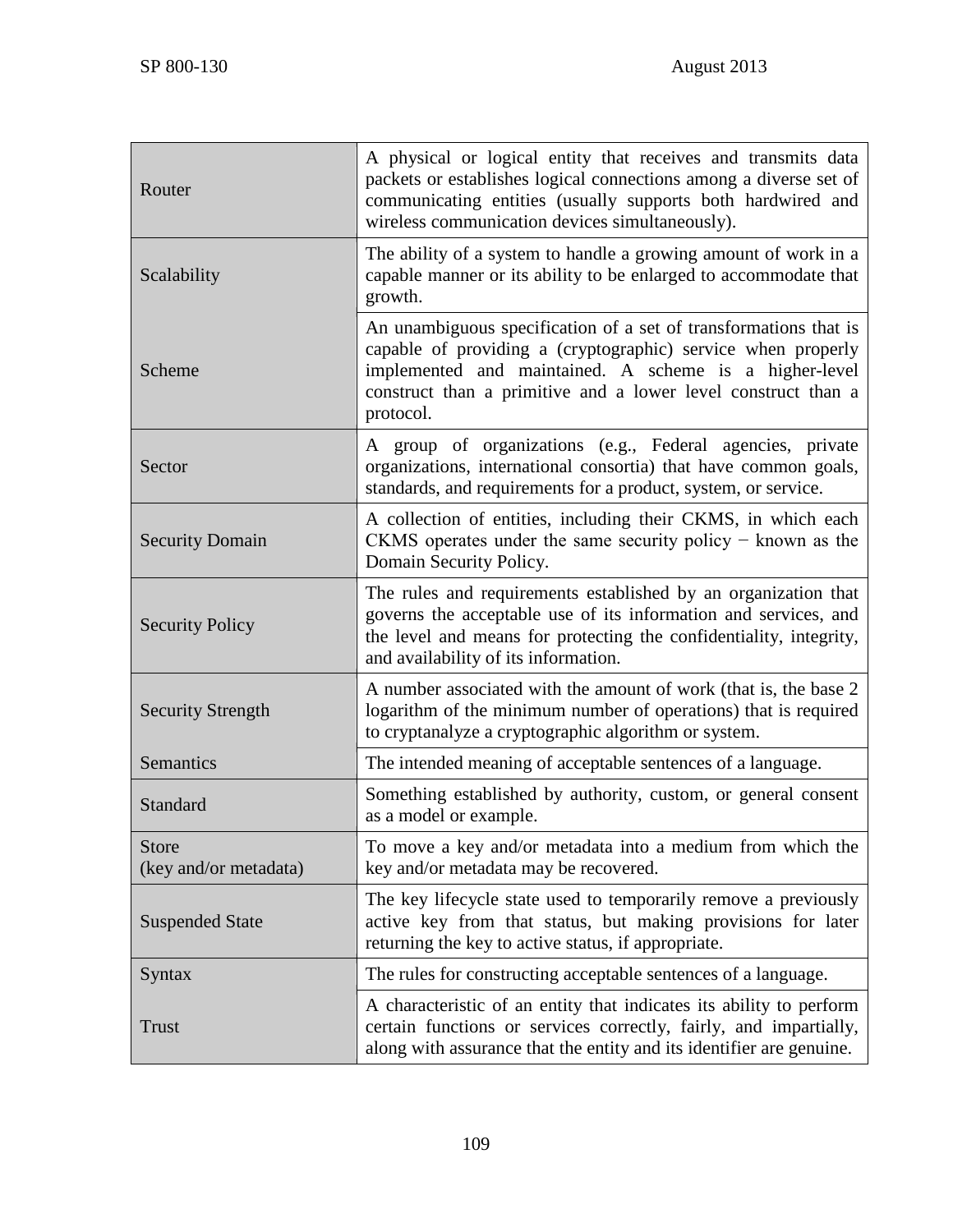| <b>Trust Anchor</b>        | One or more trusted public keys that exist at the base of a tree of<br>trust or as the strongest link in a chain of trust and upon which a<br>Public Key Infrastructure is constructed in a CKMS.                                                                 |
|----------------------------|-------------------------------------------------------------------------------------------------------------------------------------------------------------------------------------------------------------------------------------------------------------------|
| <b>Trust Anchor Store</b>  | The location where trust anchor information is stored.                                                                                                                                                                                                            |
| <b>Trusted Association</b> | The linking of a key with selected metadata elements so as to<br>provide assurance that the key and its metadata are properly<br>associated, originate from a particular source, have not been<br>modified, and have been protected from unauthorized disclosure. |
| Unlinkability              | Assurance that two or more related events in an information<br>processing system cannot be associated with each other in<br>CKMS-supported communications.                                                                                                        |
| Unobservability            | Assurance that an observer is unable to identify or make<br>inferences about the parties involved in a transaction in CKMS-<br>supported communications.                                                                                                          |
| User                       | An individual authorized by an organization and its policies to<br>use an information system, one or more of its applications, its<br>security procedures and services, and a supporting CKMS.                                                                    |
| Validate                   | To test cryptographic parameters or modules and confirm the test<br>results to obtain assurance that the tested implementation is<br>appropriate for use.                                                                                                         |
| <b>Validity Period</b>     | The lifespan of a public key certificate.                                                                                                                                                                                                                         |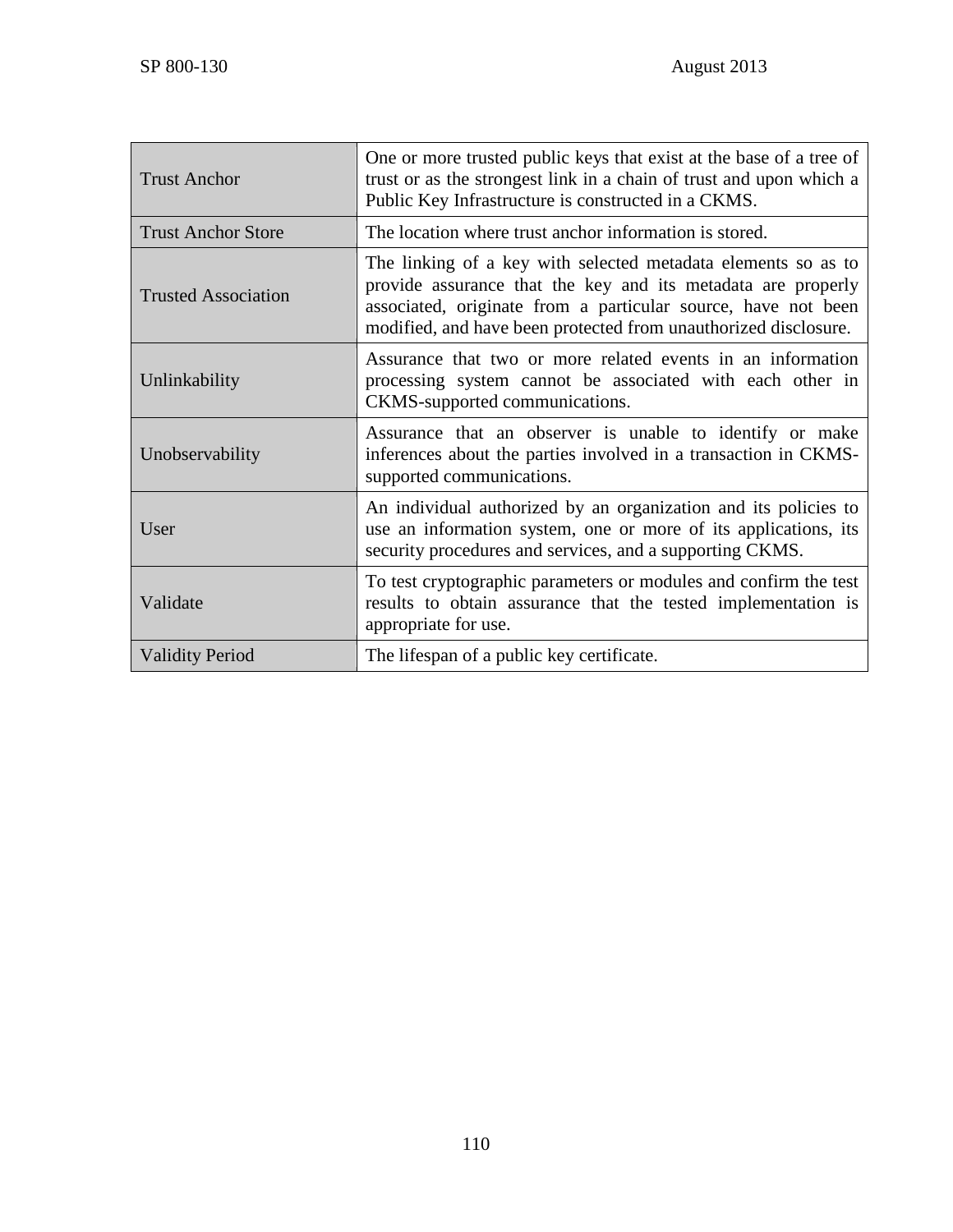# **Appendix C: Acronyms**

The following list contains acronyms used in the Framework.

| <b>ACS</b>    | <b>Access Control System</b>                      |
|---------------|---------------------------------------------------|
| <b>AES</b>    | <b>Advanced Encryption Standard</b>               |
| <b>ANS</b>    | <b>American National Standard</b>                 |
| <b>CBC</b>    | <b>Cipher Block Chaining</b>                      |
| CA            | Certificate (Certification) Authority             |
| <b>CCM</b>    | <b>Counter with Cipher Block Chaining-Message</b> |
|               | <b>Authentication Code</b>                        |
| <b>CKL</b>    | <b>Compromised Key List</b>                       |
| <b>CKMS</b>   | Cryptographic Key Management System(s)            |
| <b>CMS</b>    | <b>Certificate Management System</b>              |
| <b>COTS</b>   | <b>Commercial Off-The-Shelf</b>                   |
| <b>CRL</b>    | <b>Certificate Revocation List</b>                |
| <b>DNSSEC</b> | Domain Name System Security Extensions            |
| EAP           | <b>Extensible Authentication Protocol</b>         |
| E-Mail        | <b>Electronic Mail</b>                            |
| EC            | <b>Elliptic Curve</b>                             |
| <b>ECB</b>    | Electronic Codebook                               |
| <b>EFS</b>    | Electronic File System                            |
| <b>FIPS</b>   | <b>Federal Information Processing Standard</b>    |
| <b>FISMA</b>  | Federal Information Security Management Act       |
| <b>FR</b>     | <b>Framework Requirement</b>                      |
| fr            | <b>Framework Response</b>                         |
| <b>FT</b>     | Framework Topic                                   |
| <b>HMAC</b>   | Keyed-Hash Message Authentication Code            |
| <b>IDS</b>    | <b>Intrusion Detection System</b>                 |
| <b>IKE</b>    | <b>Internet Key Exchange</b>                      |
| IP            | <b>Internet Protocol</b>                          |
| <b>IPSec</b>  | <b>Internet Protocol Security</b>                 |
| ISO/IEC       | International Organization for                    |
|               | Standardization/International Electrotechnical    |
|               | Commission                                        |
| <b>MAC</b>    | <b>Message Authentication Code</b>                |
| <b>NIST</b>   | National Institute of Standards and Technology    |
| <b>NTP</b>    | <b>Network Time Protocol</b>                      |
| <b>OAEP</b>   | <b>Optimal Asymmetric Encryption Padding</b>      |
| <b>OCSP</b>   | <b>Online Certificate Status Protocol</b>         |
| <b>OFB</b>    | <b>Output Feed Back</b>                           |
| OID           | Object Identifier                                 |